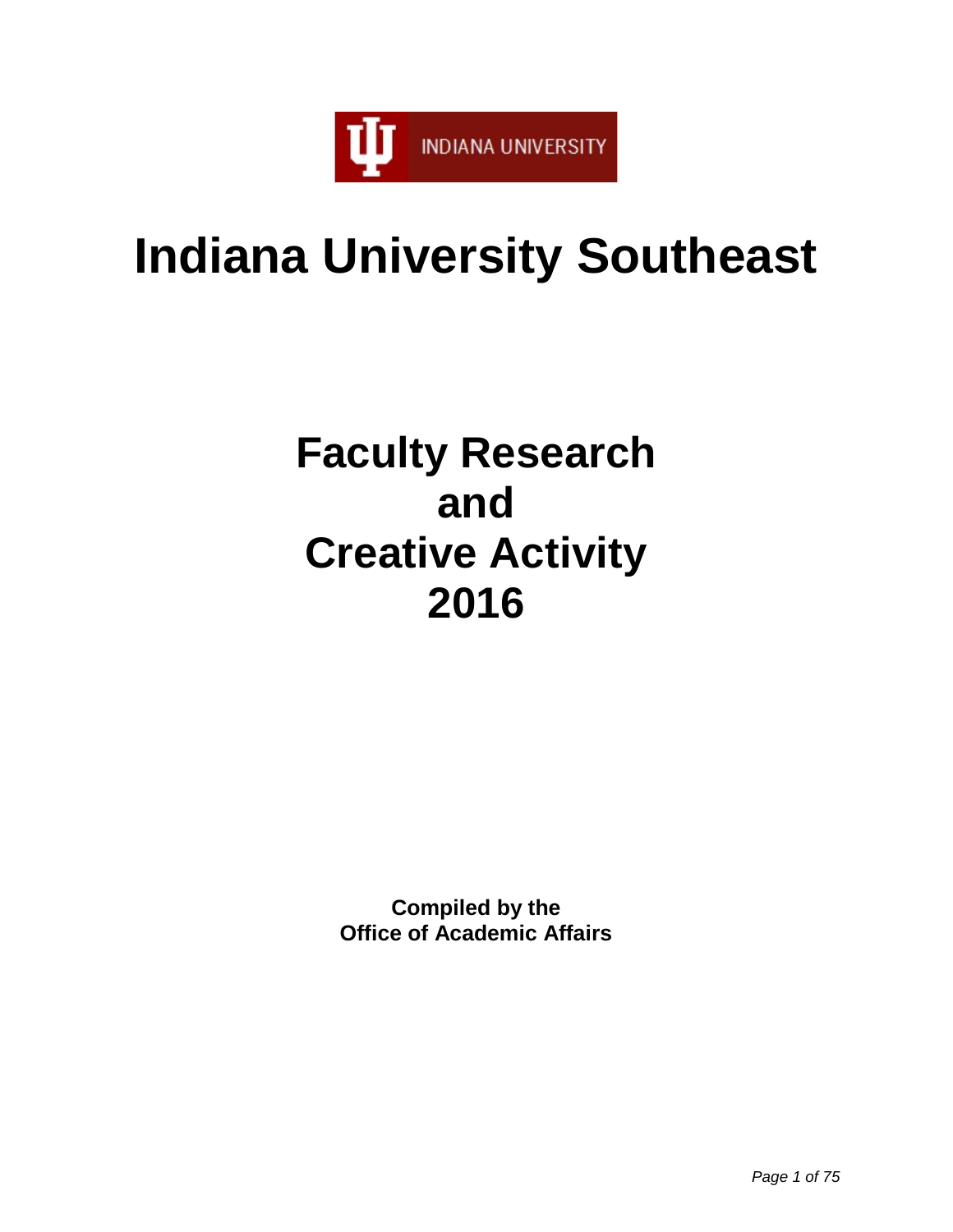## **Table of Contents**

**Research Presentations**

**Research Publications**

**Creative Activity** 

**Faculty and librarians are listed in alphabetical order by their last name.**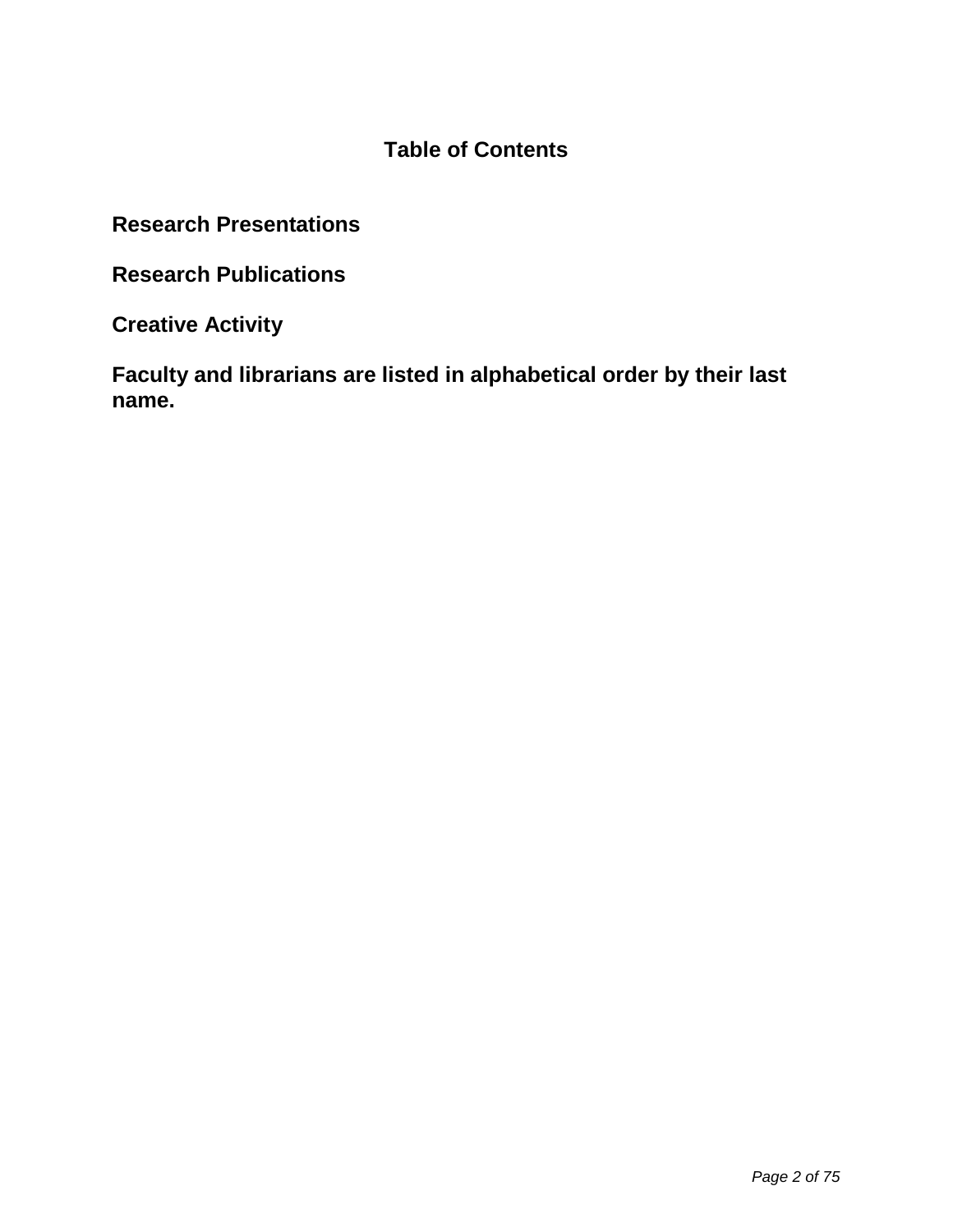### **Presentations**

#### **Library**

#### **Block, Courtney M.**

Block, C. M., Proctor, C. (Co-Presenter), "Libraries 2.0: Re-envisioning Space and Combatting Obsolescence", DIY UX: Innovate. Create. Design., IOLUG (Indiana Online Users Group), Indiana Wesleyan University, Indianapolis, IN, (May 20, 2016). Presentation: [coblock/present/IOLUG Spring 2016 Program-1.pdf](https://www.digitalmeasures.com/login/indiana/faculty/survey/ui/showFile.do?file=8PlXqZrq058aOc%2FfOLg1izQnCnI%3D&surId=17691684&nodeId=1610663&sdId=68967675&sdSurId=17691684&rptId=20237&sgntr=btDcVgEBcVecR8l8nAFsWpLSH3Y%3D)

#### **Hughes, Melanie E.**

- Hughes, M. E. (Co-Presenter), Pinkston, G. L. (Co-Presenter), Asim, S. I. (Co-Presenter), Ridout, S. R. (Co-Presenter), Ridout, P. (Co-Presenter), "STEM On A Shoestring", Association of Third World Studies, Indiana University Southeast, New Albany, IN, (November 21, 2016).
- Hughes, M. E., Pinkston, G. L., Ridout, S. R., Ridout, P., Silpayamanant, J., "A Muslim Ms. Marvel\* is only the tip of the Iceberg: Diversity in Graphic Novels", Diversity Research Symposium, Indiana University Southeast, IU Southeast, New Albany, IN (October 22, 2016).
- Hughes, M. E. (Co-Presenter), Pinkston, G. L. (Co-Presenter), Ridout, S. R. (Co-Presenter), Ridout, P. (Co-Presenter), "STEM into STEAM for P-16: Filling the Teacher Candidate's Toolbox", The Profession: Past Reflections & Future Opportunities, Association of Teacher Educators -- Indiana, Clarion Hotel, Columbus, IN, (October 15, 2016).
- Hughes, M. E. (Panelist), Invited, "FACET Leadership Institute Team Experience & Advice", Workshop, Indianapolis, IN, (September 9, 2016).
- Hughes, M. E. (Co-Presenter), Allman, R. J. (Co-Presenter), Dahlgren, D. J., Keefe, T., Invited, "FACET Leadership Institute 2014-2016: IU Southeast.", FACET Retreat, FACET, Indianapolis, IN, (May 2016). Presentation: [mehughes/present/Slides-FACET-Leadership-Institute-2014-2016-IU-Southeast-Present](https://www.digitalmeasures.com/login/indiana/faculty/survey/ui/showFile.do?file=JLNHB4lRJhaKlvh7n6FLhySrCLc%3D&surId=17691688&nodeId=1610663&sdId=69466802&sdSurId=17691688&rptId=20237&sgntr=9%2BNLT5IOstFj1ILwlXBDhIbMku0%3D) [ation-2016-1.pdf](https://www.digitalmeasures.com/login/indiana/faculty/survey/ui/showFile.do?file=JLNHB4lRJhaKlvh7n6FLhySrCLc%3D&surId=17691688&nodeId=1610663&sdId=69466802&sdSurId=17691688&rptId=20237&sgntr=9%2BNLT5IOstFj1ILwlXBDhIbMku0%3D)
- Hughes, M. E. (Panelist), Rosen, C. M. (Panelist), Gugin, L. (Co-Presenter), St. Clair, J. (Co-Presenter), "Indiana's 200 Author Talk", Panel, Indiana University Southeast Library, New Albany, (April 2016)."
- Hughes, M. E. (Co-Presenter), Adams, E., Undergraduate (Co-Presenter), Turcotte, C., Undergraduate (Co-Presenter), Dahlgren, D. J., "Creating a sense of belongingness on campus: helping students adjust socially with peer-Videos & Advice.", Illinois & Indiana TRIO Professional Conference, Illinois & Indiana TRIO, Urbana, IL, United States, (April 18, 2016).

Presentation: [mehughes/present/Final-TRIO-Presentation-April2016-Slides-1.pdf](https://www.digitalmeasures.com/login/indiana/faculty/survey/ui/showFile.do?file=c0K8DDnCRRWQKDXBoeTgh9pCWqg%3D&surId=17691688&nodeId=1610663&sdId=69466850&sdSurId=17691688&rptId=20237&sgntr=LQQ5a27mQA%2F8vdiRrKbe40UMLoY%3D)

Hughes, M. E. (Co-Presenter), Dahlgren, D. J. (Co-Presenter), Keefe, T., Allman, R. J., Research/Creative Activity, "Creating a Growth Mindset in a Remedial Math Modules Course.", 35th Annual Conference on the First-Year Experience, Orlando, FL, (February 16, 2016). Presentation: [mehughes/present/Orlando-FYE-2016-Creating-Growth-Mindset-Remedial-Math-Feb-16-](https://www.digitalmeasures.com/login/indiana/faculty/survey/ui/showFile.do?file=LsLE9EkV3oirsLQC3yMYeLnhT%2BM%3D&surId=17691688&nodeId=1610663&sdId=69466899&sdSurId=17691688&rptId=20237&sgntr=9LtGdhZSAt17EvVC2fMrclYmcFI%3D) [SLIDES-1.pdf](https://www.digitalmeasures.com/login/indiana/faculty/survey/ui/showFile.do?file=LsLE9EkV3oirsLQC3yMYeLnhT%2BM%3D&surId=17691688&nodeId=1610663&sdId=69466899&sdSurId=17691688&rptId=20237&sgntr=9LtGdhZSAt17EvVC2fMrclYmcFI%3D)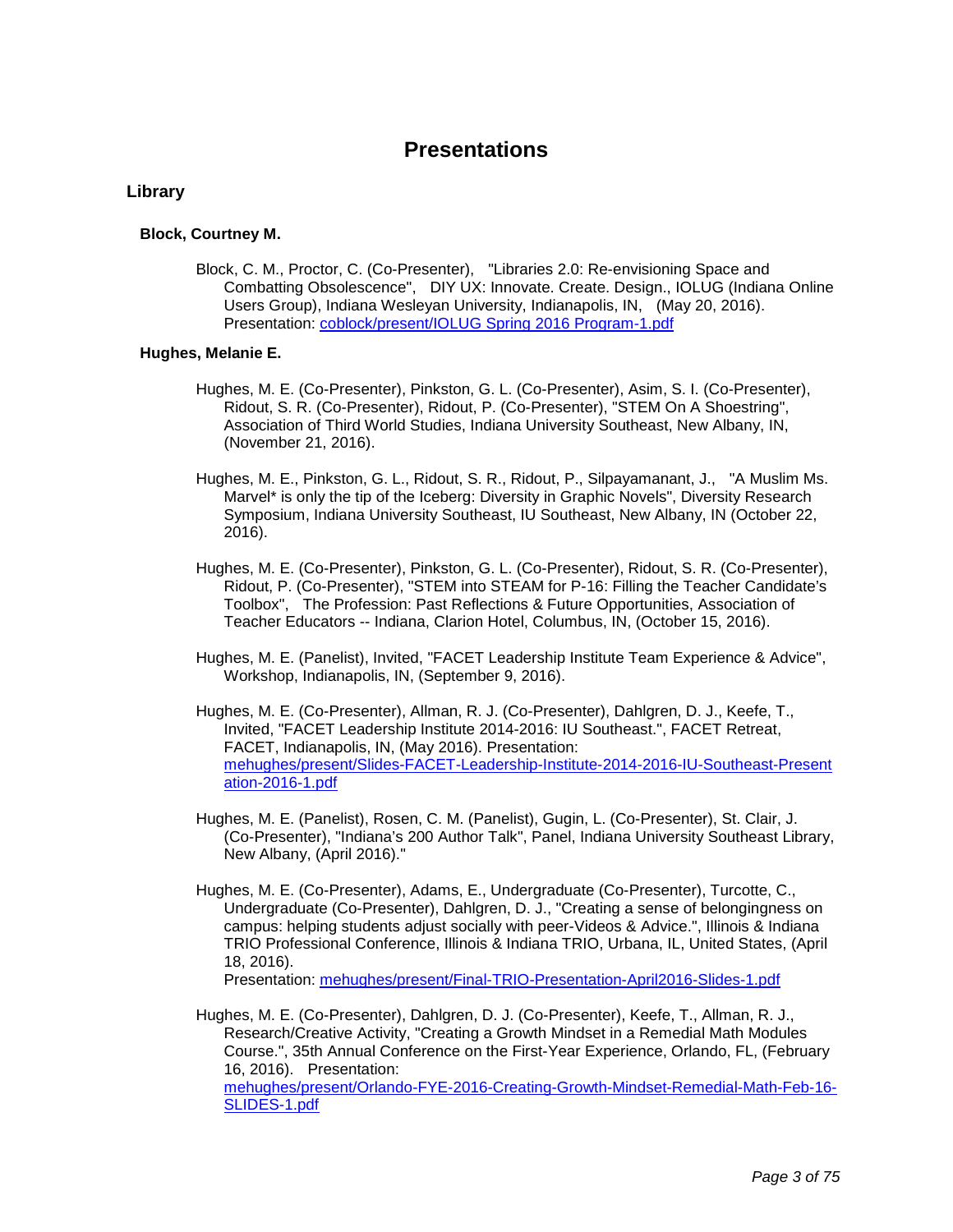Hughes, M. E. (Presenter), Dahlgren, D. J., Keefe, T., Allman, R. J., Service, Invited, "Belonging Intervention at IUS: FACET Leadership Project.", Deans and Unit Heads Meeting, Indiana University Southeast Library, New Albany, IN, (January 2016). Presentation: [mehughes/present/EVCAA-Deans-Unit-Heads-Belonging-Mindset-Presentation-2015-20](https://www.digitalmeasures.com/login/indiana/faculty/survey/ui/showFile.do?file=htsoWDjmowc%2BIDtHDGMNPrL1Egs%3D&surId=17691688&nodeId=1610663&sdId=69467077&sdSurId=17691688&rptId=20237&sgntr=Lg9NuuBt5O8JWhTnkdTHEWbNtRA%3D) [16-1.pdf](https://www.digitalmeasures.com/login/indiana/faculty/survey/ui/showFile.do?file=htsoWDjmowc%2BIDtHDGMNPrL1Egs%3D&surId=17691688&nodeId=1610663&sdId=69467077&sdSurId=17691688&rptId=20237&sgntr=Lg9NuuBt5O8JWhTnkdTHEWbNtRA%3D)

#### **School of Arts & Letters**

#### **Allen, Anne E. G.**

Allen, A. E. G., Invited, "Art and Archeology", Pacific Arts Association International Symposium, Pacific Arts Association, Auckland War Memorial Museum, Auckland, New Zealand, (March 16, 2016).

#### **Babb, Jacob**

- Babb, J., "WPA Mobility as Both Benefit and Hindrance", Thomas R. Watson Conference, University of Louisville, Louisville, KY, (October 21, 2016).
- Babb, J., "Toward a New English Major: Curricular Revision at a Regional Public University.", Council of Writing Program Administrators, Council of Writing Program Administrators, Raleigh, NC, (July 17, 2016).
- Babb, J., "Transfer, Permanent Transition, Leadership: Three Perspectives on WPA Transitions", Council of Writing Program Administrators, Council of Writing Program Administrators, Raleigh, NC, (July 15, 2016).
- Babb, J., "(Re) Negotiating Rhetoric's Place in English Departments", Rhetoric Society of America, Rhetoric Society of America, Atlanta, GA, (May 29, 2016).
- Babb, J., "Rhetorical Performance and Disciplinary Resistance: Epideictic Discourse in the CCCC Chairs' Addresses", Rhetoric Society of America, Rhetoric Society of America, Atlanta, GA, (May 28, 2016).

#### **Badia, Mindy S.**

- Badia, M. S., "What's in a Name: Language and Latin@ American Identity", Series held by Clarksville Public Library, Clarksville, IN, (October 2016).
- Badia, M. S., ""¡Dios me guarde, que estoy bella!": Sor Juana and the Performance of Pretty", GEMELA, San Juan, (September 2016).
- Badia, M. S., Invited, ""Palabras para Julia"", IUS Library's International Poetry Reading, New Albany, IN, (April 2016).
- Badia, M. S., Invited, "El castigo sin venganza", Workshop, Association for Hispanic Classical Theater Conference, AHCT, Rakatá Theater Company (Madrid, Spain), Spanish Ministry of Culture, Chamzial Naitonal Memorial, El Paso, TX, (March 2016).
- Badia, M. S., ""The (Impossible) American Dream: Shakespeare Theatre Company's 'The Trial of Don Quixote'"", Annual conference of the Association for Hispanic Classical Theater, AHCT, El Paso, TX, United States, (March 2016).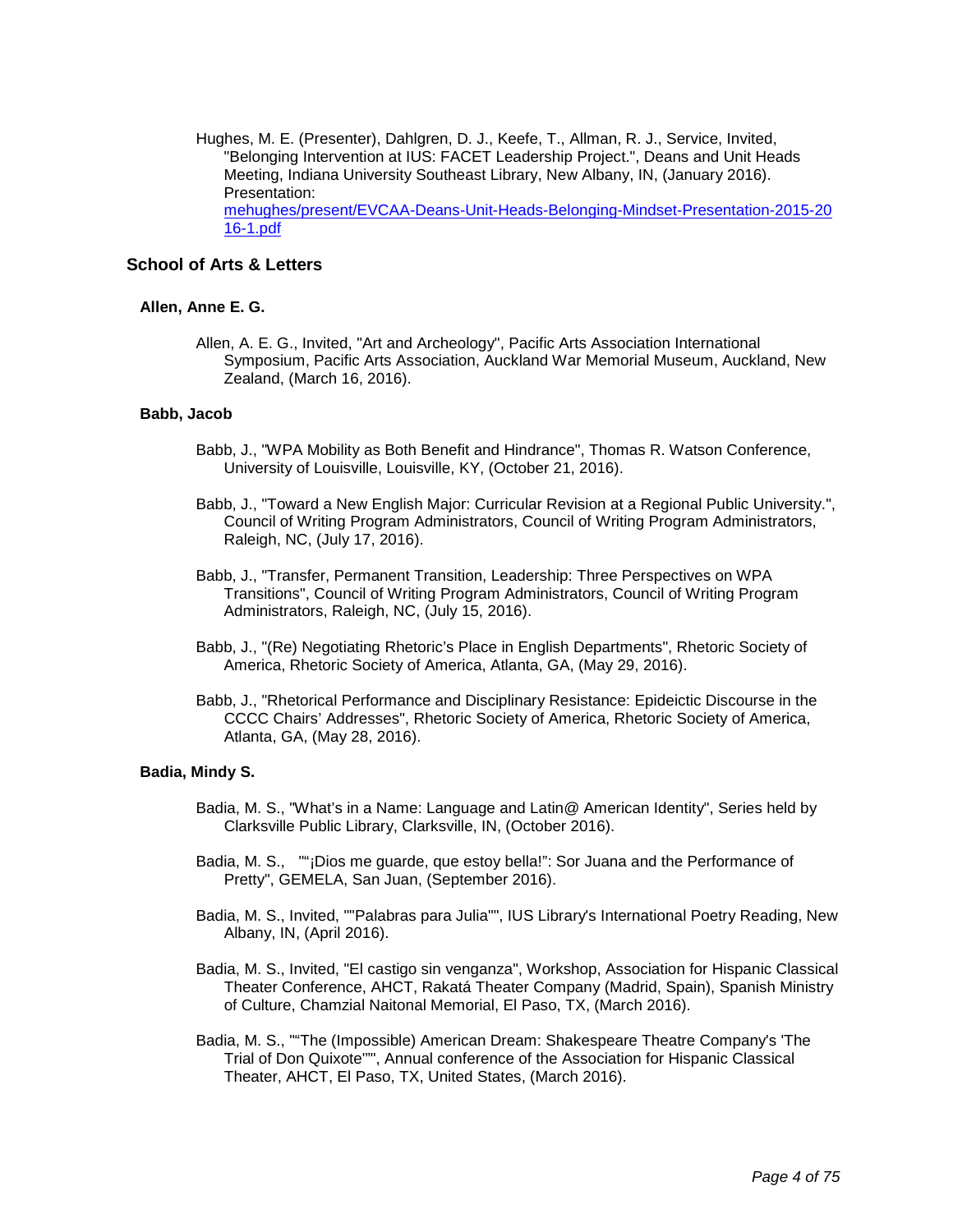#### **Crum, Susanna G.**

- Crum, S. G., Invited, "People Powered Prints", California State University Chico, Chico, CA, (October 2016).
- Crum, S. G., Invited, ""People Powered Prints"", Workshop, Kentucky College of Art & Design at Spalding University, Kentucky College of Art & Design, Louisville, KY, (September 2016).

#### **Gettings, Patricia**

- Gettings, P., "Dilemmas Couples Face in Talking about the Transition to Retirement", National Communication Association Annual Conference, Philadelphia, PA, (November 2016).
- Gettings, P., "Integrating Families into Organizational Communication Research", Panel, National Communication Association Annual Conference, Philadelphia, PA, (November 2016).
- Gettings, P., "The Role of Communication in the Retirement Process: Understanding the Complexities of Retiring", National Communication Association Annual Conference, Philadelphia, PA, (November 2016).
- Gettings, P., "The Social Construction of Mental Disabilities and Illnesses in the 21st Century", National Communication Association Annual Conference, Philadelphia, PA, (November 2016).
- Gettings, P., "The Time Between the Parentheses: Women's Sensemaking in the Transition to Retirement", Organization for the Study of Communication, Language, & Gender, Chicago, IL, (October 2016).

#### **Grohowski, Mariana**

- Grohowski, M., "An accidental activist", New View Campaign Conference, Indiana University Bloomington, Bloomington, IN, (October 6, 2016).
- Grohowski, M., Invited, "Representations of U.S. Women Veterans", Veterans in Society Summer Seminar, National Endowment of the Humanities, Virginia Technological University, Blacksburg, VA, (July 27, 2016).
- Grohowski, M., "Bridging academic, military, and civilian communities through Facebook", Computers and Writing Conference, St. John Fisher College, Rochester, NY, (May 2016).
- Grohowski, M., "Fostering sonic spaces: Speaking and listening back", Computers and Writing Conference, St. John Fisher College, Rochester, NY, (May 2016). Presentation: [mgrohows/present/Fostering Sonic Spaces-1.pptx](https://www.digitalmeasures.com/login/indiana/faculty/survey/ui/showFile.do?file=%2FzHfBMwI3tnoqs41UqwKxHkuBjg%3D&surId=17829044&nodeId=1610663&sdId=68980138&sdSurId=17829044&rptId=20237&sgntr=bsCYwfY5Q%2BeDx7gSyy%2BKuNCdWcw%3D)
- Grohowski, M., "The Trope of the female veteran in military women's war writing.", Conference on College Composition and Communication, National Council of Teachers of English, Houston, TX, (April 2016).. Presentation: [mgrohows/present/Notes for slides-1.docx](https://www.digitalmeasures.com/login/indiana/faculty/survey/ui/showFile.do?file=mUZ1mm17Qxoz82kQtV7w2%2B6qaKM%3D&surId=17829044&nodeId=1610663&sdId=68980171&sdSurId=17829044&rptId=20237&sgntr=eP6iXTam9n4MndEIMlJA0SF1uhc%3D)

#### **Harper, Brian A.**

Harper, B. A., Invited, "Artist Lecture, University of Southern Mississippi Museum of Art", University of Southern Mississippi, University of Southern Mississippi Museum of Art,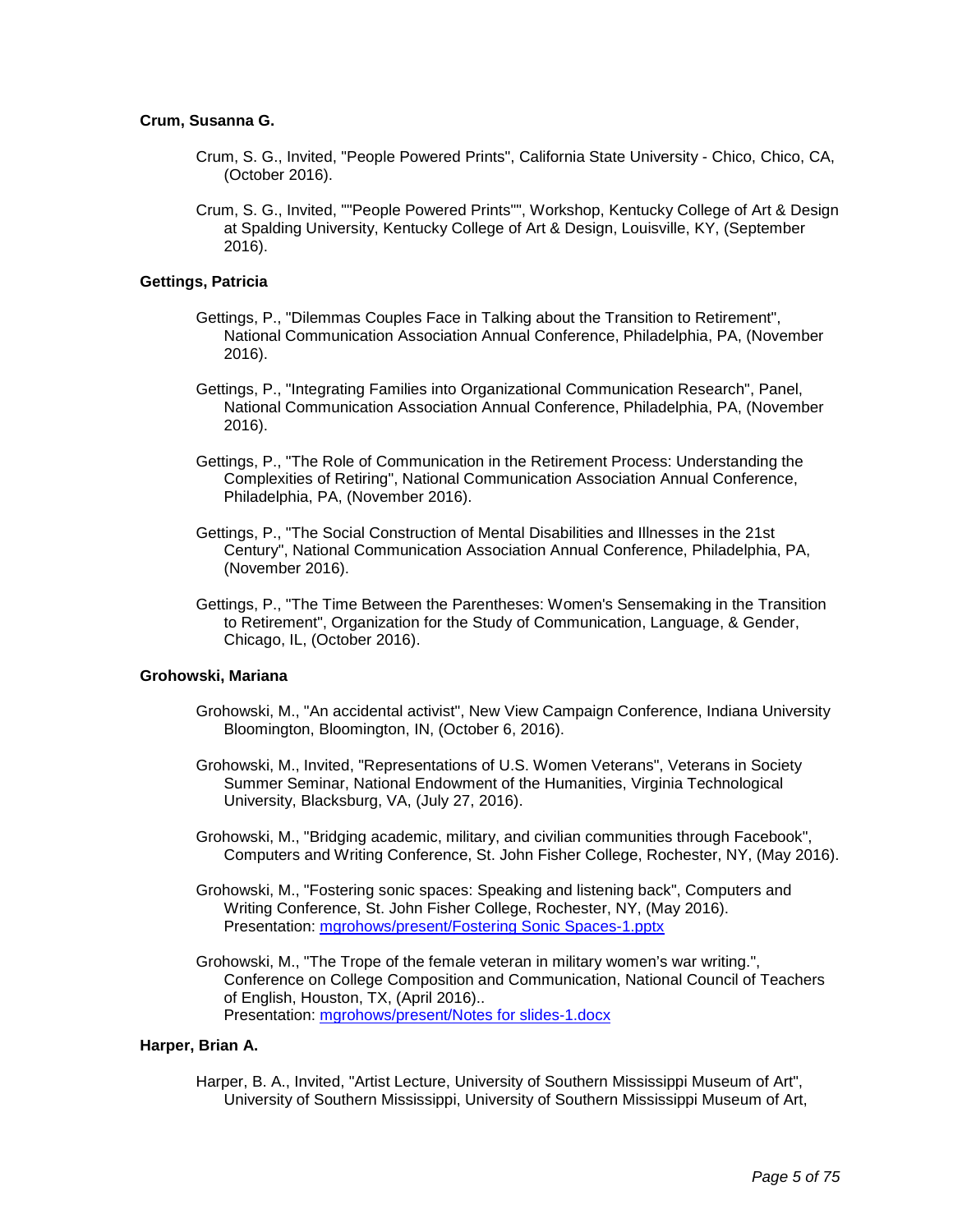Hattiesburg, MS, (October 2016).

Harper, B. A., Lecture/Talk, Invited, ScanCeram, ScanCeram, ScanCeram, Tolne Pavillion, Tolne, Denmark. (October 2016).

#### **Harvey, George W.**

- Harvey, G. W., "The Cosmic Purpose of Political Life in Plato's "Laws"", Annual Meeting of the Society for Ancient Greek Philosophy, Fordham University -- Lincoln Center Campus, New York, NY, (October 28, 2016).
- Harvey, G. W., Invited, "Comments on "Using the Divine Method in Plato's Examination of Knowledge"", West Coast Plato Workshop, University of Northern Arizona, Flagstaff, AZ, (May 7, 2016).

#### **Hutchins, Michael D.**

- Hutchins, M. D. (Presenter), ""Save The German Department! The Impact of Student Choice on Enrollment"", 2016 Annual Convention and World Languages Expo, American Council on the Teaching of Foreign Language, Boston, MA, (November 19, 2016).
- Hutchins, M. D. (Co-Presenter), Luppes, J. P. (Co-Presenter), ""Boosting Enrollment via Videoconferencing"", Miami University Conference on the Teaching of Languages, Department of Spanish and Portuguese (SPN); Department of Teacher Education (EDT) School of Education, Health, and Society (EHS)., Miami University, Oxford, OH, (October 14, 2016).

#### **Kauffman, James L.**

Kauffman, J. L., Hollingsworth, J. E., Invited, "Task Force on Principles of Teaching and Learning", Workshop, ILTE Mini-Conference, IU Southeast. (August 16, 2016).

#### **Kutis, Barbara**

- Kutis, B., "Artist-Mothers: Self-Portraits at the Intersection of Art, Society, and 'Ideal' Mothering.", MIRCI 30th Anniversary Gala Conference, Toronto, Canada, (October 16, 2016).
- Kutis, B., ""Self-Portraits as Artist-Mothers: Public and Private Perspectives on Mothering."", Southern Humanities Council Annual Conference, Southern Humanities Conference, Brown Hotel, Louisville, KY, (January 29, 2016).

#### **Pooser, Charles L.**

Pooser, C. L. (Presenter), Lecture/Talk, IU Diversity Research Symposium, Indiana University system, Indiana University Southeast, New Albany, IN, (October 22, 2016).

#### **Popham, Susan**

- Popham, S., ""Naming, Designating, and Categorizing at the FDA."", Rhetoric Society of America, Atlanta, GA, (May 2016).
- Popham, S., "Naming and Persuading in FDA Designation Documents.", Conference on College Composition and Communication, NCTE, Houston, TX, (April 2016).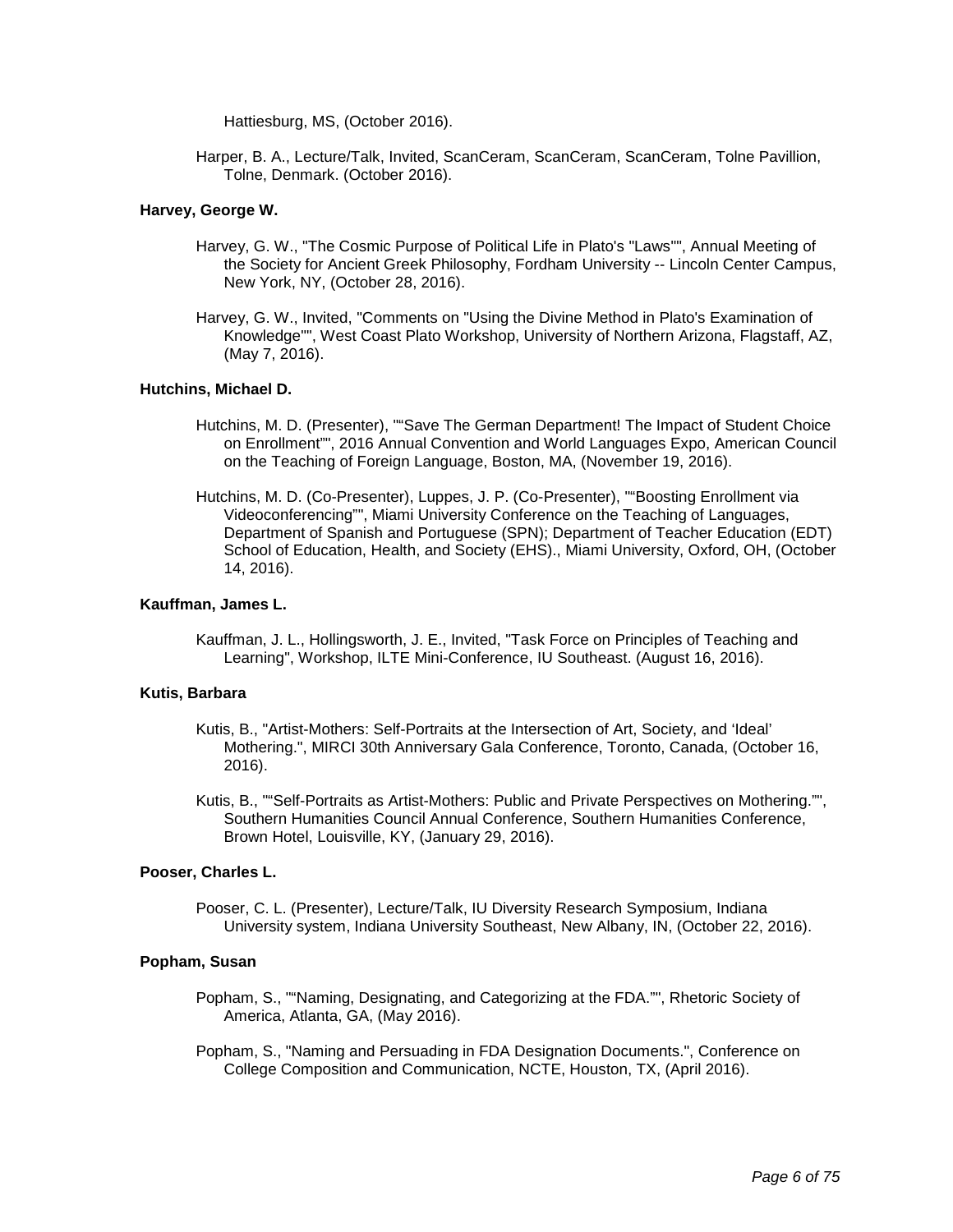#### **Reid, Diane S.**

- Reid, D. S. (Presenter), Keynote/Plenary Address, Invited, "Discovering Your "Why"", Awards Banquet, Kentuckiana Metroversity Adult Learner Awards Banquet, Kentuckiana Metroversity, Spalding University Commons, Louisville, KY, (April 12, 2016).
- Reid, D., Keynote/Plenary Address, Invited, "Discovering Your "Why"", Pinnacle Honor Society Induction of New Members, Pinnacle Honor Society, Indiana University Southeast, Hoosier Room, New Albany, IN, (April 11, 2016).

#### **Stem, Erich H.**

- Stem, E. H., Invited, "Learn the LEARN", Session, IU Southeast Brownbag Series, FACET, New Albany, IN, (March 14, 2016).
- Stem, E. H., Invited, "The Music of Erich Stem", Presentation at the University of Louisville, University of Louisville, Music School, University of Louisville, Louisville, KY (March 2, 2016).

#### **Viner, Leigh L.**

Viner, V. L., Invited, "Commented on "Misery is Wasted on the Miserable": Louie's Anti-Stoicism", ASA 7th Annual Meeting, American Society for Aesthetics, Renaissance Seattle Hotel, Seattle, WA, (November 17, 2016).

#### **Voigt, Tamara O.**

- Voigt, T. O., Invited, "Service Learning in the Classroom", ILTE Mini Conference, Indiana University Southeast, New Albany, IN, (August 16, 2016).
- Voigt, T. O., Invited, "Wrap-up/Closing Remarks Panel Discussion", Adjunct Faculty Scholars Conference, Institute for Teaching and Learning Excellence, Indiana University Southeast, New Albany, IN, (April 16, 2016).

#### **Wells, Jeremy D.**

Wells, J. D., "Roundtable: Plantation Modernity", Society for the Study of Southern Literature, Boston University, Boston, MA, (March 12, 2016).

#### **Yeoh, Kok Cheow**

Yeoh, K. C. (Presenter), "The Golden Dragon Wok: A Visual Survey of the Evocative Essence of Chinese Restaurant Signage Designs in an American Chinatown", The 10th International Conference on Design Principles and Practices, Common Ground Research Network, Pontifical Catholic University of Rio de Janeiro, Rio de Janeiro, Brazil, (February 25, 2016).

Presentation: [yeohk/present/10th design principle conference presentation-1.pdf](https://www.digitalmeasures.com/login/indiana/faculty/survey/ui/showFile.do?file=3W0aFrZhMxOUIOJa6%2B0NdX0tGrs%3D&surId=17691164&nodeId=1610663&sdId=68383683&sdSurId=17691164&rptId=20237&sgntr=SlDqrvyoSxDNMQhJjU1f0E0i0Go%3D)

#### **Zorn Christa**

Zorn, C., Invited, "Vernon Lee & Irene Forbes-Mosse: An Anglo-German Friendship Made in Italy."", Vernon Lee Symposium: What Lies Ahead, Associazione Culturale Il Palmerino, Firenze, Italy, (May 5, 2016).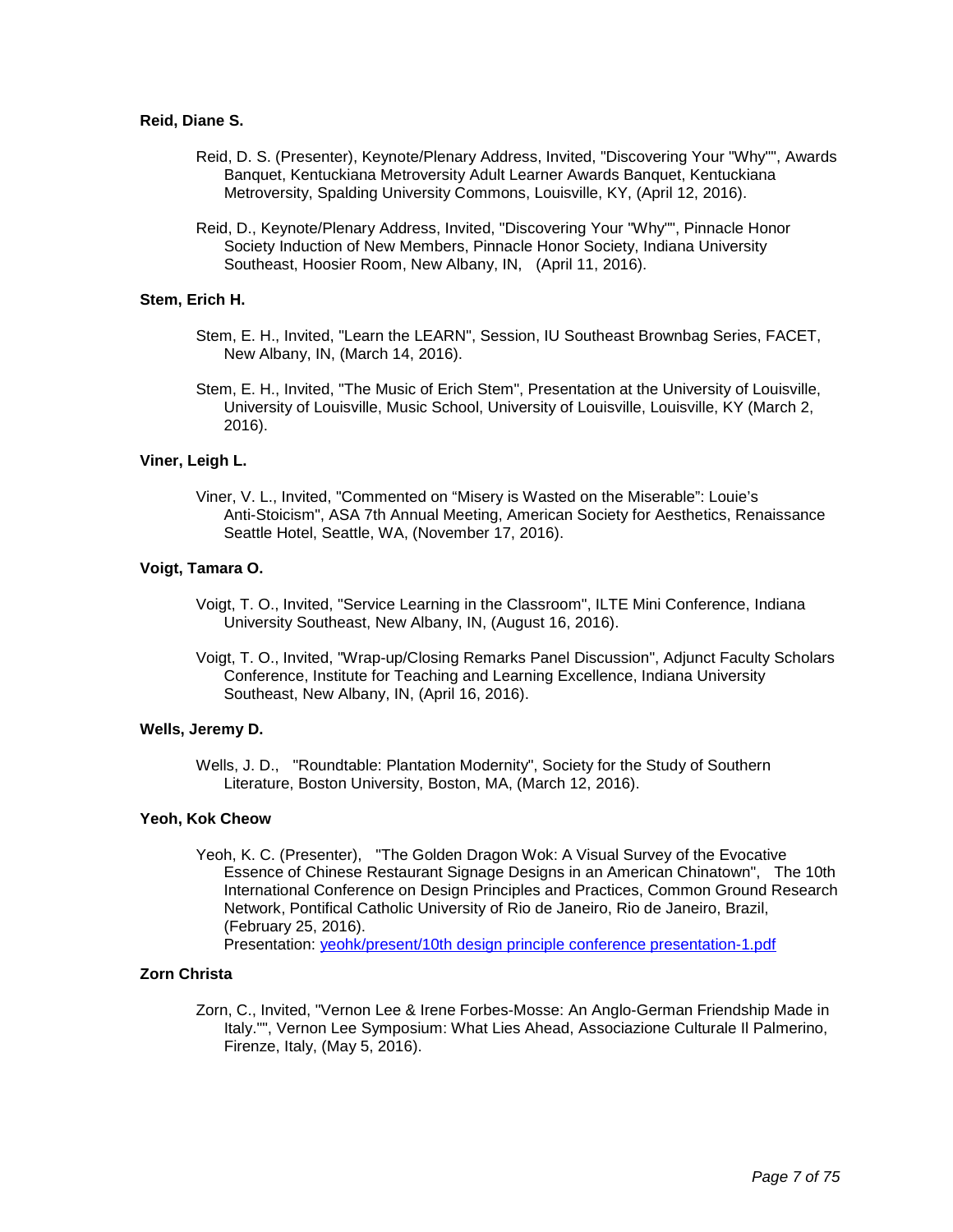#### **School of Business**

#### **Alse, Janardhanan A.**

- Alse, J. A., "Financial Fitness for Life", Workshop, Mt Tabor Elementary School, Mt Tabor Elementary School, New Albany, IN, (November 9, 2016).
- Alse, J. A., "Financial Literacy", Silver Creek High School, New Albany, IN, United States, (October 19, 2016).
- Alse, J. A., "Stock Market Game Workshop", Center for Economic Education, Wilson Education Center, Charlestown, IN, (September 14, 2016).
- Alse, J. A., Invited, "Importance of K–12 Economic and Financial Literacy", Seminar, University of Madras, Department of Econometrics, Chennai, India, (February 9, 2016).

#### **Arano, Kathleen**

- Arano, K. G., Srinivasan, A. K. (Co-Presenter), Rao, S. K. B. (Co-Presenter), Zhong, L. (Co-Presenter), "Developing and Teaching Interactive Online Gateway Courses for Undergraduate Economics", IU Online Conference, Office of Online Education, the Office of Collaborative Academic Programs, and eLearning Design and Services, Indianapolis, IN, (November 2016).
- Arano, K. G., Srinivasan, A. K. (Co-Presenter), Research/Creative Activity, Paper, Competitive/Refereed, "Developing and Teaching System-wide Online Principles of Economics Courses", 53rd Annual Meeting of the Missouri Valley Economic Association, Missouri Valley Economic Association, St. Louis, MO, (October 2016).

#### **Book, Lisa M.**

- Book, L. M., "Unlocking the Mystery of Chapter Competition and Compensation," July 2016", Lincoln Trail Regional Council of Institute of Management Accountants (IMA), Lexington, KY, Regional.
- Book, L. M. (Presenter), Invited, "IMA Ethics Workshop Blinded by Pressure", Indianapolis Chapter IMA meeting, Indianapolis Chapter of Institute of Management Accountants, Indianapolis, IN, (December 12, 2016). Presentation: Imbook/present/Indianapolis Chapter\_December 12 Ethics [Presentation-1.pdf](https://www.digitalmeasures.com/login/indiana/faculty/survey/ui/showFile.do?file=JP%2BFgo1Z6WeK%2FoIua3bA5rUtdxQ%3D&surId=17691112&nodeId=1610663&sdId=69363570&sdSurId=17691112&rptId=20237&sgntr=iCd50ISi%2BiyeJvTz7hB%2FPKzae%2FM%3D)
- Book, L. M. (Presenter), Invited, "IMA Ethics Workshop Blinded by Pressure", Conference, Louisville Chapter IMA Fall Conference, Lousville Chapter of Institute of Management Accountants, University of Louisville Shelby Campus, Louisville, KY, (November 11, 2016).

Presentation: [lmbook/present/IMA Fall Conference-1.pdf](https://www.digitalmeasures.com/login/indiana/faculty/survey/ui/showFile.do?file=0WyWYuaqDAW5Ekdfoq5ena19voQ%3D&surId=17691112&nodeId=1610663&sdId=69363594&sdSurId=17691112&rptId=20237&sgntr=qDEwXYUWxjQcDRx%2FoaOo63fYtl4%3D)

- Book, L. M. (Presenter), Invited, "How to Maximize Chapter Level Service Points and Electives", Quarterly council meeting, Lincoln Trail Council IMA Quarterly Council Meeting, Lincoln Trail Council of Institute of Management Accountants (IMA), Cummins Corporate Offices, Columbus, IN, (October 15, 2016).
- Book, L. M. (Presenter), Invited, "Unlocking the Mystery of Chapter Competition and Compensation", Quarterly council meeting, Lincoln Trail Council IMA Quarterly Council Meeting, Lincoln Trail Council of Institute of Management Accountants (IMA), Lexington,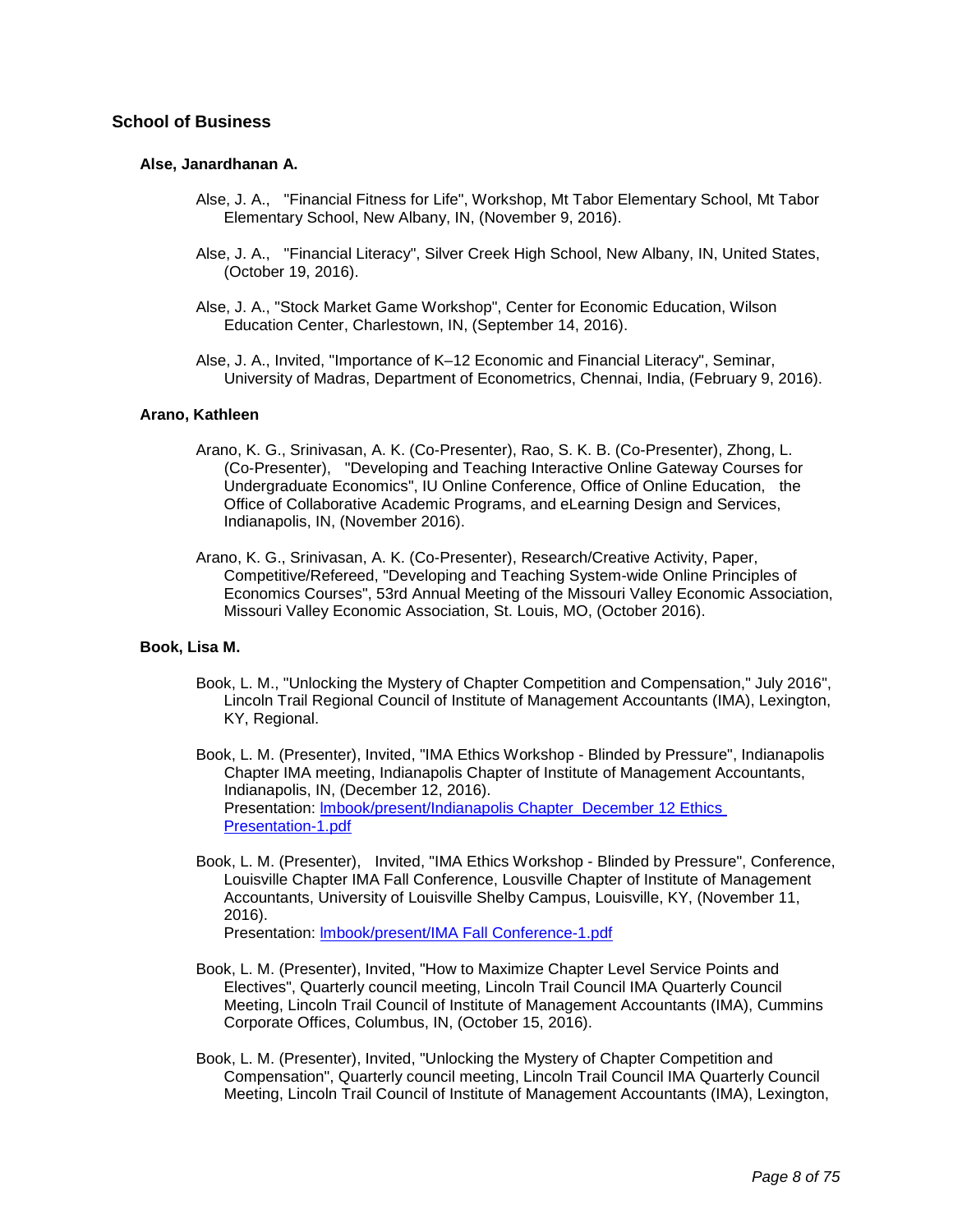KY, (July 23, 2016).

- Book, L. M. (Moderator), Invited, "Accounting in 2025 Automation and Artificial Intelligence", Conference, IMA Annual Conference and Exposition, Institute of Management Accountants (IMA), Las Vegas, NV, (June 21, 2016).
- Book, L. M. (Presenter), Invited, "Chapter Portal Exploring Chapter Resources and Tools", Lincoln Trail Council IMA Brownbag Session, Lincoln Trail Council of Institute of Management Accountants (IMA), WebEx, (February 24, 2016). WebEx recording viewable at http://www.lincolntrail.imanet.org/portal-training.
- Book, L. M. (Presenter), Invited, "Chapter Competition and Compensation: Understanding the Basics", Lincoln Trail Council IMA Brownbag Session, Lincoln Trail Council of Institute of Management Accountants (IMA), WebEx, (January 5, 2016). WebEx recording viewable at http://www.lincolntrail.imanet.org/portal-training.

#### **Christiansen, Linda**

- Christiansen, L., "The Revised CPE Exam", Academy of Legal Studies in Business. (August 2016).
- Christiansen, L., Keynote/Plenary Address, Invited, "Navigating Legal Issues In and Around the Classroom", Adjunct Faculty Scholars Conference. (April 2016).

#### **Dufrene, Uric B.**

- Dufrene, U. B. (Panelist), Jason Meriwether "A predictive analytics model for retention. AASCU Winter Academic Affairs Meeting, Austin, TX,. (February, 2016).
- Dufrene, U. B., Keynote/Plenary Address, "Economic Outlook". Southern Indiana Builder's and Developer's Association, (February 25, 2016).
- Dufrene, U. B., Keynote/Plenary Address, Delivered annual economic outlook program to Harrison County Chamber of Commerce and Harrison County Economic Development, Harrison County Labor Day Economic Outlook, (August 31, 2016).
- Dufrene, U. B., "Delivered economic outlook for Southern Indiana and Louisville Metro", Economic Outlook Program, (November 11, 2016).
- Dufrene, U. B., Keynote/Plenary Address, "Delivered economic outlook to Charlestown Chamber of Commerce", Charlestown Chamber of Commerce Quarterly Meeting, (March 17, 2016).
- Dufrene, U. B., "Delivered economic update to chamber networking breakfast", Dearborn Chamber of Commerce, (April 28, 2016).
- Dufrene, U. B., Keynote/Plenary Address, "Delivered economic outlook presentation to Madison Chamber and member", Madison Chamber of Commerce Economic Outlook Program, Local. (September 8, 2016).
- Dufrene, U. B., Keynote/Plenary Address, "Delivered State of the Economy address to business community", Scott County Chamber of Commerce and Scott County Economic Development, (September 22, 2016).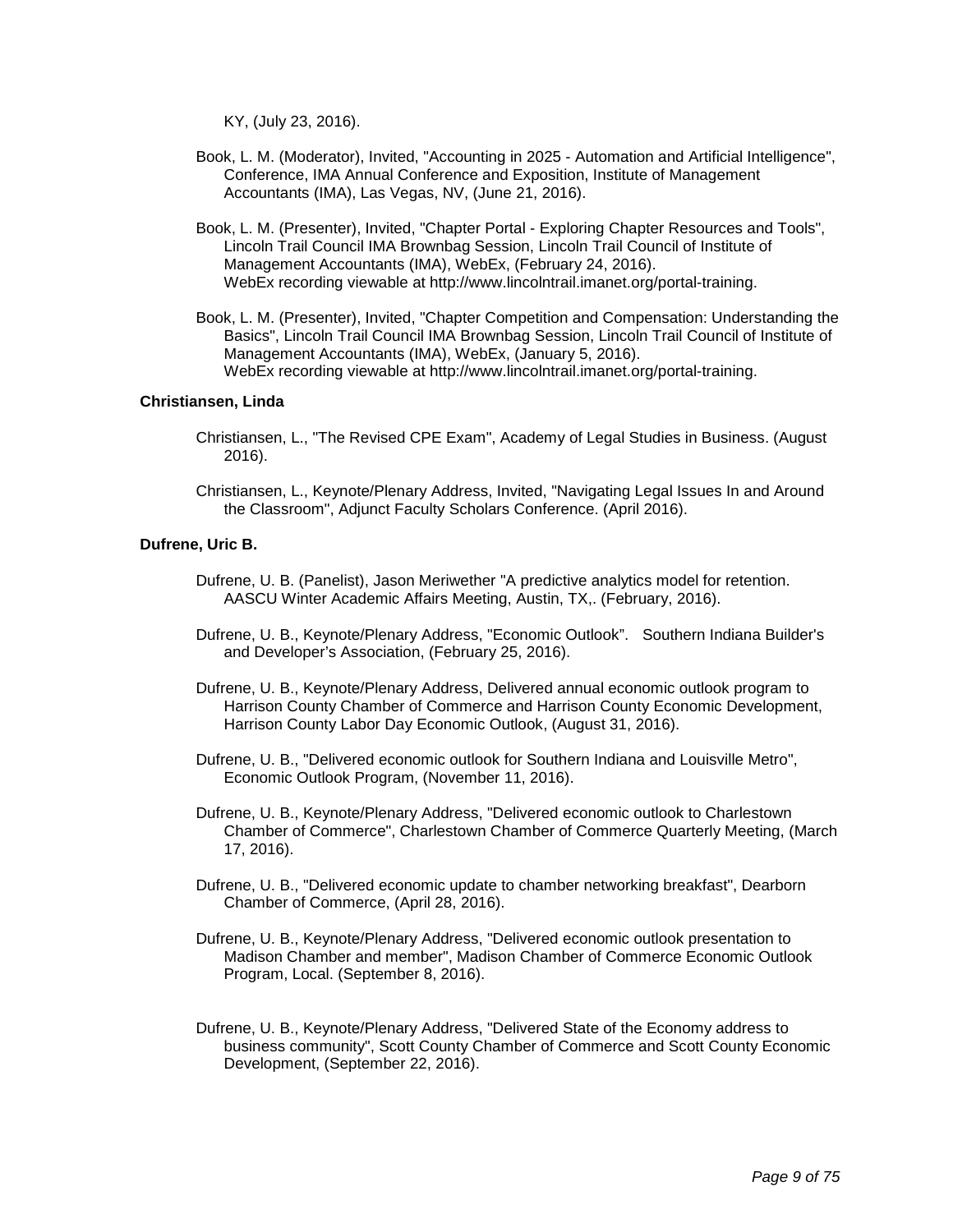Dufrene, U. B., "Provided economic outlook at annual Mid-Year Economic Outlook program", Mid-Year Economic Outlook, (May 17, 2016).

#### **Ernstberger, Kathy W.**

- Venkataramanan, M. A., Ernstberger, K. W., "The Use of Analytics in Higher Education", 2016 INFORMS Annual Meeting, Nashville, TN, (November 2016).
- Venkataramanan, M. A. (Co-Presenter), Ernstberger, K. W. (Co-Presenter), "The Use of Analytics in Higher Education", 2016 INFORMS Annual Meeting, INFORMS, Music City Center, Nashville, TN, (November 16, 2016).

#### **Harris, Kenneth J.**

- Carlson, J., Harris, R. B., Harris, K. J., "Coin Counter: Gamification for Classroom Management", Information Systems Education Conference, Las Vegas, NV, (2016).
- Zivnuska, S., Carlson, D., Carlson, J., Harris, K. J., Harris, R. B., "Understanding Employee Reasons for Using Social Media at Work: The Impact of Regulatory Focus and Political Skill", Western Academy of Management, Palm Springs, CA, (2016).
- Carlson, J., Harris, R. B., Harris, K. J., "Coin counter: Gamification for classroom management", Information Systems Education Conference, Las Vegas, NV, (November 2016).

#### **Harris, Ranida B.**

- Harris, R. B., Wedel, T., "American Guild of Musical Artists: A Case for System Development, Data Modeling, and Analytics", EDSIG Conference on Information Systems and Computing Education, Las Vegas, NV, (2016).
- Harris, R. B., Carlson, J., Harris, K. J. "Coin Counter: Gamification for Classroom Management", EDSIG Conference on Information Systems and Computing Education, Las Vegas, NV, (2016).
- Schultz, T., Harris, R. B., Riggins, F., "Project LWH4DynAA: Lightweight 'sandbox' hosting for academic use of Microsoft Dynamics", Microsoft Dynamics Academic Alliance Conference, New Orleans, LA, (2016).
- Harris, R. B., Schultz, T., "Teaching ERP implementation with Microsoft Dynamics Sure Step", Microsoft Dynamics Academic Alliance Conference, New Orleans, LA, (2016).

#### **He, Yan**

He, Y., Wang, J., Wu, C., "Superior vs. Inferior Voting Shares: Price Premium or Discount?", Midwest Finance Association annual meeting, (March 2016).

#### **Kara, Aycan**

- Petrescu, M., Kara, A., "Consumer aspirations and subjective well-being", International ESS Conference, Lausanne, Switzerland, (2016).
- Kara, A., "Relationship between Institutional Arrangements and Entrepreneurship across Europe", International ESS Conference, Lausanne, Switzerland, (2016).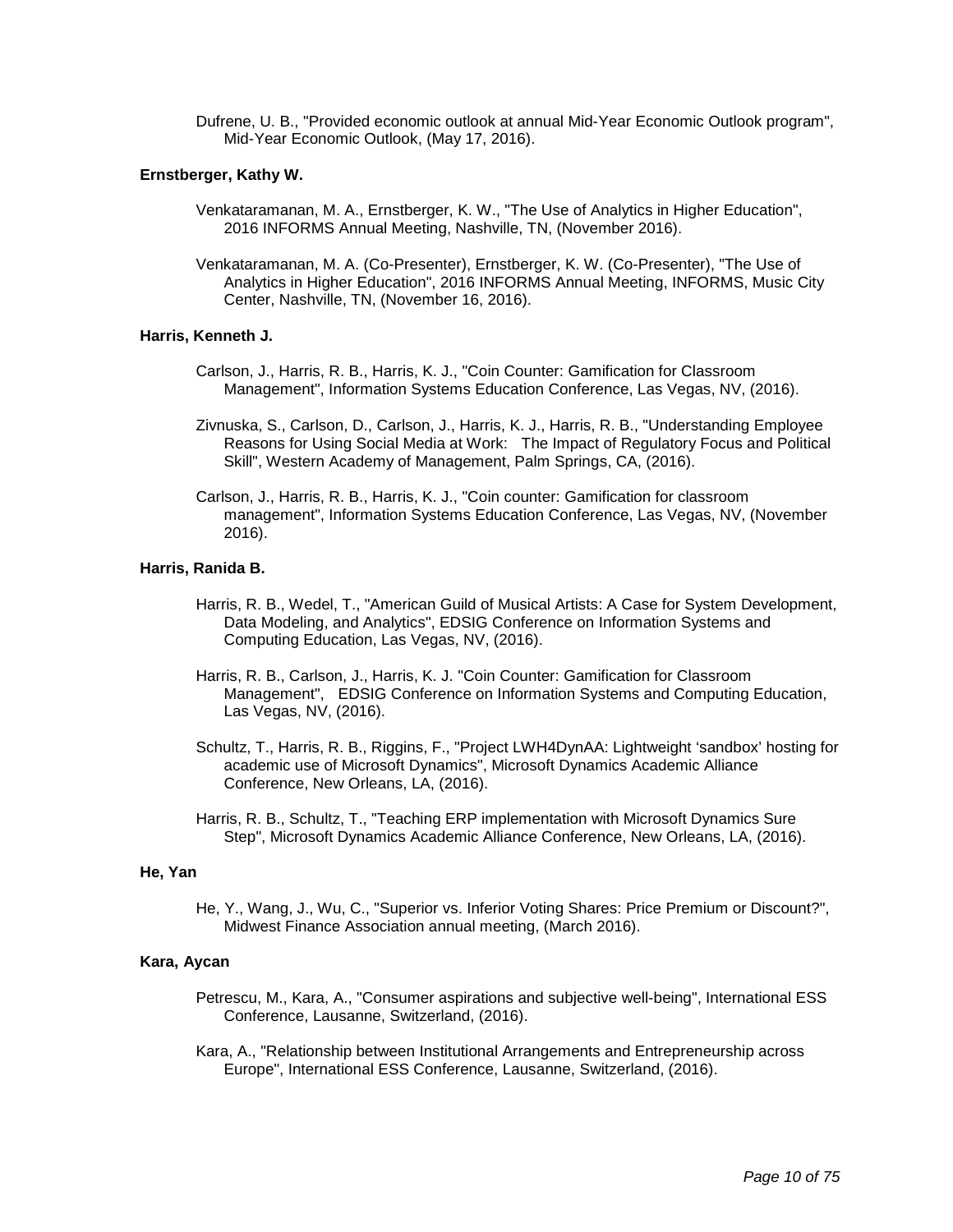- Petrescu, M., Kara, A., "Self-employment and its relation with subjective well-being.", International ESS Conference, Lausanne, Switzerland, (2016).
- Kara, A., Peterson, M. F., SØNDERGAARD, M., "Within-country regional culture: theory, issues, and empirical examples", Academy of International Business-NE Chapter, Philadelphia, PA, (2016).
- Kara, A. (Co-Presenter), Russell, L. M. (Co-Presenter), "Pages vs Modules", ILTE sponsored Brown Bag, ILTE-IUS, IUS, New Albany, IN, (February 23, 2016).

#### **Lambert, Alysa**

Lambert, A. D., "Developing Employee Potential: Practice with Coaching & Mentoring Techniques." IU Southeast Human Resource Breakfast Series attended by HR professionals and students, (April 8, 2016).

#### **Musgrove, Carolyn**

- Musgrove, C., Franke, G., Reynolds, K., "Smiling and Keeping Busy Near the Entrance of the Store? What Works for Hailers and What Doesn't: An Extended Abstract", Academy of Marketing Science, Orlando, FL, (2016).
- Musgrove, C. F. (Presenter), Franke, G., Reynolds, K., "Smiling and Keeping Busy Near the Entrance of the Store? What Works for Hailers and What Doesn't: An Extended Abstract", Academy of Marketing Science Annual Conference, The Contemporary Resort, Walt Disney World, Orlando, FL, (May 2016).

#### **Pittman, Paul H.**

- Pittman, P. H., Invited, "APICS 2014 World Café–The Rise", 2016 APICS International Conference & Expo, APICS The Professional Association of Supply Chain Management, New Orleans, LA, (September 25, 2016).
- Pittman, P. H., Invited, "Engaging Students in a Virtual Teaching Environment", ILTE Teaching Mini-Conference, New Albany, IN, (August 16, 2016). Presentation: [ppittman/present/ILTE Teaching Mini Conference Tentative Agenda -](https://www.digitalmeasures.com/login/indiana/faculty/survey/ui/showFile.do?file=IWL0BWS09U4SDScYQD7bL2Mwbzc%3D&surId=17691115&nodeId=1610663&sdId=69013709&sdSurId=17691115&rptId=20237&sgntr=WJLqN9ZLdxUJzO2jdorUsFS14Ms%3D) with [pittman session description.-1.docx](https://www.digitalmeasures.com/login/indiana/faculty/survey/ui/showFile.do?file=IWL0BWS09U4SDScYQD7bL2Mwbzc%3D&surId=17691115&nodeId=1610663&sdId=69013709&sdSurId=17691115&rptId=20237&sgntr=WJLqN9ZLdxUJzO2jdorUsFS14Ms%3D)
- Pittman, P. H., Invited, "Origins of the Critical Chain Project Management Methodology", Project Management Institute Kentuckiana Chapter, Louisville, KY, (May 2016).

#### **Russell, Lisa M.**

- Russell, L. M., Invited, "Leaders in High-Risk Occupational Environments", SPPD Leadership Forum, Santa Paula, CA, (2016).
- Russell, L. M., Invited, "What to do When Things Implode? Personal Experience and Lessons Learned", FACET Hybrid Cohort, FACET, New Albany, United States, Academic, Local. (November 18, 2016).
- Russell, L. M. (Presenter), "Racial Dissimilarity and Diversity Climate Effect on Organizational Identification", Diversity Research Symposium, Indiana University, New Albany, (October 22, 2016).
- Russell, L. M. (Presenter), Invited, "High-risk Occupations: Leader Influence on Employee Stress and Burnout among Police", Seminar, SPPD Leadership Conference, Santa Paula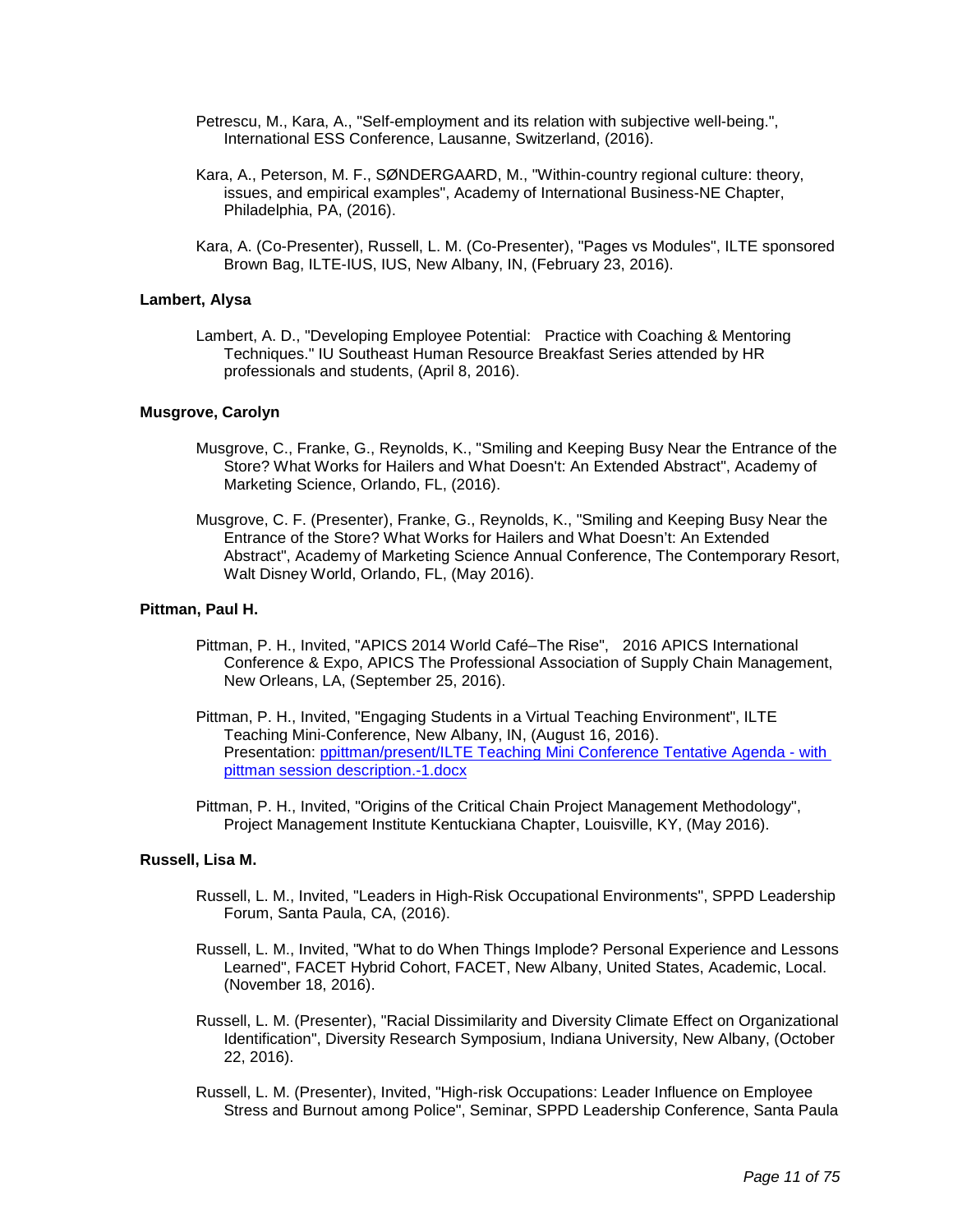Police Department, Santa Paula, CA, (July 2016).

Russell, L. M. (Presenter), Keynote/Plenary Address, Invited, "High-risk Occupations: How Leadership, Stress, and Ability to Cope Influence Burnout in Law Enforcement", Louisville Metro Police Department Leadership Conference, Louisville, KY, (February 2016).

#### **Srinivasan, Arun K.**

- Srinivasan, A. K., Arano, K. G., "Developing and Teaching System-wide Online Principles of Economics Courses", Fall 2017 IU Online Conference, Office of Online Education, IU, Indianapolis, IN, (November 10, 2016).
- Srinivasan, A. K., Arano, K. G., "Developing and Teaching System-wide Online Principles of Economics Courses", Missouri Valley Economics Association, Missouri Valley Economics Association, St. Louis, MO, (October 29, 2016).

#### **School of Education**

#### **Asim, Sumreen I.**

- Pinkston, G. L. (Presenter), Ridout, S. R. (Co-Presenter), Asim, S. I. (Co-Presenter), Hughes, M. E. (Co-Presenter), "Science, Technology, Engineering and Mathematics (STEM) on a Shoestring", The Association of Third World Studies (ATWS)/ (AGSS), Indiana University Southeast, New Albany, IN, (November 21, 2016).
- Asim, S. I., "Exploring Elementary Pre-Service Teachers' Beliefs of Informal Science Teaching", American Educational Research Association (AERA), Walter E. Washington Convention Center, Washington, DC, (April 2016).
- Asim, S. I. (Presenter), "How Science Teacher Educators of Color Conceptualize and Operationalize their Pedagogy in Science Methods Courses", National Association of Research in Science Teaching (NARST), Baltimore, MD, (April 16, 2016). Presentation: [sasim/present/NARST2016iBookfinal-1.pdf](https://www.digitalmeasures.com/login/indiana/faculty/survey/ui/showFile.do?file=ZdNl4N5gL4LMroEnyrtaOItSovQ%3D&surId=17829051&nodeId=1610663&sdId=69195256&sdSurId=17829051&rptId=20237&sgntr=lvHDZReX9v6D1bwHCdYsEGL11iE%3D)
- Asim, S. I. (Presenter), "Prospective Elementary Teachers' Beliefs about Informal Science Instruction: An Intervention Study", Association of Science of Teacher Education (ASTE), Reno, NV, (January 9, 2016). Presentation: [sasim/present/2016\\_ASTE\\_ConferencePages\\_Documentation-1.pdf](https://www.digitalmeasures.com/login/indiana/faculty/survey/ui/showFile.do?file=2NkWVEVZAheckBruJuUgESLPSIo%3D&surId=17829051&nodeId=1610663&sdId=69195303&sdSurId=17829051&rptId=20237&sgntr=Yu6LFyBnBf5AaCXXg8yXKqxYBRs%3D)

#### **Beard, Terri L.**

- Beard, T. L. (Presenter), "Become a Changemaker- How to Cultivate the Culture and Climate in your Classroom", 21st Annual FALCON Conference, FACET- Faculty Academy on Excellence in Teaching, Indianapolis, IN, (November 11, 2016).
- Beard, T. L. (Presenter), "Taking it on the Road"- How IU Southeast brings Co-Teaching Workshops to Schools", National Conference on Co-Teaching, The Academy for Co-Teaching and Collaboration- St. Cloud State University, Minneapolis,, MN, (October 26, 2016).

Presentation: [tbeard/present/Co-Teaching Power Point Presentation October 2-16-1.pptx](https://www.digitalmeasures.com/login/indiana/faculty/survey/ui/showFile.do?file=aj%2BDCIzrenLLvZqMynrVE9JuIwY%3D&surId=17691054&nodeId=1610663&sdId=69435629&sdSurId=17691054&rptId=20237&sgntr=ppxrgGLoq8KX6bzcJQsf64dlPRs%3D)

#### **Camahalan, Faye M.**

Camahalan, F. M., Kemppainen, K., "Discussing How Students from Other Countries Learn and Improving Self-Efficacy in 5th Grade Math", Association of Third World Studies -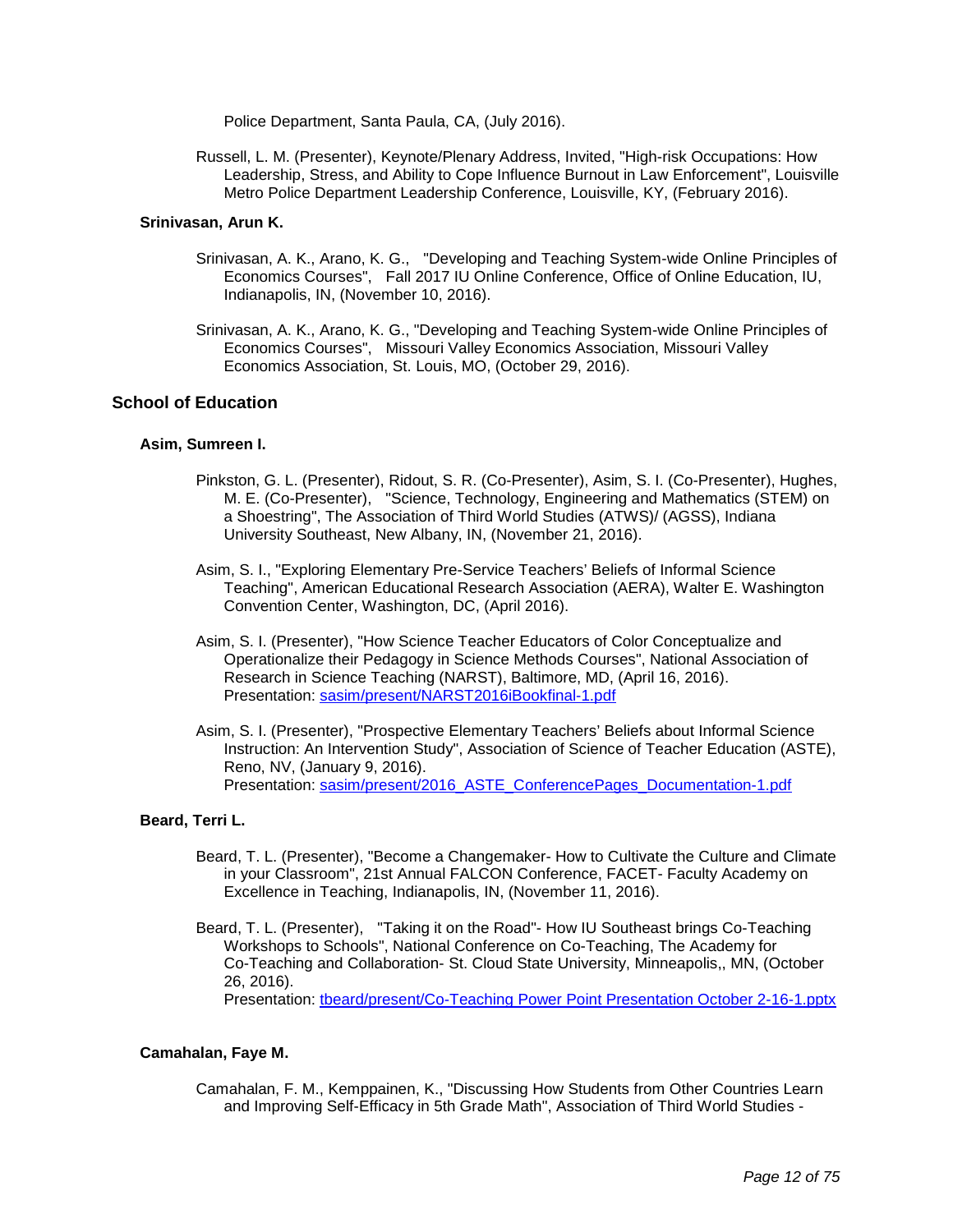International Conference, Association of Third World Studies, Indiana University Southeast, November 21, 2016). Presentation: [fcamahal/present/Kirstin Kemppainen -](https://www.digitalmeasures.com/login/indiana/faculty/survey/ui/showFile.do?file=Hp9ZN7MgVMYmLkmEJcypzLvW5rc%3D&surId=17691037&nodeId=1610663&sdId=69403465&sdSurId=17691037&rptId=20237&sgntr=L%2BNLFNiNt7Y1o1PntP1GMuiNQgw%3D) Poster Presentation-1.pptx

- Camahalan, F. M. (Presenter), "Indigenization/Localization of Elementary Education in the Philippines: A Synergy among Schools, Community and Local Government", Association of Third World Studies - International Conference, Association of Third World Studies, New Albany, IN, (November 21, 2016). Presentation: [fcamahal/present/Indigenization of School Curriculum-1.pptx](https://www.digitalmeasures.com/login/indiana/faculty/survey/ui/showFile.do?file=Omdue%2FtaaTUtvRBAdhulWZ5ZODw%3D&surId=17691037&nodeId=1610663&sdId=69403471&sdSurId=17691037&rptId=20237&sgntr=vglK9Claz68webXOxbZYMLhWLK4%3D)
- Camahalan, F. M., J. W., Graduate student (Presenter), "Teaching High School Students the Elements and Purposes of Dance in Third World Countries: A Course Project in the Psychology of Teaching", Association of Third World Studies - International Conference, Association of Third World Studies, Indiana University Southeast, New Albany, IN, (November 21, 2016). Presentation: fcamahal/present/Jamie - [Poster Presentation-1.docx](https://www.digitalmeasures.com/login/indiana/faculty/survey/ui/showFile.do?file=mZBpCRg%2BBh1LD%2FdX0Ztv0HtMyYo%3D&surId=17691037&nodeId=1610663&sdId=69403469&sdSurId=17691037&rptId=20237&sgntr=xwEk5G1072E9HRPNqFsdf%2Byk9dM%3D)
- Camahalan, F. M., Invited, "The Joy of Teaching", ILTE The Joy of Teaching Brown Bag Series, New Albany, IN, United States,. (September 27, 2016). Presentation: [fcamahal/present/presentation September 2016-1.pptx](https://www.digitalmeasures.com/login/indiana/faculty/survey/ui/showFile.do?file=SFkQG0fzB6vgS%2FRfqHKX%2FBK%2BkeM%3D&surId=17691037&nodeId=1610663&sdId=69402309&sdSurId=17691037&rptId=20237&sgntr=6XlppaTYmcCOeIGVAjfD8CyxRpQ%3D)
- Camahalan, F. (Presenter), "The more I help my students learn; the better I become as a teacher: A reflection on using self-regulation methods in teaching", Faculty Academy on Excellence in Teaching (FACET) Retreat, Indianapolis, IN, (May 22, 2016). Presentation: [fcamahal/present/presentation May 2016-1.pptx](https://www.digitalmeasures.com/login/indiana/faculty/survey/ui/showFile.do?file=8EwiBcfSwZildmoUlsrPZxlyABk%3D&surId=17691037&nodeId=1610663&sdId=69402182&sdSurId=17691037&rptId=20237&sgntr=lCuh2qiF%2B74nlKed788CUvfXzz0%3D)
- Camahalan, F. M., E. S., Graduate student (Presenter), "How can I improve students' self-efficacy?", Student Conference: Celebrating Student Achievement, New Albany, IN, (April 21, 2016). Presentation: [fcamahal/present/schoolerelizabeth\\_5979446\\_61230696\\_Instuctional](https://www.digitalmeasures.com/login/indiana/faculty/survey/ui/showFile.do?file=TwDTRIInQEhzR6BkEemdpg61300%3D&surId=17691037&nodeId=1610663&sdId=69403449&sdSurId=17691037&rptId=20237&sgntr=RRakJAndcCk9jL6jXg3KQ8JcW8A%3D)  [Design-1.pptx](https://www.digitalmeasures.com/login/indiana/faculty/survey/ui/showFile.do?file=TwDTRIInQEhzR6BkEemdpg61300%3D&surId=17691037&nodeId=1610663&sdId=69403449&sdSurId=17691037&rptId=20237&sgntr=RRakJAndcCk9jL6jXg3KQ8JcW8A%3D)
- Camahalan, F. M., K. H., Graduate student (Presenter), "How can I increase parent involvement in student learning?", Student Conference: Celebrating Student Achievement, New Albany, IN, (April 21, 2016). Presentation: fcamahal/present/heitzkayla\_5568127\_61738089\_CVCe Unit [Presentation-1.pptx](https://www.digitalmeasures.com/login/indiana/faculty/survey/ui/showFile.do?file=IrNumyKBXM07vD6lfJe%2FYyNKE8I%3D&surId=17691037&nodeId=1610663&sdId=69403444&sdSurId=17691037&rptId=20237&sgntr=MnyOoopNXGcFPZa%2F498jOl5cBwY%3D)
- Camahalan, F. M., J. B., Graduate student (Presenter), "How can respectful communication contribute to student learning?", Student Conference: Celebrating Student Achievement, New Albany, IN, (April 21, 2016). Presentation: [fcamahal/present/bolducjoeanna\\_5428179\\_61709634\\_instructional](https://www.digitalmeasures.com/login/indiana/faculty/survey/ui/showFile.do?file=j14iF1FTHPpMTga1rpql6uoy5SQ%3D&surId=17691037&nodeId=1610663&sdId=69403432&sdSurId=17691037&rptId=20237&sgntr=DW72ru8i0%2FyEhD%2FoWuP8hZI8p3A%3D)  [design-1.pptx](https://www.digitalmeasures.com/login/indiana/faculty/survey/ui/showFile.do?file=j14iF1FTHPpMTga1rpql6uoy5SQ%3D&surId=17691037&nodeId=1610663&sdId=69403432&sdSurId=17691037&rptId=20237&sgntr=DW72ru8i0%2FyEhD%2FoWuP8hZI8p3A%3D)
- Camahalan, F. M., L. H., Graduate student (Presenter), "How can technology increase student interest in dance, ultimately leading to student success?", Student Conference: Celebrating Student Achievement, New Albany, IN, United States, (April 21, 2016). Presentation: [fcamahal/present/hawkinslauren\\_5969363\\_61736704\\_Dance Technology](https://www.digitalmeasures.com/login/indiana/faculty/survey/ui/showFile.do?file=ZFnmjFYPdrI%2BVsUnZJhAGI9ssDw%3D&surId=17691037&nodeId=1610663&sdId=69403441&sdSurId=17691037&rptId=20237&sgntr=rDMqarCBAoMrG91FBgcf1smyLIM%3D)  [Presentation-1.pptx](https://www.digitalmeasures.com/login/indiana/faculty/survey/ui/showFile.do?file=ZFnmjFYPdrI%2BVsUnZJhAGI9ssDw%3D&surId=17691037&nodeId=1610663&sdId=69403441&sdSurId=17691037&rptId=20237&sgntr=rDMqarCBAoMrG91FBgcf1smyLIM%3D)
- Camahalan, F. M., B. L., Graduate student (Presenter), "How do experiments affect students' knowledge of the transfer of energy with magnets?", Student Conference: Celebrating Student Achievement, New Albany, IN, (April 21, 2016). Presentation: fcamahal/present/logsdonbrittany\_5985027\_61489198\_Experimentation [and Magnets-1.pptx](https://www.digitalmeasures.com/login/indiana/faculty/survey/ui/showFile.do?file=lqZb5mbg1pPx%2FEV2PqYH9X%2FK91s%3D&surId=17691037&nodeId=1610663&sdId=69403448&sdSurId=17691037&rptId=20237&sgntr=SnL95G0Ya8Ofn2K0W%2FVr8bGkwKM%3D)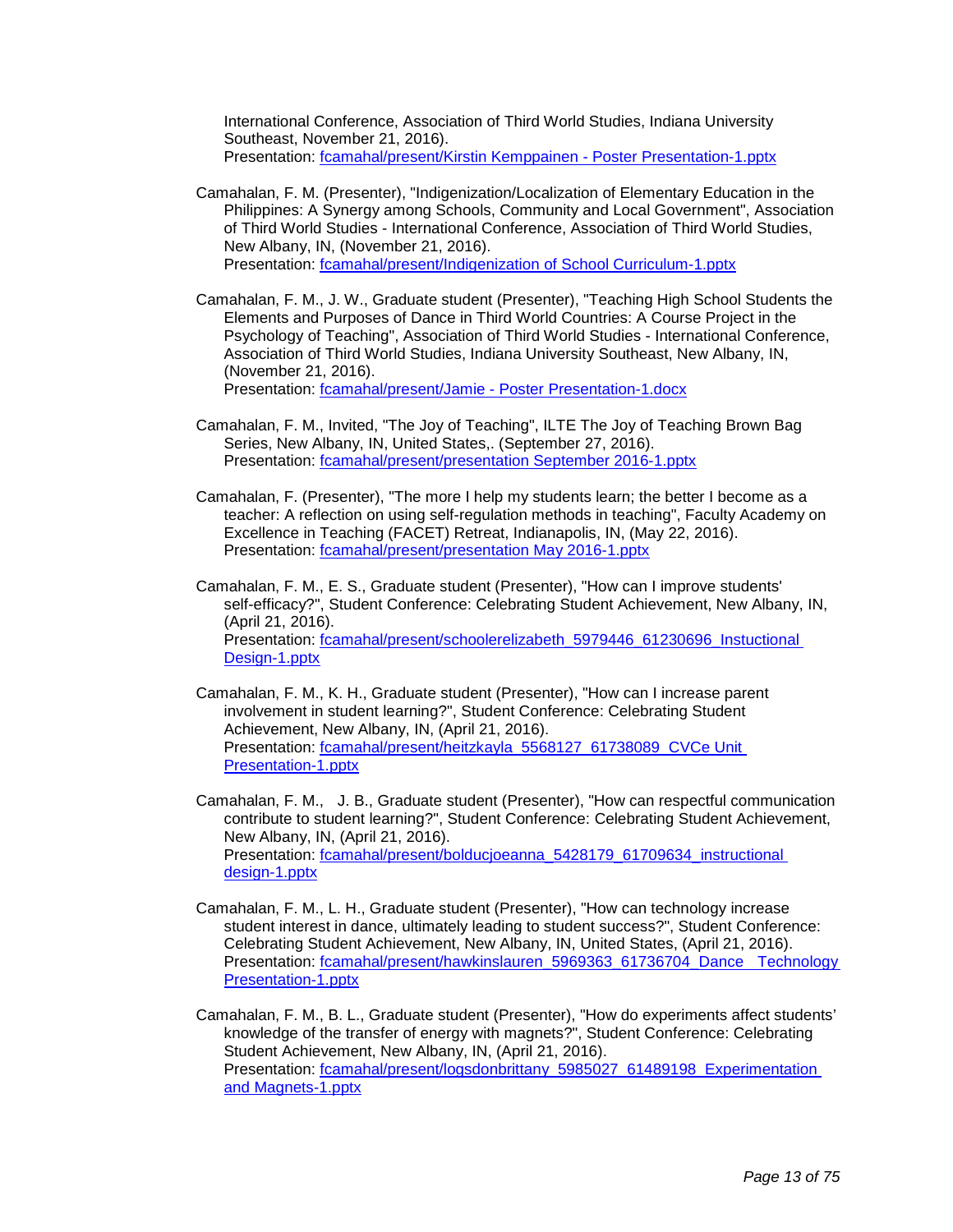- Camahalan, F. M., J. K., Graduate student (Presenter), "How does connecting the lesson to students' interest or hobbies improve student motivation and learning in language mechanics?", Student Conference: Celebrating Student Achievement, New Albany, IN, (April 21, 2016). Presentation: fcamahal/present/kuschmeaderjenna\_6004917\_61623540\_IDP [2016-1.pptx](https://www.digitalmeasures.com/login/indiana/faculty/survey/ui/showFile.do?file=yOSTcbAb59cp%2BnLZWBii1fAZBow%3D&surId=17691037&nodeId=1610663&sdId=69403447&sdSurId=17691037&rptId=20237&sgntr=E9XRx30l56Atye5peSn3NX0PAGg%3D)
- Camahalan, F. M., A. K., Graduate student (Presenter), "How I will the use the constructivist approach in teaching Geometry to influence the student's problem solving skills in math?", Student Conference: Celebrating Student Achievement, New Albany, IN, (April 21, 2016). Presentation: [fcamahal/present/koresselangela\\_3674894\\_61325843\\_Understanding](https://www.digitalmeasures.com/login/indiana/faculty/survey/ui/showFile.do?file=%2BcIa2A59mIXmsz1PlVC%2B5GV%2FTm0%3D&surId=17691037&nodeId=1610663&sdId=69403446&sdSurId=17691037&rptId=20237&sgntr=rbOzG5afbCznLZxEZLKIzeiFpl4%3D)  [Geometry through the eyes of kindergarten-1.pptx](https://www.digitalmeasures.com/login/indiana/faculty/survey/ui/showFile.do?file=%2BcIa2A59mIXmsz1PlVC%2B5GV%2FTm0%3D&surId=17691037&nodeId=1610663&sdId=69403446&sdSurId=17691037&rptId=20237&sgntr=rbOzG5afbCznLZxEZLKIzeiFpl4%3D)
- Camahalan, F. M., J. B., Graduate student (Presenter), "How much does internet-based instruction and practice done at home help students in the classroom?", Student Conference: Celebrating Student Achievement, New Albany, IN, (April 21, 2016). Presentation: [fcamahal/present/brownjill\\_5687235\\_61922552\\_CAL Project -](https://www.digitalmeasures.com/login/indiana/faculty/survey/ui/showFile.do?file=TFDH0kN5dD4FbiZVlN0Bhmj7h2g%3D&surId=17691037&nodeId=1610663&sdId=69403434&sdSurId=17691037&rptId=20237&sgntr=LcQ%2BQI8UZ3A%2FIZAmsIGcVupEc30%3D) Presentation [P510-1.pptx](https://www.digitalmeasures.com/login/indiana/faculty/survey/ui/showFile.do?file=TFDH0kN5dD4FbiZVlN0Bhmj7h2g%3D&surId=17691037&nodeId=1610663&sdId=69403434&sdSurId=17691037&rptId=20237&sgntr=LcQ%2BQI8UZ3A%2FIZAmsIGcVupEc30%3D)
- Camahalan, F. M., A. W., Graduate student (Presenter), "How will breaking comparing and contrasting down story characters into a step-by-step process help students be more successful?", Student Conference: Celebrating Student Achievement, New Albany, IN, (April 21, 2016). Presentation: [fcamahal/present/whitenackashley\\_5711096\\_61062031\\_p510 powerpoint](https://www.digitalmeasures.com/login/indiana/faculty/survey/ui/showFile.do?file=g3Ys%2FOQ0pi5BGhyJVxkJGcI1F7k%3D&surId=17691037&nodeId=1610663&sdId=69403452&sdSurId=17691037&rptId=20237&sgntr=UpCDC1mIfK2Sji1IMwgf%2BR52UjI%3D)  [presentation whitenack-1.pptx](https://www.digitalmeasures.com/login/indiana/faculty/survey/ui/showFile.do?file=g3Ys%2FOQ0pi5BGhyJVxkJGcI1F7k%3D&surId=17691037&nodeId=1610663&sdId=69403452&sdSurId=17691037&rptId=20237&sgntr=UpCDC1mIfK2Sji1IMwgf%2BR52UjI%3D)
- Camahalan, F. M., P. D., Graduate student (Presenter), "How will the teacher's sense of happiness and positive sense of self affect student learning?", Student Conference: Celebrating Student Achievement, New Albany, IN, (April 21, 2016).
- Camahalan, F. M., C. E., Graduate student (Presenter), "How will the use of self-regulated learning strategies influence student learning and motivation?", Student Conference: Celebrating Student Achievement, New Albany, IN, (April 21, 2016). Presentation: fcamahal/present/elliottcaroline\_5645018\_61676272\_Power Point Learning [and Motivation-1.pptx](https://www.digitalmeasures.com/login/indiana/faculty/survey/ui/showFile.do?file=NyE28ZI0CVT4GrJ8Xp8RnnnTS1k%3D&surId=17691037&nodeId=1610663&sdId=69403438&sdSurId=17691037&rptId=20237&sgntr=C3wphbwrrIgt78y6H2OSDRzvrso%3D)
- Camahalan, F. M., T. G., Graduate student (Presenter), "In what way does group work empower and support to students' understanding of reading comprehension?", Student Conference: Celebrating Student Achievement, New Albany, IN, (April 21, 2016). Presentation: [fcamahal/present/Trista Green-1.pptx](https://www.digitalmeasures.com/login/indiana/faculty/survey/ui/showFile.do?file=ueumJbuXGFaDMsGIsAVf5Z6Jgsg%3D&surId=17691037&nodeId=1610663&sdId=69403439&sdSurId=17691037&rptId=20237&sgntr=MrnLLxF5tXsVmLafZuNeKvaHDM8%3D)
- Camahalan, F. M., R. C., Graduate student (Presenter), "Why are students disorganized and what strategies can help?", Student Conference: Celebrating Student Achievement, New Albany, IN, (April 21, 2016). Presentation: fcamahal/present/criperebecca\_5994616\_61385516\_Teaching [Organizational Skills-1.pptx](https://www.digitalmeasures.com/login/indiana/faculty/survey/ui/showFile.do?file=z31bjdkCMENw2sap74oyUNh4i%2Fo%3D&surId=17691037&nodeId=1610663&sdId=69403435&sdSurId=17691037&rptId=20237&sgntr=0GP%2Fw%2B2VK5IERNlqL5fmx81boEs%3D)

#### **Chang, Sau Hou**

Chang, S. H., "Working with students from diverse background in mainstream classrooms", Diversity Research Symposium, New Albany, IN, (October 22, 2016).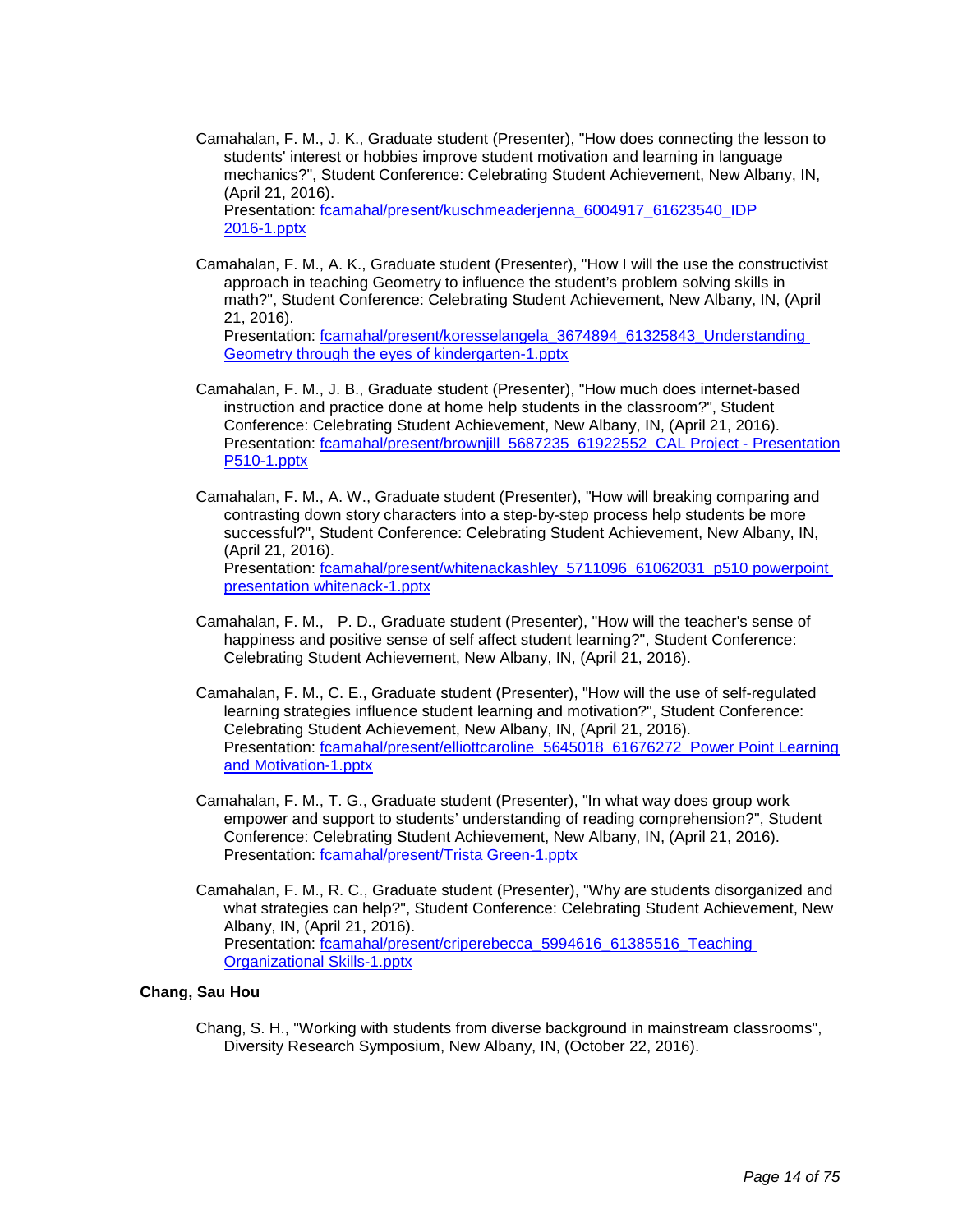- Chang, S. H., "Learning by flipping the classroom", Association of Teacher Educators-Indiana (ATE-I) Teacher Education Conference, Columbus, IN, (October 15, 2016).
- Chang, S. H., "Experiences of redesigning an elementary education program", Paper presented at Association of Teacher Educators (ATE) Annual Conference, Louisville, KY, (July 31, 2016).
- Chang, S. H., "How I used flipped learning to inform my teaching?", Paper presented at Association of Teacher Educators (ATE) Annual Conference, Louisville, KY, (July 30, 2016).
- Chang, S. H., "Testing effect in a college class", Paper presented at Global Conference on Education and Psychology (GCEP), Hong Kong, China, (June 9, 2016).
- Chang, S. H., "Methods and assessment tools to hold clinical practice accountable", Paper presented at Association of Teacher Educators (ATE) Annual Conference, Chicago, IL, (February 15, 2016).

#### **Coker-Kolo, Doyin O.**

Coker-Kolo, E. O. (Co-Presenter) "CAEP Expectations for Quality Assessments", Association of Teacher Educators, (October 18, 2016).

#### **Fankhauser, Robin L.**

- Fankhauser, R. L. (Presenter) "Pre-service Legal Literacy: Ensuring Equality and Freedom in Education", Education Law Association Annual Conference, Orlando, FL, (November 2, 2016). Presentation: [rfankhau/present/ELA presentation-1.pptx](https://www.digitalmeasures.com/login/indiana/faculty/survey/ui/showFile.do?file=zi%2B00fNz3rfU42u140axXyDGvn0%3D&surId=17691049&nodeId=1610663&sdId=69401286&sdSurId=17691049&rptId=20237&sgntr=a%2Ba6Bp9Pc8WlEUUdr%2FuFWZUdGC0%3D)
- Fankhauser, R. L. (Presenter), Ridout, S. R. (Co-Presenter), "Transitions: Designing a Quality Assurance System for Advanced Programs Using New SPA and CAEP Standards", Council for the Accreditation of Educator Preparation Fall Conference Washington, DC, (September 30, 2016). Presentation: [rfankhau/present/CAEP Fall 2016 Presentation](https://www.digitalmeasures.com/login/indiana/faculty/survey/ui/showFile.do?file=wdsnFT3hwvEVeVg7j3he%2BGTVvQY%3D&surId=17691049&nodeId=1610663&sdId=69401602&sdSurId=17691049&rptId=20237&sgntr=uihvtgOMfpBah0nKK6pi%2B2YpQZo%3D)  [8.22-1.pptx](https://www.digitalmeasures.com/login/indiana/faculty/survey/ui/showFile.do?file=wdsnFT3hwvEVeVg7j3he%2BGTVvQY%3D&surId=17691049&nodeId=1610663&sdId=69401602&sdSurId=17691049&rptId=20237&sgntr=uihvtgOMfpBah0nKK6pi%2B2YpQZo%3D)
- Hoffman, L. (Co-Presenter), Fankhauser, R. (Co-Presenter), Podikunju-Hussain, S. (Co-Presenter), Wesley, T. (Co-Presenter), "Monitoring Cultural Proficiency Growth through Assessing Diversity Attitudes and Self-Efficacy among Pre-Service Teachers, In-Service Teachers, and School Counseling Candidates", American Association of Colleges of Teacher Education Annual Conference, Las Vegas, NV, (February 24, 2016).

#### **Griggs, Charles B.**

- Griggs, C. (Presenter "Ranciere, Freire and Currere: A Look into Subjectivity", Bergamo Conference on Curriculum Theory and Classroom Practice, Journal of Curriculum Theorizing, Dayton, OH, (October 2016).
- Griggs, C. (Co-Presenter), Johnson, C. (Co-Presenter), Hoffman, L. (Co-Presenter), "Reaching More than Teachers: A School of Education Seeking to Provide Diversity Education to General Education University Students", ATE- Summer Conference, Association of Teacher Educators, Louisville, KY, (August 2016).
- Griggs, C. B. (Co-Presenter), Zollman, A. (Co-Presenter), Losey, D. (Co-Presenter), Invited, "Moving from The Traditional Student Teaching to A One Model, One Follow Co-Teaching Model with STEM Teacher Candidates.", ATE Summer Conference, Association of Teacher Educators, Louisville, KY, (July 2016).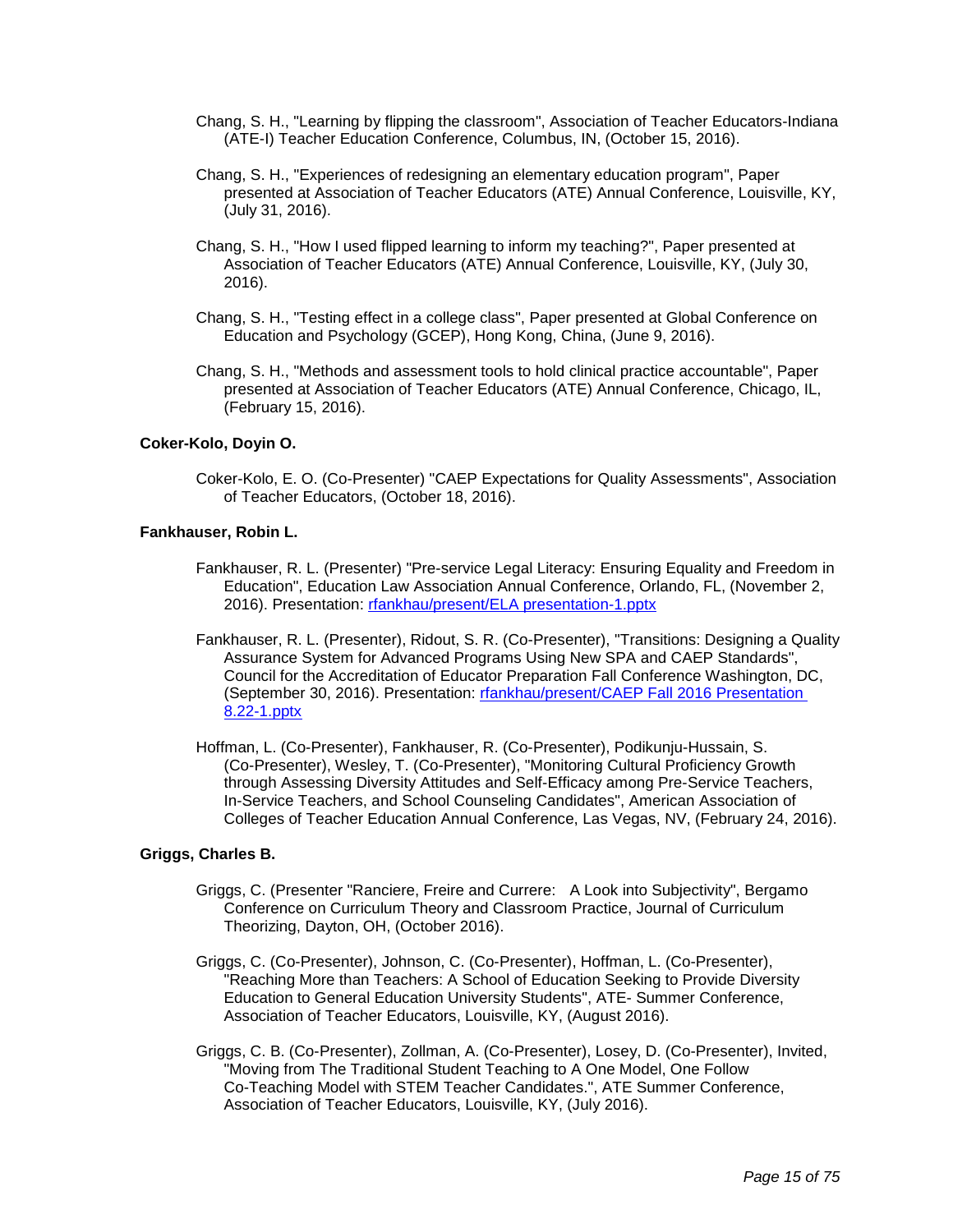#### **Herdoiza-Estevez, Magdalena**

- Herdoiza-Estevez, M. (Panelist), Fry, M. S. (Panelist), Conklin, M. (Panelist), "Impact assessment", Association of Third World Studies (ATWS) International Conference New Albany, IN, (November 22, 2016).
- Herdoiza-Estevez, M., "Working for equality from higher education across international boundaries", BIBAC, Cambridge, United Kingdom, (August 1, 2016).
- Herdoiza-Estevez, M. (Presenter), Keynote/Plenary Address, Invited, "15 Years of the Explorations in Diversity, Global Citizenship and Intercultural Relations, in Ecuador", Annual Conference of the Association of Indiana Spanish Teachers, Association of Indiana Spanish Teachers, IUPUI, Indianapolis, IN, (April 16, 2016).

#### **Hoffman, Lisa**

- Hoffman, L. (Presenter), "Deficit or asset? "Third World" students in U.S. schools", Annual Meeting of the Association of Third World Studies, New Albany, IN, (November 2016).
- Hoffman, L. (Co-Presenter), Zollman, A. (Co-Presenter) "Training language minority educators to teach STEM", Annual Meeting of the Association of Third World Studies, New Albany, IN, (November 2016).
- Hoffman, L. (Co-Presenter), Johnson, C. (Co-Presenter), Griggs, C. B. (Co-Presenter), "Reaching More than Teachers: A School of Education Seeking to Provide Diversity Education to General Education University Students", Association of Teacher Educators Summer Conference, Louisville, KY, (August 2016).
- Hoffman, L., Johnson, C., & Griggs, C. B. (2016 August). "Reaching More than Teachers: A School of Education Seeking to Provide Diversity Education to General Education University Students." Roundtable presented at the Association of Teacher Educators Summer Conference, Louisville, Kentucky.
- Hoffman, L. (Co-Presenter), Zollman, A. (Co-Presenter), "Why Do I Need to Wear a Helmet? Specific Strategies for Preparing STEM Educators to Teach ELL Students", Association of Teacher Educators Summer Conference, Louisville, KY, (July, 2016).
- Hoffman, L. (Co-Presenter), Fankhauser, R. L. (Co-Presenter), Wesley, T. (Co-Presenter), "Monitoring Cultural Proficiency Growth through Assessing Diversity Attitudes and Self-Efficacy among Pre-Service Teachers, New Teachers, In-Service Teachers, and School Counseling Candidates", Annual Meeting of the American Association of Colleges of Teacher Education, Las Vegas, NV, (February 2016).

#### **Hollenbeck, James E.**

- Hollenbeck, J. E., Invited, "Re-Emerging Viral Infections in Pakistan: Issues. Concerns, and Future Prospects"", 34th Annual Association of Third World Studies, International Association of Global Studies South, New Albany, IN, (November 2016). Presentation: [jehollen/present/Emerging Viral Infections in Pakistan-1.pptx](https://www.digitalmeasures.com/login/indiana/faculty/survey/ui/showFile.do?file=3D5PeHpxIBW0CBvjp3UeuKLFsVQ%3D&surId=17691040&nodeId=1610663&sdId=68736518&sdSurId=17691040&rptId=20237&sgntr=BHDcRajfub6DWnf0V4GIyFtyyAA%3D)
- Hollenbeck, J. E., Invited, "American Education Policy: Formation, Legislature and Implementation.", Shannix Normal University Lecture Series., Shannix Normal University, x, China, (May 2016)..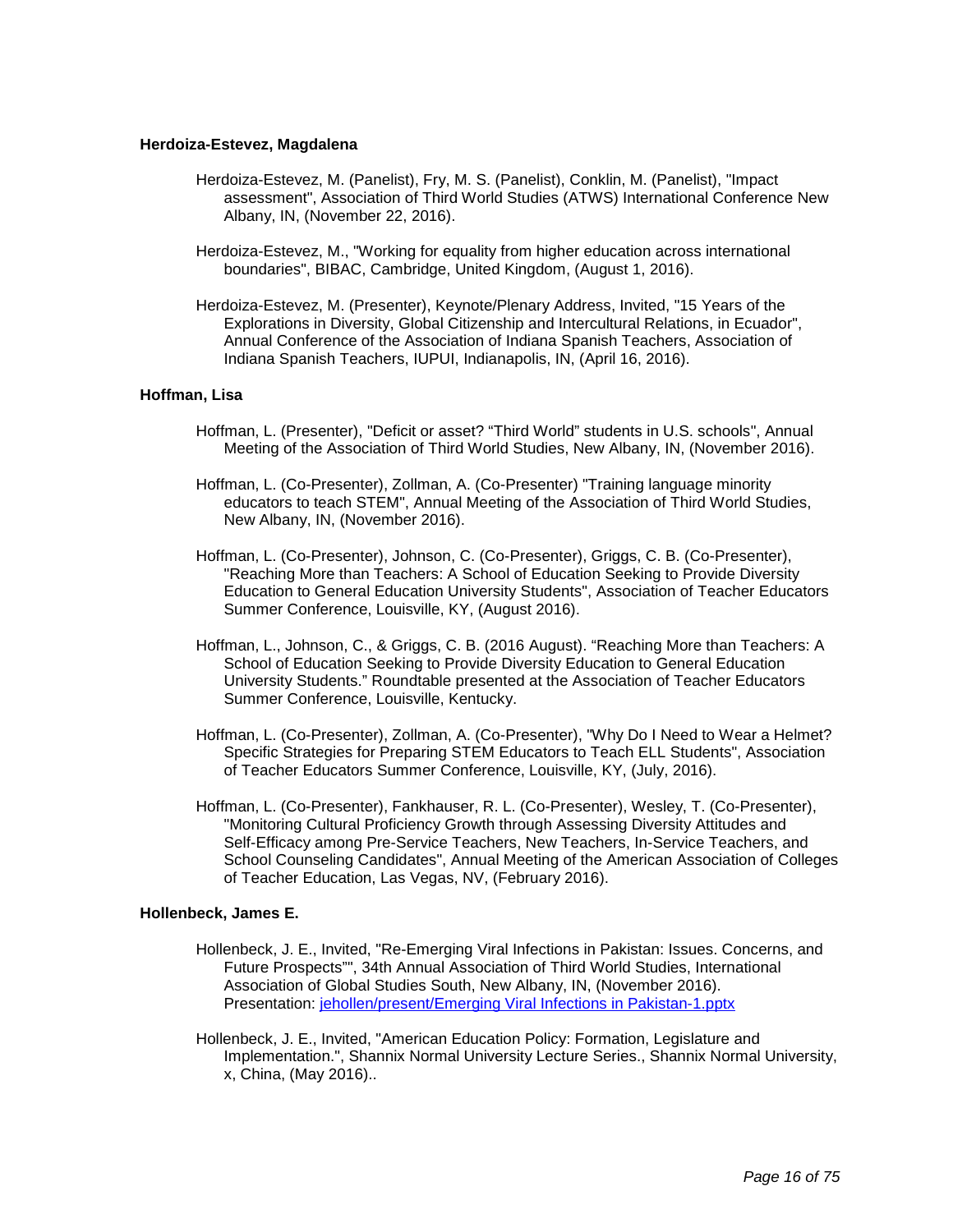- Hollenbeck, J. E., Invited, "From NCLB to ESSA: The Way of Basic Educational Reform in the USA in the 21st Century", Shannix Normal University Lecture Series., Shannix Normal University, Xian, China, (May 2016). Presentation: [jehollen/present/2 From ESSA to NCLB back to ESSA-1.pptx](https://www.digitalmeasures.com/login/indiana/faculty/survey/ui/showFile.do?file=3IOZlSyXsL3lM1Vxk0WxLi5Rsgk%3D&surId=17691040&nodeId=1610663&sdId=68736136&sdSurId=17691040&rptId=20237&sgntr=hNJ2dvrCj4N2S3SwjymGAWtm5XU%3D)
- Hollenbeck, J. E., Invited, "STEM Education: A Smart Approach to Interdisciplinary Teaching for the 21st Century", Shannix Normal University Lecture Series, Shannix Normal University, Xian, China, (May 2016). Presentation: [jehollen/present/Where Should Science Education Be Going-1.ppt](https://www.digitalmeasures.com/login/indiana/faculty/survey/ui/showFile.do?file=AQRs4KDZV%2BSsfHMlcF18AMUaG7I%3D&surId=17691040&nodeId=1610663&sdId=68736405&sdSurId=17691040&rptId=20237&sgntr=jAPYijfd4jzi1YFrFoYEMYjjznk%3D)
- Hollenbeck, J. E., Invited, "The Constructivist Learning and the Direct Instruction Model.", Shannix Normal University Lecture Series., Shannix Normal University, Xian, China, (May 2016). Presentation: [jehollen/present/3 Constructivist Learning and the Direct](https://www.digitalmeasures.com/login/indiana/faculty/survey/ui/showFile.do?file=QjnN2rEvpQn3fT1yda80k7mbFz8%3D&surId=17691040&nodeId=1610663&sdId=68736208&sdSurId=17691040&rptId=20237&sgntr=Pr5a05ncv4kpQOlmfzyJYOEh9s4%3D)  [Instruction Model-1.pptx](https://www.digitalmeasures.com/login/indiana/faculty/survey/ui/showFile.do?file=QjnN2rEvpQn3fT1yda80k7mbFz8%3D&surId=17691040&nodeId=1610663&sdId=68736208&sdSurId=17691040&rptId=20237&sgntr=Pr5a05ncv4kpQOlmfzyJYOEh9s4%3D)
- Hollenbeck, J. E., Invited, "The Flipped Class Room and Problem-Based Learning", Seminar, Shannix Normal University Lecture Series., s, Xian, China, (May 2016). Presentation: [jehollen/present/4 The Flipped Class Room and Problem Based](https://www.digitalmeasures.com/login/indiana/faculty/survey/ui/showFile.do?file=iTwzux3tCIB6mX9%2BcafSC%2Bpx7jE%3D&surId=17691040&nodeId=1610663&sdId=68736311&sdSurId=17691040&rptId=20237&sgntr=baC10kiWNRcZScDHakLNa2ytUWw%3D)  [Learning-1.pptx](https://www.digitalmeasures.com/login/indiana/faculty/survey/ui/showFile.do?file=iTwzux3tCIB6mX9%2BcafSC%2Bpx7jE%3D&surId=17691040&nodeId=1610663&sdId=68736311&sdSurId=17691040&rptId=20237&sgntr=baC10kiWNRcZScDHakLNa2ytUWw%3D)
- Hollenbeck, J. E., Keynote/Plenary Address, Invited, "The Historical and Social Review of Education in USA", Shannix Normal University Lecture Series, Shannix Normal University, Xian, China, (May 2016).
- Hollenbeck, J. E. (Co-Presenter), O'Connor, E., Undergraduate (Co-Presenter), "Science, Technology and Society; A Smart Approach to Interdisciplinary Science Teaching for Tomorrow's Learners"", Hoosier Association of Science Teachers 46th Annual Convention, Indianapolis, IN, (February 2016). Presentation: [jehollen/present/Informal Science Education Community Resources-1.pptx](https://www.digitalmeasures.com/login/indiana/faculty/survey/ui/showFile.do?file=Rcnhar1uOAXTVZ2Gx8BH2bjsOvg%3D&surId=17691040&nodeId=1610663&sdId=68735994&sdSurId=17691040&rptId=20237&sgntr=W5Sm%2FKnyfO26saLgGBN3SgyQiLI%3D)
- Hollenbeck, J. E., "Informal Science, and Community Museums", Hoosier Association of Science Teachers 46th Annual Convention., Indianapolis, IN, (February 2016). Presentation: [jehollen/present/Informal Science Education Museums and Caves-1.pptx](https://www.digitalmeasures.com/login/indiana/faculty/survey/ui/showFile.do?file=lMPg38v6syee4sfUR7QwC75I%2B18%3D&surId=17691040&nodeId=1610663&sdId=68736030&sdSurId=17691040&rptId=20237&sgntr=HhujH1J8ANKcVd3pCic7SF0e9DU%3D)

#### **Johnson, Cathy**

Johnson, C. (Co-Presenter), Hoffman, L. (Co-Presenter), Griggs, C. B. (Co-Presenter), "Reaching More Than Teachers: A School of Education Seeking to Provide Diversity Education to General Education University Students.", Association of Teacher Educators – Summer Conference, Louisville, KY, (August 1, 2016). Presentation: [johnscat/present/M300Roundtable DiscussionATE-Conf-1.docx](https://www.digitalmeasures.com/login/indiana/faculty/survey/ui/showFile.do?file=wyrYDKDdWRgbuDkCWFJpSvhLco8%3D&surId=17691041&nodeId=1610663&sdId=68985585&sdSurId=17691041&rptId=20237&sgntr=4zl0bFwwok1qn3UWPqWf%2FOYKOvI%3D)

#### **Losey, David E.**

Losey, D. E., E. K., Invited, "A Diverse Culture: "I Hate School" Culture", IU Southeast Diversity Seminar, New Albany, IN, (July 2016). Presentation: [delosey/present/2016 xFall I Hate School-1.pptx](https://www.digitalmeasures.com/login/indiana/faculty/survey/ui/showFile.do?file=tRVEdoeVWyFTSz%2BSUs1vRk0a5Zs%3D&surId=17691034&nodeId=1610663&sdId=69330069&sdSurId=17691034&rptId=20237&sgntr=HBUhKuS25YOjAq7lRdFB%2BMSEhUc%3D)

#### **Mink, Debi V.**

Mink, D. V. (Co-Presenter), Schmeltz, J., Undergraduate (Co-Presenter), Jones, J., Undergraduate (Co-Presenter), Hands-on Workshop Session, "Leprechauns, Marshmallows and Cookies: Yes, Math Content Can Be Fun.", Indiana Council of Teachers of Mathematics Annual Conference, Indianapolis, IN, (November 6, 2016). Presentation: [dvmink/present/ICTM2016-1.pdf](https://www.digitalmeasures.com/login/indiana/faculty/survey/ui/showFile.do?file=vDpPUInfnfyudVHxC451s6Dag2s%3D&surId=17691035&nodeId=1610663&sdId=69164499&sdSurId=17691035&rptId=20237&sgntr=lfYyu9B9I%2FZnGzZc2G%2BtIBaKhc4%3D)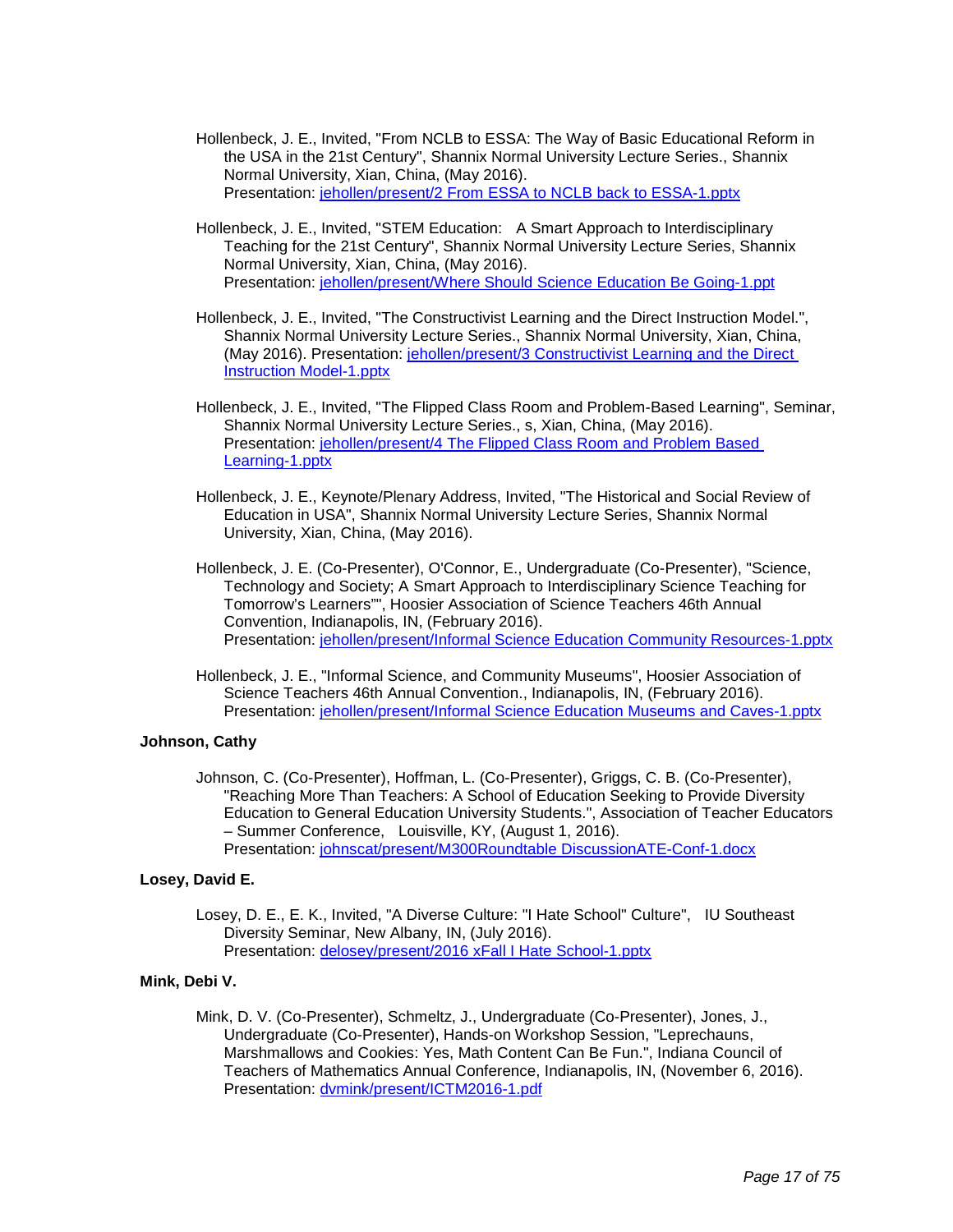- Mink, D. V. (Co-Presenter), Singleton, J. J. (Co-Presenter), "Edible Ed 101: Engaging Activities for Hungry Minds", The Teaching Professor, Washington, DC, (June 2016). Presentation: [dvmink/present/Edible Ed 101 Mink\\_Singleton-1.pptx](https://www.digitalmeasures.com/login/indiana/faculty/survey/ui/showFile.do?file=Hf8ld80IPwiVAxKqZvlWaX657JI%3D&surId=17691035&nodeId=1610663&sdId=69150020&sdSurId=17691035&rptId=20237&sgntr=6aBDOVeVW%2FWPBN05bwEOBXDcMG8%3D)
- Mink, D. (Co-Presenter), Johnson, C. (Co-Presenter), Dablow, M. (Co-Presenter), Ice, M. (Co-Presenter), Herring, T. (Co-Presenter), Petty, C. (Co-Presenter), Jones, J., Undergraduate (Co-Presenter), Schmeltz, J., Undergraduate (Co-Presenter), "Making Clinical Experiences Work: A Team Approach", iTeach Summer Institute, New Albany, IN, (June 2016). Presentation: [dvmink/present/ITeachWorkshopforDigtalmeasures-1.pptx](https://www.digitalmeasures.com/login/indiana/faculty/survey/ui/showFile.do?file=j28O3BZwbPnG%2FjqaTkcMXwxZudY%3D&surId=17691035&nodeId=1610663&sdId=69150255&sdSurId=17691035&rptId=20237&sgntr=iQhZj9N1XbDj87EbMUgwDhUQA0w%3D)

#### **Murray, Gloria J.**

- Murray, G., "Impact of Service Learning on Diversity Education: How do we know?", 2016 Diversity Research Symposium, New Albany, IN, (October 22, 2016).
- Murray, G. J., T. V., R. C., L. W., "Engaging Students through Service Learning", ILTE Teaching Mini-Conference: Student Engagement Leads to Student Success, New Albany, IN, (August 16, 2016).
- Murray, G., Invited, "Education and Dr. King's Dream", NAACP King Scholarship Breakfast Speaker, New Albany, IN, (January 15, 2016).

#### **Parker, Mary Ann A.**

- Parker, M. A., Invited, Association of Third World Studies Conference, New Albany, IN, (November 21, 2016).
- Parker, M. A., Shelton, E. (Co-Presenter), Ringo, J. (Co-Presenter), Griffin, A. (Co-Presenter), "Creating a Culture of Writing to Change Their Worlds", National Council of Teachers of English National Conference, Atlanta, GA, (November 18, 2016).
- Parker, M. A., IU Southeast 2016 Diversity Research Symposium, Academy for Diversity and Inclusive Education (ADIE), New Albany, IN, United States, Academic, Regional. (October 22, 2016).

#### **Pinkston, Gary L.**

- Pinkston, G. (Co-Presenter), Ridout, S. (Co-Presenter), "Science, Technology, Engineering and Mathematics (STEM) On A Shoestring", Association of Third World Studies, New Albany, (November 21, 2016).
- Pinkston, g. (Co-Presenter), Ridout, S. (Co-Presenter), Ridout, P., "A Muslim Ms. Marvel\* is only the tip of the Iceberg: Diversity in Graphic Novels", 2016 Diversity Research Symposium, New Albany, IN, (October 22, 2016).
- Pinkston, G. L. (Co-Presenter), Ridout, S. (Co-Presenter), Hughes, M. (Co-Presenter), Ridout, P. (Co-Presenter), "STEM Into STEAM for P-16: filing the Teacher Candidate's Tool box", The Professional: Past Reflections & Future Opportunities, ATE-I, Columbus, IN, (October 15, 2016).
- Pinkston, G. L. (Presenter), Ridout, S. R. (Co-Presenter), Ridout, P. (Co-Presenter), "Tripping Out! Virtual Field Trips for All", International Society for Technology Education, Denver, CO, (June 30, 2016).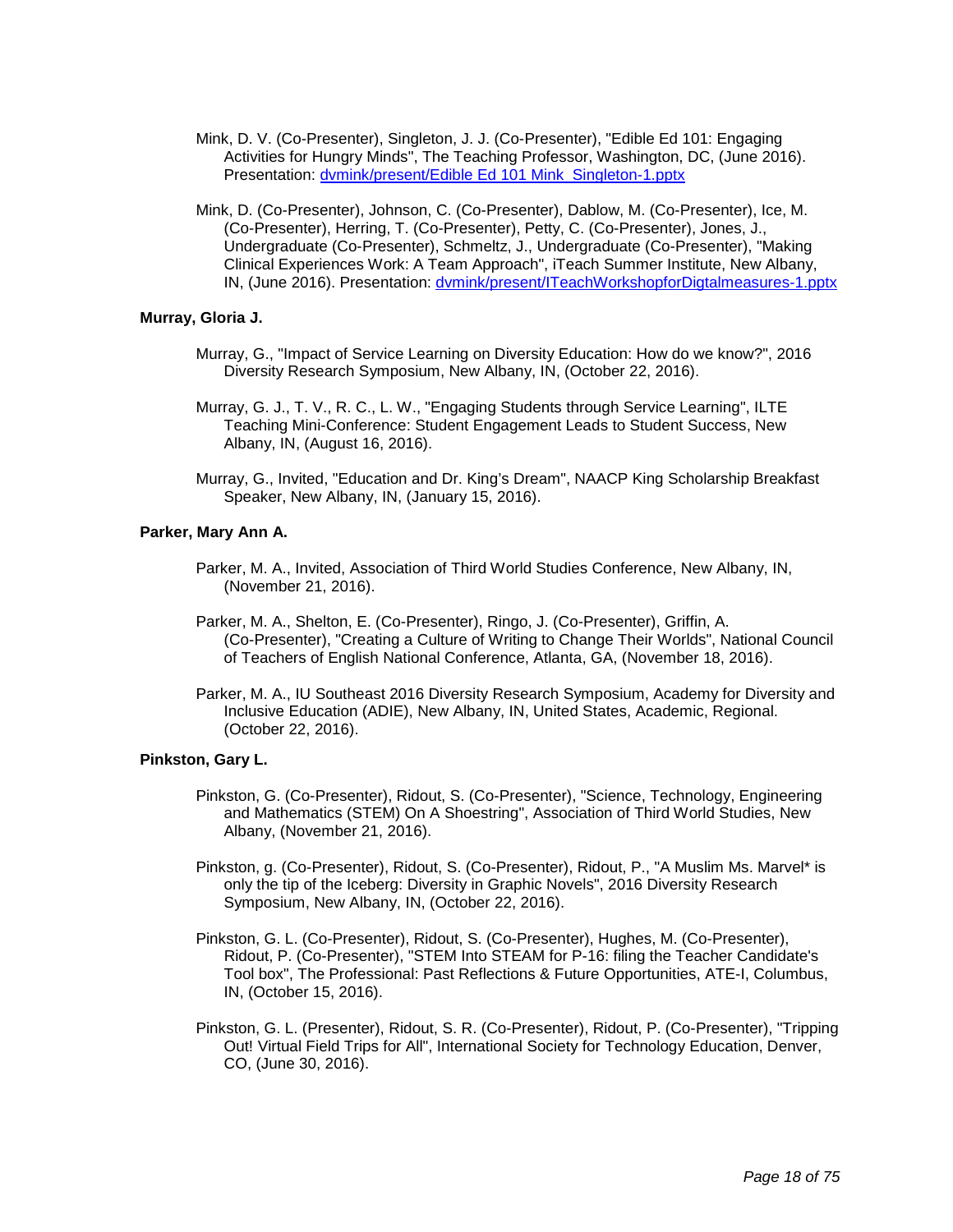#### **Podikunju-Hussain, Shifa**

- Shipman, K., Graduate student (Presenter), Podikunju-Hussain, S. (Co-Presenter), "Close the Gap: Increasing the attendance rate in secondary schools", IU Southeast Student Conference for Research and Creativity, Indiana University Southeast, New Albany, IN, (April 21, 2016).
- Dorr, L., Graduate student (Presenter), Podikunju-Hussain, S. (Co-Presenter), "Closing the gap among English language learners", IU Southeast Student Conference for Research and Creativity, IU Southeast, New Albany, IN, (April 21, 2016).
- Wischmeier, A., Graduate student (Presenter), Podikunju-Hussain, S. (Co-Presenter), "Improving attendance rates among low socio-economic status sixth grade boys", IU Southeast Student Conference for Research and Creativity, Indiana University Southeast, New Albany, IN, (April 21, 2016).
- Campbell, K., Graduate student (Presenter), Podikunju-Hussain, S. (Co-Presenter), "Reducing bullying incidents of 8th grade girls", IU Southeast Student Conference for Research and Creativity, IU Southeast, New Albany, IN, (April 21, 2016).
- Noltemeyer, A., Graduate student (Presenter), Podikunju-Hussain, S. (Co-Presenter), "Reducing inappropriate behaviors of fourth grade boys", IU Southeast Student Conference for Research and Creativity, Indiana University Southeast, New Albany, IN, (April 21, 2016).
- Podikunju-Hussain, S. (Presenter), Keynote/Plenary Address, Invited, "Research and Lifelong Learning: Perspectives from a Counselor Educator", IU Southeast Student Conference for Research and Creativity, IU Southeast, New Albany, IN, (April 21, 2016).
- Hoffman, L. H. (Presenter), Wesley, T. (Co-Presenter), Podikunju-Hussain, S. (Co-Presenter), Fankhauser, R. (Co-Presenter), "Monitoring cultural proficiency growth through assessing diversity attitudes and self-efficacy among pre-service teachers, new teachers, in-service teachers, and school counseling candidates.", American Association of Colleges of Teacher Education (AACTE), Las Vegas, NV, (February 23, 2016). Presentation: [spodikun/present/AACTE handout 1-1.docx](https://www.digitalmeasures.com/login/indiana/faculty/survey/ui/showFile.do?file=G%2FwcosGPODm%2Bdbxw4boQzfWOsYc%3D&surId=17691052&nodeId=1610663&sdId=69420413&sdSurId=17691052&rptId=20237&sgntr=1s6Lxw5FduQFFbTiQwvHJB3WbTI%3D)

#### **Ridout, Susan R.**

- Pinkston, G. L., Asim, S. I., Hughes, M. E., Ridout, P., Ridout, S. R. (Presenter), "Science, Technology, Engineering and Mathematics (STEM) on a Shoestring", Association of Third World Studies Annual Conference, ATWS, New Albany, IN, (November 21, 2016).
- Hughes, M. E., Pinkston, G. L., Ridout, P., Silpayamanant, J., Ridout, S. R., "A Muslim Ms. Marvel is Only the Tip of the Iceberg: Diversity in Graphic Novels", 2016 Diversity Research Symposium, New Albany, IN, (October 22, 2016).
- Pinkston, G. L., Hughes, M. E., Ridout, S. R. (Co-Presenter), Ridout, P., "STEM to STEAM for P-16", Association of Teacher Educators--Indiana Fall Conference, ATE-I, Columbus, IN, (October 15, 2016).
- Pinkston, G. L., Ridout, P., Ridout, S. R. (Co-Presenter), "Trippin' Out: Virtual Field Trips", International Society of Technology in Education Annual Conference, Denver, CO, (June 26, 2016).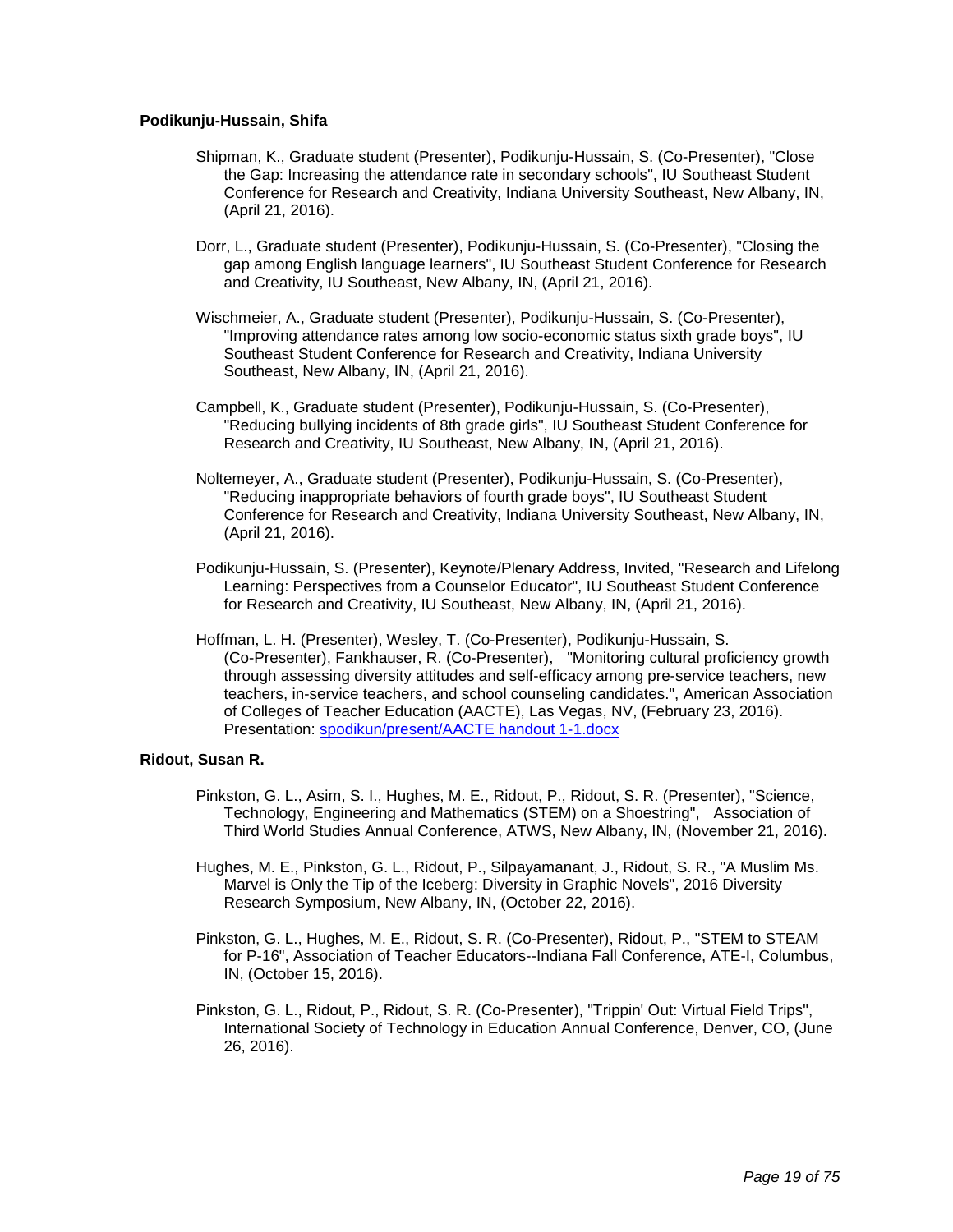#### **Singleton, Jacque J.**

Singleton, J. J. (Co-Presenter), Mink, D. V. (Co-Presenter), "Edible Ed 101: Engaging Hungry Minds", The Teaching Professor Conference, Washington, DC, (June 4, 2016). Presentation: [jwrigh06/present/Edible Ed 101 Mink\\_Singleton-1.pptx](https://www.digitalmeasures.com/login/indiana/faculty/survey/ui/showFile.do?file=sTUpPbGzTqyCo%2Bc9EzOogUIGlvs%3D&surId=17691042&nodeId=1610663&sdId=68772753&sdSurId=17691042&rptId=20237&sgntr=saQS%2FdqPw2CIYFXqPFwFWgX9q%2BM%3D)

#### **Zollman, Alan**

- Hoffman, L., Zollman, A., "Training Language Minority Educators to Teach STEM", 34th Annual Meeting of the Association for Third World Studies, New Albany, IN, (November 22, 2016).
- Zollman, A., "Math Education Initiatives for Global Implications", 34th Annual Meeting of the Association for Third World Studies, New Albany, IN, (November 21, 2016).
- Zollman, A., "What STEM Teachers Need to Know and Do for English Language Learners", 115th Annual Convention of the School Science and Mathematics Association, Phoenix, AZ, (October 23, 2016).
- Zollman, A., Invited, "Connecting Mathematics Across the Grades", In service presentation for Jackson Charter School, Rockford, IL, United States, (September 23, 2016).
- Zollman, A., Invited, "Designing Diagnostic and Prescriptive Mathematics for At-Risk Students", In service presentation for Jackson Charter School, Rockford, IL, (August 9, 2016).
- Griggs, C. B., Losey, D. E., Zollman, A., "Moving from the Traditional Student Teaching to a One Model, One Follow Co-Teaching Model with STEM Teacher Candidates.", 2016 Summer Conference of the Association of Teacher Educators, Louisville, KY, (August 1, 2016).
- Zollman, A., Invited, "Connecting Mathematics to Culture", Service presentation for the IUS Center for Cultural Resources Teacher Workshop, New Albany, IN, (July 31, 2016).
- Hoffman, L., Zollman, A., "Why Do I Need to Wear a Helmet? Specific Strategies for Preparing STEM Educators to Teach ELL Students", 2016 Summer Conference of the Association of Teacher Educators, Louisville, KY, (July 31, 2016).
- Zollman, A., "Co-Teaching vs. Student Teaching to Develop Teacher Candidate in Education.", 43rd Annual Meeting of the Research Council on Mathematics Learning, Research Council on Mathematics Learning, Orlando, FL, (February 26, 2016).
- Zollman, A., "Developing Math Teacher Candidates' Abilities, Skills, and Understandings", 43rd Annual Meeting of the Research Council on Mathematics Learning, Orlando, FL, (February 26, 2016).
- Zollman, A., Keynote/Plenary Address, Invited, "Mentoring in the Profession: The Legacy of RCML", 43rd Annual Meeting of the Research Council on Mathematics Learning, Orlando, FL, (February 26, 2016).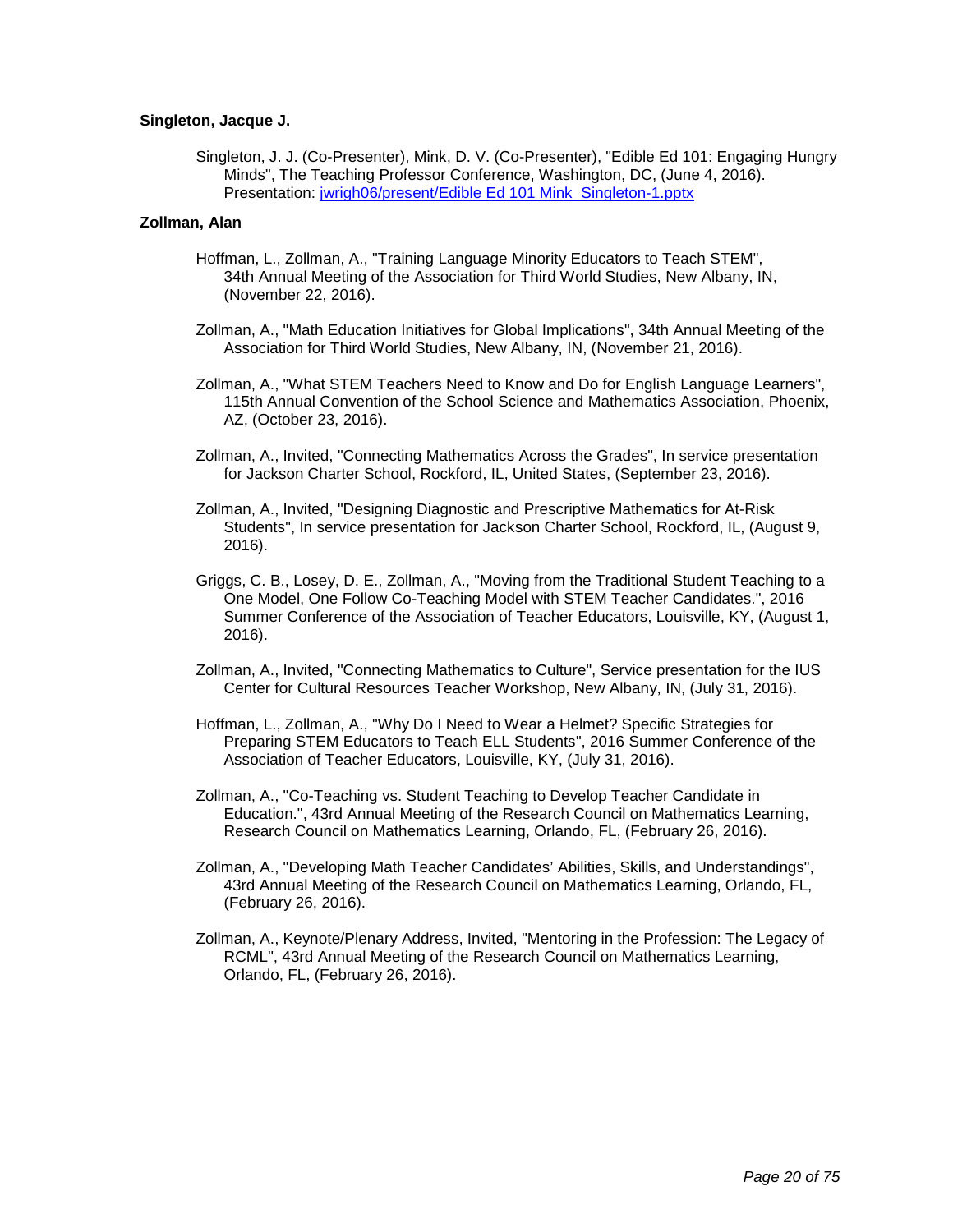#### **School of Natural Sciences**

#### **Connerly, Pam L.**

- Bahan, T., Undergraduate (Co-Presenter), Moore, A., Undergraduate (Co-Presenter), Sabo, A., Undergraduate (Co-Presenter), Connerly, P. L. (Co-Presenter), "A Variety of Caulobacter Phages", Biology Open Research Group (BORG), Indiana University Southeast, New Albany, IN, (November 11, 2016). Presentation: [pconnerl/present/Connerly BORG Fall 2016-1.ppt](https://www.digitalmeasures.com/login/indiana/faculty/survey/ui/showFile.do?file=ZFI45MNbkZGbNskQDPEPvqCSVh4%3D&surId=17689464&nodeId=1610663&sdId=69675997&sdSurId=17689464&rptId=20237&sgntr=EGurXl4LwpJKz2titZgVtisS%2BCk%3D)
- Connerly, P. L., Invited, "Characterizing Novel Caulobacter Phages in Water Samples", Summer Achievements in Research and Creativity, IU Southeast, New Albany, IN, (October 26, 2016). Presentation: [pconnerl/present/SARC Talk 102616-1.ppt](https://www.digitalmeasures.com/login/indiana/faculty/survey/ui/showFile.do?file=ZTlEiqFYZ5hqHJGTzHVkFPXGf8Y%3D&surId=17689464&nodeId=1610663&sdId=69681088&sdSurId=17689464&rptId=20237&sgntr=pubnAkvbovSEu0eg2mtHPAD31Yg%3D)
- Connerly, P. L., "Multiple Caulobacter and Asticcacaulis Phages Isolated from Indiana Water Sources", 2016 Molecular Genetics of Phages and Bacteria Meeting, Madison, WI, (August 10, 2016).
- Connerly, P. L., "Encouraging metacognition through mandatory exam review", Association for Biology Laboratory Education Annual Meeting, Houston, TX, (June 24, 2016).
- Smith, C., Undergraduate (Presenter), Connerly, P. L., "A Novel Bacteriophage from North Vernon Indiana", Indiana University Southeast Student Conference, New Albany, IN, (April 22, 2016).
- Gukeisen, D., Undergraduate (Presenter), Connerly, P. L., "Isolation and Characterization of a Novel Bacteriophage from Ohio River Water Sample", Indiana University Southeast Student Conference, New Albany, IN, (April 22, 2016).
- Mercer, T., Undergraduate (Presenter), Connerly, P. L., "Phage Hunting: Purifying Three Novel Phages from Local Water Samples", Indiana University Southeast Student Conference, New Albany, IN, (April 22, 2016).
- Smith, C. R., Undergraduate (Presenter), Connerly, P. L. (Co-Presenter), "Isolating and Sequencing Bacteriophages from Water Samples", Indiana Branch of the American Society for Microbiology Annual Meeting, Ft Wayne, IN, (April 2, 2016). Presentation: [pconnerl/present/IBASM offical powerpoint-1.ppt](https://www.digitalmeasures.com/login/indiana/faculty/survey/ui/showFile.do?file=6BV3MiwUQvp8LgVjQkeOfRP5qd4%3D&surId=17689464&nodeId=1610663&sdId=68218960&sdSurId=17689464&rptId=20237&sgntr=rQTtM2IENO%2BoN1XqtpEhWRkZPpg%3D)
- Gukeisen, D. R., Undergraduate (Presenter), Connerly, P. L. (Co-Presenter), "Isolation and Characterization of a Caulobacter crescentus Bacteriophage from The Ohio River", Indiana Branch of the American Society for Microbiology Annual Meeting, Ft Wayne, IN, (April 2, 2016). Presentation: [pconnerl/present/IBASM Abstract \(Draft\)\\_Gukeisen-1.docx](https://www.digitalmeasures.com/login/indiana/faculty/survey/ui/showFile.do?file=usjMwYXBxvhMCsKAnIRkVt%2BkYVM%3D&surId=17689464&nodeId=1610663&sdId=68219460&sdSurId=17689464&rptId=20237&sgntr=RcVp88tIcy1HwkE7cxVTQbICxBw%3D)
- Mercer, T. U., Undergraduate (Presenter), Connerly, P. L. (Co-Presenter), "Isolation, Purification, and Future Characterization of Fresh Water Phage", Indiana Branch of the American Society for Microbiology Annual Meeting, Ft Wayne, IN, (April 2, 2016). Presentation: [pconnerl/present/-Mercer IBASM Poster final draft-1.ppt](https://www.digitalmeasures.com/login/indiana/faculty/survey/ui/showFile.do?file=XUSfD%2BYgzZKYzV6CaJ3biZLbFT0%3D&surId=17689464&nodeId=1610663&sdId=68219132&sdSurId=17689464&rptId=20237&sgntr=S69cYsh%2F8BLw1sEivgPNTf2KQbM%3D)
- Smith, C. R., Undergraduate (Presenter), Connerly, P. L. (Co-Presenter), "Novel Bacteriophages from Local Water Samples", Indiana Branch of the American Society for Microbiology Annual Meeting, Ft Wayne, IN, (April 2, 2016). Presentation: [pconnerl/present/IBASM Poster offical\\_Smith-1.ppt](https://www.digitalmeasures.com/login/indiana/faculty/survey/ui/showFile.do?file=SZnofk2JQyYlHJsjLyhibhdm0rU%3D&surId=17689464&nodeId=1610663&sdId=68219523&sdSurId=17689464&rptId=20237&sgntr=VCQ5howEm5im8jHoJtK3XVIiRbQ%3D)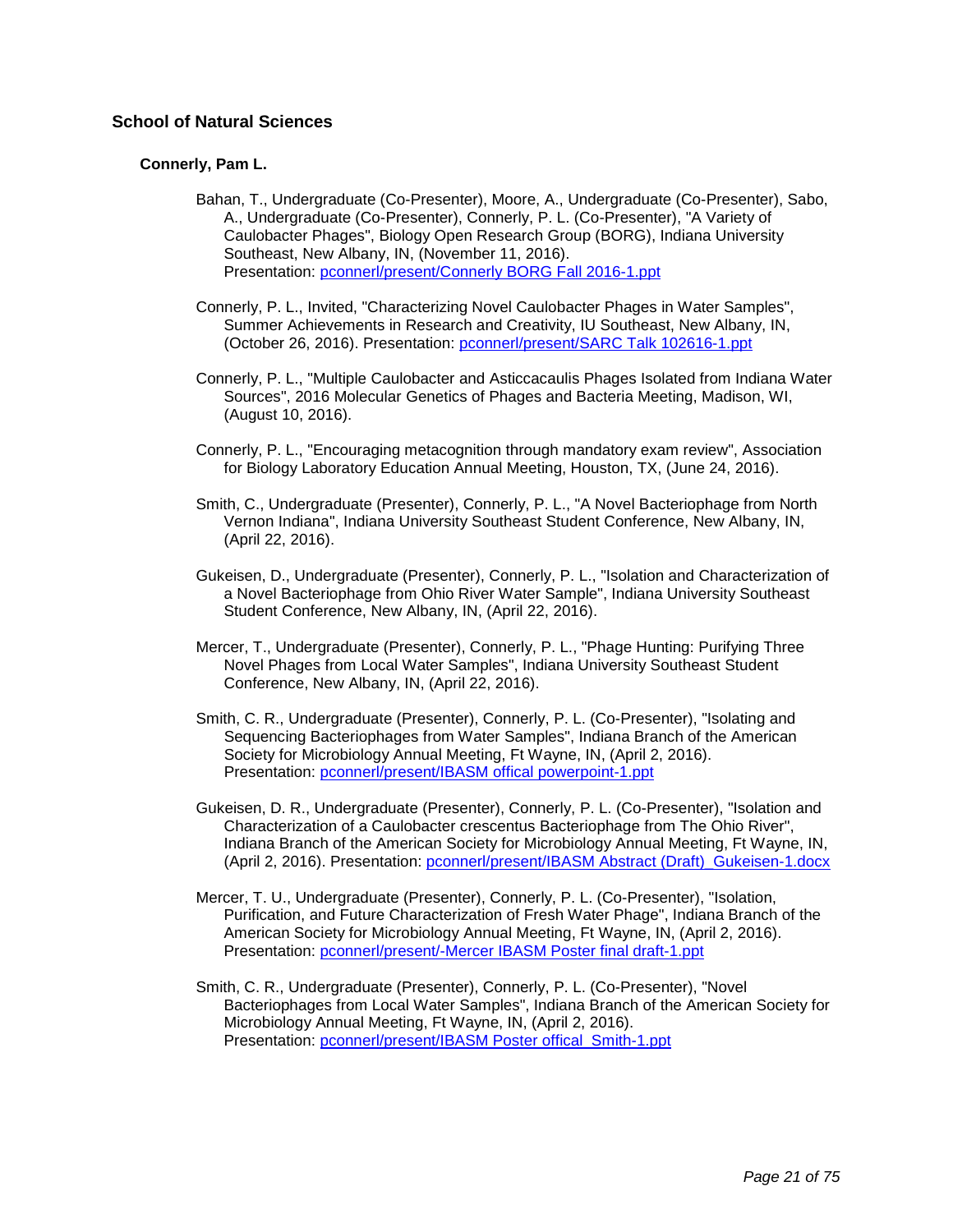#### **Darnowski, Doug W.**

- Magner, E., Undergraduate (Presenter), Darnowski, D. W., "Carnivory in Seaweeds", IUS Student Conference, New Albany, IN (April 22, 2016).
- Magner, E., Undergraduate (Presenter), Darnowski, D. W., "Carnivory in Seaweeds", Conference of the International Carnivorous Society, London, UK, (June 2016)
- Magner, E., Undergraduate (Presenter), Darnowski, D. W., "Carnivory in Seaweeds", IU Undergraduate Research Conference, Indianapolis, IN, (November 2016).

#### **Djieutedjeu, Honore**

Djieutedjeu, H. (Presenter), Invited, "Artificial Solids By Design: Harnessing Electronic and Magnetic Properties in Complex Inorganic Solid/Hybrid Materials", Future Faculty Career Exploration Program, Rochester Institute of Technology, Rochester, NY, (September 27, 2016).

#### **Doyle, John F.**

#### **Poster/Demonstration**

- Bowers, Nathaniel, (Co-Author, Undergraduate), O'brien, Kris, (Co-Author, Undergraduate), Stephens, Jeremy, (Co-Author, Undergraduate), Doyle, John F., (Co-Author), "ASCII Invaders". IU Southeast Student Conference.
- Downs, Emily, (Co-Author, Undergraduate), Reese, Alex, (Co-Author, Undergraduate), Rhodes, Albert, (Co-Author, Undergraduate), Pixley, Shawn, (Co-Author, Undergraduate), Abersold, Jr, Jamey, (Co-Author, www.jazzbooks.com), Doyle, John F., (Author), "Grey and Play". IU Southeast Student Conference.
- . Dukes, Joseph, (Co-Author, Undergraduate), Ashby, Michael, (Co-Author, Undergraduate), Weathers, Michael, (Co-Author, Undergraduate), Doyle, John F., (Co-Author), "Schedule It Document Manager". IU Southeast Student Conference.
- Chapman, Kotah, (Co-Author, Undergraduate), Kelley, Paul, (Co-Author), Doyle, John F., (Co-Author), "Stick Escape". IU Southeast Student Conference.

#### **Edmonds, Kent E.**

Edmonds, K. E. (Presenter), "Effects of Environmental Enrichment on 1) Photostimulated and 2) Spontaneous Ovarian Recrudescence in the Female Marsh Rice Rat (Oryzomys palustris)", Indiana Academy of Science Annual Meeting, Indianapolis, IN, (March 26, 2016).

#### **Forinash, Kyle**

- Forinash, K., "Ideas and Resources for Teaching Environmental Physics.", American Association of Physics Teachers annual meeting, New Orleans, LA, (January 9, 2016)..
- Forinash, K., Wisman, R., "Using Mobile Devices for Home Laboratories.", American Association of Physics Teachers annual meeting, New Orleans, LA, (January 9, 2016).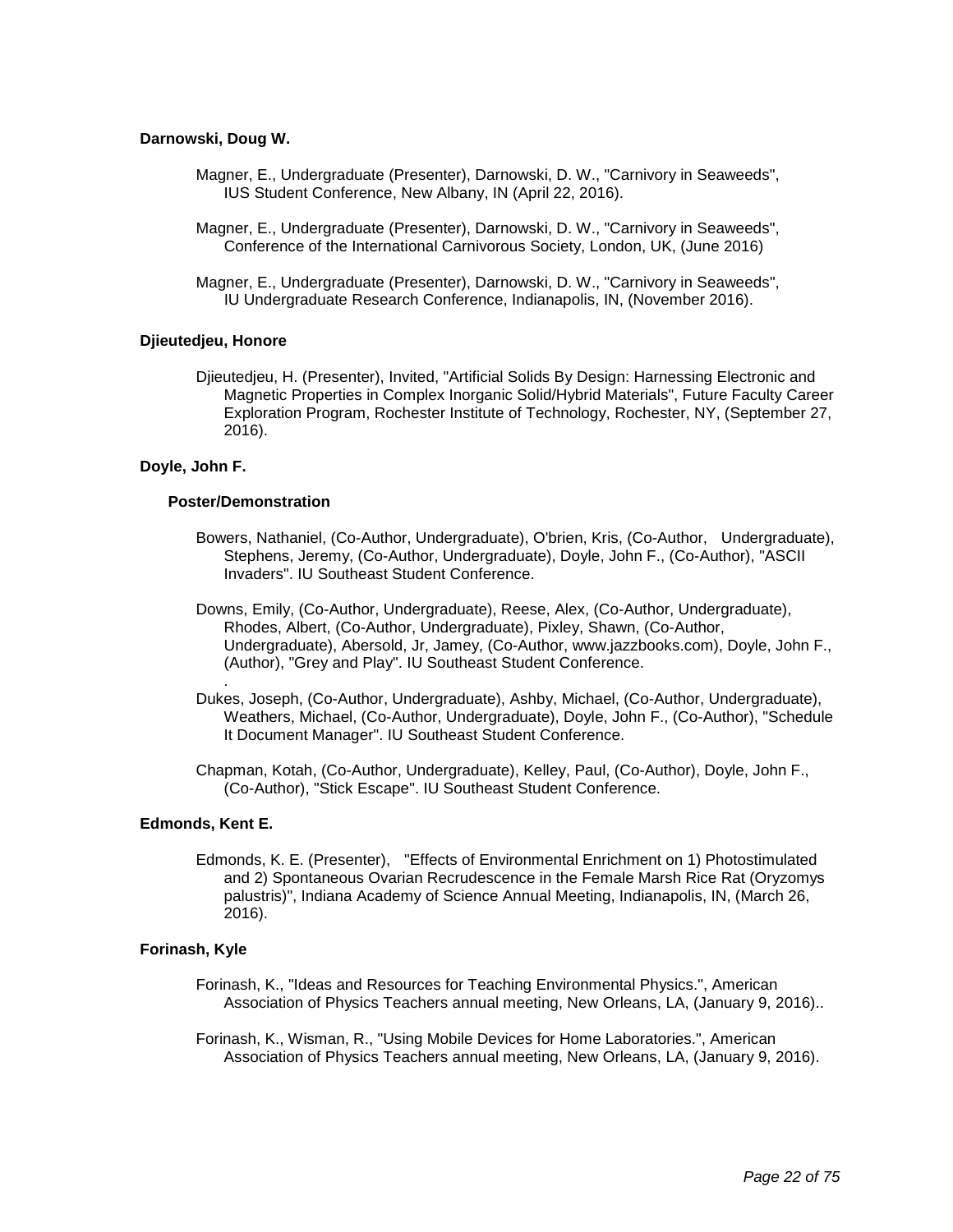#### **Halfacre, Wes W.**

Halfacre, J. W. (Presenter), "The effects of meteorology and air mass history on ozone depletion events in the Arctic Ocean boundary layer", 2016 American Geophysical Union Fall Meeting, San Francisco, CA, (December 12, 2016).

#### **Hettiarachchi, Suranga D.**

Hettiarachchi, S. D., Kazadi, S. (Co-Presenter), Invited, "Simulated third swarm for the study of swarm engineering", Illinois Mathematics and Science Academy, Aurora, IL, (June 2016).

#### **Hunt, Randy E.**

- Rodriguez, R. (Presenter), Wood, T. (Co-Presenter), Sterns, F. (Co-Presenter), Snyder, R. (Co-Presenter), Tilmon, K. (Co-Presenter), Cast, M. (Co-Presenter), Hunt, R. (Co-Presenter), Cocroft, R. (Co-Presenter), "Ecological adaptation and signal evolution: An experimental host plant shift with Enchenopa treehoppers", 53rd Annual Conference of the Animal Behavior Society, Columbia, MO, (August 3, 2016).
- Hunt, R. E. (Co-Presenter), Roberts, M., Undergraduate (Presenter), "Amplitude Plasticity in Mating Duets of Male Erythroneura Leafhoppers During Mate Finding", Indiana Academy of Science Annual Meeting, Indianapolis, IN, (April 22, 2016).
- Hunt, R. (Presenter), "The advantage of calling second: Influence of vibrational masking on male mating success in the leafhopper Macropsis fumipennis", Indiana Academy of Science Annual Meeting, Indianapolis, IN, (April 22, 2016).
- O'Bryan, K., Undergraduate (Presenter), Sublet, A., Undergraduate (Co-Presenter), Hunt, R. (Co-Presenter), "Vibrational signals associated with mating behavior in the leafhopper Graphocephala versuta", Indiana Academy of Science Annual Meeting, Indianapolis, IN, (April 22, 2016).

#### **Johnson MS, CPC, CMA (AAMA), Sandy L.**

Johnson, S. L. (Presenter), Invited, "ICD-10 - There's A Code for That", American Academy of Professional Coders (AAPC), Southern Indiana Chapter of Certified Coders, New Albany, IN, (August 9, 2016). Presentation: [sanljohn/present/ICD-10-CM Coding Presentation-1.pptx](https://www.digitalmeasures.com/login/indiana/faculty/survey/ui/showFile.do?file=r%2F6oDxkMjcALOgg9zWGG9%2Bj059U%3D&surId=17689471&nodeId=1610663&sdId=70604351&sdSurId=17689471&rptId=20237&sgntr=X1F9LlJsrVYjKTUDl2Jg0Imx6gI%3D)

#### **Kirchner Ph.D., Gretchen**

- Kirchner, G., Anger, J., Undergraduate (Presenter) "Examining the alkaline protease activity of the unique species Halobacillus. Sp. BBL2006", 131st Annual Academy Meeting, Indiana Academy of Science, Indianapolis, IN, (March 26, 2016). Presentation: [gkirchne/present/Josh IAS talk2016 final-1.pptx](https://www.digitalmeasures.com/login/indiana/faculty/survey/ui/showFile.do?file=3ast0jt0YPmkb8xQQDk5K0kzais%3D&surId=17689447&nodeId=1610663&sdId=68752872&sdSurId=17689447&rptId=20237&sgntr=C%2BdltDR4Q1ITkttV4KO9VApDnEI%3D)
- Kirchner, G., LaFleur, D., Graduate, Martinez, J., "Knockout of a gene in Halobacillus with homology to the Bacillus subtilis sinR gene." 131st Annual Academy Meeting, Indiana Academy of Science, Indianapolis, IN, (March 26, 2016). Presentation: [gkirchne/present/SinR poster DL IAS final-1.ppt](https://www.digitalmeasures.com/login/indiana/faculty/survey/ui/showFile.do?file=XgVvUGXpQB5FogX%2F6XQmQr5K2so%3D&surId=17689447&nodeId=1610663&sdId=68752562&sdSurId=17689447&rptId=20237&sgntr=d9r7YUtE8TKTRjwo803r44RqZsQ%3D)

#### **Mason, Glenn M.**

Mason, G. M. (Presenter), Caffee-Cooper, D. D., Undergraduate (Co-Presenter), "Microtektite-like glassy spherules near the Frasnian-Famennian Boundary, Late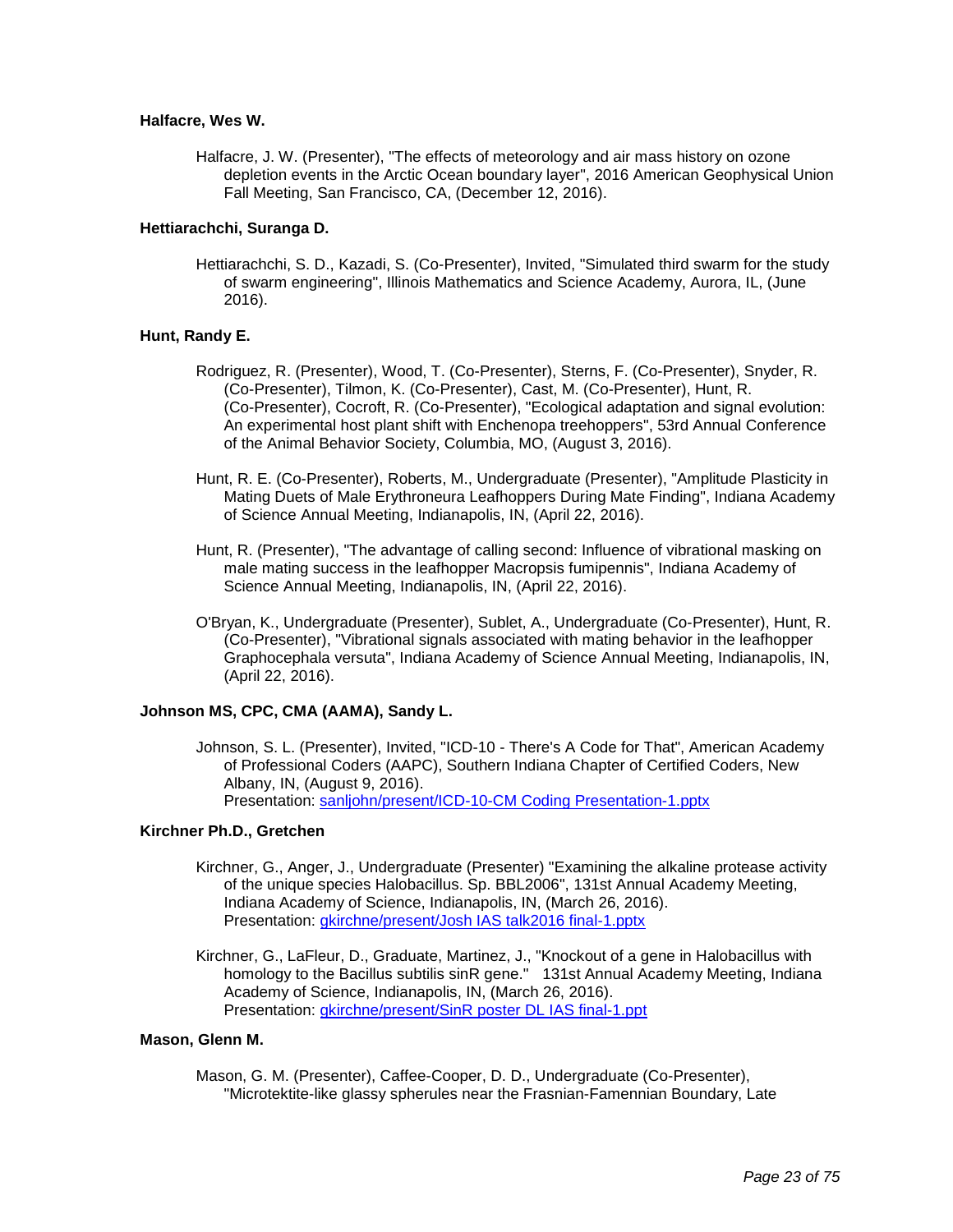Devonian, New Albany Shale, Floyd County, Indiana", 2016 Annual Meeting of the Geological Society of America, Denver, CO, (September 2016). Presentation: [gmason/present/GSA\\_2016\\_POSTER -](https://www.digitalmeasures.com/login/indiana/faculty/survey/ui/showFile.do?file=XDeET9AUZNvGwS29XjmuwLOgvVA%3D&surId=17689449&nodeId=1610663&sdId=69439324&sdSurId=17689449&rptId=20237&sgntr=eNcwnXG11DlWrQgRHOESfhaXk%2BM%3D) final-1.pptx

- Mason, G. M., Flannery, C. A., Undergraduate (Presenter), "A Study of Deltaic Sediments at Seven Springs Lake, Harrison County, Indiana", Indiana University Southeast Student Conference, New Albany, IN, (April 2016).
- Mason, G. M., K. B., Undergraduate (Presenter), "Investigation of a secondary mineral from the New Albany Shale, Clark County, Indiana,", Indiana University Southeast Student Conference, New Albany, IN, (April 2016).
- Mason, G. M., Schaeffer, K., Undergraduate (Presenter), "Investigation of Jeptha Knob, a Suspected Meteorite Impact Site, Shelby County, Kentucky", Indiana University Southeast Student Conference, New Albany, IN, (April 2016).
- Mason, G. M., Garnar, A. E., Undergraduate (Presenter), "Investigation of Samples from the Impact Ejecta Blanket of the Canyon Diablo Meteorite, Winslow, Arizona", Indiana University Southeast Student Conference, Indiana University Southeast, New Albany, IN, (April 2016).
- Mason, G. M., "Investigation of Two Reservoir Rocks from the Masjed-i-Soleiman Region of Iran", Conference, Indiana University Southeast Student Conference, New Albany, IN, (April 2016).
- Mason, G. M., Borrego, P. P., Undergraduate (Presenter), "Ironstone nodules from the Borden Group – New Albany Shale Contact Zone, Floyd County, Indiana", Indiana University Southeast Student Conference, New Albany, IN, (April 2016).
- Mason, G. M., Brown, D. A., Undergraduate (Presenter), "Micro to Macro to Mega Organisms: Indiana Fauna and Environments through Geologic Time", Indiana University Southeast Student Conference, New Albany, IN, (April 2016).

#### **Mensah, Enoch**

- Shelton, M., Undergraduate (Presenter), Mensah, E. A., "Exploring the Use of Cationic Copper Catalysts in the Formation of Glycosides", The 22nd Annual Indiana University Undergraduate Research Conference (IUURC), Indianapolis, IN, (December 2, 2016).
- Day, A. (Presenter), Mensah, E. A., "Hafnium Inspired Acylation of Alcohols and Polyols with Hindered Anhydrides", The 22nd Annual Indiana University Undergraduate Research Conference (IUURC), Riley Outpatient Center, Indianapolis, IN, (December 2, 2016).
- Earl, L., Undergraduate (Presenter), Mensah, E., "Highly Efficient Copper Inspired Acylation of Alcohols and Polyols", 22nd Annual Indiana University Undergraduate Research Conference (IUURC), Indianapolis, IN, (December 2, 2016).
- Mensah, E. A. (Presenter), Invited, "Cationic Palladium Inspired Activation of Acylation of Highly Hindered Anhydrides in the Acylation of Alcohols and Polyols", 51st Midwest Regional Meeting (MWRM)., American Chemical Society (ACS), Manhattan, KS, (October 28, 2016).
- Mensah, E. A. (Presenter), Eichholtz, M., Undergraduate (Co-Presenter), Reyes, F. R., Undergraduate (Co-Presenter), Invited, "Cationic Palladium Catalyzed Acylation of Alcohols and Carbohydrate-Derived Polyols with Highly Hindered Acid Anhydrides", 47th Central Regional Meeting, American Chemical Society (ACS), Covington, KY, (May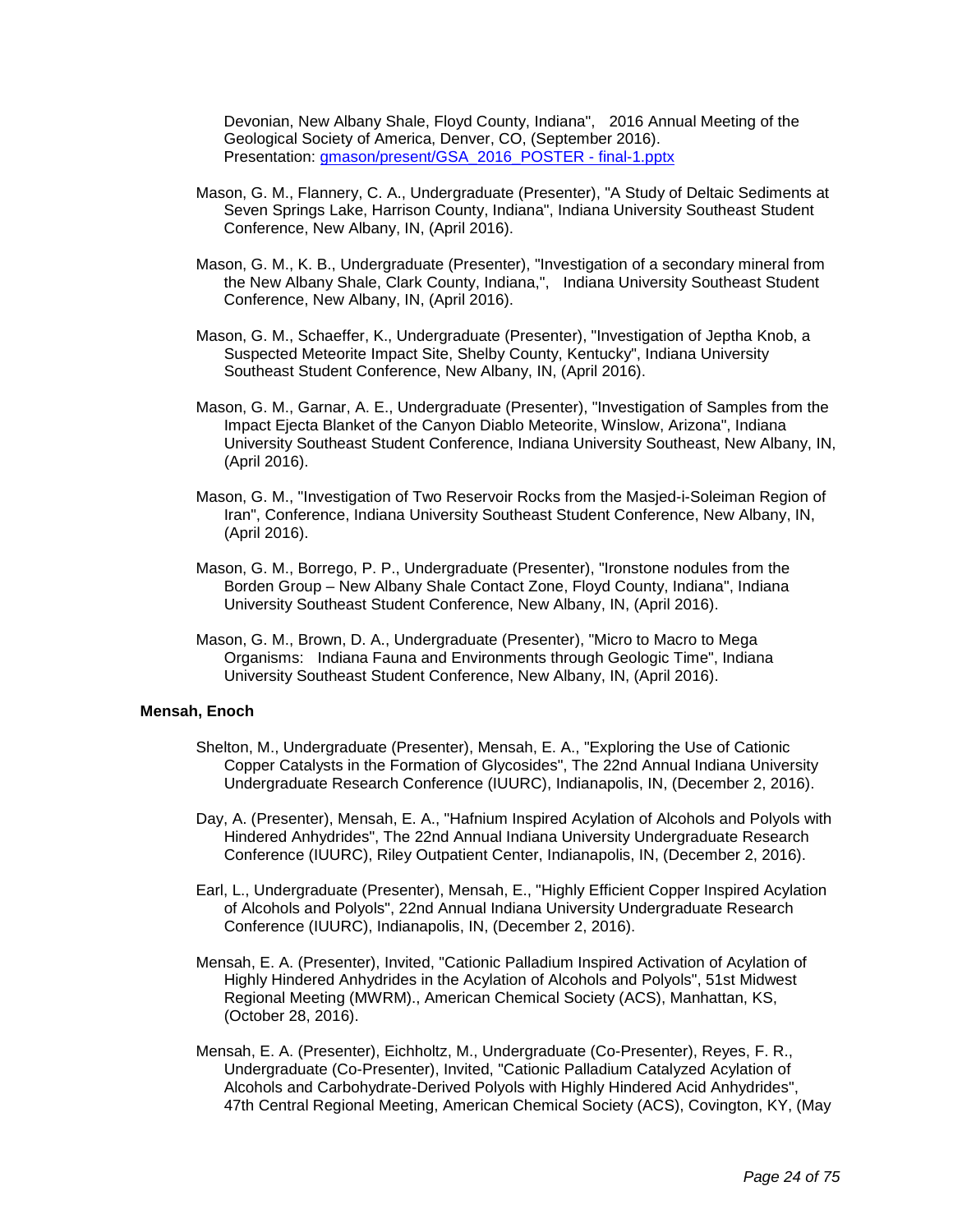20, 2016).

- Eichholtz, M., Undergraduate (Presenter), Mensah, E., "Cationic Palladium Catalyzed Acylation of Alcohols Using Highly Hindered Anhydrides", IU Southeast Student Conference, New Albany, IN, (April 24, 2016).
- Mensah, E. (Presenter), Invited, "Chiral Phosphoric Acid Directed Stereoselective Formation of Glycosides", Summer Achievements in Research and Creativity (SARCS Seminar Series), Indiana University Southeast, New Albany, IN, (February 24, 2016).

#### **Rueschhoff, Beth D.**

- Klem, J., Undergraduate (Co-Presenter), Petri, B., Undergraduate (Co-Presenter), Rueschhoff, E. D., "Investigating Protein Interactions of the Pyridoxal 5'-Phosphate Synthase Complex of Arabidopsis thaliana", Indiana University Undergraduate Research Conference, Indianapolis, IN, (December, 2016).
- Rueschhoff, E. D., Rakes, J. B., Undergraduate (Presenter), "Investigation of PDX1.2 and PDX2 Protein-Protein Interactions in Arabidopsis thaliana", Indiana Academy of Science, Indianapolis, IN, (2016).
- Scott, J. L., Undergraduate (Presenter), Rueschhoff, E. D., "Variations in Vitamin B6 Content in High Light versus Low Light Plant Communities", Indiana Academy of Science, Indianapolis, IN, (2016).
- Rueschhoff, E. D. (Presenter), Scott, J. L., Undergraduate, "Variations in Vitamin B6 Content in High Light versus Low Light Plant Communities", American Society of Plant Biologists, Austin, TX, (July 2016).

#### **Setterdahl, Aaron T.**

- Gatlin, W., Undergraduate (Presenter), "Characterization of gene RSP-3137 from the bacterium Rhodobacter sphaeroides", IU Southeast Student Conference, New Albany, IN, (April 22, 2016).
- Kuria, C., Undergraduate (Presenter), "Identification of Rhodobacter sphaeroides 2415 Gene encoding Glutathionyl Spermidine Synthase", IU Southeast Student Conference, New Albany, IN, (April 22, 2016).
- Setterdahl, A. T. (Presenter), Invited, "Beer Chemistry", University of Southern Indiana, Evansville, IN, (April 15, 2016). Presentation: [asetterd/present/Beer Chemistry Evansville 2016-1.pptx](https://www.digitalmeasures.com/login/indiana/faculty/survey/ui/showFile.do?file=pRjsp%2BtB031uMYXyAZknsAfCms4%3D&surId=17689434&nodeId=1610663&sdId=69469273&sdSurId=17689434&rptId=20237&sgntr=92nlaLYeuI8g0TCX5pUmy9ltb7I%3D)
- Gatlin, W., Undergraduate (Presenter), "Characterization of gene RSP-3137 from the bacterium Rhodobacter sphaeroides", Indiana Branch of the American Society for Microbiology, Fort Wayne, IN, (April 2, 2016). Presentation: [asetterd/present/Wes Gatlin IBASM poster-1.pptx](https://www.digitalmeasures.com/login/indiana/faculty/survey/ui/showFile.do?file=F3JO7yTJme56qCDK8VsMc4w3q1o%3D&surId=17689434&nodeId=1610663&sdId=69469317&sdSurId=17689434&rptId=20237&sgntr=A2dlfEQhPQzHEqo4m8DtWsPlXCQ%3D)
- Singleton, P., Undergraduate (Presenter), "Identification of Rhodobacter sphaeroides 1547 Gene: A probable Bacterioferritin-associated Ferredoxin", Indiana Branch of the American Society for Microbiology, Fort Wayne, IN, (April 2, 2016). Presentation: [asetterd/present/Philip Singleton IBASM poster-1.pptx](https://www.digitalmeasures.com/login/indiana/faculty/survey/ui/showFile.do?file=Jf%2FV%2B64sLPRVxwzKRTbyUNExQ7Y%3D&surId=17689434&nodeId=1610663&sdId=69469306&sdSurId=17689434&rptId=20237&sgntr=opBfGlbmkB4u17gd4g6ByU1YFHQ%3D)
- Singleton, P., Undergraduate (Presenter), "Identification of Rhodobacter sphaeroides 1547 Gene: A probable Bacterioferritin-associated Ferredoxin", IU Southeast Student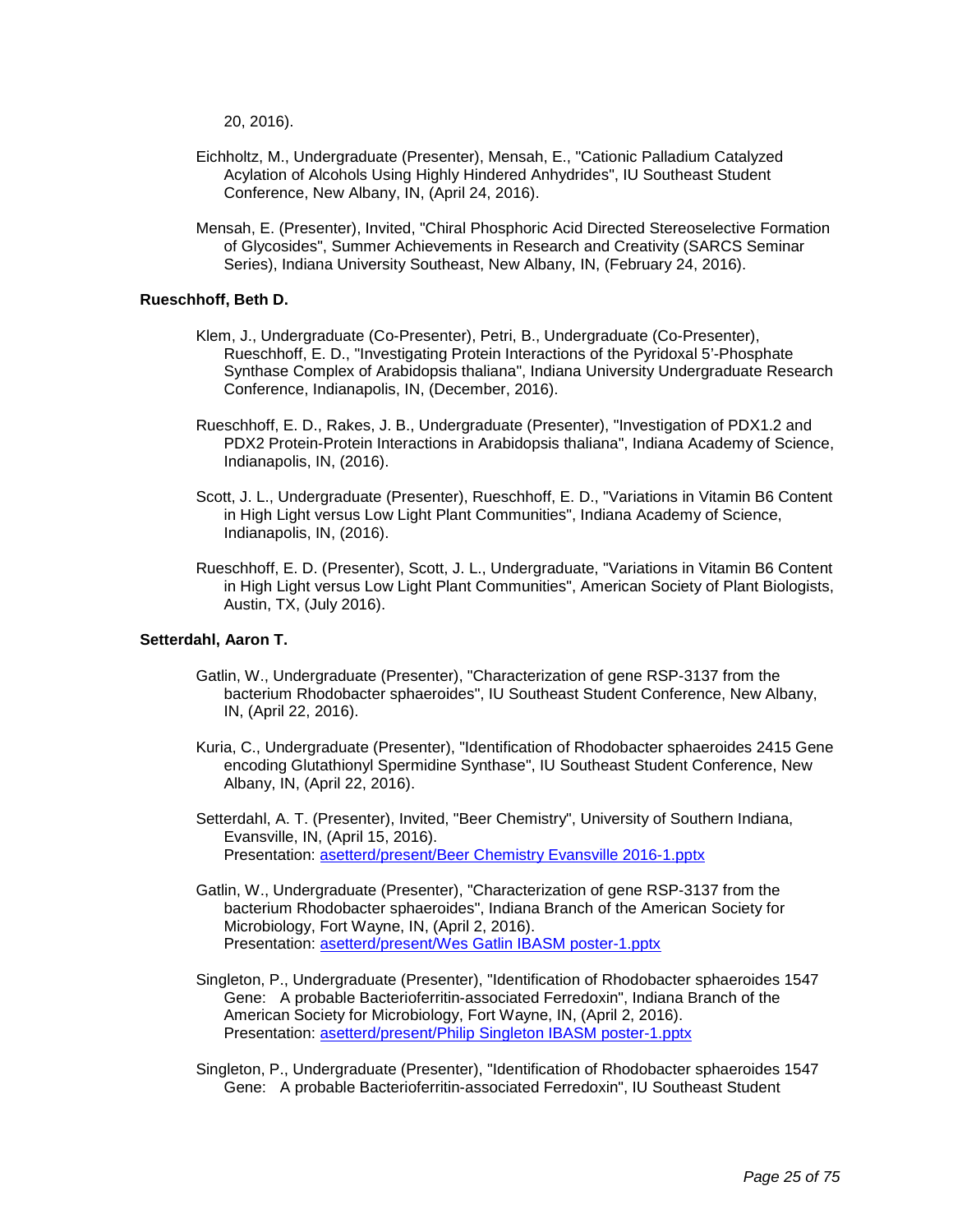Conference, New Albany, IN, (April 2, 2016).

#### **Taylor, David W.**

- Taylor, D. W., A. D., Invited, Conference, International Organization of Palaeobotanist Conference (IOPC-XIV San Salvador), San Salvador, Brazil, (2016).
- Taylor, D. W., Invited, FACET Spring Symposium Building Bonds: Increasing Student Communication, Integration and Engagement. (January 29, 2016).
- Taylor, D. W., Invited, "Changes in Early Cretaceous Angiosperm Average Pollen Size: Implications for Angiosperm Diversification and Evolution", Department of Biology, IU Bloomington, Bloomington, IN, (January 15, 2016).

#### **Treves, David S.**

- Treves, D. S. (Co-Presenter), Carter, J., Undergraduate (Co-Presenter), "Isolation and characterization of antibacterial secondary metabolites produced by salt spring isolates.", IU Southeast Student Conference. (April 22, 2016).
- Treves, D. S. (Co-Presenter), Carter, J., Undergraduate (Co-Presenter), "Isolation and characterization of antibacterial secondary metabolites produced by salt spring isolates", Indiana Academy of Science 131st Annual Academy Meeting, Indianapolis, IN, (March 26, 2016). Presentation: [dtreves/present/IAS abstract DST edit-1.docx](https://www.digitalmeasures.com/login/indiana/faculty/survey/ui/showFile.do?file=ZomBJT%2BoYW9RsUGmuqsWZ9LxnSA%3D&surId=17689443&nodeId=1610663&sdId=68274101&sdSurId=17689443&rptId=20237&sgntr=iT%2F8YoTRXKpzHZr8Q3x43gLPFIg%3D)

#### **Vernia, Mildred A.**

Vernia, M. A. (Presenter), "The Mathematics behind musical consonance and dissonance", IU Southeast School of Music, New Albany, IN, (April 6, 2016).

#### **Waingeh, Vic F.**

Divine, K., Undergraduate (Presenter), Waingeh, V. F. (Co-Presenter), "GC-MS Studies of Time-Dependent Compositional Change in Single-plant Extract", IU Undergraduate Research Conference, Indianapolis, IN, (December 2, 2016). Presentation: [vwaingeh/present/IUURC\\_Poster\\_edited\\_2-1.pdf](https://www.digitalmeasures.com/login/indiana/faculty/survey/ui/showFile.do?file=R7FzkgB4SnFb23q67EWGZR%2BBR%2Bk%3D&surId=17689476&nodeId=1610663&sdId=69482322&sdSurId=17689476&rptId=20237&sgntr=UuTxBkFJi9EJsuPJAXZs0J84zQo%3D)

#### **Zimmerman, Michele R.**

Zimmerman, M. R., Johnson, S. L. (Co-Presenter), Hoffman, H. (Co-Presenter), "Allied Health: Medical Coding and Health Information Management", Indiana University Southeast and Waggener High School, (October 5, 2016).

#### **School of Nursing**

#### **Mattingly, Julie A.**

- Preston, L. L. (Co-Presenter), "Transformations: A Walk in a Nursing Student's Shoes Five Years of Service and Culture", 8th Diversity Research Symposium, New Albany, IN, (October 22, 2016). Presentation: [jumattin/present/DRSPosterLisaJulie-1.pptx](https://www.digitalmeasures.com/login/indiana/faculty/survey/ui/showFile.do?file=Qjdco%2F7yNz%2F0U1m3Z7WMZAKIJ9U%3D&surId=17689426&nodeId=1610663&sdId=69289158&sdSurId=17689426&rptId=20237&sgntr=BL%2FlG4RgEGHHk2nOUHKibP2g8fI%3D)
- Mattingly, J. A., Gowda, C. A. (Co-Presenter), "Completing the Circle: Assessing and Evaluating Patient Discharge Needs in a Complex Medical-Surgical Nursing Clinical-A Pilot", 2016 QSEN National Forum, San Antonio, TX, (May 27, 2016). Presentation: [jumattin/present/QSEN Posterfinal \(1\)-1.pptx](https://www.digitalmeasures.com/login/indiana/faculty/survey/ui/showFile.do?file=ZIDGTmbqpzGzE6UBxu9%2FmsrZIV4%3D&surId=17689426&nodeId=1610663&sdId=69289051&sdSurId=17689426&rptId=20237&sgntr=JNaxJEH8i299%2B99ll0yxanhZ3zc%3D)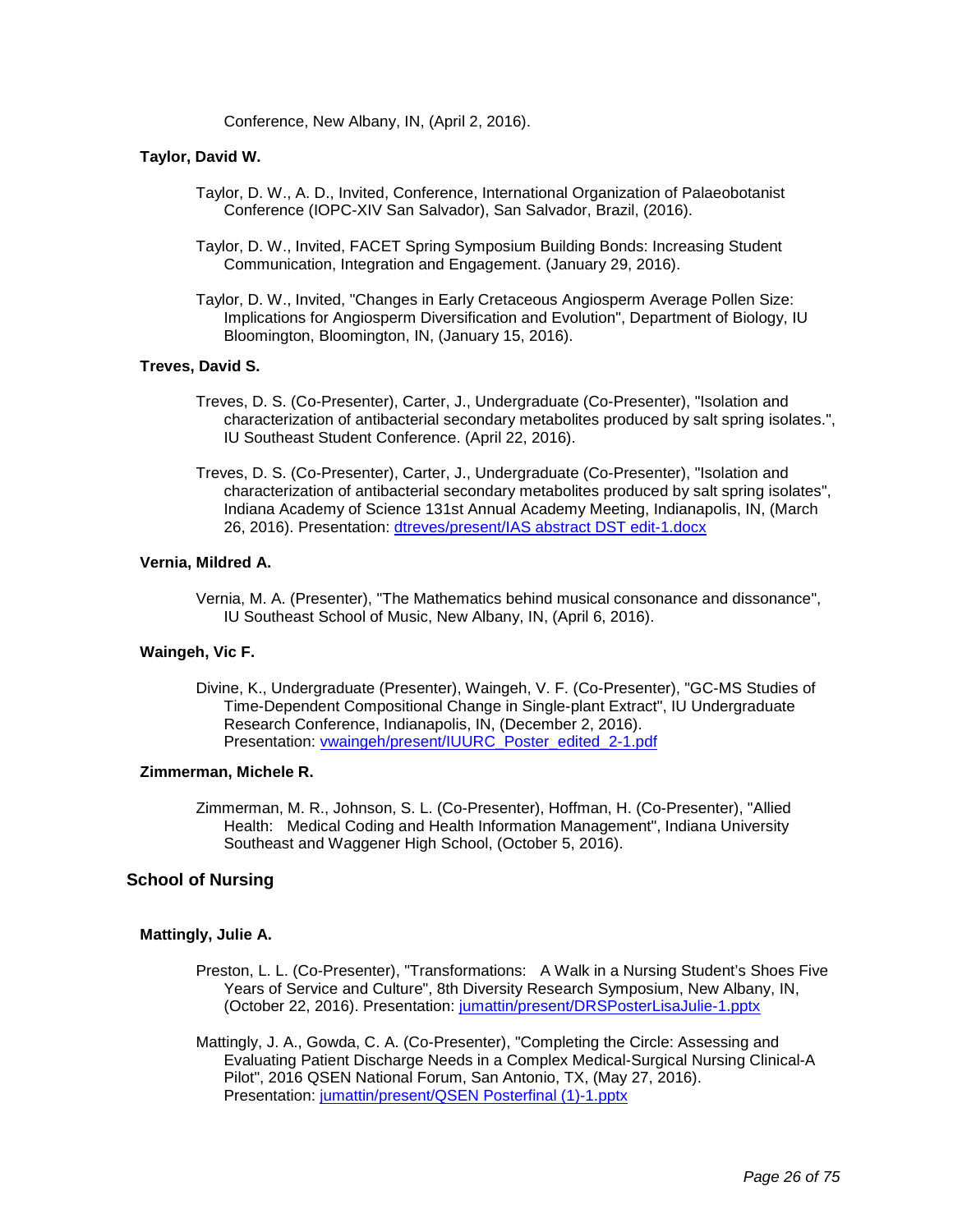#### **Myers, Judy G.**

- Myers, J. G. (Panelist), Chaleunphonh, S. (Panelist), Yeoh, K. C. (Panelist), Medina, V. (Panelist), Murray, G. (Moderator), "Impact of Service Learning on Diversity Education: How do we know?", 2016 Diversity Research Symposium, New Albany, IN, (October 22, 2016).
- Myers, J. G. (Co-Presenter), Fitzgerald, E. (Co-Presenter), Clark, P. (Co-Presenter), "Nurses Need Not be Guilty Bystanders: Care of Immigrant Populations in Challenging Times", 42nd Annual Transcultural Nursing Society Conference, Cincinnati, OH, (October 12, 2016).
- Myers, J. G. (Presenter), "Clinical and Biochemical Effects of Massage Therapy on Fatigue and Insomnia among women undergoing radiation treatment for breast cancer", American Nurses Association Annual Meeting, Orlando, FL, (March 9, 2016). Presentation: [judymyer/present/Judy ANA Poster Final-1.ppt](https://www.digitalmeasures.com/login/indiana/faculty/survey/ui/showFile.do?file=giwZA7r8UCGxhJS57bfpihwkqZI%3D&surId=17689425&nodeId=1610663&sdId=69289537&sdSurId=17689425&rptId=20237&sgntr=wfG79OBv2dOJNw6ZtpiiRBPpvb4%3D)

#### **Wells-Freiberger MSN, APRN, RN, Linda C.**

Wells-Freiberger, L. C. (Co-Presenter), Lawrence, C. A. (Co-Presenter), Invited, "Co-Constructing Community Health: Working Together to Address Disparities", Symposium, 8th Diversity Research Symposium: Diversity Climate Change, Indiana University Southeast Academy for Diversity and Inclusive Education, New Albany, IN, (October 22, 2016). Presentation: [lwellsfr/present/Wells-Freiberger Poster Diveristy Symposium-1.pptx](https://www.digitalmeasures.com/login/indiana/faculty/survey/ui/showFile.do?file=HNT1NktYibicJNXappKnIsI3%2Bpw%3D&surId=17846865&nodeId=1610663&sdId=68222277&sdSurId=17846865&rptId=20237&sgntr=D1TS4PR7i%2F9O8OaFZ5Q3x7b7aZc%3D)

#### **School of Social Sciences**

#### **Albertson, Stephanie L.**

Albertson, S. L., Gehlhausen, H., Undergraduate (Co-Presenter), Stacy, C., Undergraduate (Co-Presenter), "Does Justice Persevere in Jurors' Determination of Death? The Significance of Sentencing Considerations in Capital Cases", American Society of Criminology, New Orleans, LA, (November 2016).

#### **Allman II, Ronald J.**

Allman, R. J., Invited, "The 2016 Election: How Fearful, Angry and Polarized Are We?", IU Southeast, Social Sciences Forum, New Albany, IN, (April 13, 2016).

#### **Dahlgren, Donna J.**

- Hughes, M. (Presenter), Allman, R., Dahlgren, D. J. (Presenter), Keefe, T. (Presenter), Invited, "FACET Leadership Institute 2014-2016: IU Southeast", FACET Leadership Institute, Indianapolis, IN, (2016).
- Dahlgren, D. J., "Dual Credit of Incoming College Students: Implications for Psychology Programs", Midwestern Psychological Association, Chicago, IL, (May 2016). Presentation: [ddahlgre/present/MPA Poster Dual Credit 2016-1.pptx](https://www.digitalmeasures.com/login/indiana/faculty/survey/ui/showFile.do?file=QU2%2FWxT84Q674FSNMWo1%2FJopJww%3D&surId=17689292&nodeId=1610663&sdId=69415924&sdSurId=17689292&rptId=20237&sgntr=DCr5J7EeMLva%2FBjZyYg8qme4MhA%3D)
- Adams, E., Undergraduate (Co-Presenter), Turcotte, C., Undergraduate (Co-Presenter), Hughes, M. (Co-Presenter), Dahlgren, D. (Co-Presenter), "Creating a sense of belongingness on campus: helping students adjust socially with peer-Videos & Advice.", Illinois & Indiana TRIO Professional Conference, Urbana, IL,. (April 2016).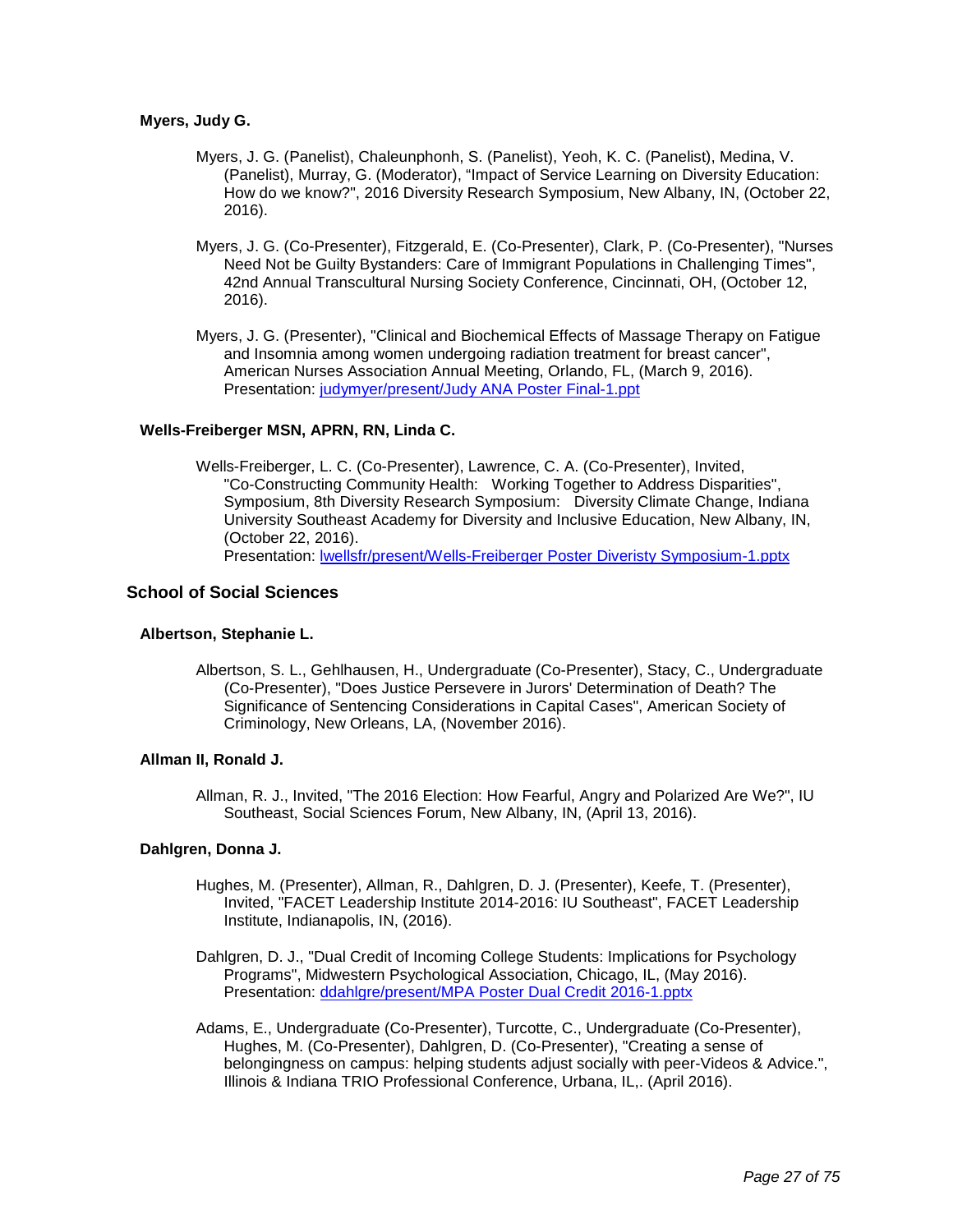Dahlgren, D. J. (Presenter), Hughes, M. (Co-Presenter), Keefe, T. (Co-Presenter), Allman, R. (Co-Presenter), "Creating a Growth Mindset in a Remedial Math Modules Course.", 35th Annual Conference on the First-Year Experience, Orlando, FL, (February 16, 2016). [ddahlgre/present/Orlando-FYE-2016-Creating-Growth-Mindset-Remedial-Math-Feb-16](https://www.digitalmeasures.com/login/indiana/faculty/survey/ui/showFile.do?file=Lz4PPnDXJzsIJycqE93Rjqk2cMw%3D&surId=17689292&nodeId=1610663&sdId=69391065&sdSurId=17689292&rptId=20237&sgntr=RgmLllNoXcVppy15lDB75VbJ5zA%3D)  [Final-1.pptx](https://www.digitalmeasures.com/login/indiana/faculty/survey/ui/showFile.do?file=Lz4PPnDXJzsIJycqE93Rjqk2cMw%3D&surId=17689292&nodeId=1610663&sdId=69391065&sdSurId=17689292&rptId=20237&sgntr=RgmLllNoXcVppy15lDB75VbJ5zA%3D)

#### **Dauer, Quinn P.**

- Dauer, Q. P., "Region and Nation: Natural Disasters, Colonial Legacies, and State Formation and Nation Building Processes in Argentina and Chile during the Long Nineteenth Century (1750-1930).", Indiana Academy of the Social Sciences Annual Meeting, Westville, IN, (October 2016).
- Dauer, Q. P., Invited, ""Regional, National, and Transnational Identity and Natural Disasters in Argentina and Chile during the Long Nineteenth Century"", Summer Achievements in Research and Creativity, Indiana University Southeast, New Albany, IN, (October 2016).

#### **Finkel, Deborah G.**

- Piccinin, A. (Presenter), Finkel, D. G. (Co-Presenter), "Multivariate dynamics of aging-related declines in physical functioning: An IALSA Coordinated Analysis of Nine Longitudinal Studies of Aging", Nordic Congress on Gerontology, Helsinki, Finland, (2016).
- Finkel, D. G. (Presenter), Zavala, C. (Co-Presenter), "Sex differences in financial strain moderation of genetic influences on subjective health", Gerontological Society of America, New Orleans, LA, (November 2016).
- Finkel, D. G., "Sex differences in longitudinal changes in genetic and environmental influences on subjective health", Gerontological Society of America, New Orleans, LA, (November 2016).
- Piccinin, A. (Presenter), Finkel, D. G. (Co-Presenter), "Associations among age-related changes in physical and cognitive function: A coordinated analysis", Canadian Association of Gerontology, Quebec, Canada, (October 2016).
- Piccinin, A. (Presenter), Finkel, D. G. (Co-Presenter), "Associations among age-related changes in physical function: A coordinated analysis", Canadian Association of Gerontology, Quebec, Canada (October 2016).
- Finkel, D. G. (Presenter), Invited, "Grass roots recruiting", Association of Graduate Liberal Studies Programs, Oklahoma City, OK, (October 2016).
- Finkel, D. G. (Presenter), Chris, P. (Co-Presenter), Logie, J. (Co-Presenter), Invited, "Information gleaned from survey of closed programs", Association of Graduate Liberal Studies Programs, Oklahoma City, OK, (October 2016).

#### **Fry, Melissa S.**

- Fry, M. S., Invited, "Mental Health and Homelessness", IU Southeast Mental Health Awareness Committee, New Albany, IN (2016).
- Fry, M. S., Invited, "Designing a Bachelor's Degree in Applied Sociology", Roundtable, American Sociological Association--Sociological Practice and Public Sociology, Seattle, WA, (August 21, 2016).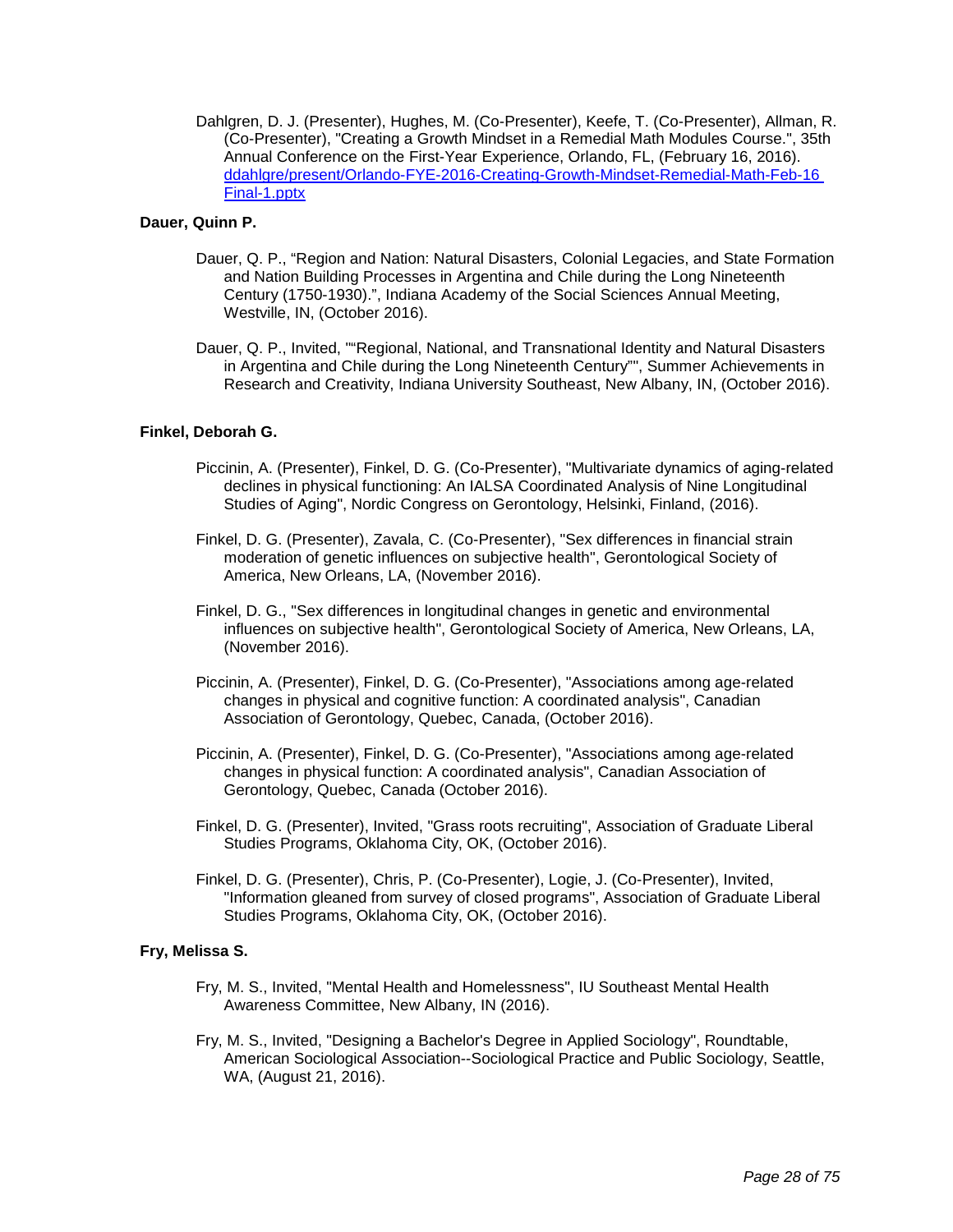- Fry, M. S., Invited, "Assessment of Needs and Priorities in Clark and Floyd Counties", Board Retreat, Community Foundation of Southern Indiana, New Albany, IN (April 2016).
- Fry, M. S., Invited, "Polarization: Social Causes and Consequences", Social Sciences Colloquium, School of Social Sciences, New Albany, IN (April 2016).
- Fry, M. S., Invited, "Assessment of Needs and Priorities in Clark and Floyd Counties", Spalding Master in Education Leadership, New Albany, IN, (March 12, 2016).
- Fry, M. S., "Assessment of Needs and Priorities in Clark and Floyd Counties", Leadership Southern Indiana Discover Class Community Service Day, New Albany, IN, (March 9, 2016).
- Fry, M. S., Keynote/Plenary Address, Invited, "The Beloved Community: King's Legacy in the 21st Century", Week of MLK Events, IU Southeast, New Albany, IN, (January 2016).

#### **Grant, Joseph S.**

- Grant, J. S., Invited, "Race Relations in America", Review the movie "Selma", IU Southeast Student Program Council, New Albany, IN, (February 25, 2016).
- Grant, J. S., Invited, "Race Relations in America", Review the movie "Get on the Bus", IUS Campus life, IU Southeast, New Albany, IN, (January 19, 2016).

#### **Gritter, Elizabeth**

- Gritter, E., Invited, "Black Lives Matter: An Overview", Social Sciences Forum, New Albany, IN, (October 26, 2016).
- Gritter, E., Invited, "The Life and Times of Harvey Milk", LGBT History as American History Event, IU Southeast, New Albany, IN, (October 25, 2016).
- Gritter, E., Invited, "Brief Remarks on the Black Freedom Struggle", Clark County King Scholarship Breakfast, Clark County Chapter of the NAACP, New Albany, IN, (January 16, 2016).

#### **Hare, Sara C.**

Hare, S. (Panelist), Invited, "Body Images and Body Shaming Panel Discussion", IU Southeast Common Experience, New Albany, IN, (November 2, 2016).

#### **Hoelger, Angelika**

Hoelger, A., "Visual Culture", Summer Achievement in Research and Creativity, Indiana University Southeast, New Albany, IN, (October 26, 2016).

#### **Kordsmeier, Gregory T.**

- Kordsmeier, G. T., "The Consequences of Decision Making Processes in Performing Arts Organizations", American Sociological Association Annual Meeting, Seattle, WA, (August 20, 2016).
- Kordsmeier, G. T., "Beyond Student Evaluations: Providing Direct Evidence of Student Learning", North Central Sociological Association Annual Meeting, Chicago, IL, (March 25, 2016).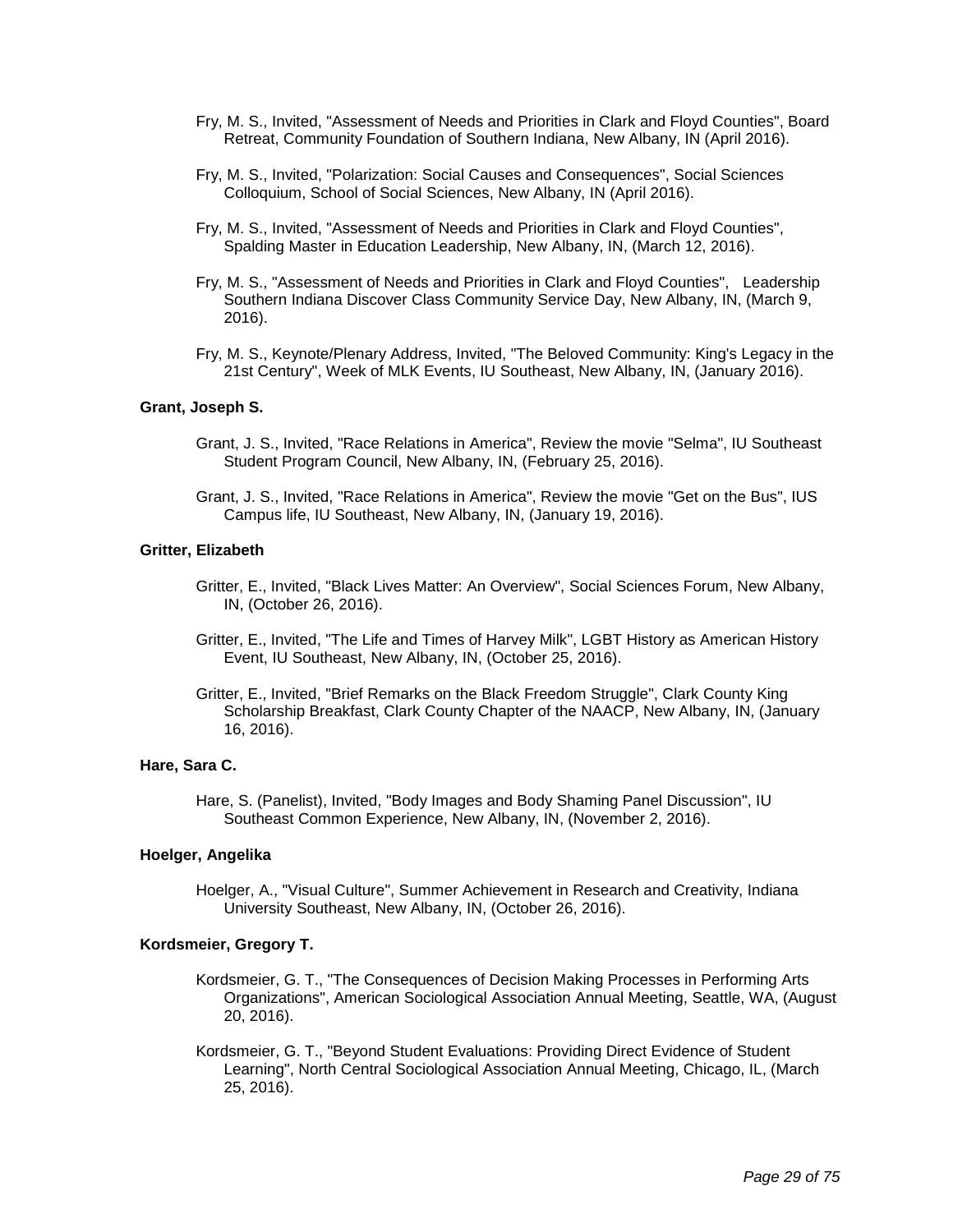Kordsmeier, G. T., "Cast in the Same Mold?: Representation in US Theater", North Central Sociological Association Annual Meeting, Chicago, IL, (March 24, 2016).

#### **Maksl, Adam**

- Ling-Sha, B. (Panelist), Ashley, S. (Panelist), Fleming, J. (Panelist), Maksl, A. (Panelist), Invited, "Media Literacy and Context: Breaking Through the Noise", Association for Education in Journalism and Mass Communication, Minneapolis, MN, (August 2016).
- Maksl, A. (Panelist), Carponelli, L. (Panelist), Simoneau, C. (Panelist), Bruhn, K. (Panelist), Service, Invited, "Much Ado About Something: Getting Your Small Program Noticed", Association for Education in Journalism and Mass Communication, Minneapolis, MN, (August 2016).
- Goodman, M. (Panelist), Maksl, A., Wagstaff, A. (Panelist), Perkins-Bowen, C. (Panelist), Invited, "Student Journalists and the [Self-Censorship] Influence Environment", Association for Education in Journalism and Mass Communication, Minneapolis, MN, (August 2016).
- Maksl, A., Keynote/Plenary Address, "Merely an Academic Question? Thoughts on Making Scholarship More Accessible and Useful", IU Southeast Student Conference, (April 22, 2016).

#### **Manson, Todd M.**

Wille, D. E., Manson, T. M., "How to Put on a Successful Conference Showcasing Student Research and Creativity", Society for the Teaching of Psychology at the Midwestern Psychological Association Conference, Chicago, IL, (May 6, 2016).

#### **Medina, Veronica E.**

- Medina, V. E., Invited, "Sports, Politics, and American Society: The Sociological Significance of Protest in Sport", Taking a Knee and Taking a Stand: A Discussion of the Black Lives Matter Movement, School of Social Science, Indiana University Southeast, New Albany, IN, (October 26, 2016). Presentation: [vemedina/present/SocSciForum\\_Oct26\\_ProtestinSport-1.pdf](https://www.digitalmeasures.com/login/indiana/faculty/survey/ui/showFile.do?file=zDa3OkhnP8ghPyVheLbRR3zxGO8%3D&surId=17689315&nodeId=1610663&sdId=69437792&sdSurId=17689315&rptId=20237&sgntr=TJgfl5kCS6G58SfeTpEz3Udjqw0%3D)
- Medina, V. E., Invited, "As easy As Child's Play: The case for Teaching Consent & Body Autonomy in Childhood", Gay Straight Alliance (now Spectrum) at Indiana University Southeast, New Albany, IN, (April 18, 2016).
- Medina, V. E. (Presenter), Daniel, J., Undergraduate (Co-Presenter), Salisbury, M., Undergraduate (Co-Presenter), "Beyond Managerial Benevolence in Undercover Boss", 2016 Annual Meeting, Midwest Sociological Society, Chicago, IL, (March 25, 2016). [vemedina/present/Medina\\_MSS2016\\_BeyondManagerialBenevolence-1.pdf](https://www.digitalmeasures.com/login/indiana/faculty/survey/ui/showFile.do?file=4cGhjdU9sun8M5S97LpTxsPUQDg%3D&surId=17689315&nodeId=1610663&sdId=69437589&sdSurId=17689315&rptId=20237&sgntr=NC5MRdGJ7fZcp3%2Fmnf8LkJMpHq4%3D)
- Medina, V. E., Invited, "Effects of Institutional Racism on Family Life", Institutional Racism Forum sponsored by Civil Liberties Union, Indiana University Southeast, New Albany, IN, (March 21, 2016). Presentation: [vemedina/present/Institutional](https://www.digitalmeasures.com/login/indiana/faculty/survey/ui/showFile.do?file=eUGkhQgjHp8zfKlc5c63hmGpVDU%3D&surId=17689315&nodeId=1610663&sdId=69438398&sdSurId=17689315&rptId=20237&sgntr=HBkVINnPLZ4jPU%2Fmlypcmvyjnng%3D)  [Racism\\_EffectsonFamilyLife-1.pdf](https://www.digitalmeasures.com/login/indiana/faculty/survey/ui/showFile.do?file=eUGkhQgjHp8zfKlc5c63hmGpVDU%3D&surId=17689315&nodeId=1610663&sdId=69438398&sdSurId=17689315&rptId=20237&sgntr=HBkVINnPLZ4jPU%2Fmlypcmvyjnng%3D)
- Medina, V. E., Invited, "Embracing Diversity: The Perils and Promises of Popular Culture", G.U.S. Talks (Growth, Understanding, Social Responsibility Talks), Student Government Association, Indiana University Southeast, New Albany, IN, (February 17, 2016). Presentation: [vemedina/present/Embracing Diversity\\_Medina-1.pdf](https://www.digitalmeasures.com/login/indiana/faculty/survey/ui/showFile.do?file=WY9En7O1oYVZuhIVDEiOvKM0XoY%3D&surId=17689315&nodeId=1610663&sdId=69438570&sdSurId=17689315&rptId=20237&sgntr=lF3RpL34hgD1PnP9PSJWfk0RUeo%3D)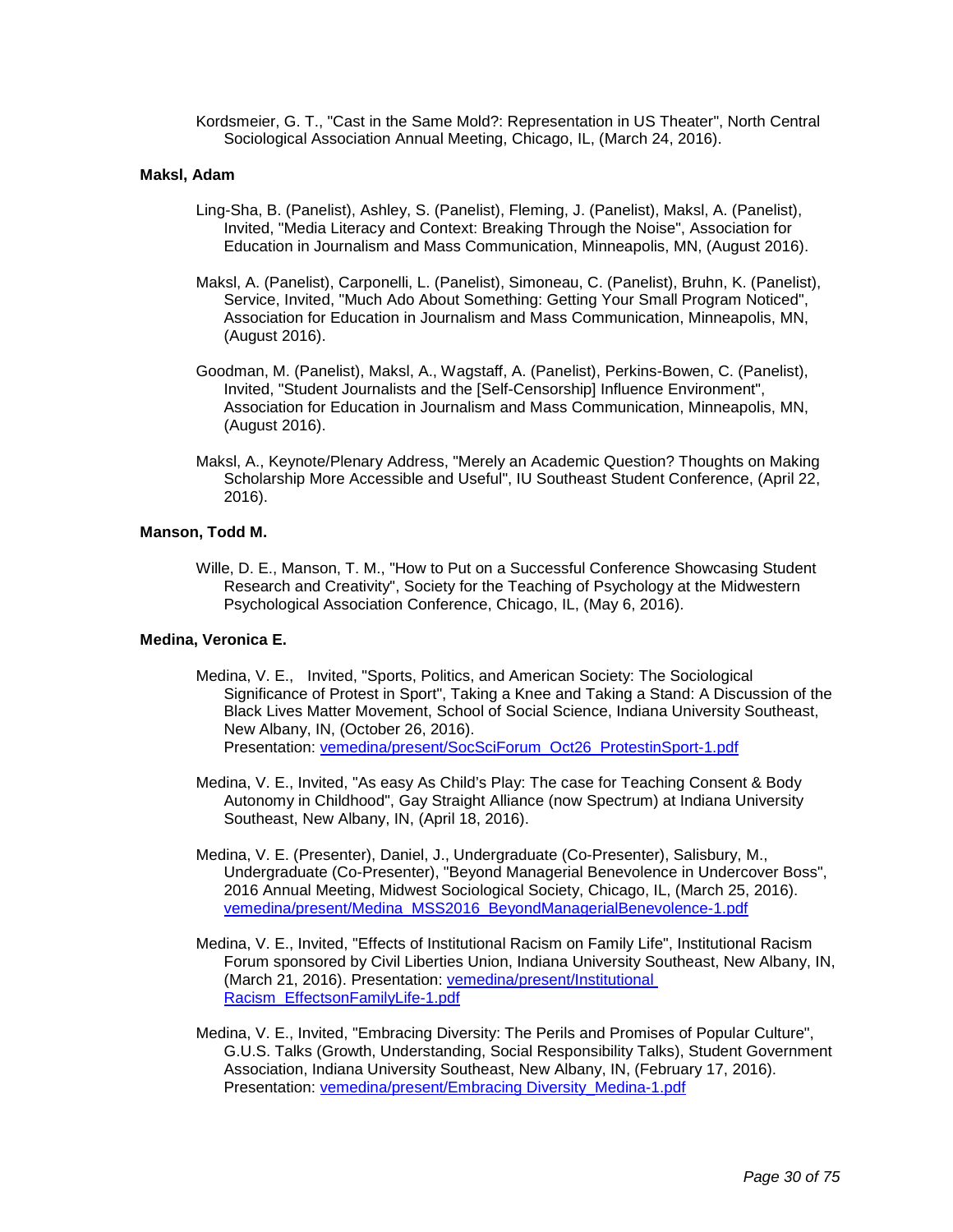#### **Morgan, Robin K.**

- Mettetal, G. W. (Co-Presenter), Morgan, R. K. (Co-Presenter), Kern, B. B. (Co-Presenter), "Deep Diving into the Dimensions of Teaching", Professional and Organizational Development, Louisville, KY, (November 2016).
- Morgan, R. K. (Presenter), Invited, "An Embarrassment of Riches: Teaching Strategies that Work", Assumption College, Worcester, MA, (October 2016).
- Morgan, R. K. (Co-Presenter), Herold, D. S. (Co-Presenter), Trammell, B. A. (Co-Presenter), Rutherford, M. L. (Co-Presenter), Morgan, G. (Co-Presenter), "Creating an Online Class across Multiple Campuses: Impact on Student Learning.", Lilly Conference on College and University Teaching, Traverse City, MI, (October 2016).
- Morgan, R. K. (Presenter), Keynote/Plenary Address, Invited, "Increase Student Engagement and Preparation: Flip Your Class", Teaching of Psychology-New England Psychological Association, Worcester, MA, (October 2016).
- Morgan, R. K. (Presenter), Keynote/Plenary Address, Invited, "Student Stalking of Faculty: Recommendations from a Decade of Research.", New England Psychiatric Association, Worcester, MA, (October 2016).
- Slattery, J. M. (Co-Presenter), Morgan, R. K. (Co-Presenter), "Project Syllabus: Read the D@#n Syllabus", American Psychological Association, Denver, CO, (August 2016).
- Morgan, R. K., Invited, "Effective Teaching: Design it and they will learn", YMCA of Southern Indiana, New Albany, IN (June 2016).
- Morgan, R. K., Keynote/Plenary Address, Invited, "Creating Measurable Learning Objectives", IU East, Richmond, IN, (April 2016).
- Morgan, R. K., Keynote/Plenary Address, Invited, "Documenting Excellence in Teaching", IU East, Richmond, IN, (February 2016).
- Morgan, R. K. (Co-Presenter), Rutherford, M. L. (Co-Presenter), Morgan, G. (Co-Presenter), "Challenges and Rewards: Creating an Online Class across Multiple Campuses", National Institute on the Teaching of Psychology, Clearwater Beach, FL, (January 2016).

#### **Ortiz, Jennifer M.**

- Ortiz, J. M. (Presenter), "Joining the "boy's" club: Gendered experiences of women police officers in a Midwestern law enforcement department.", The Many Colors of Crime & Justice., American Society of Criminology, New Orleans, LA, (November 19, 2016). Presentation: [jmortiz/present/Joining the Boys Club-1.pptx](https://www.digitalmeasures.com/login/indiana/faculty/survey/ui/showFile.do?file=ps%2Brpxul%2Fizrt7II21YXR636BsA%3D&surId=17829050&nodeId=1610663&sdId=65557562&sdSurId=17829050&rptId=20237&sgntr=lklKgEONU3kYjP0VvKyGh2YQsEA%3D)
- Ortiz, J. M., "They're Bangin' Too: A Typology of Correctional Officers Derived from Formerly Incarcerated Narratives", The Many Colors of Crime & Justice, American Society of Criminology, New Orleans, LA, (November 19, 2016). Presentation: [jmortiz/present/Theyre Banging Too-1.pptx](https://www.digitalmeasures.com/login/indiana/faculty/survey/ui/showFile.do?file=h5etqOdmB2D6oQ4yckbUhVrI14Y%3D&surId=17829050&nodeId=1610663&sdId=65557373&sdSurId=17829050&rptId=20237&sgntr=6NzbaY2DOlpZT5OQoR1I3EcZle8%3D)
- Ortiz, J. M., Invited, "Author Meets Critic: Race, Place, and Suburban Policing", Author Meets Critic: Race, Place, and Suburban Policing by Andrea S. Boyles, American Society of Criminology, New Orleans, LA, (November 18, 2016). Presentation: [jmortiz/present/Author Meets Critic Written Statement-1.docx](https://www.digitalmeasures.com/login/indiana/faculty/survey/ui/showFile.do?file=lYQwke0L7vH4px5C7uWNVf9kkxo%3D&surId=17829050&nodeId=1610663&sdId=65562272&sdSurId=17829050&rptId=20237&sgntr=wCzTahSqYkAmW%2BaaZJH4BztCtgY%3D)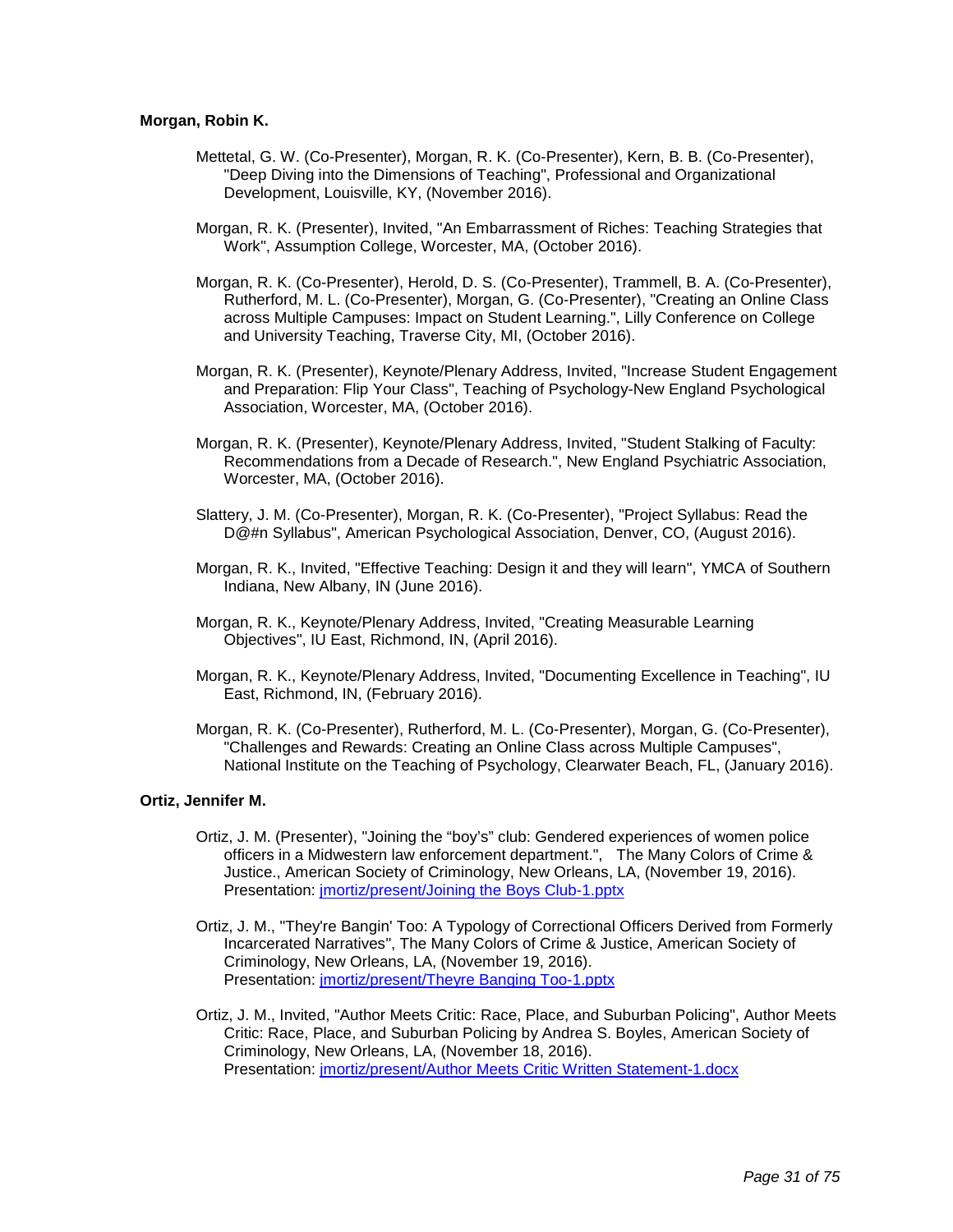- Ortiz, J. M., Invited, "Racial Disparity in Policing and its connection to the Black Lives Matter movement", Taking a Knee, Taking a Stand: A Discussion of the Black Lives Matter Movement, Social Science Forum, Indiana University Southeast, New Albany, IN, (October 26, 2016).
- Ortiz, J. M., Invited, "Racial Disparity in the Criminal Justice System", Civil Liberties Union Forum on Race, Indiana University Southeast, New Albany, IN, (March 21, 2016).

#### **Ryan, Kelly A.**

- Ryan, K. A., Invited, "Breaking the Glass Ceiling", Business Professional Women / New Albany, New Albany, IN, (October 2016).
- Ryan, K. A., "Law, Difference, and Inequality in the Early Republic", Society for Historians of the Early American Republic, New Haven, CT, (July 2016).

#### **Staten, Clifford L.**

Wert, J. (Co-Presenter), Staten, C. L. (Co-Presenter), Invited, "The Constrained President and Treaty Ratification", Indiana Academy of Social Sciences Annual Meeting, Westville, IN, United States, (October 7, 2016).

#### **Walsh, Sara M.**

Walsh, S. M. (Co-Presenter), Whitehead, S. (Co-Presenter), "Police Violence and Moral Narcissism: Politics and Identity in Police Narratives", Annual Meetings of the American Society of Criminology, New Orleans, LA, (November 2016). Presentation: [smwalsh/present/American Society of Criminology –](https://www.digitalmeasures.com/login/indiana/faculty/survey/ui/showFile.do?file=f0rNlhHBth0bEAU5HgK9ZgwePwM%3D&surId=17689311&nodeId=1610663&sdId=68739298&sdSurId=17689311&rptId=20237&sgntr=wm9kbIF3LzItsvCLjUWDkkSs86Y%3D) 72nd Annual Meeting [2016-1.pdf](https://www.digitalmeasures.com/login/indiana/faculty/survey/ui/showFile.do?file=f0rNlhHBth0bEAU5HgK9ZgwePwM%3D&surId=17689311&nodeId=1610663&sdId=68739298&sdSurId=17689311&rptId=20237&sgntr=wm9kbIF3LzItsvCLjUWDkkSs86Y%3D)

#### **Wert, Joe L.**

Wert, J. (Co-Presenter), Staten, C. (Co-Presenter), "Constrained Presidents and Treaty Ratification", Indiana Academy of Social Sciences, Westville, IN, (October 7, 2016).

#### **Wille, Diane E.**

- Wille, D. E. (Presenter), Mamatova, M. (Co-Presenter), "Cultural and historical effects on emotional intelligence", Indiana Academy of Social Sciences, Westville, IN, (October 2016).
- Wille, D. E. (Presenter), Manson, T. M. (Co-Presenter), "How to put on a successful conference showcasing student research and creativity", Midwestern Psychology Association, Society for the Teaching of Psychology, Chicago, IL, (April 2016).
- Wille, D. E. (Presenter), "The implication of parents' anxiety about separation from their children for adolescent-parent relationships", Society for Research in Adolescence conference, Baltimore, MD, (March 2016).

#### **Woodward, Lucinda E.**

Woodward, L. E. (Co-Presenter), Invited, "Research, Community Service, and Creative Activities Abroad", Kentucky Council on Education Abroad, Western Kentucky University, Center for Faculty Development Study Abroad and Global Learning, Bowling Green, KY,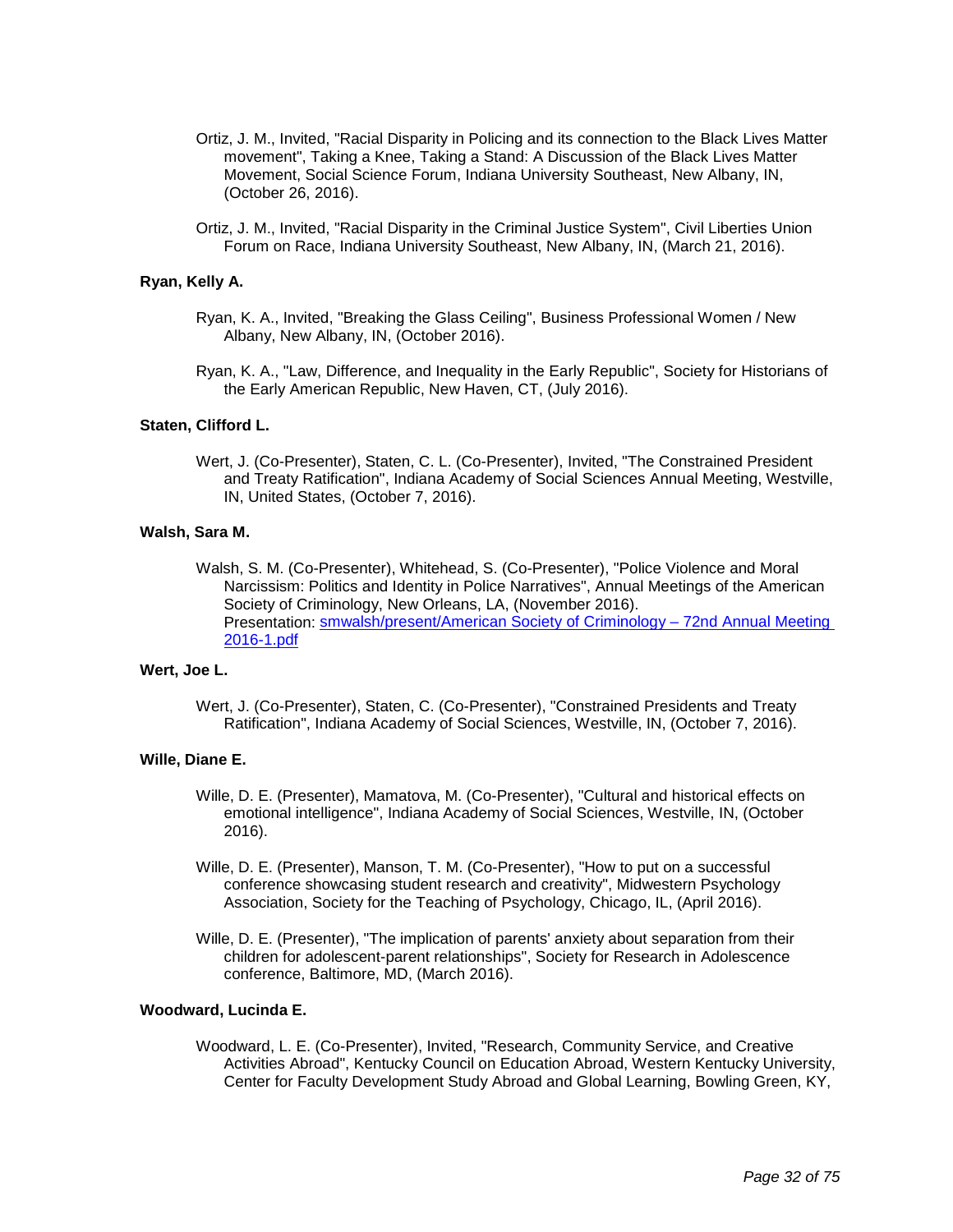(October 28, 2016).

#### **Wrzenski, Rhonda L.**

Wrzenski, R. L., Galvez, K., Undergraduate (Presenter), Jenkins, H., Undergraduate (Presenter), "The Cost of the Dance-Card: Women Candidates, The Price of Campaigning, and the Representation Shortfall.", Southern Political Science Association 87th Annual Meeting, San Juan, Puerto Rico, (January 7, 2016).

### **Publications / Scholarship of Discovery**

#### **Library**

#### **Moore, Kate B.**

#### **Conference Proceeding**

Plutchak, T. S., Moore, Kate B., "Dialectic on the Aims of Institutional Repositories", Serials Librarian, Taylor & Francis/NASIG, vol 72, issue 1/4, Invited.

#### **School of Arts & Letters**

#### **Allen, Anne E. G.**

#### **Book Chapter**

- Allen, Anne E. G., "The Samoan Guest House", The Encyclopedia of Vernacular Architecture of the World, Invited.
- Allen, Anne E. G., "Tahitian Sacred Spaces", Thames & Hudson Encyclopaedia of HABITAT, Invited.

#### **Journal**

Allen, Anne E. Guernsey, Beran, Harry, Young, Michael W., "Pacific Arts: The Journal of the Pacific Arts Association". Pacific Arts Association, vol. 16. No. 2, issue No. 2. Published April (2nd Quarter/Spring) 2016.

#### **Babb, Jacob**

#### **Book Chapter**

Babb, Jacob, "Reshaping Institutional Mission: OWI and Writing Program Administration", Handbook of Writing and Composing in the Age of MOOCs, Published. IGI Global.

Babb, Jacob, "America is Facing a Literacy Crisis", Bad Ideas about Writing,

Babb, Jacob, Adams Wooten, Courtney, "Traveling on the Feedback Loop: Collaborative Assessment and Curricular Revision", Contingency, Exploitation, and Solidarity: Labor and Action in English Studies, WAC Clearinghouse.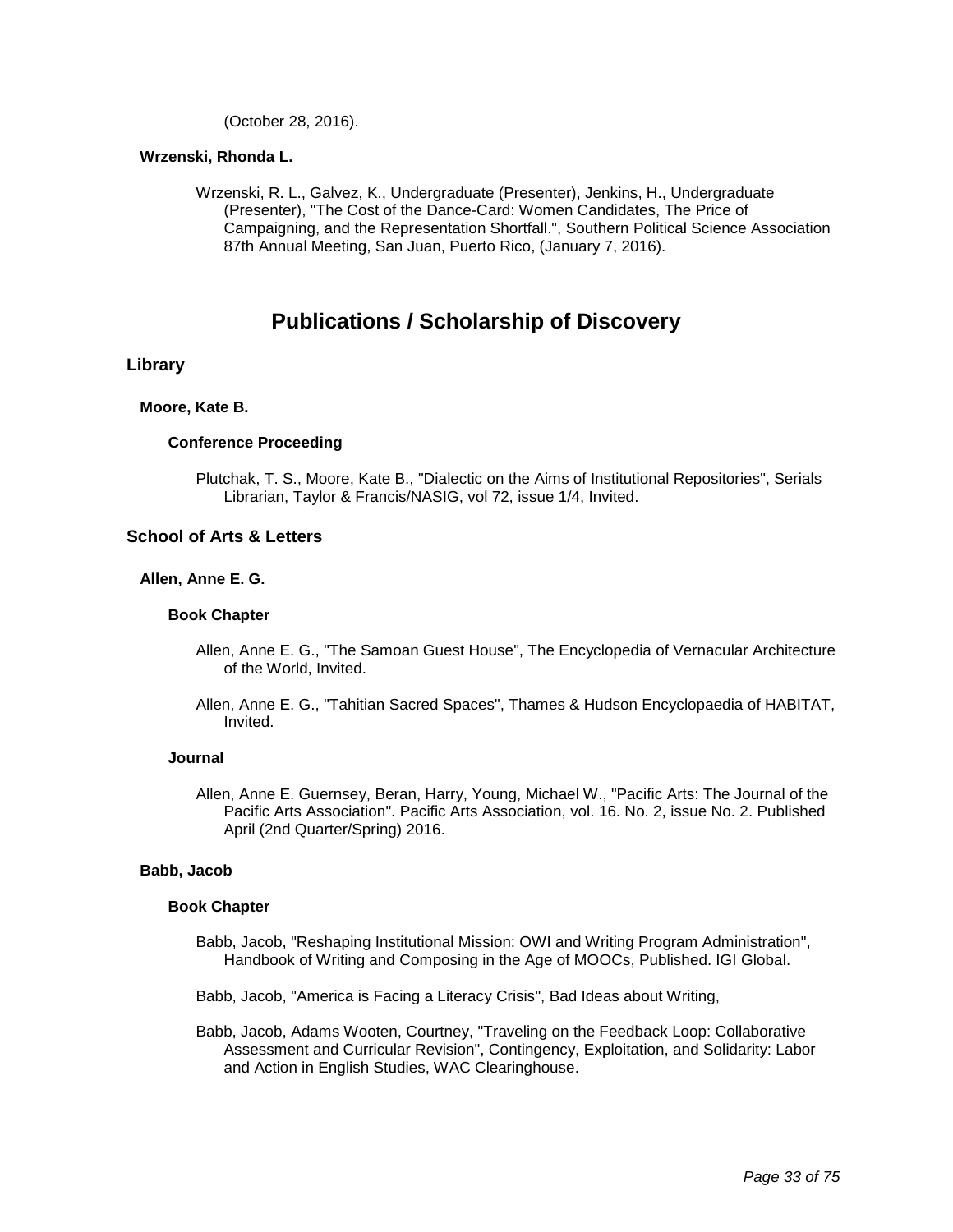- Babb, Jacob, "The Banality of the Apocalypse: Colson Whitehead's Necropolis and Mirthless Parody", Fantastic Cities: American Urban Spaces in Science Fiction and Fantasy. University Press of Mississippi.
- Babb, Jacob, Wells, Jeremy D., Zimmerman, Harold, Perry, Jeffrey, "Toward a New English Major: Curriculum Revision at a Regional Public University", Reflections on a Changing Profession: English PhDs in a Composition World.

#### **Book Review**

Babb, Jacob, "Review of Microhistories of Composition" Rhetoric Review, vol 36, issue 1, Invited.

#### **Journal Article**

- Adams Wooten, Courtney, Ray, Brian, Babb, Jacob, "WPAs Reading SETs: Confronting Authority and Contingency". WPA: Writing Program Administration, vol 40, issue 1.
- Babb, Jacob, Corbett, Steven, "From Zero to Sixty: Student Writing, Teacher Response, and the Affect of Failed Performance". Composition Forum, vol 34. [http://compositionforum.com/issue/34/zero-sixty.php.](http://compositionforum.com/issue/34/zero-sixty.php)
- Babb, Jacob, "Writing in the Moment: Social Media, Digital Identity, and Networked Publics". Harlot, vol 15. Published April (2nd Quarter/Spring) 2016. http://harlotofthearts.org/index.php/harlot/article/view/327.
- Babb, Jacob, Mason, Jennifer, Bishop, Erin, Churchman, Michelle, "Understanding Faculty Writers' Needs: Developing Support for Faculty Writing Groups at Teaching Institutions". Journal of Faculty Development.
- Ray, Brian, Babb, Jacob, Adams Wooten, Courtney, "The Sole Objects of Scrutiny: An Analysis of Student Evaluations of Teaching in U.S. Writing Programs". Journal of Writing Assessment.

#### **Badia, Mindy S.**

#### **Book Chapter**

Badia, Mindy S., "La inocencia castigada and the Grotesque Maternal.", Confined Women.

#### **Gettings, Patricia**

#### **Book Chapter**

Venetis, Maria K., Gettings, Patricia, Chernichky, Skye K., "Disclosing mental health diagnosis to a friend: An application of the Actor-Partner Interdependence Model", Contemporary studies of relationships, health, and wellness. Cambridge University Press. Invited

#### **Journal Article**

Venetis, Maria K., Chernichky, Skye K., Gettings, Patricia, "Disclosing Mental Illness Information to a Friend: Exploring How the Disclosure Decision-Making Model Informs Strategy Selection". Health Communication. doi: 10.1080/10410236.2017.1294231.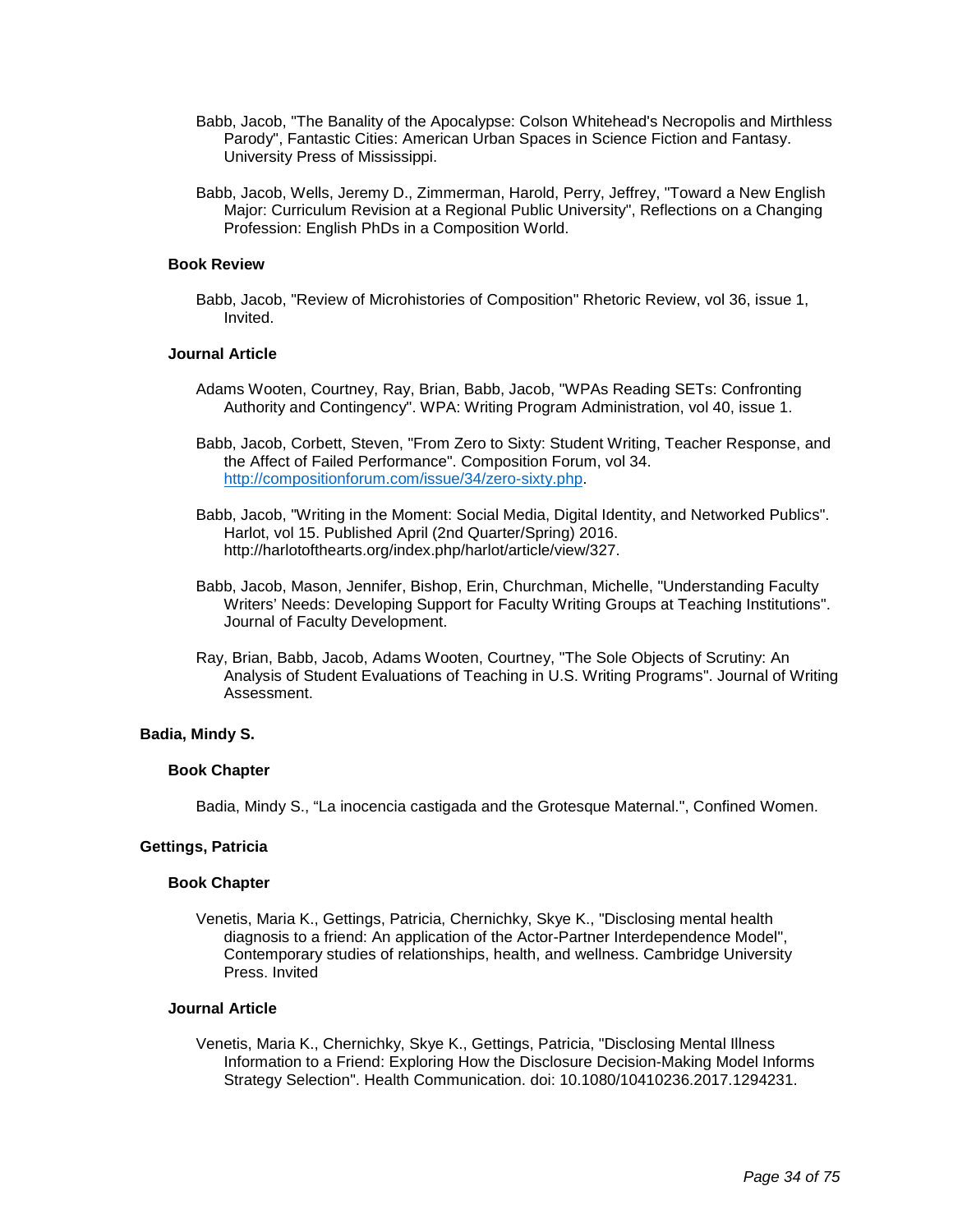#### **Grohowski, Mare**

#### **Book Review**

Grohowski, Mariana, "A Higher Standard: Leadership strategies from America's first female Four-Star General". Michigan War Studies Review, Ypsilanti, MI, United States, vol 2016. http://www.miwsr.com/2016-048.aspx.

#### **Harper, Brian A.**

#### **Website**

#### **Artaxis.org - website for Artaxis Organization Inc**

Harper, Brian A., http://artaxis.org/.

#### **BrianHarperStudio.com - professional website**

Harper, Brian A., http://www.brianharperstudio.com/.

#### **Claybucket.com - website for students**

Harper, Brian A., http://claybucket.com/.

#### **SpaceLabProject.com - website for student gallery at IUS**

Harper, Brian A., [https://spacelabproject.com/.](https://spacelabproject.com/)

#### **Journal Article**

Harper, Brian A., Ceramics Monthly, United States, vol Volume 64, issue Number 8, pp. 24-25, 2 pages. Published October (4th Quarter/Autumn) 2016. http://ceramicartsdaily.org/ceramics-monthly/article/clay-culture-connect-recall/.

#### **Harvey, George W.**

#### **Book Chapter**

Harvey, George W., (Author), "The Origins of Political Life in Plato's "Republic" and "Laws"", A Companion to Ancient Philosophy.

#### **Journal Article**

Harvey, George W., (Author), "Before and After Politics in Plato's "Laws"".

#### **Hutchins, Michael D.**

#### **Book Chapter**

Hutchins, Michael D., (Author), ""'Der Gedanke kommt ihm wie eine Erlösung.' Restitution and False Redemption in Dramatic Texts by W.G. Sebald"", Über W.G. Sebald. Beiträge zu einem anderen Bild des Autors, Germany, pp. 51-64. doi: https://doi.org/10.1515/9783110458176-004, ISBN/ISSN: 978-3-11-045817-6. Invited.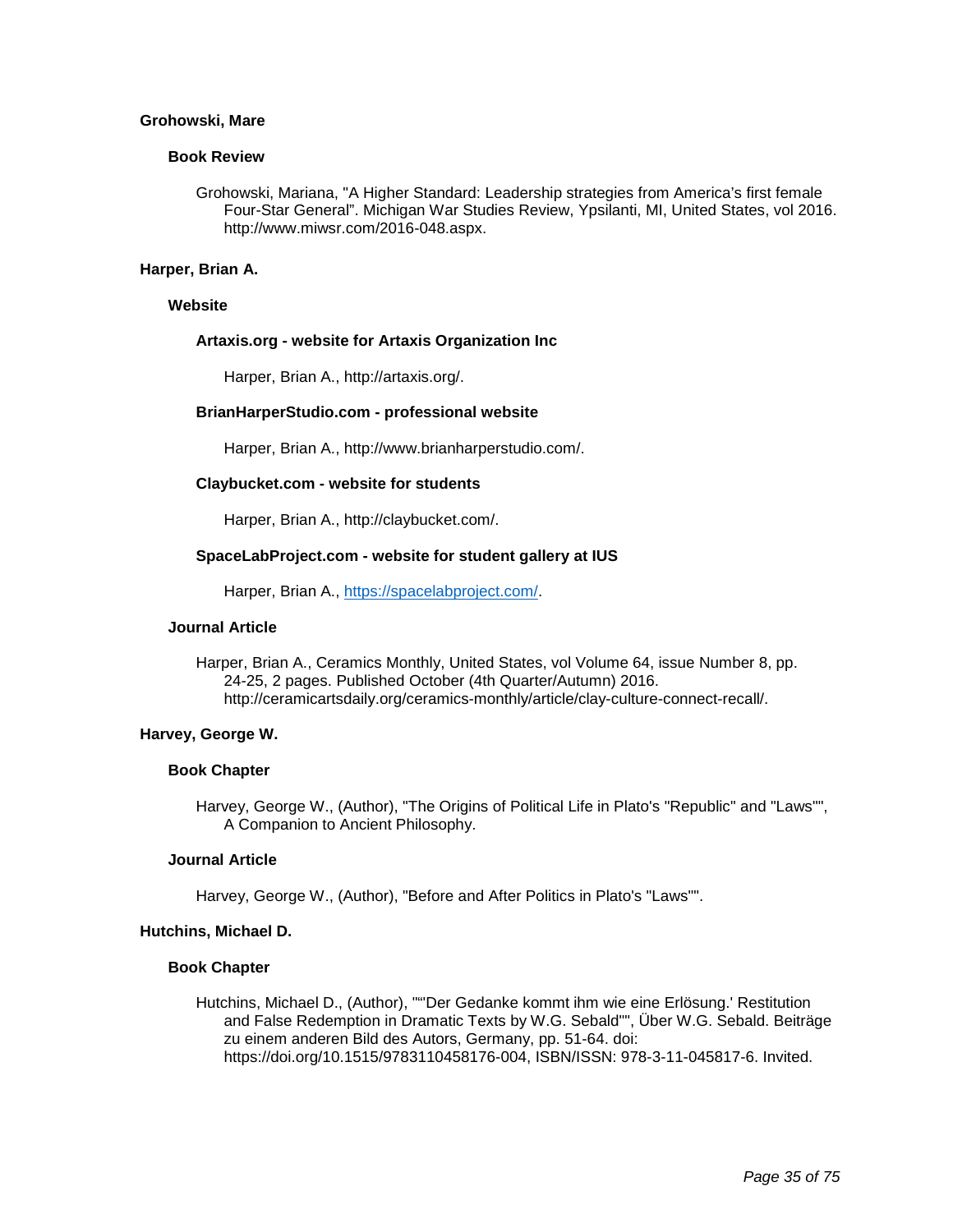#### **Jackman, Michael**

#### **Journal Article**

Jackman, Michael, (Author), "Metre and Meaning in Jane Kenyon's 'Song'". New Writing: The International Journal of Creative Writing Theory & Pedagogy, Taylor and Francis, England, vol 14, issue 1, pp. 80-85,

#### **Poem**

- Jackman, Michael, (Author), ""Cling"". Postcard Poems and Prose, Published February 2016. https://postcardpoemsandprose.wordpress.com/2016/02/19/cling-by-michael-jackman/.
- Jackman, Michael, (Author), ""i had it all wrong"", Panoply: A Literary Zine, https://panoplyzine.com/i-had-it-all-wrong-michael-jackman/.

#### **Kauffman, James L.**

#### **Journal Article**

Kauffman, James L., (Author), Kornberg, Josh, (Author, Ivy Tech), ""Creating Greeting Cards to understand and to evaluate Knapp's Staircase Model of relationships"". Communication Teacher.

#### **Kutis, Barbara**

#### **Book Chapter**

Kutis, Barbara, (Author), "The Contemporary Art of Menstruation: Embracing Taboos, Breaking Boundaries, and Making Art.", Menstruation Now. Demeter Press, Toronto, ON,

#### **Journal Article**

Kutis, Barbara, (Author), "Excremental Subjectivity: Presence, Absence, and Feces in Mary Kelly's Post-Partum Document". Journal of the Motherhood Initiative, Demeter Press, Toronto, ON, vol 7, issue 2.

#### **O'neal, Tom**

#### **Journal Article**

Hall, Bryan, (Author, St. John's University), O'Neal, James T. "Tom", (Author), "The Residential Learning Community as a Platform for High- Impact Educational Practices Aimed at At-Risk Student Success". Journal of the Scholarship of Teaching and Learning, Indiana University Bloomington, vol 16, issue 6, pp. 42-55, doi: 10.14434/josotl.v16i6.19585, http://josotl.indiana.edu/article/view/19585/28934.

#### **Patterson-Randles, Sandra R.**

#### **Conference Proceeding**

Patterson-Randles, Sandra R., (Author), ""The Gamechanger: Integrated and Collaborative Strategic Planning at IU Southeast", Society for College and University Planning, Ann Arbor, MI. http://www.scup.org/page/regions/nc/2016/proceedings.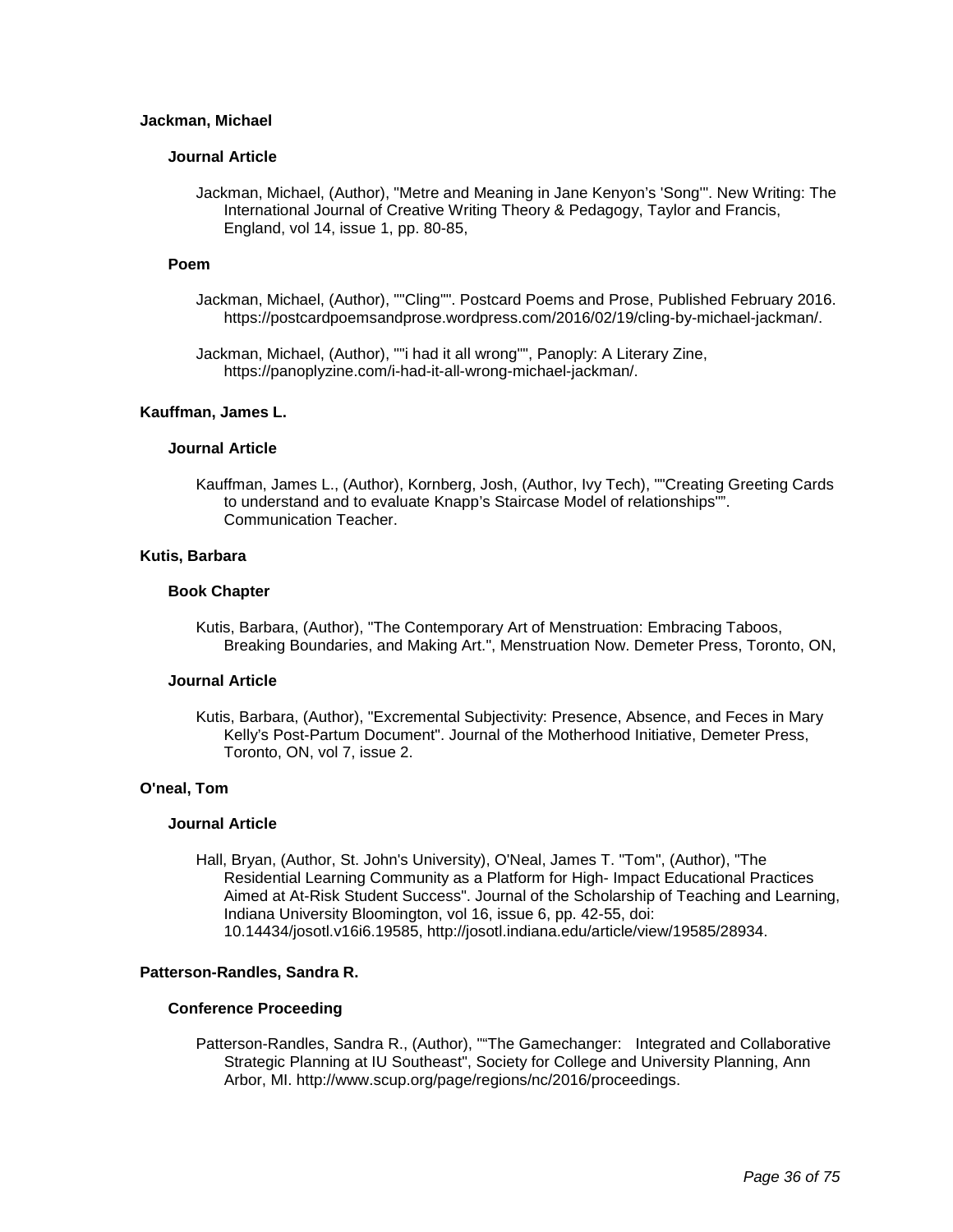## **Perry, Jeffrey**

## **Book Chapter**

Perry, Jeffrey, (Author), Babb, Jacob, (Author), Wells, Jeremy D., (Author), Zimmerman, Harold C., (Author), "Toward a New English Major: Curricular Revision at a Regional Public University", English PhD's in a Composition World.

## **Popham, Susan**

### **Book Chapter**

Popham, Susan, (Author), ""Wired Women: Online Narratives of Women's Health and Illness"", Gendered Pathologies, 35 pages, Invited..

### **Journal Article**

Popham, Susan, (Author), ""Disempowered Minority Positions: African-American Women in a Graduate Professional Writing Program."". Programmatic Perspectives, vol 8, issue 2, pp. 72-95, ISBN/ISSN: 2326-1412, http://cptsc.org/pp/vol8-2/Popham.pdf.

### **Wells, Jeremy D.**

### **Book Chapter**

Wells, Jeremy D., (Author), ""The Color of Quaintness: Thomas Wentworth Higginson, Black Song, and American Union"", Literary Cultures of the Civil War. University of Georgia Press, Athens, GA, pp. 39-56. ISBN/ISSN: 978-0-8203-4959-6, http://www.ugapress.org/index.php/books/literary\_cultures\_of\_the\_civil\_war/. Invited.

## **Yeoh, Kok Cheow (coke chow)**

### **Journal Article**

Yeoh, Kok Cheow, (Author), Chaidaroon, Suwichit, (Co-Author, University of Westminster, London), "Work-Life Harmony for Creative Minds in the Advertising Industry", Journal of Public Relations and Advertising, Published. Bangkok, Thailand, vol 9, issue 1. ISBN/ISSN: 1906-2230, www.jprad.commarts.chula.ac.th. Invited.

## **Zorn, Christa**

#### **Encyclopedia article**

Christa, Zorn, (Author), "The Union of Democratic Control: 1914-1924", BRANCH: Online Encyclopedia of Victorian/Modernist Issues, http://www.branchcollective.org, Purdue, IN. http://www.branchcollective.org. Invited.

### **Journal Article**

Zorn, Christa, (Author), "Bernard Shaw's Staging of Capitalism: 'Money is not made in the light'". SHAW: The Annual of Bernard Shaw Studies, Penn State, College Park, vol 36, issue 1, pp. 142-163.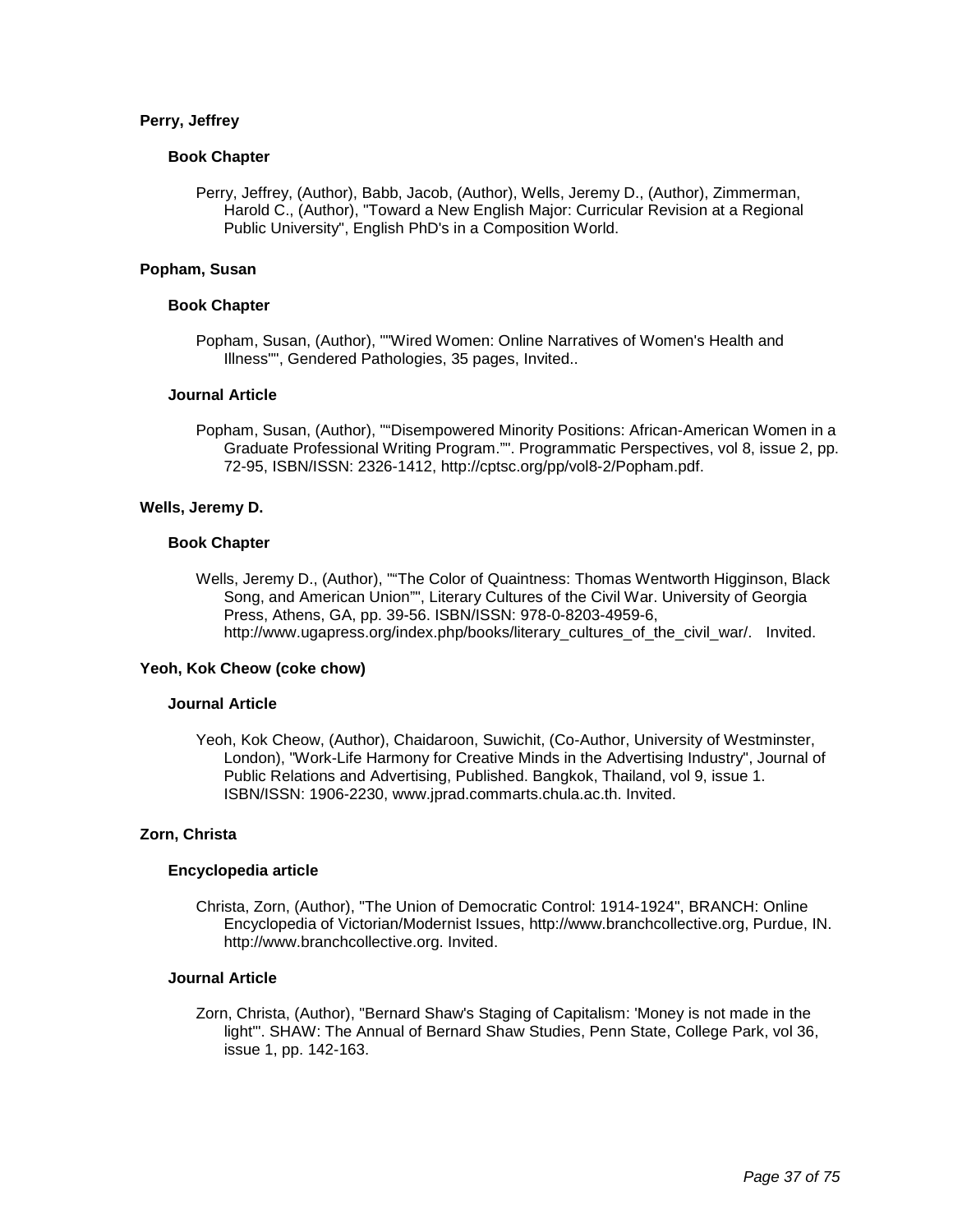## **School of Business**

## **Arano, Kathleen**

### **Journal Article**

- Johansen, Tom, (Author), Arano, Kathleen G., (Author), "The Long-Run Economic Impact of an Institution of Higher Education: Estimating the Human Capital Contribution". Economic Development Quarterly, SAGE Journals, vol 30, issue 3, pp. 203-214.
- Arano, Kathleen G., (Author), Parker, Carl D., (Author), "The great recession and changes in faculty expected retirement age". Journal of Economics and Finance, Springer Nature, vol 40, issue 1, pp. 127-136. Published January (1st Quarter/Winter) 2016. doi: 10.1007/s12197-014-9294-2, ISBN/ISSN: 1055-0925, http://dx.doi.org/10.1007/s12197-014-9294-2.
- Arano, Kathleen G., (Author), Schreyer, Samuel, (Co-Author), Toulaboe, Dosse, (Co-Author), (Author), "A Quantile Regression Analysis of Student Performance in Online vs. Face-to-Face Principles of Economics". Perspectives on Economic Education Research.
- Arano, Kathleen, (Author), Toulaboe, Dosse, (Author), Schreyer, Samuel, (Author), "A Quantile Regression Analysis of Student Performance in Online vs. Traditional Principles of Economics".
- Srinivasan, Arun, (Author), Arano, Kathleen, (Author), "Disaggregated Analysis of County Unemployment Rates between 2006 and 2012 in Indiana".
- Arano, Kathleen, (Author), Gazal, Kathryn, (Author, West Virginia University), Gazal, Rico, (Author, Glenville State College), "Employment Impact of the Marcellus Shale Gas Boom in the Forest Industry in West Virginia: A County Level Analysis".
- Arano, Kathleen, (Author), Velikova, Marieta, (Author, Belmont University), Arano, Kathryn, (Author, West Virginia University), "Price Convergence in Natural Gas Markets in the Northeast: The Emergence of Marcellus Gas". Energy Journal.

## **Atwater, J B.**

## **Book**

Atwater, J B., (Author), Pittman, Paul H., (Author), Atwater, Brain, (Editor), Pittman, Paul, (Editor), "APICS Dictionary 15th Edition".

## **Dictionary**

Pittman, Paul H., (Co-Editor), Atwater, Brian, (Co-Editor), "APICS Dictionary, 15th edition", Invited.

## **Instructional Material**

Atwater, J B., (Author), "APICS CPIM Exam Content Manual", APICS, pp. 82. ISBN/ISSN: 09051-2016.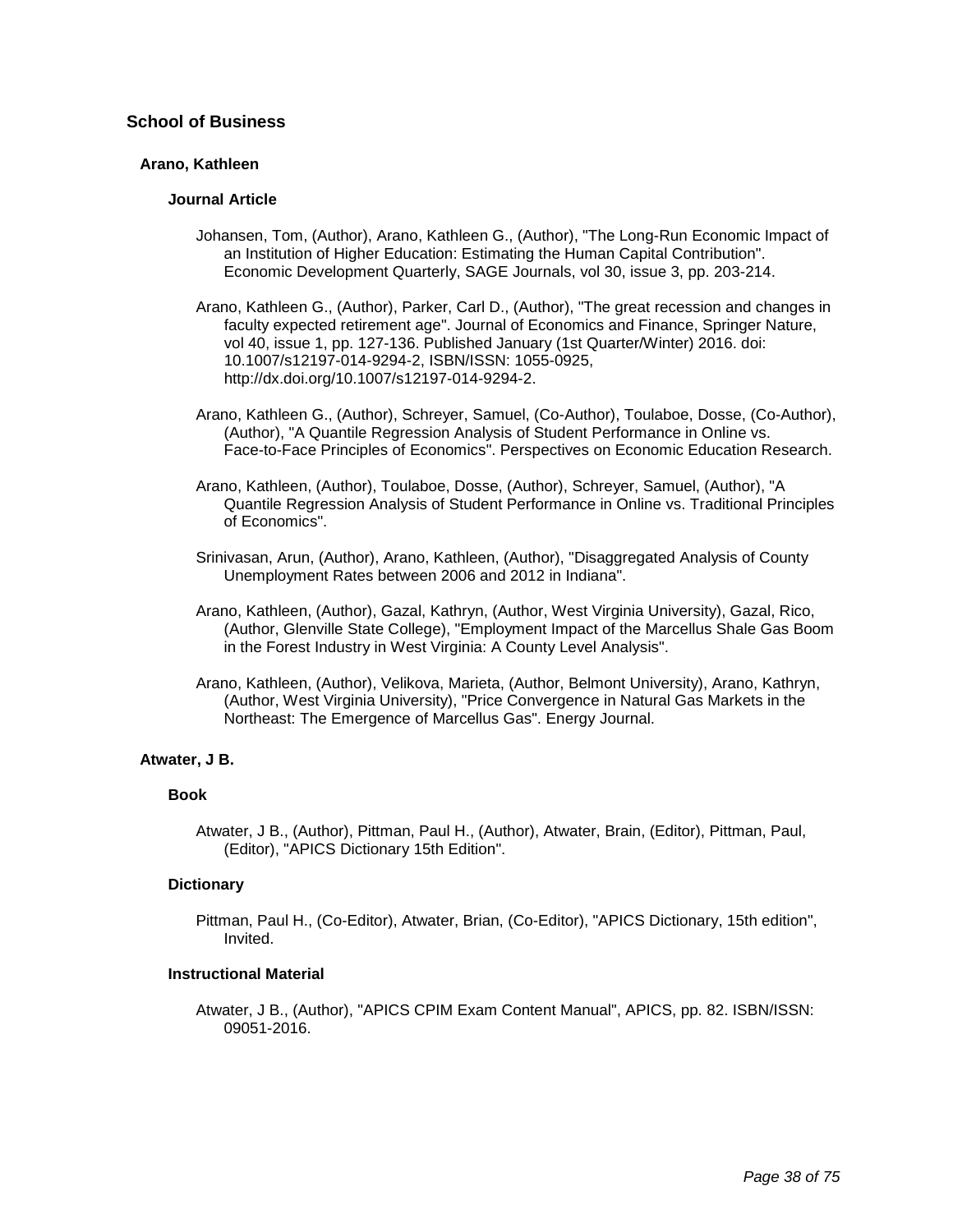### **Journal Article**

Stephens, Alan A., (Author, Utah State University), Atwater, J B., (Author), "Applying System Dynamics Simulation to Proactively Address Unintended Consequences". The Learning Organization.

#### **Barney, Douglas K.**

#### **Journal Article**

Barney, Douglas K., (Author), Eplion, David M., (Author), "Don't let your dream job turn into a nightmare". Supervision Magazine, vol 77, issue 4, pp. 3-8. Published April (2nd Quarter/Spring) 8, 2016.

### **Becka, Patrick**

#### **Journal Article**

- Becka, Patrick J., (Author), Jin, H., (Author), Kearns, G.S., (Author), Kroger, D.J., (Author), Lederer, A.L., (Author), "Levels of Integration of Information Systems and Business Planning".
- Becka, Patrick, (Author), "Structural Equation Modeling A Metaanalytic Approach".
- Becka, Patrick J., (Author), Childers, T.L., (Author), "Technology Adoption of the Visually-Disabled".
- Becka, Patrick J., (Author), Holsapple, C.W., (Author), "Web Site Accessibility Assessment of Top Retailers".

#### **Bingham, Jonathan E.**

#### **Journal Article**

Srinivasan, Arun K., (Author), Faulk, Dagney, (Author), Bingham, Jon, (Author), "Comparision of Academic Performance among different learners using quantile regression approach". Journal of Teaching and Learning.

#### **Breazeale, Mike**

- Breazeale, Michael, (Author), "Consuming Fear: Exploring Collector Motivations at a Horror Convention". Journal of Consumer Research.
- Breazeale, Michael, (Author), Ponder, Nicole, (Author), "Everything I Want to Be! Customer Chemistry and Identity Construction". Journal of Consumer Research.
- Martin, William C., (Author), Breazeale, Michael, (Author), "Fairer Still: Exploring Price Fairness Perceptions for Goods and Services". Journal of Retailing.
- Breazeale, Michael, (Author), Ponder, Nicole, (Author), "I Love That Store! Toward a Theory of Customer Chemistry". Journal of Retailing.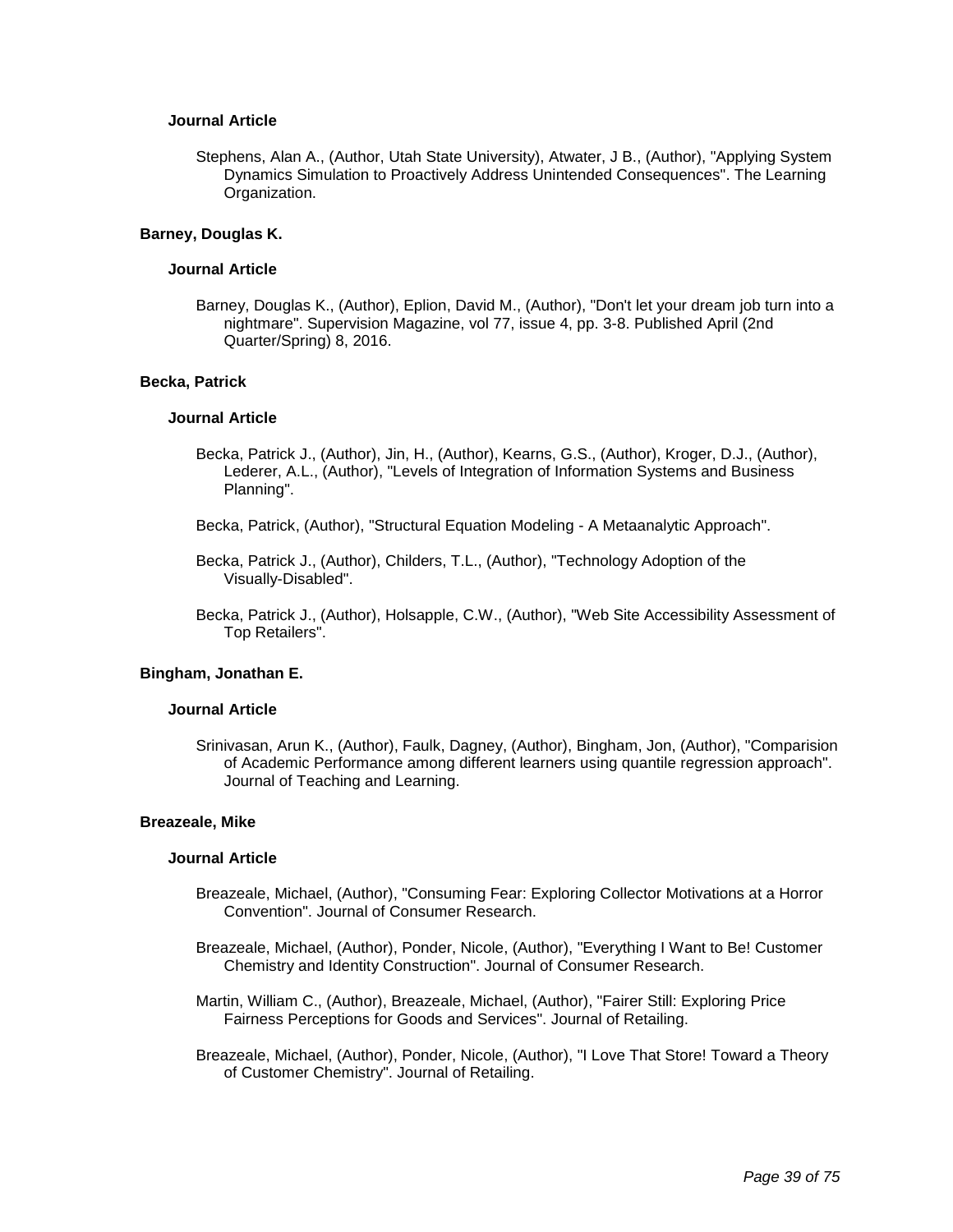- Loureiro, Sandra M., (Author), Breazeale, Michael, (Author), "Untitled Project on Cross-Cultural Attitudes toward University Recycling and Sustainability". European Journal of Marketing.
- Collier, Joel E., (Author), Breazeale, Michael, (Author), White, Allyn, (Author), "You Do It! Consumer Response to Self-Service Failure Attribution". Journal of Retailing.

#### **Other Intellectual Contributions**

Breazeale, Michael, (Author), "The Mouse and the Marketing Class: Suggestions and Directions for Online Marketing Education". Marketing Education Review.

## **Choi, Pilsik**

#### **Journal Article**

- Harris, Michael L., (Author), Musgrove, Carolyn F., (Author), Ernstberger, Kathryn W., (Author), Cox, K C., (Author), Choi, Pilsik, (Author), "Differential Effects of Marketing Messages in Online Advertising for an MBA Program". International Journal of Technology and Educational Marketing, vol 7, issue 1, pp. 16-26.
- Choi, Pilsik, (Author), "Constructing a Balanced View of Profit Structure Using Anchor Category Profits". Management Research Review.
- Musgrove, Carolyn F., (Author), Choi, Pilsik, (Author), Cox, K. C., (Author), "Consumer Perceptions of Green Marketing Claims: An Examination of the Relationships with Type of Claim and Credibility". Journal Of Consumer Affairs.
- Harris, Michael L., (Author), Musgrove, Carolyn F., (Author), Ernstberger, Kathryn W., (Author), Cox, K C., (Author), Choi, Pilsik, (Author), "Differential Effects of Marketing Messages in Online Advertising for an MBA Program". International Journal of Technology and Educational Marketing.
- Choi, Pilsik, (Author), Coulter, Keith S., (Author, Clark University), "High-Low vs. Low-High: The Effects of Physical Positioning of Prices on Consumers' Calculation Tendencies between Absolute and Relative Discount Assessment". Journal of Business Research.
- Choi, Pilsik, (Author), "Understanding Consumers' Pre-Store Planning Stage with Anchor Products". Journal of Business Research.
- Choi, Pilsik, (Author), "Constructing a Balanced View of Profit Structure in Grocery Retailing: A Field Illustration Using Accounting Profits and Anchor Category Profits". Management Research Review.

#### **Christiansen, Linda**

#### **Case Study**

Christiansen, Linda, (Author), "Wall Street Journal Weekly Reviews (400 Case Studies)".

### **Other Publications**

Christiansen, Linda, (Author). Wall Street Journal Weekly Assessment Tests. Wall Street Journal Weekly Assessment Tests - 360 articles, 720 questions.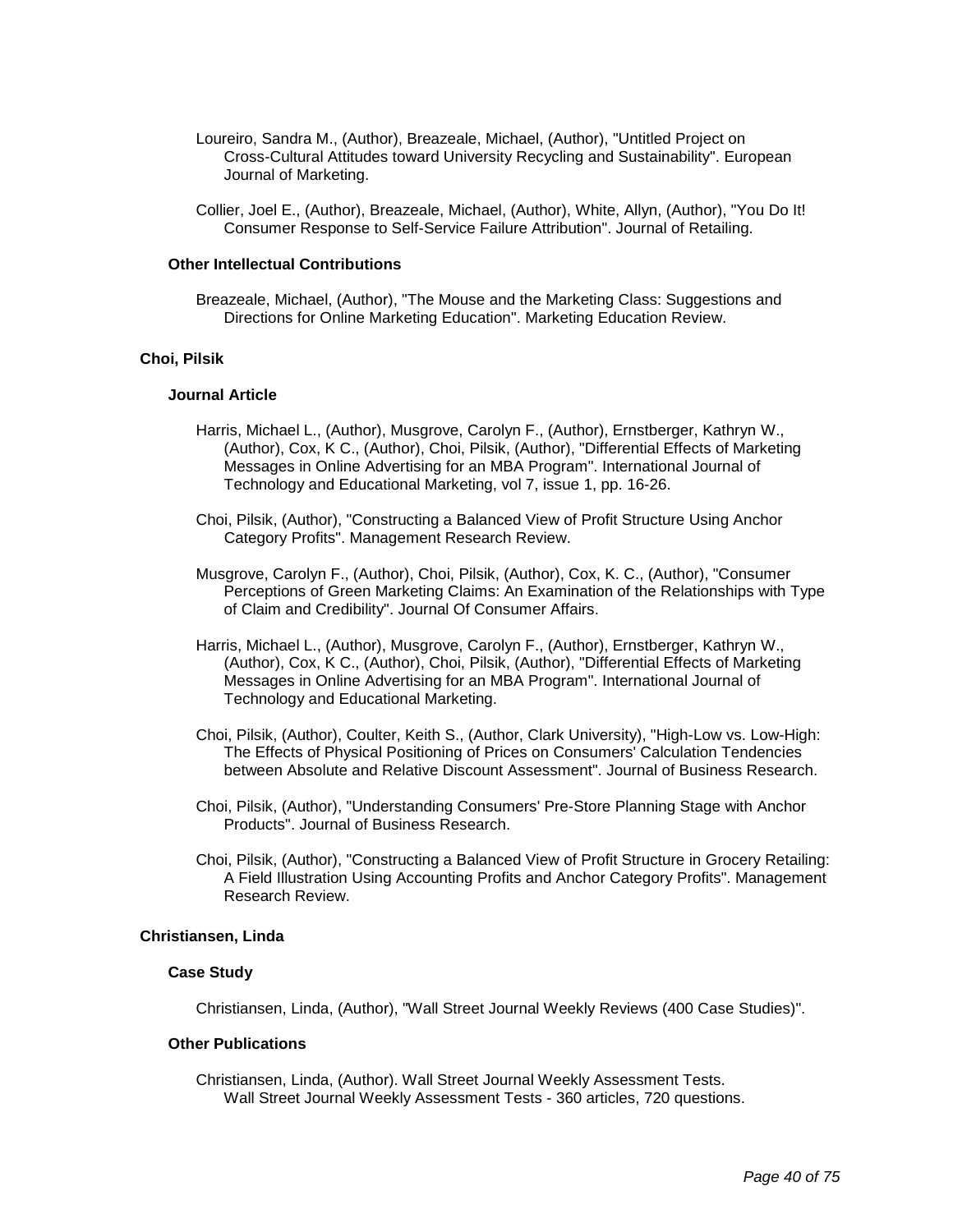### **Other Research Activities**

- Christiansen, Linda, (Author). Mentored Student Research to Publication Acceptance Ranasinghe.
- Christiansen, Linda, (Author). Mentored Student Research to Publication Acceptance Wright.
- Christiansen, Linda, (Author). Wall Street Journal Weekly Reviews. Wall Street Journal Weekly Reviews 480 article reviews, complete with summaries, essay questions, and group projects.

## **Cox, Chris C.**

## **Journal Article**

- Harris, Michael L., (Co-Author), Cox, Kevin C., (Co-Author), Musgrove, Carolyn F., (Co-Author), Ernstberger, Kathryn W., (Co-Author), "Consumer Preferences for Banking Technologies by Age Groups". International Journal of Bank Marketing, Emerald, vol 34, issue 4, pp. 587-602. http://www.emeraldinsight.com/doi/abs/10.1108/IJBM-04-2015-0056.
- Harris, Michael L., (Author), Cox, K. Chris, (Author), Musgrove, Carolyn, (Author), Ernstberger, Kathy, (Author), "Consumer Preferences for Banking Technologies by Age Groups". International Journal of Bank Marketing, vol 34, issue 5.
- Harris, Michael L., (Co-Author), Musgrove, Carolyn F., (Co-Author), Ernstberger, Kathryn W., (Co-Author), Cox, Kevin C., (Co-Author), Choi, Pilsik, (Co-Author), "Differential Effects of Marketing Messages in Online Advertising for an MBA Program". International Journal of Technology and Educational Marketing, vol 7, issue 1, pp. 16-26.
- Musgrove, Carolyn F., (Author), Cox, Kevin C., (Author), Choi, Pilsik, (Author), "Consumer Perceptions of Green Marketing Claims: An Examination of the Relationships with Type of Claim and Corporate Credibility". Journal of Consumer Affairs.

## **Dufrene, Uric B.**

## **Journal Article**

He, Yan, (Author), Dufrene, Uric, (Author), Wu, Chunchi, (Author), "The 2000 Presidential Election and the Information Costs of Sensitive vs. Non-sensitive S&P 500 Stocks". Journal of Financial Markets.

## **Dunlop, Ron**

## **Conference Proceeding**

Dunlop, Ronald, (Author), Carducci, Bernardo, (Author), "Don't Shy Away from Helping Shy Students: Going from Shy to Successfully Shy". NACADA Fifth District Conference.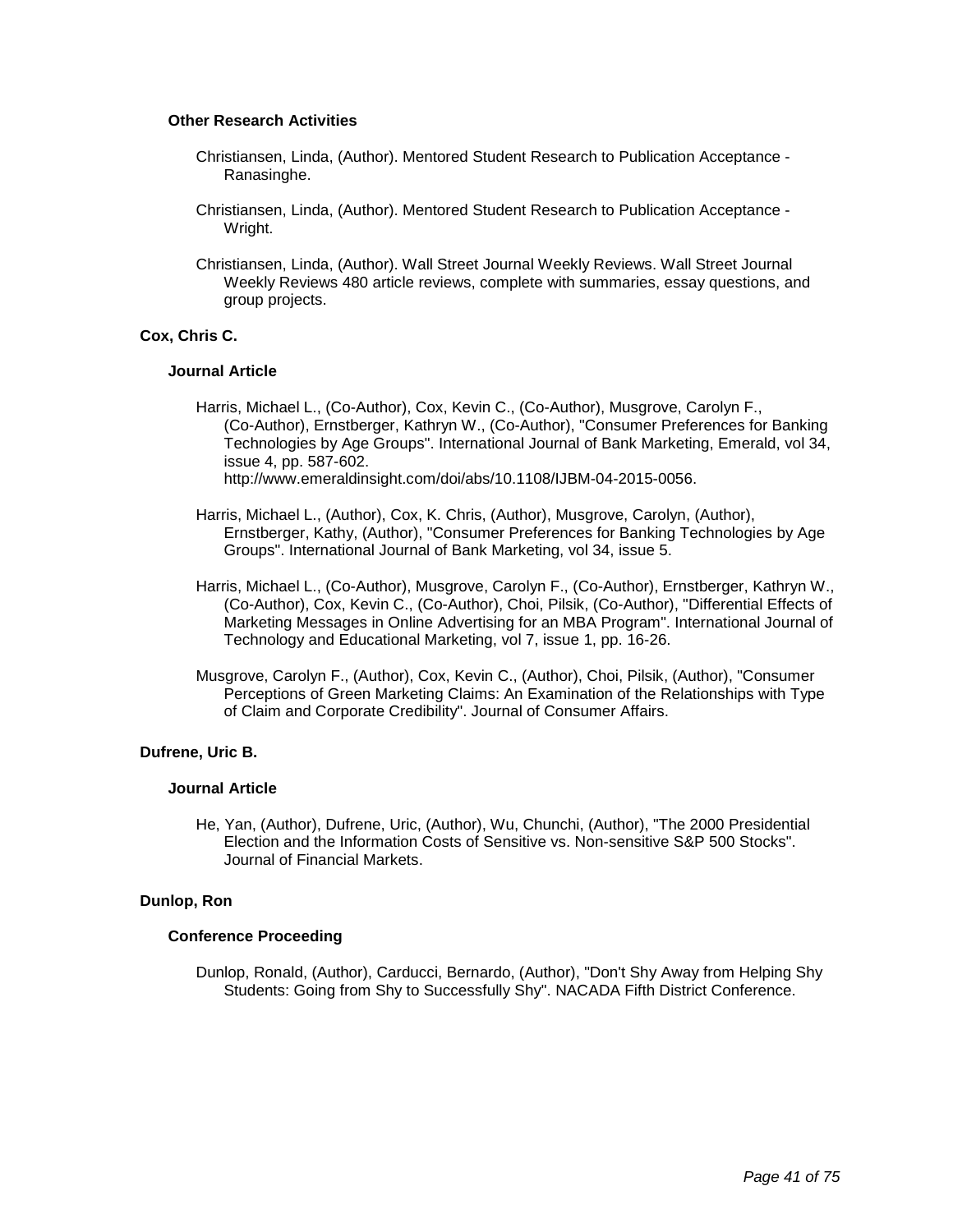## **Eplion, David M.**

### **Journal Article**

- Barney, Douglas K., (Author), Eplion, David, (Author), "Don't let your dream job turn into a nightmare", Published. SuperVision Magazine, vol 77, issue 4, pp. 3-8.
- Keefe, Thomas J., (Author), Eplion, David M., (Author), "An Empirical Investigation of the Effects of Courseware on Various Student Performance and Perceptual Outcomes". --- Petition removed.
- Eplion, David M., (Author), "Downsizing's Downside? Possible Erosion of Market Focus". Journal of Business Disciplines.

Masters, Marick, (Author), Eplion, David M., (Author), "The AFL-CIO After 50 Years".

## **Ernstberger, Kathy W.**

### **Journal Article**

Harris, Michael, (Author), Cox, K. C., (Author), Musgrove, Carolyn, (Author), Ernstberger, Kathryn W., (Author), "Consumer preferences for banking technologies by age groups". International Journal of Bank Marketing, vol 34, issue 4, pp. 587-602. doi: http://dx.doi.org/10.1108/IJBM-04-2015-0056.

Harris, Michael L., (Author), Cox, Kevin C., (Author), Musgrove, Carolyn F., (Author), Ernstberger, Kathryn W., (Author), "Consumer preferences for banking technologies by age groups". International Journal of Bank Marketing, Emerald Publishing, West Yorkshire, England, vol 34, issue 4, pp. 587-602. doi: http://dx.doi.org/10.1108/IJBM-04-2015-0056, ISBN/ISSN: ISSN: 0265-2323, http://www.emeraldinsight.com/doi/full/10.1108/IJBM-04-2015-0056.

Harris, Michael L., (Author), Musgrove, Carolyn F., (Author), Ernstberger, Kathryn W., (Author), Cox, Kevin C., (Author), Choi, Pilsik, (Author), "Differential Effects of Marketing Messages in Online Advertising for an MBA Program". International Journal of Technology and Educational Marketing, vol 7, issue 1, pp. 16-26. doi: 10.4018/IJTEM.2017010102, ISBN/ISSN: ISSN 2155-5605, http://www.igi-global.com/article/differential-effects-of-marketing-messages-in-online-adv ertising-for-an-mba-program/173750.

- Harris, Michael L., (Author), Musgrove, Carolyn F., (Author), Ernstberger, Kathryn W., (Author), Cox, K C., (Author), Choi, Pilsik, (Author), "Differential Effects of Marketing Messages in Online Advertising for an MBA Program". International Journal of Technology and Educational Marketing, vol 7, issue 1, pp. 16-26.
- Musgrove, Casey, (Author), Cox, K. C., (Author), Harris, Michael, (Author), Ernstberger, Kathryn W., (Author), Choi, Pilsik, (Author), "Content Analysis of MBA Programs in the Current Marketplace".
- Harris, Michael, (Author), Choi, Pilsik, (Author), Musgrove, Casey, (Author), Ernstberger, Kathryn W., (Author), Cox, K. C., (Author), "Factors Driving the Choice of a Part-Time MBA Program: an Exploratory Study".
- Ernstberger, Kathryn W., (Author), Venkataramanan, M. A., (Author), Soni, Ashok, (Author), "How Has the Use of Mathematical Modeling Techniques by MBA Graduates Changed Over Time".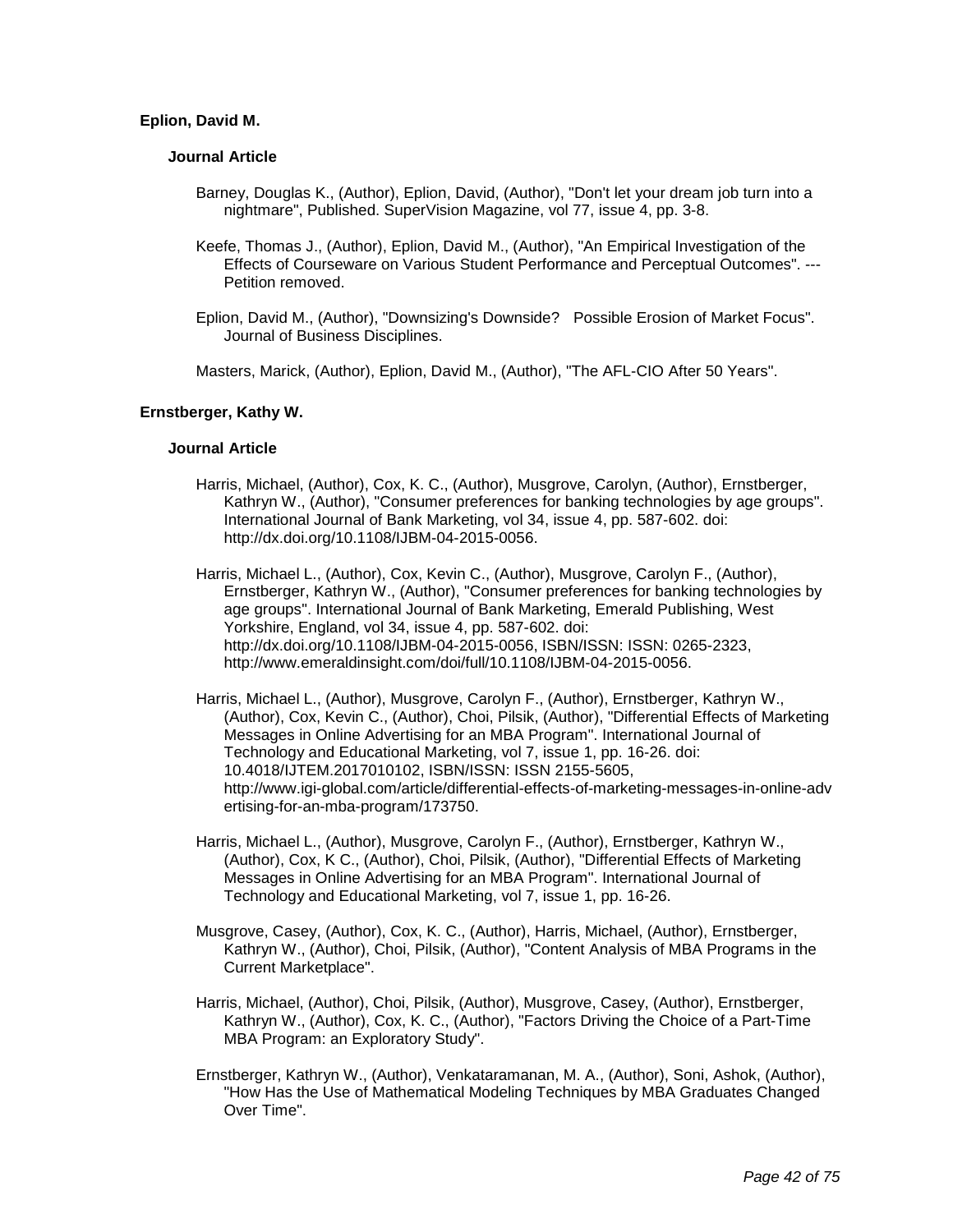### **Other Intellectual Contributions**

Ernstberger, Kathryn W., (Author), Venkataramanan, M. A., (Author), "Announcing the engagement of Sudoku". Decision Sciences Journal of Innovative Education.

### **Faulk, Dagney G.**

### **Journal Article**

- Faulk, Dagney G., (Author), "An Evaluation of Student Characteristics and Performance in Economics Principles Courses".
- Faulk, Dagney G., (Author), "Business Property Tax Incentives in Indiana". Growth and Change: A Journal Of Urban And Regional Policy.
- Faulk, Dagney G., (Author), "The Effects of Business Property Tax Abatement". Annual Conference of the National Tax Association.
- Faulk, Dagney G., (Author), Landers, Jim, (Author), "The Goals and Limitations of State Business Income Tax Credits as a Policy Tool".

#### **Harris, Kenneth J.**

#### **Conference Proceeding**

Carlson, John, (Author), Harris, Ranida B., (Author), Harris, Kenneth J., (Author), "Coin Counter: Gamification for Classroom Management", Information Systems Education **Conference** 

- Carlson, John, (Author), Zivnuska, Suzanne, (Author), Harris, Ranida B., (Author), Harris, Kenneth J., (Author), Carlson, Dawn, (Author), "Social media use in the workplace: A study of dual effects". Journal of Organizational and End User Computing, vol 28, pp. 15-31.
- Carlson, John R., (Author), Zivnuska, Suzanne, (Author), Harris, Ranida B., (Author), Harris, Kenneth J., (Author), Carlson, Dawn S., (Author), "Social Media Use in the Workplace: A Study of Dual Effects". Journal of Organizational and End User Computing, vol 28, pp. 15-31.
- Harris, Kenneth J., (Author), Kacmar, K M., (Author), "Is More Always Better? An Examination of the Nonlinear Effects of Perceived Organizational Support on Individual Outcomes". Journal of Social Psychology.
- Gallagher, Vickie C., (Author), Meurs, James, (Author), Harris, Kenneth J., (Author), "Political Skill Reduces the Negative Impact of Distrust". Career Development International.
- Gallagher, Vickie C., (Author), Meurs, Jim, (Author), Harris, Kenneth J., (Author), "Political skill reduces the negative impact of distrust". Career Development International.
- Rosen, Chris, (Author), Kacmar, K M., (Author), Harris, Kenneth J., (Author), Gavin, Mark, (Author), Hochwarter, Wayne, (Author), "Workplace politics and performance appraisal: A two-study, multi-level field investigation". Journal of Leadership and Organizational Studies.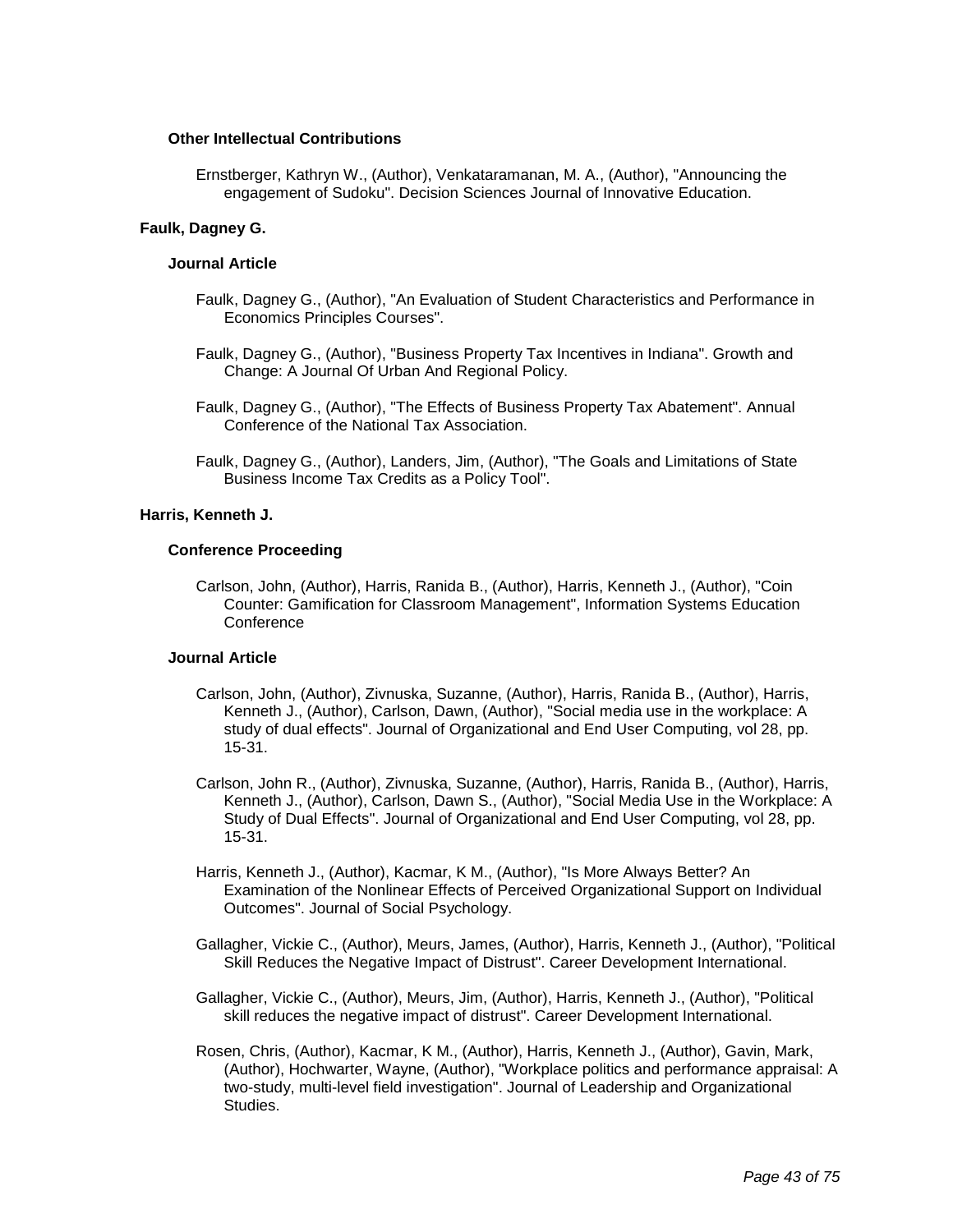Rosen, Chris, (Author), Kacmar, K M., (Author), Harris, Kenneth J., (Author), Gavin, Mark, (Author), "Workplace Politics and Performance Appraisal: A Two-Study, Multi-Level Field Investigation". Journal of Leadership and Organizational Studies.

### **Harris, Michael L.**

#### **Journal Article**

- Harris, Michael L., (Author), Musgrove, Carolyn F., (Author), Ernstberger, Kathryn W., (Author), Cox, K C., (Author), Choi, Pilsik, (Author), "Differential Effects of Marketing Messages in Online Advertising for an MBA Program". International Journal of Technology and Educational Marketing, vol 7, issue 1, pp. 16-26.
- Harris, Michael L., (Author), Musgrove, Carolyn F., (Author), Ernstberger, Kathryn W., (Author), Cox, Kevin C., (Author), Choi, Pilsik, (Author), "Differential Effects of Marketing Messages in Online Advertising for an MBA Program". International Journal of Technology and Educational Marketing, vol 7, issue 1.
- Harris, Michael L., (Author), Cox, Kevin C., (Author), Musgrove, Carolyn F., (Author), Ernstberger, Kathryn W., (Author), "Consumer preferences for banking technologies by age groups". International Journal of Bank Marketing, vol 34, issue 4.
- Harris, Michael L., (Author), Cox, K. Chris, (Author), Musgrove, Carolyn, (Author), Ernstberger, Kathy, (Author), "Consumer Preferences for Banking Technologies by Age Groups". International Journal of Bank Marketing, vol 34, issue 5.
- Hritik, Gupta, (Author), Wingreen, Steve, (Author), Harris, Michael L., (Author), "Exploring the Effect of Enterprise Social Media Tools on Virtual Team Communication: A Field Study".
- Klaus, Timothy P., (Author), Harris, Michael L., (Author), "Dynamics of Change". Information Resources Management Journal.
- Bhattacherjee, Anol, (Author), Harris, Michael L., (Author), "Individual Adaption of Information Technology: An Examination of its Causes and Effects". Journal of Computer Information Systems.
- Harris, Michael L., (Author), Klaus, Tim, (Author), "Small IT Business Managing Uncertainty".
- Harris, Michael L., (Author), "Software Development Speed".
- Harris, Michael L., (Author), "Student Decision Factors for MBA Programs".
- Harris, Michael L., (Author), Cox, Kevin C., (Author), Ernstberger, Kathryn W., (Author), "The need for Online Connectivity".
- Harris, Michael L., (Author), Hughes, Melanie, (Author), Carducci, Bernie, (Author), "Using Ebooks to Determine Why People Read".

#### **Other Intellectual Contributions**

Harris, Michael L., (Author), "Time Pressures on Agile Development". Communications of the ACM.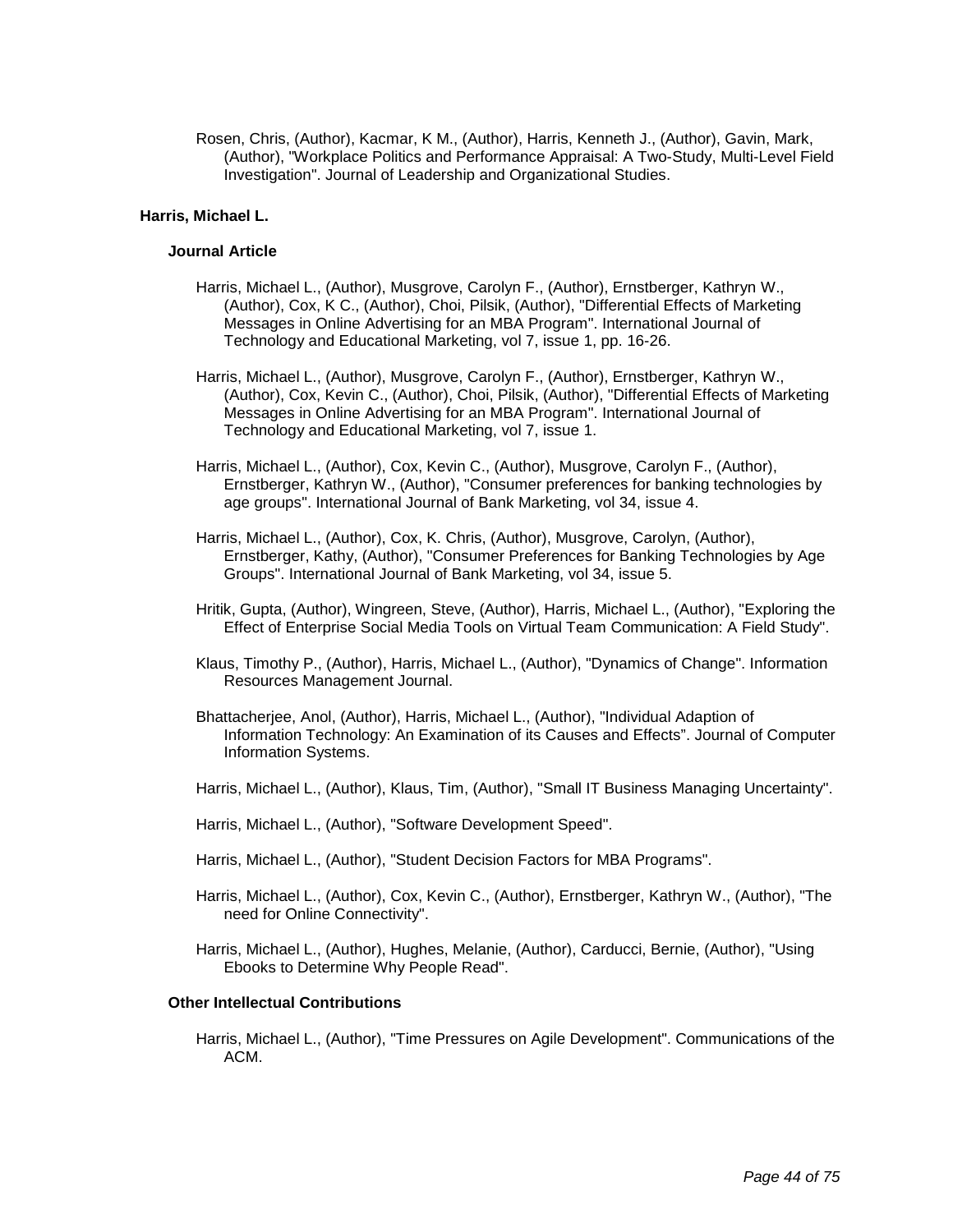### **Harris, Ranida B.**

#### **Conference Proceeding**

- Harris, Ranida B., (Author), Wedel, Thomas, (Author), "American Guild of Musical Artists: A Case for System Development, Data Modeling, and Analytics", Proceedings of the EDSIG Conference ISSN. Information Systems Education Journal.
- Carlson, John, (Author), Harris, Ranida B., (Author), Harris, Kenneth J., (Author), "Coin Counter: Gamification for Classroom Management", Proceedings of the EDSIG Conference ISSN. vol 2473, pp. 3857.
- Schultz, Todd, (Author, Augusta University), Harris, Ranida B., (Author), Riggins, Frederick, (Author, North Dakota State University), "Project LWH4DynAA: Lightweight 'Sandbox' Hosting for Academic Use of Microsoft Dynamics".
- Harris, Ranida B., (Author), Schultz, Todd, (Author), "Teaching ERP Implementation with Microsoft Dynamics Sure Step". Proceedings of DYNAA, vol 7, issue 1. http://clcloud.com/DYNAA2016p/papers/P004DYNAA2016.pdf.
- Zivnuska, Suzanne, (Author, California State University Chico), Carlson, Dawn S., (Author, Baylor University), Carlson, John R., (Author, Baylor University), Harris, Ranida B., (Author), Harris, Kenneth J., (Author), "Understanding Employee Reasons for Using Social Media at Work: The Impact of Regulatory Focus and Political Skill", Proceedings of the 2017 Western Academy of Management,
- Harris, Ranida B., (Author), Schultz, Todd, (Author, Augusta University), "Teaching ERP implementation with Microsoft Dynamics Sure Step". Microsoft Dynamics Academic Alliance Conference.

- Carlson, John, (Author), Harris, Ranida B., (Author), Harris, Kenneth J., (Author), "Coin Counter: Gamification for Classroom Management". Information Systems Education Journal, vol 15, issue 5, pp. 4-14. http://isedj.org/2017-15/n5/ISEDJv15n5p4.pdf.
- Schultz, Todd, (Author, Augusta University), Harris, Ranida B., (Author), Riggins, Frederick, (Author, North Dakota State University), "Project LWH4DynAA: Lightweight 'Sandbox' Hosting for Academic Use of Microsoft Dynamics". Journal of Integrated Enterprise Systems.
- Carlson, John R., (Author), Zivnuska, Suzanne, (Author), Harris, Ranida B., (Author), Harris, Kenneth J., (Author), Carlson, Dawn S., (Author), "Social Media Use in the Workplace: A Study of Dual Effects". Journal of Organizational and End User Computing, IGI Global, vol 28, issue 1, pp. 15–31.
- Carlson, John R., (Author, Baylor University), Carlson, Dawn S., (Author, Baylor University), Zivnuska, Zuzanne, (Author, California State University, Chico), Harris, Ranida B., (Author), Harris, Kenneth J., (Author), "Social Media Use in the Workplace: A Study of Dual Effects". Journal of Organizational and End User Computing, vol 28, issue 1, pp. 15-31. http://www.igi-global.com/article/social-media-use-in-the-workplace/142884.
- Harris, Ranida B., (Author), Schultz, Todd, (Author), "Teaching ERP Implementation with Microsoft Dynamics Sure Step", Journal of Integrated Enterprise Systems, vol 4, issue 1. http://clcloud.com/JIES/?JIES.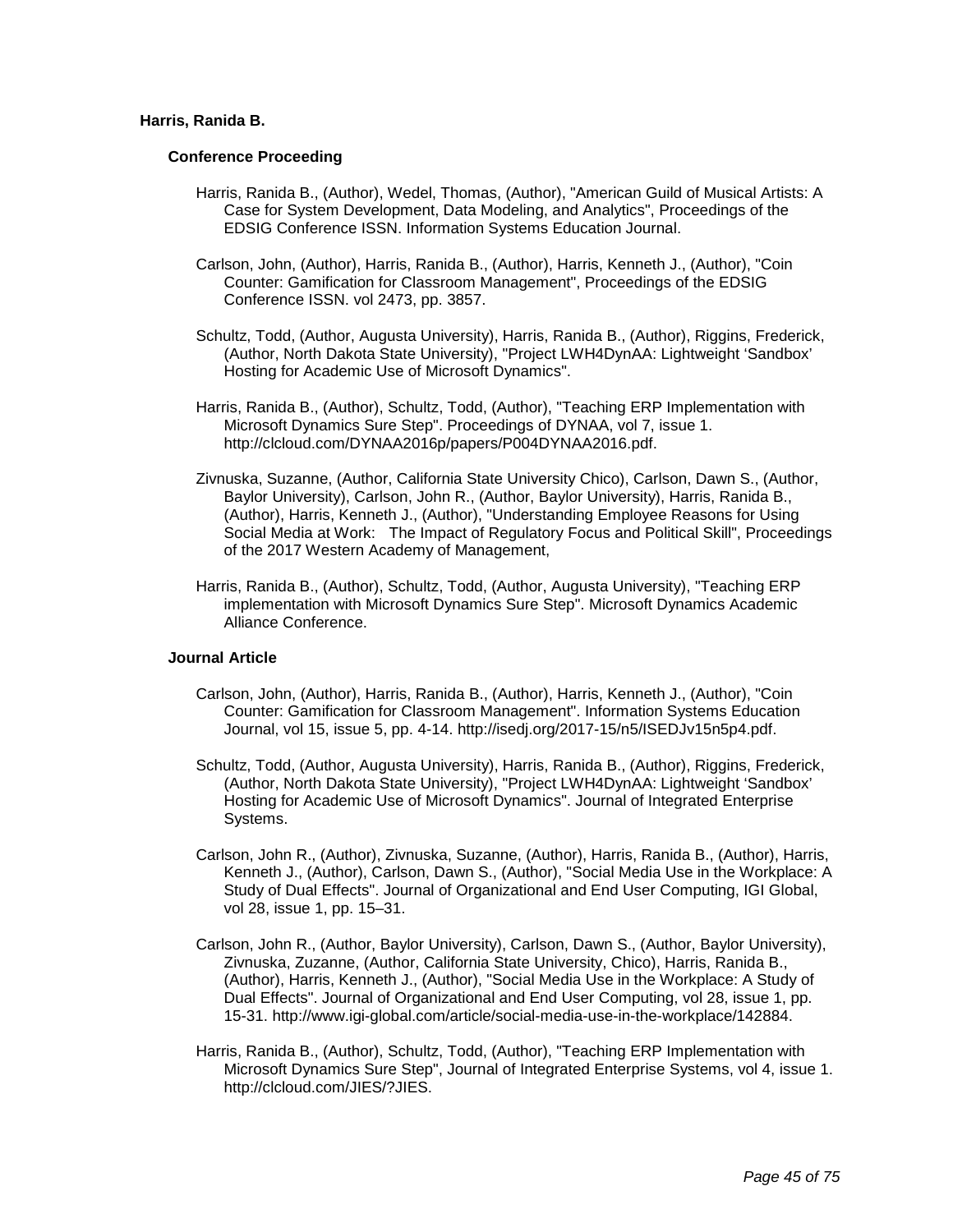- Harris, Ranida B., (Author), Wedel, Thomas, (Author), "American Guild of Musical Artists: A Case for System Development, Data Modeling, and Analytics". Information Systems Education Journal.
- Schultz, Todd, (Author, Augusta University), Harris, Ranida B., (Author, Riggins, Frederick, (Author, North Dakota State University), "Cloud- Based Lightweight Hosting for Academic Use of Microsoft Dynamics AX". Journal of Integrated Enterprise Systems.
- Harris, Ranida B., (Author), Schultz, Todd, (Author, Augusta University), "Teaching ERP Implementation with Microsoft Dynamics Sure Step".
- Carlson, John R., (Author, Baylor University), Carlson, Dawn S., (Author, Baylor University), Zivnuska, Suzanne, (Author, California State University Chico), Harris, Ranida B., (Author), Harris, Kenneth J., (Author), "Applying the Job Demands Resources Model to Understand Technology as a Predictor of Turnover Intentions". Computers in Human Behavior.
- Harris, Ranida B., (Author), Wedel, Thomas, (Author, California State University, Northridge), "American Guild of Musical Artists: A Data Modeling Case".
- Harris, Ranida B., (Author), Marett, L. K., (Author), "Help! I Don't Like Using Computers but Online Learning Is My Only Option". eLearn magazine.

### **He, Yan**

## **Journal Article**

He, Yan, (Author), Wang, J., (Author), Wu, C., (Author), Journal of Modern Accounting and Auditing, vol 12, pp. 306-318.

### **Kara, Aycan**

- Kende, J., (Author, University of Leuven), Phalet, K., (Author, University of Leuven), Van den Noortgate, W., (Author, University of Leuven), Kara, Aycan, (Author), Fischer, R., (Author, Victoria University of Wellington), "Equality revisited: A cultural meta-analysis of intergroup contact and prejudice". Social Psychological and Personality Science.
- Peterson, Mark F., (Author, Maastricht University), Kara, Aycan, (Author), Fanimokun, A., (Author, Penn State University - Fayette), Smith, Peter B., (Author, University of Sussex), "Examining organizational commitment and job satisfaction using Hierarchical Linear Modeling". Journal of Cross-Cultural Psychology.
- Peterson, Mark F., (Author), "Manager collaboration with subordinates and colleagues across North America". Journal of International Management.
- Peterson, Mark F., (Author, Maastricht University), Søndergaard, Mikael, (Author, Aarhus University), Kara, Aycan, (Author), "Traversing Multilevel Cultural Boundaries: Managing the Implications of Countries, Multiple-Country Clusters and Within-Country Regions". Journal Of International Business Studies.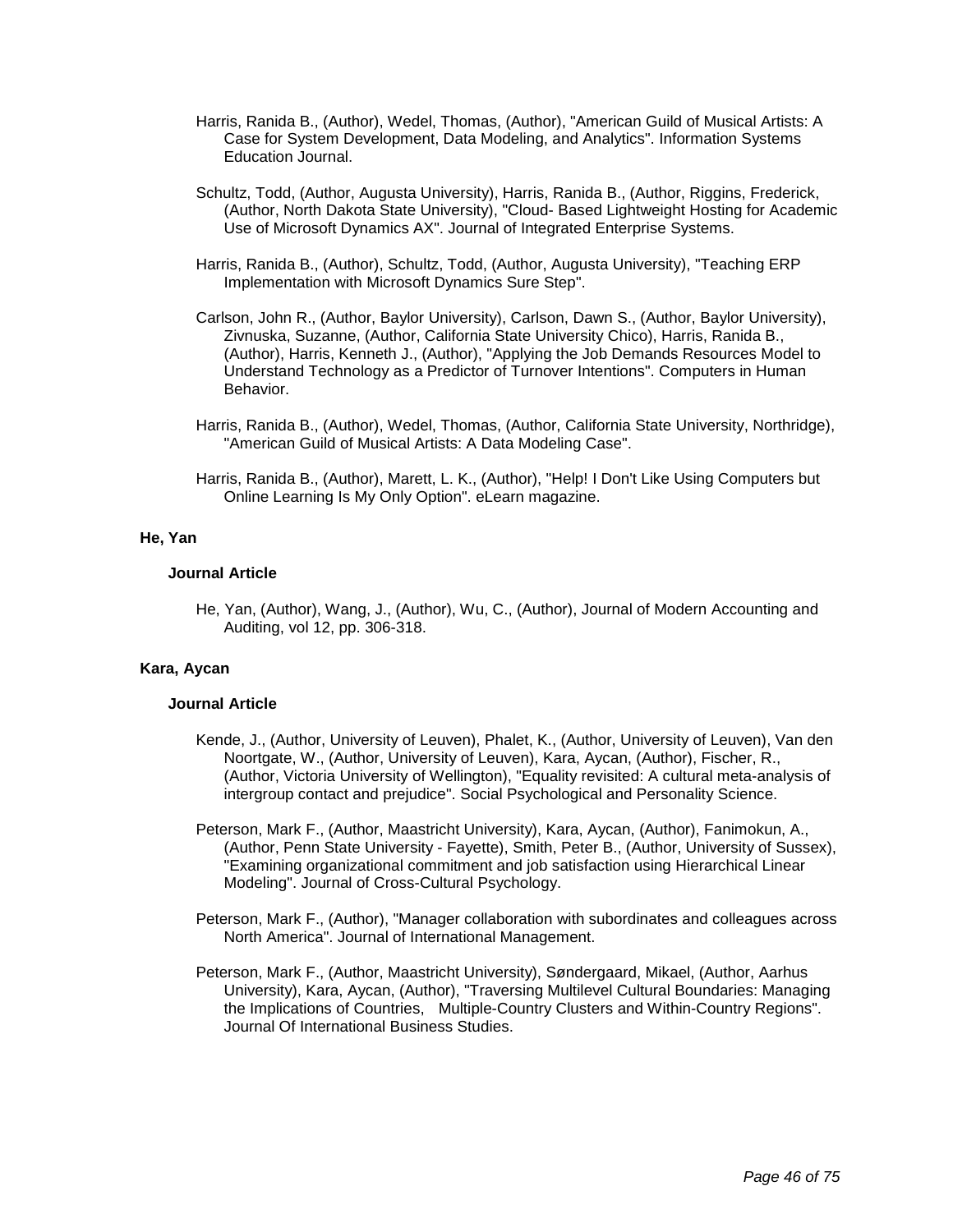#### **Keefe, Thomas J.**

#### **Journal Article**

Keefe, Thomas J., (Author), "An assessment of the motivational Impact of Formative Assessment".

Keefe, Thomas J., (Author), "HRM Computer Based Cases".

## **Lambert, Tom E.**

#### **Journal Article**

Lambert, Thomas E., (Author), Min, Hokey, (Author), "'A Data Envelopment Analysis of EMS Response Times'". Review of Policy Research.

### **Meredith, Vicki A.**

#### **Journal Article**

- Bjornson, Christian, (Author), Meredith, Vicki, (Author), "Impact of Full-time versus Part-time Instructor Status on Retention and Subsequent Performance in Accounting Classes". Accounting Educator.
- French, George R., (Author), Meredith, Vicki, (Author), "Practitioner's Evaluations of Traditional Accounting and Finance Models". CPA Journal.

#### **Musgrove, Carolyn**

### **Case Study**

- Musgrove, Carolyn F., (Author), "Case 2-2 CVS Caremark Discontinues the Sale of Tobacco Products", Consumer Behavior: Building Marketing Strategy, 13/e, McGraw Hill, New York, NY, issue 13, pp. 255-257.
- Musgrove, Carolyn F., (Author), "Case 2-3 Beats by Dr. Dre's Rise to the Top", Consumer Behavior: Building Marketing Strategy, 13/e, McGraw Hill, New York, NY, pp. 258-259.
- Musgrove, Carolyn F., (Author), "Case 2-6 American Beagle Outfitters: April Fool's Joke Turned Reality", Consumer Behavior: Building Marketing Strategy, 13/e, McGraw Hill, New York, NY, pp. 263-265.
- Musgrove, Carolyn F., (Author), "Case 2-8 Hispanic Marketing in Online and Mobile Formats", Consumer Behavior: Building Marketing Strategy, 13/e. McGraw Hill, New York, NY, pp. 267-269.
- Musgrove, Carolyn F., (Author), "Case 3-3 Let's Move! Campaign Celebrities Endorsing Soda?!", Consumer Behavior: Building Marketing Strategy, 13/e. McGraw Hill, New York, NY, pp. 448-452.
- Musgrove, Carolyn F., (Author), "Case 3-4 Attention Millennials! Automobile Manufacturers Adapt For You", Consumer Behavior: Building Marketing Strategy, 13/e. McGraw Hill, New York, NY, pp. 452-455.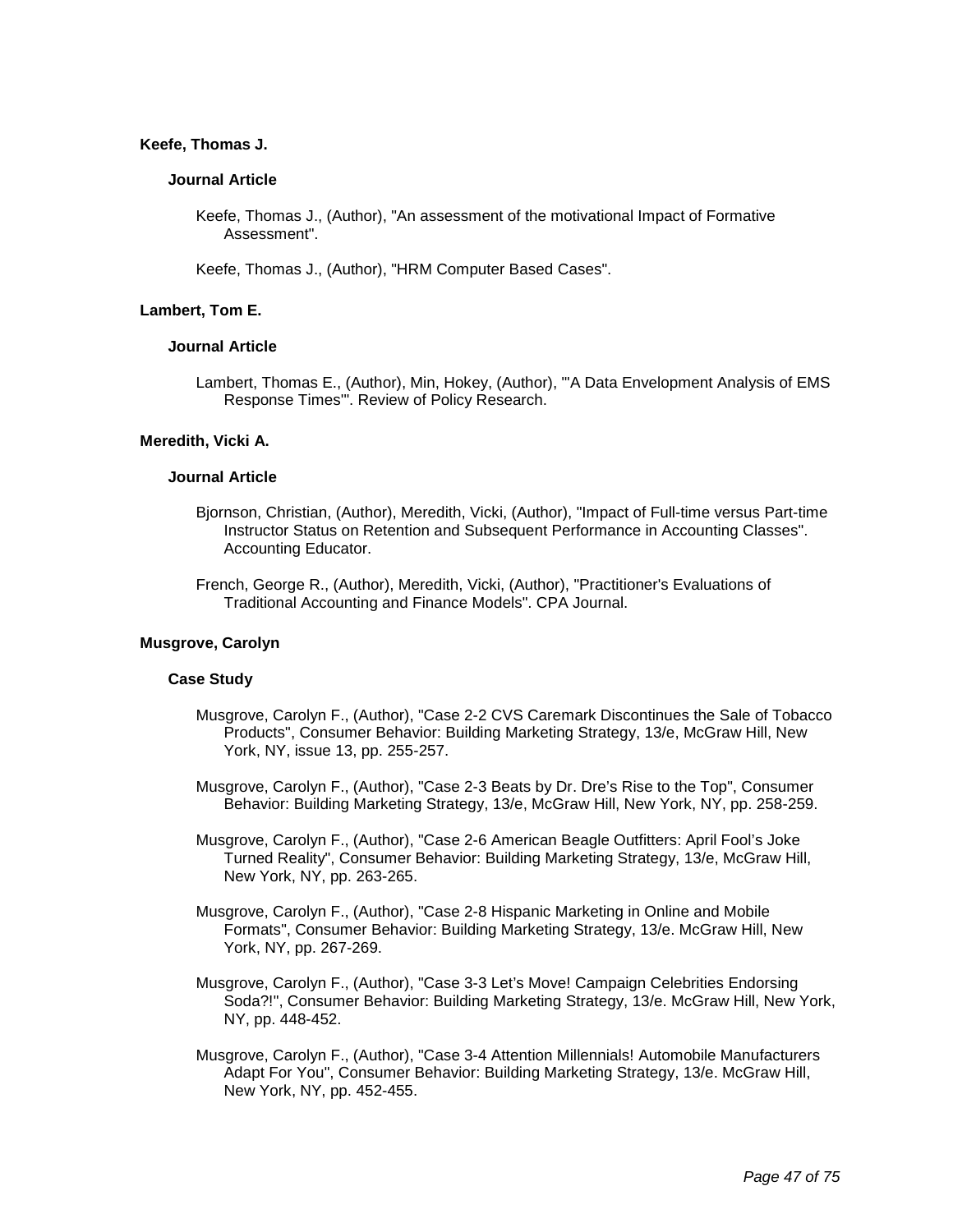- Musgrove, Carolyn F., (Author), "Case 3-6 Hello Kitty Mania", Consumer Behavior: Building Marketing Strategy, 13/e. McGraw Hill, New York, NY, pp. 457-460.
- Musgrove, Carolyn F., (Author), "Case 3-7 Xerox's Ongoing Battle to Reposition", Consumer Behavior: Building Marketing Strategy, 13/e. McGraw Hill, New York, NY, pp. 461-463.
- Musgrove, Carolyn F., (Author), "Case 4-1 Scent Marketing Reaches Consumers' Emotions", Consumer Behavior: Building Marketing Strategy, 13/e. McGraw Hill, New York, NY, pp. 654-656.
- Musgrove, Carolyn F., (Author), "Case 4-2 Amazon Prime Air Prepares for Takeoff", Consumer Behavior: Building Marketing Strategy, 13/e. McGraw Hill, New York, NY, pp. 656-658.
- Musgrove, Carolyn F., (Author), "Case 4-5 Macy's Embraces Beacon Technology", Consumer Behavior: Building Marketing Strategy, 13/e. McGraw Hill, New York, NY, pp. 661-663.
- Musgrove, Carolyn F., (Author), "Case 4-6 Tesla's Novel and Environmental Approach Drives Amazing Brand Loyalty", Consumer Behavior: Building Marketing Strategy, 13/e. McGraw Hill, New York, NY, pp. 663-665.
- Musgrove, Carolyn F., (Author), "Case 4-7 Gilt Groupe's Innovative Approach to Loyalty Programs", Consumer Behavior: Building Marketing Strategy, 13/e. McGraw Hill, New York, NY, pp. 665-667.
- Musgrove, Carolyn F., (Author), "Case 6-1 Abercrombie Sells Ashley Push-Up Triangle Bras to Tweens", Consumer Behavior: Building Marketing Strategy, 13/e. McGraw Hill, New York, NY, pp. 731-732.

### **Conference Proceeding**

- Musgrove, Carolyn, (Author), Choi, Pilsik, (Author), Cox, K C., (Author), "Smiling and Keeping Busy Near the Entrance of the Store? What Works for Hailers and What Doesn't: An Extended Abstract". Academy of Marketing Science.
- Musgrove, Carolyn, (Author), Franke, G, (Author), Reynolds, K, (Author), "Smiling and Keeping Busy Near the Entrance of the Store? What Works for Hailers and What Doesn't: An Extended Abstract". Academy of Marketing Science.

- Harris, Michael L., (Author), Cox, Kevin C., (Author), Musgrove, Carolyn F., (Co-Author), Ernstberger, Kathryn W., (Author), "Consumer Preferences for Banking Technologies by Age Groups". International Journal of Bank Marketing, vol 34, issue 5, pp. 587-602.
- Harris, Michael L., (Author), Cox, K. Chris, (Author), Musgrove, Carolyn, (Author), Ernstberger, Kathy, (Author), "Consumer Preferences for Banking Technologies by Age Groups". International Journal of Bank Marketing, vol 34, issue 5.
- Harris, M., Cox, K., Musgrove, C., and Ernstberger, K. (2016) "Consumer Preferences for Banking Technologies by Age Groups," International Journal of Bank Marketing, 34 (5), 587-602.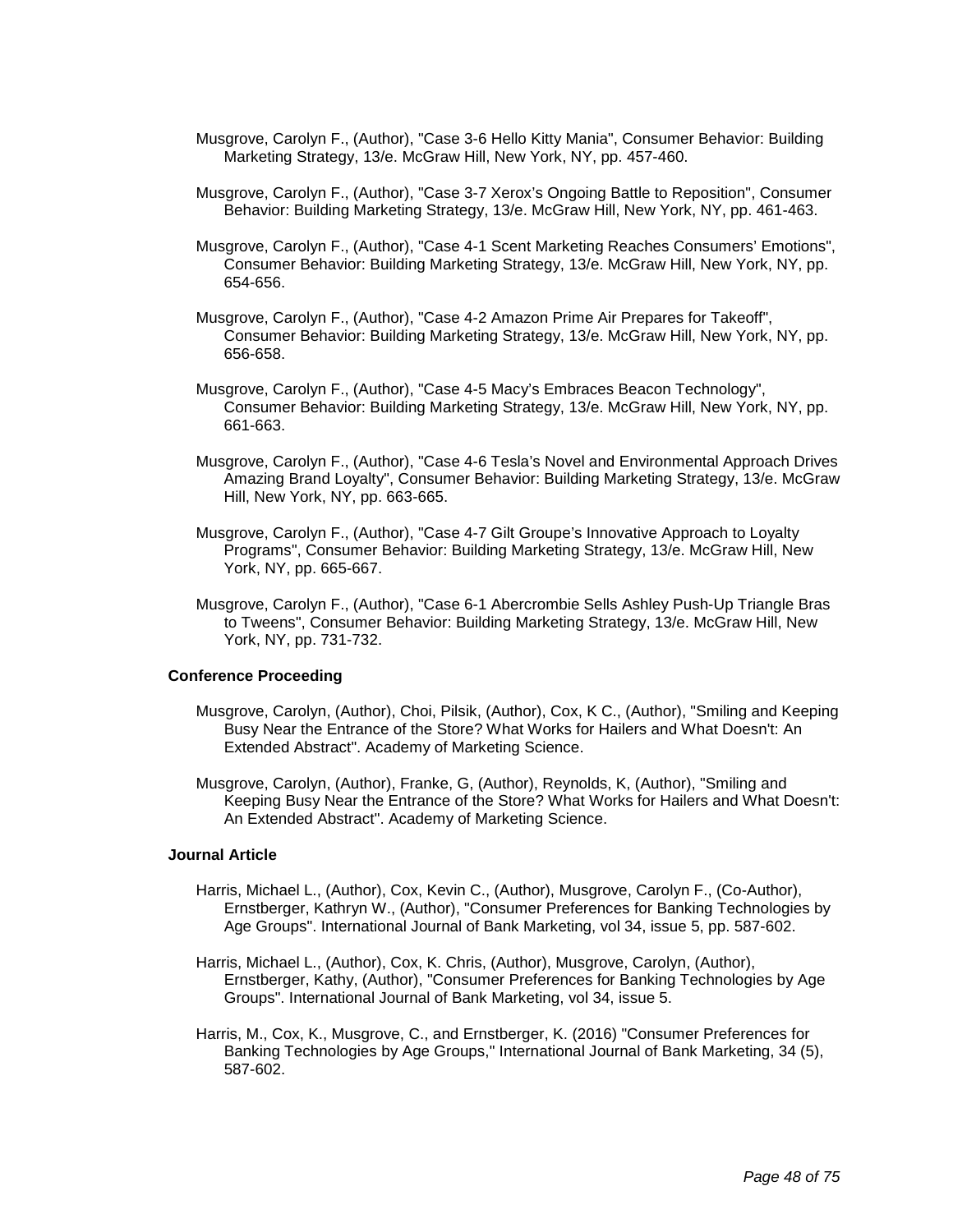- Musgrove, Carolyn, (Author), Choi, P, (Author), Cox, K, (Author), "Consumer Skepticism Toward Environmental Marketing Claims: An Examination of the Relationships with Type of Claim and Credibility". Journal of Consumer Affairs.
- Cox, K, (Author), Musgrove, Carolyn, (Author), Harris, M, (Author), Ernstberger, K, (Author), "Differential Effect of Marketing Messages in Online Advertising for an MBA Program".
- Musgrove, Carolyn, (Author), Ellinger, A, (Author), Ellinger, A, (Author), "Employee Development, Engagement, and Service Climate". Managment Learning.
- Musgrove, Carolyn, (Author), Franke, G, (Author), Reynolds, K, (Author), "Hailers: Retail Salespeople Near the Entrance of the Store and Shoppers Approach-Avoidance Reactions". Journal of Retailing.
- Kim, Y, (Author), Musgrove, Carolyn, (Author), Talbott, J, (Author), "Look Who's Talking: Why Both Brands and Consumers Should Be Talking on Social Media". Journal Of Retailing.
- Musgrove, C, (Author), Butler, T, (Author), Kim, Y, (Author), "Online Social Networks: Retailers, Consumers, and Value Creation". Journal Of Retailing.

### **Textbook**

.

- Musgrove, Carolyn, (Author), "Case 6-1 Abercrombie Sells Ashley Push-Up Triangle Bras to Tweens", Consumer Behavior: Building Marketing Strategy, 13/e. McGraw Hill, pp. 731-732.
- Musgrove, Carolyn, (Author), "Case 2-2 CVS Caremark Discontinues the Sale of Tobacco Products", Consumer Behavior: Building Marketing Strategy, 13/e. McGraw Hill, pp. 255-257.
- Musgrove, Carolyn, (Author), "Case 2-3 Beats by Dr. Dre's Rise to the Top", Consumer Behavior: Building Marketing Strategy, 13/e. McGraw Hill, pp. 258-259.
- Musgrove, Carolyn, (Author), "Case 2-6 American Beagle Outfitters: April Fool's Joke Turned Reality", Consumer Behavior: Building Marketing Strategy, 13/e. McGraw Hill, pp. 263-265.
- Musgrove, Carolyn, (Author), "Case 2-8 Hispanic Marketing in Online and Mobile Formats", Consumer Behavior: Building Marketing Strategy, 13/e. McGraw Hill, pp. 267-269.
- Musgrove, Carolyn, (Author), "Case 3-3 Let's Move! Campaign Celebrities Endorsing Soda?!", Consumer Behavior: Building Marketing Strategy, 13/e. McGraw Hill, pp. 448-452.
- Musgrove, Carolyn, (Author), "Case 3-4 Attention Millennials! Automobile Manufacturers Adapt For You", Consumer Behavior: Building Marketing Strategy, 13/e.. McGraw Hill, pp. 452-455.
- Musgrove, Carolyn, (Author), "Case 3-6 Hello Kitty Mania", Consumer Behavior: Building Marketing Strategy, 13/e. McGraw Hill, pp. 457-460.
- Musgrove, Carolyn, (Author), "Case 3-7 Xerox's Ongoing Battle to Reposition", Consumer Behavior: Building Marketing Strategy, 13/e. McGraw Hill, pp. 461-463.
- Musgrove, Carolyn, (Author), "Case 4-1 Scent Marketing Reaches Consumers' Emotions", Consumer Behavior: Building Marketing Strategy, 13/e. McGraw Hill, pp. 654-656.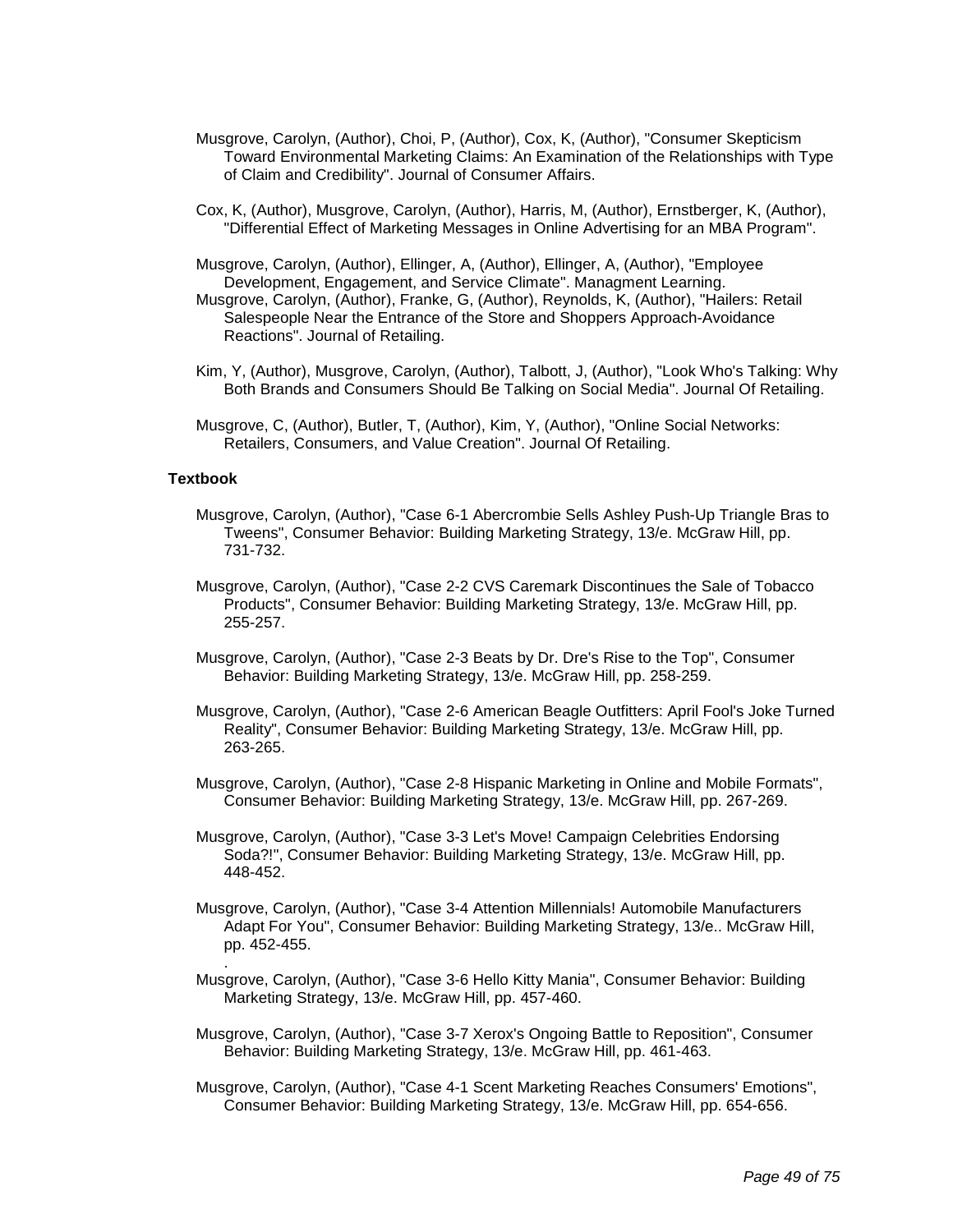- Musgrove, Carolyn, (Author), "Case 4-2 Amazon Prime Air Prepares for Takeoff", Consumer Behavior: Building Marketing Strategy, 13/e. McGraw Hill, pp. 656-658.
- Musgrove, Carolyn, (Author), "Case 4-5 Macy's Embraces Beacon Technology", Consumer Behavior: Building Marketing Strategy, 13/e. McGraw Hill, pp. 661-663.
- Musgrove, Carolyn, (Author), "Case 4-6 Tesla's Novel and Environmental Approach Drives Amazing Brand Loyalty", Consumer Behavior: Building Marketing Strategy, 13/e. McGraw Hill, pp. 663-665.
- Musgrove, Carolyn, (Author), "Case 4-7 Gilt Groupe's Innovative Approach to Loyalty Programs", Consumer Behavior: Building Marketing Strategy, 13/e. McGraw Hill, pp. 665-667.

### **Pittman, Paul H.**

#### **Book**

Pittman, Paul H., (Author), Atwater, J. B., (Author), "APICS Dictionary 15th Edition". APICS, pp. 204. ISBN/ISSN: 978-0-9882146.

#### **Journal Article**

Ash, Bob, (Author), Pittman, Paul H., (Author), "Towards Holistic Project Scheduling using Critical Chain Methodology enhanced with PERT Buffering". International Journal of Project Organization and Management.

#### **Professional reference publication of APICS**

Pittman, Paul H., (Co-Author), Atwater, Brian, (Co-Author), "APICS Dictionary - 15th Edition", APICS The Association for Supply Chain Management, Chicago, Illinois, issue 15th, 204 pages. ISBN/ISSN: 978-0-9882146-1-3.

### **Russell, Lisa M.**

- Cole, Brooklyn M., (Author, Radford University), Jones, III., Raymond J., (Author, University of Minnesota Duluth), Russell, Lisa M., (Author), "Racial Dissimilarity and Diversity Climate Effect on Organizational Identification.". Equality, Diversity and Inclusion: An International Journal, vol 35, issue 4.
- Russell, Lisa M., (Author), Cole, Brooklin, (Author, Radford University), Jones, III, Raymond, (Author, University of Minnesota Duluth), "Relational Demography and the influence on psychological diversity climate-organization identity relationship.",
- Jones, III, Raymond J., (Author, University of Minnesota Duluth), Cole, Brooklyn M., (Author, Radford University), Jones, Janet R., (Author, University of Minnesota Duluth), Russell, Lisa M., (Author), "Engaging in Collective Social Entrepreneurship: The Influence of Gender, Environment, and Collaboration on the Decision to Scale a Social Enterprise". Journal of Ethics and Entrepreneurship.
- Russell, Lisa M., (Author), "High-risk Occupations: The Influence of Crisis Events on Stress and Burnout among Police."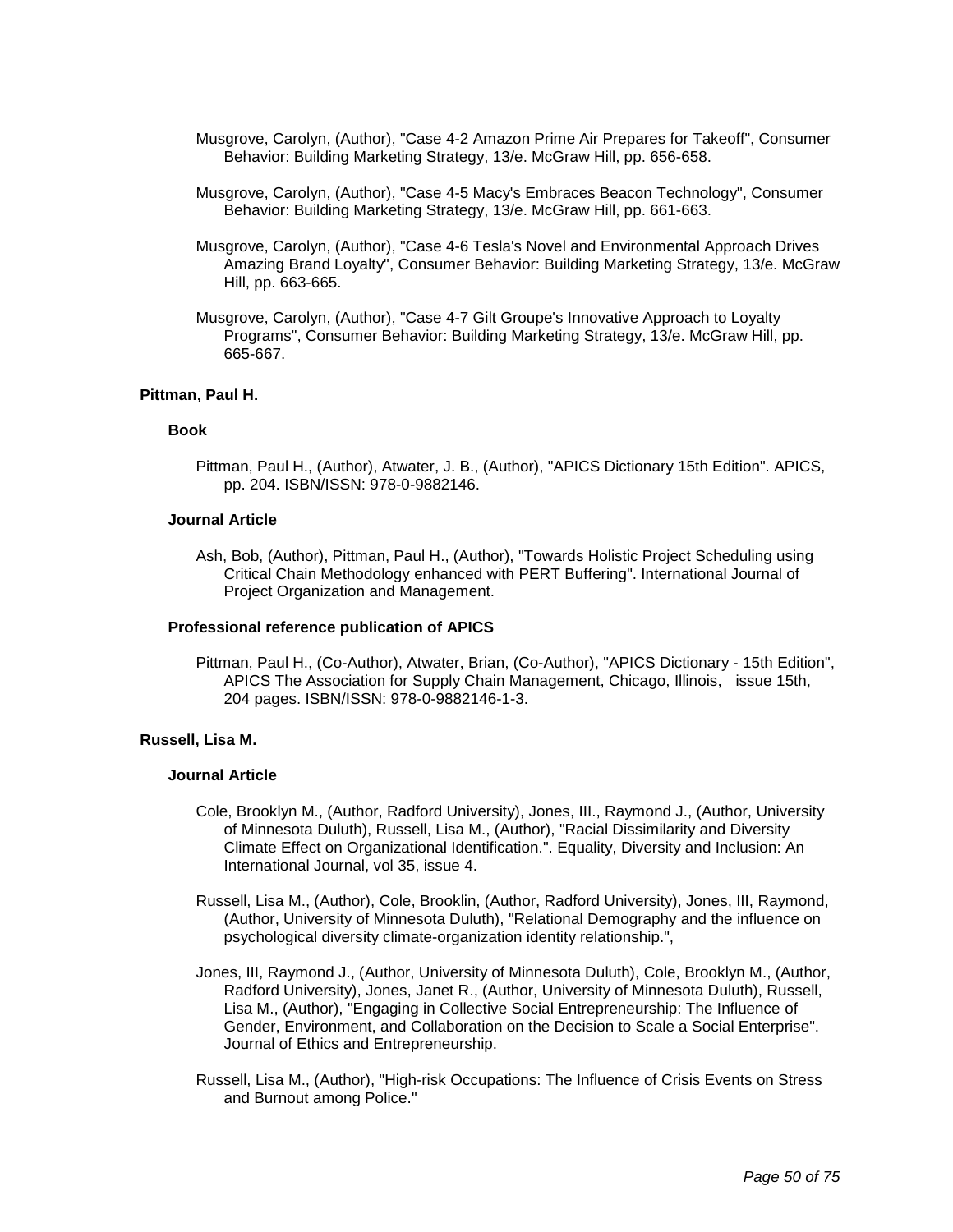Russell, Lisa M., (Author,) "High-risk Occupations: The Influence of Crisis Events on Stress and Burnout among Police.". Journal of Criminal Justice.

#### **Schansberg, D. E.**

#### **Journal Article**

- Schansberg, D. E., (Author), ""Teaching Micro and Macro in All Principles Courses"". Journal of Economics and Economic Education Research, vol 17, pp. 112-120.
- Schansberg, D. E., (Author), "Before the Cradle Until After the Grave", Published. Indiana Policy Review Journal, issue Spring, pp. 6-7
- Schansberg, D. E., (Author), "Exposing the Economic and Social Paradoxes of Progressivism". Journal of Markets & Morality, vol 19, issue #2, pp. 357-371.
- Schansberg, D. E., (Author), "In Pursuit of Happiness And Good Government Still", Indiana Policy Review Journal, issue Spring, pp. 7-10
- Schansberg, D. E., (Author), "Teaching Micro and Macro in All Principles Courses", Published. Journal of Economics and Economic Education Research, vol 17, issue #1, pp. 112-120.

Schansberg, D. E., (Author), ""Exposing the Paradoxes of Progressivism.

Schansberg, D. E., (Author), "Public Policy, The Church, and the Common Good", Journal of Interdisciplinary Studies.

### **Srinivasan, Arun K.**

- Srinivasan, Arun K., (Author), Lambert, Thomas, (Co-Author, Northern Kentucky University), "The Impact of Stagnating Casino Revenues on State and Local Governments Tax Receipts". Public Budgeting and Finance, Wiley Online, http://onlinelibrary.wiley.com/doi/10.1111/pbaf.12123/epdf. Research/Creative Activity,
- Srinivasan, Arun K., (Author), Faulk, Dagney, (Author), Bingham, Jon, (Author), "Comparison of academic performance among different learning styles (Audio, Visual and Kinesthetic) in principles of economics course using quantile regression approach". Journal of Teaching and Learning.
- Srinivasan, Arun K., (Author), Dufrene, Uric, (Author), "Determinants of Migration of Hispanic Population in Indiana". Southwest Journal of Economics.
- Srinivasan, Arun K., (Author), Arano, Kathleen, (Author), "Disaggregated Analysis of County Unemployment Rates between 2006 and 2012 in Indiana".
- Srinivasan, Arun K., (Author), "Environmental Justice in Indiana: An Analysis of Superfund Sites". Applied Economics.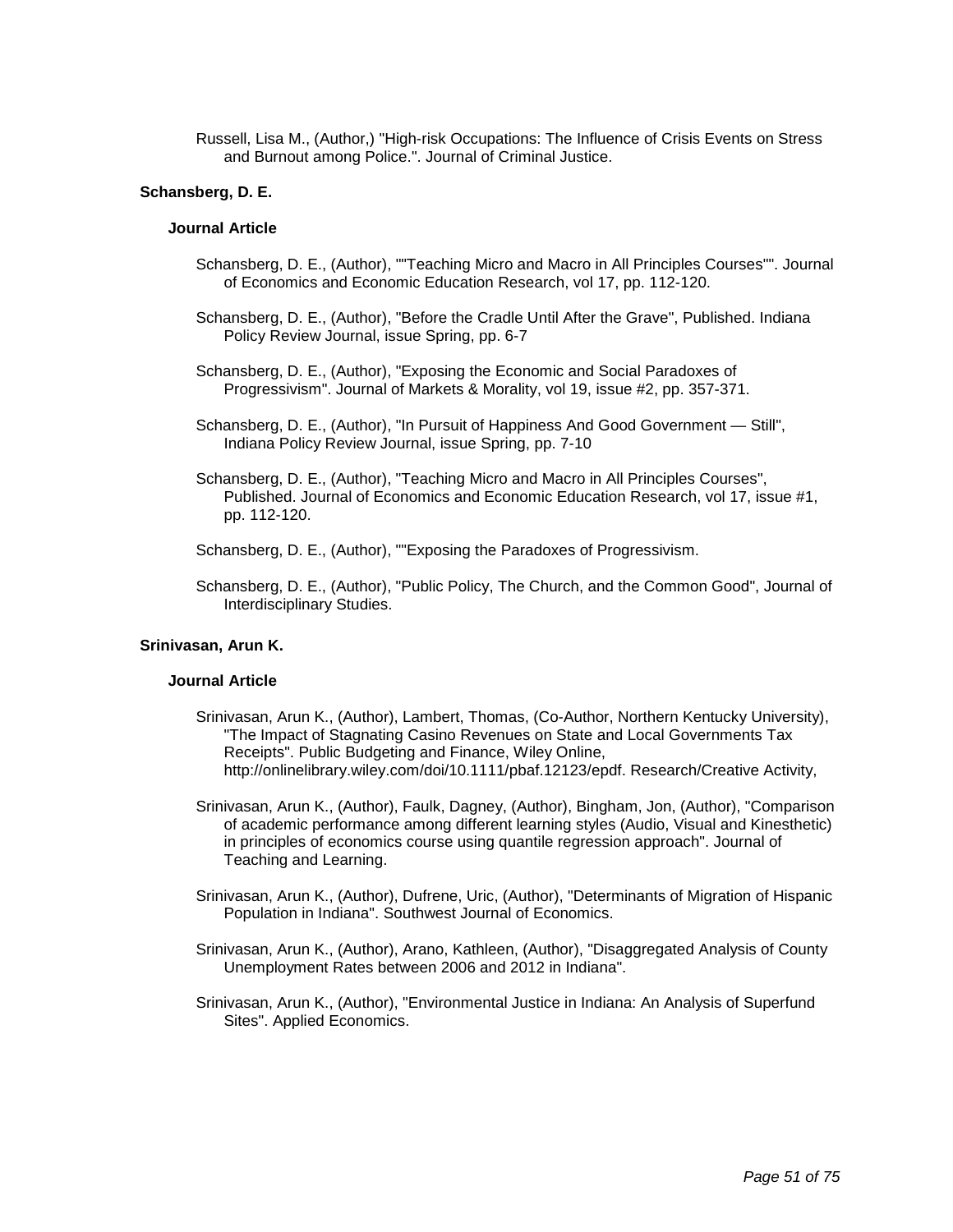### **Taurman, Jr., Ken R.**

#### **Journal Article**

- French, G R., (Author), Swartz, Brenda, (Author), Taurman Jr, Kenneth R., (Author), "How to Become an Adjunct Faculty Member". Accounting Review.
- Bjornson, Christian, (Author), Barney, Douglas, (Author), Taurman Jr., Kenneth R., (Author), "Stealth Taxes, What is Your True Tax Rate?". CPA Magazine.

#### **White, Jay J.**

#### **Conference Proceeding**

Pittman, Paul, (Author), White, A J., (Author), "Getting the Big Picture: Designing Relevant Graduate Business Curriculums & Courses that Meet the Needs of the Marketplace". Academy of Business Disciplines.

#### **Journal Article**

- Wong, Alan S., (Author), White, A J., (Author), "Loss-Aversion and Break-Even Effects Across Gender Groups". Regional Business Review.
- White, A. J., (Author), "Option Pricing with Futures-Style Margining: A Neural Network Approach".
- White, A. J., (Author), Hatfield, Gay, (Author), "Predicting Bond Rating Changes for Bank Holding Companies: A Comparative Analysis Using Neural Networks, Linear Discriminant Analysis, and Logit".

## **Wong, Alan**

#### **Journal Article**

- Wong, Alan, (Author), Carducci, Bernie, (Co-Author), "Do sensation seeking, control orientation, ambiguity, and dishonesty traits affect financial risk tolerance?". Managerial Finance, vol 42, issue 1, pp. 34-41. doi: http://dx.doi.org/10.1108/MF-09-2015-0256.
- Wong, Alan, (Author), Carducci, Bernie, (Co-Author), "Personality Contributions To Financial Dishonesty: Empirical Study". International Journal of Business, Accounting, and Finance (IJBAF), IABPAD (International Academy of Business & Public Administration Disciplines.
- Wong, Alan, (Author), Carducci, Bernie, (Author), "Relationship Between Financial Risk Tolerance and Financial Dishonesty".

## **School of Education**

#### **Asim, Sumreen I.**

#### **Book Chapter**

Subramaniam, Karthigeyan, (Author, University of North Texas), Asim, Sumreen I., (Co-Author), Eun Young, Lee, (Co-Author, University of North Texas), Kia, Rideaux,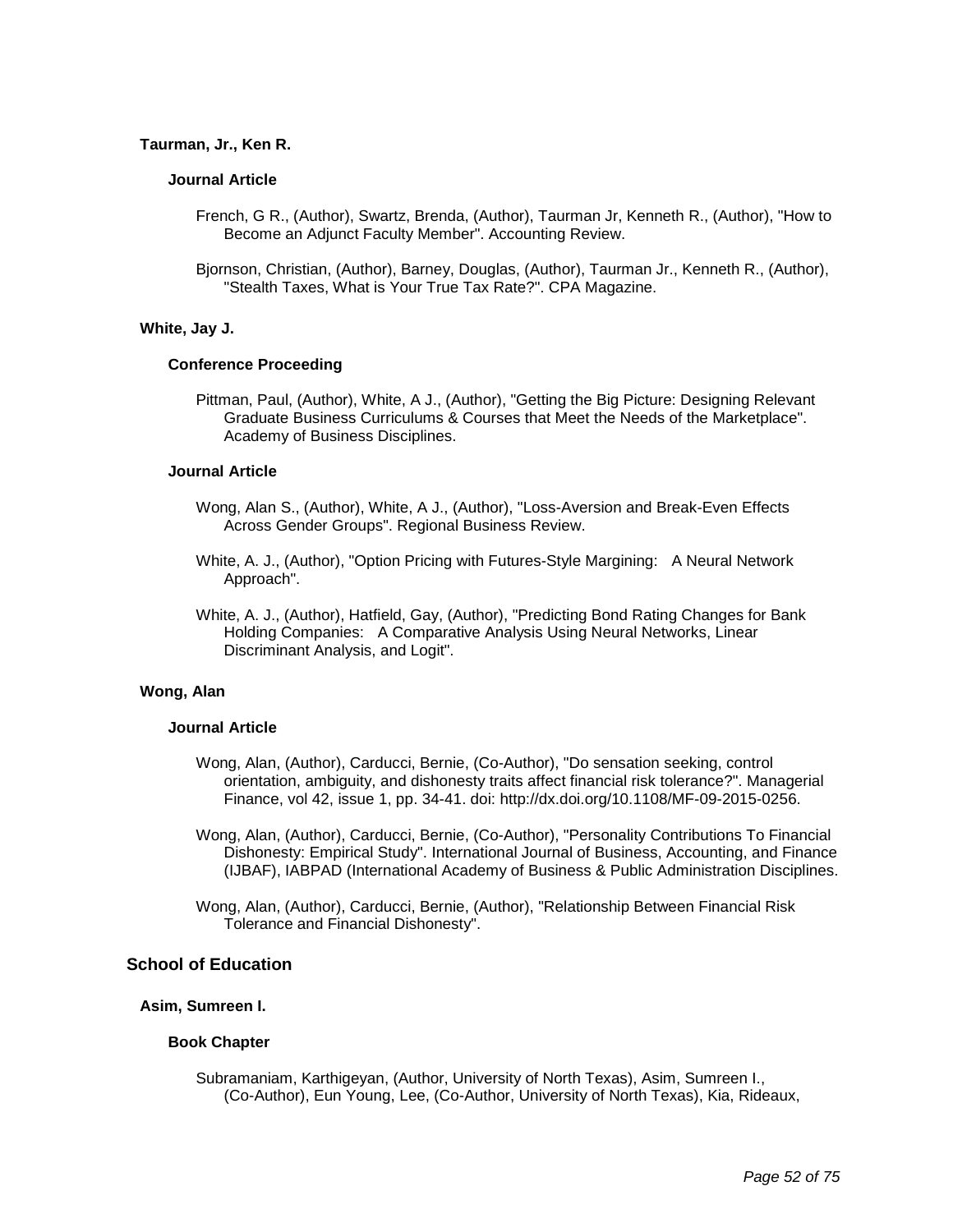(Co-Author, University of North Texas), "How Science Teacher Educators of Color Conceptualize and Operationalize their Pedagogy in Science Methods Courses", In G. Buck & V. Akerson (Eds.), Self-studies and elementary science methods courses. Springer, Cham, Switzerland, pp. 193-214.

### **Journal Article**

Ponners, Pamela, (Author, University of North Texas), Asim, Sumreen I., (Co-Author), "Beyond the Classroom Walls: Technology Infusion Changing STEM Literacy". Delta Kappa Gamma Bulletin, United States, vol 83, issue 1, pp. 61-67.

### **Camahalan, Faye M.**

## **Journal Article**

Camahalan, Faye M., (Editor), Howell, Brittany, (Author, Graduate Student), "How Does Family Engagement Impact Literacy Achievement?". Graduate Research Journal, Indiana University Southeast, New Albany, IN, United States, vol 6, pp. 5-30. https://www.ius.edu/publications/files/graduate-research-journal/grj-volume-6.pdf.

### **Chang, Sau Hou**

### **Book Chapter**

Chang, Sau Hou, (Author), "Meeting the instructional needs of students from diverse backgrounds in mainstream classrooms", Diversity in education: An integrated framework beyond chalk and talk (2nd ed., pp. 259-279),

## **Conference Proceeding**

Chang, Sau Hou, (Author), "Testing effect in a college class.". Conference proceedings of the Global Conference on Education and Psychology (June 8-10, 2016; Hong Kong SAR, China).

## **ERIC**

- Chang, Sau Hou, (Author), "Experiences of redesigning an elementary education program", Published.
- Chang, Sau Hou, (Author), "How I used flipped learning to inform my teaching?",
- Chang, Sau Hou, (Author), "Instruction of diverse students in mainstream classrooms",
- Chang, Sau Hou, (Author), "The marriage of constructivism and flipped learning",

- Chang, Sau Hou, (Author), "The testing effect and levels of processing effect on memory.". Europe's Journal of Psychology.
- Chang, Sau Hou, (Author), "Activation of imaginal information on true and false memories.", American Journal of Psychological Research.
- Chang, Sau Hou, (Author), "Reflection of using flipped learning in a college class".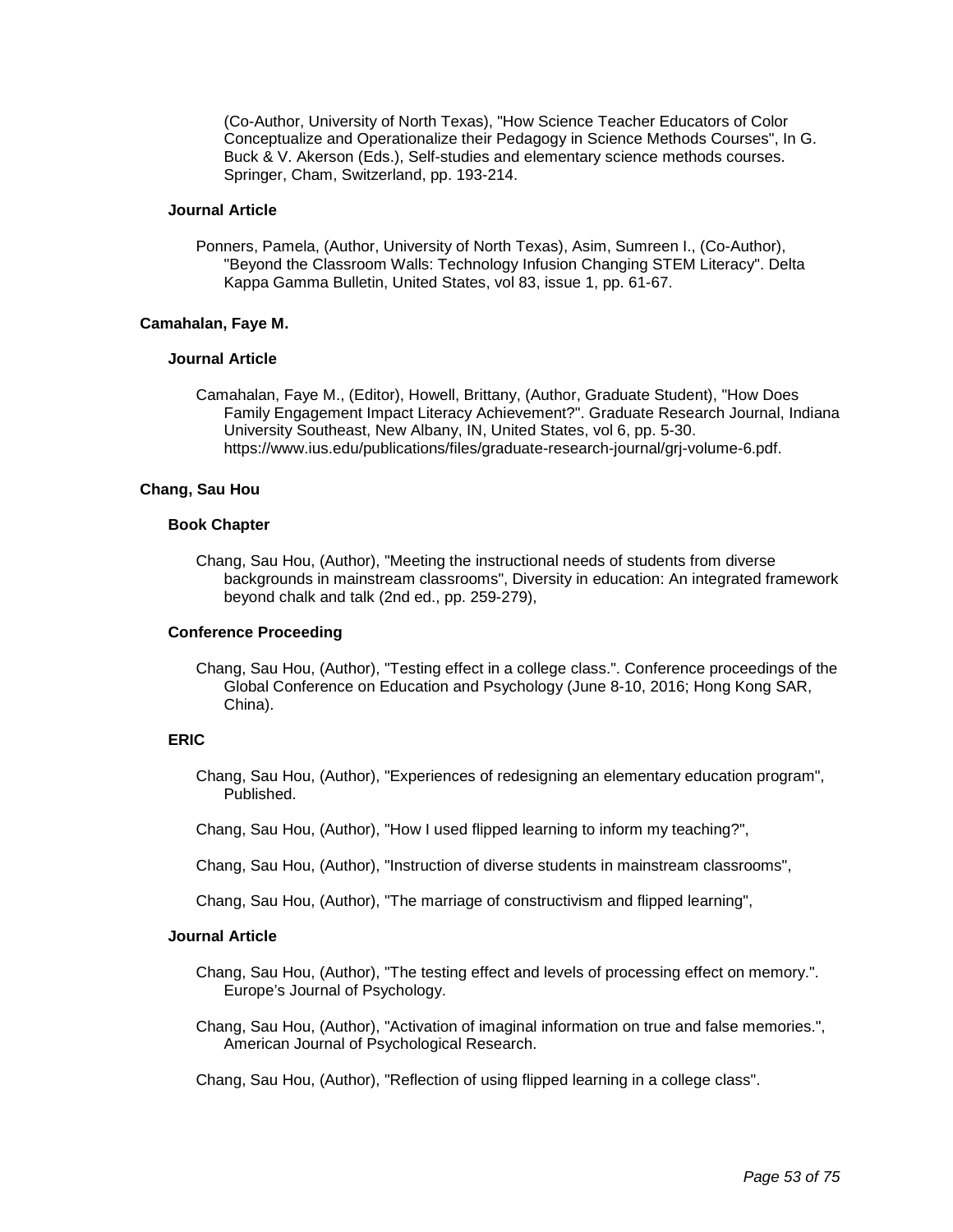Chang, Sau Hou, (Author), "Testing effect in a college class.",

Chang, Sau Hou, (Author), "The role of working memory and text coherence in Chinese text comprehension

Chang, Sau Hou, (Author), "The use of co-teaching in student teaching",

### **Fankhauser, Robin L.**

### **Conference Proceeding**

Fankhauser, Robin L., (Author), "Pre-service Legal Literacy: Ensuring Equality and Freedom in Education".

### **Griggs, Charles B.**

#### **Journal Article**

- Griggs, C B., (Author), Losey, David E., (Author), Zollman, Alan, (Author), "One model, one follow co-teaching to develop teacher candidates in mathematics education". Research Council on Mathematics Learning Intersection Points, NCTM, vol 41, issue 1.
- Griggs, C B., (Author), Losey, David E., (Author), Zollman, Alan, (Author), "Student teaching and co-teaching: A win-win opportunity for secondary mathematics". Indiana Mathematics Teacher Journal, issue Summer, pp. 6-8.
- Griggs, C B., (Author), "Make it Count: Object-based Pedagogies to Increase Civic Competence". Oregon Journal of the Social Studies, Oregon Council of the Social Studies.
- Griggs, C B., (Author), "Make it Count: Object-based Pedagogies to Increase Civic Competence". Oregon Journal of the Social Studies, Oregon Council of the Social Studies.

### **Hoffman, Lisa**

#### **Journal Article**

- Hoffman, Lisa, (Author), "Construction zones: Cultural structures and cultural identities", Ubiquity: The Journal of Literature, Literacy, and the Arts, United States, vol 3, issue 1, pp. 31-41.
- Hoffman, Lisa, (Co-Author), Zollman, Alan, (Co-Author), "What STEM teachers need to know and do for English language learners (ELLs): Using literacy to learn". Journal of STEM Teacher Education, vol 51, issue 1, pp. 83-94.

#### **Hollenbeck, James E.**

#### **Book Chapter**

Hollenbeck, James E., (Co-Author), Shork, Linda, (Co-Author), ""Pope Benedict XVI Legacy: Active Environmental Leadership for Sustainability"", chapter. Environmental Sustainability, John Wiley and Sons, Canada, Canada, pp. 139-144. ISBN/ISSN: 978111936800.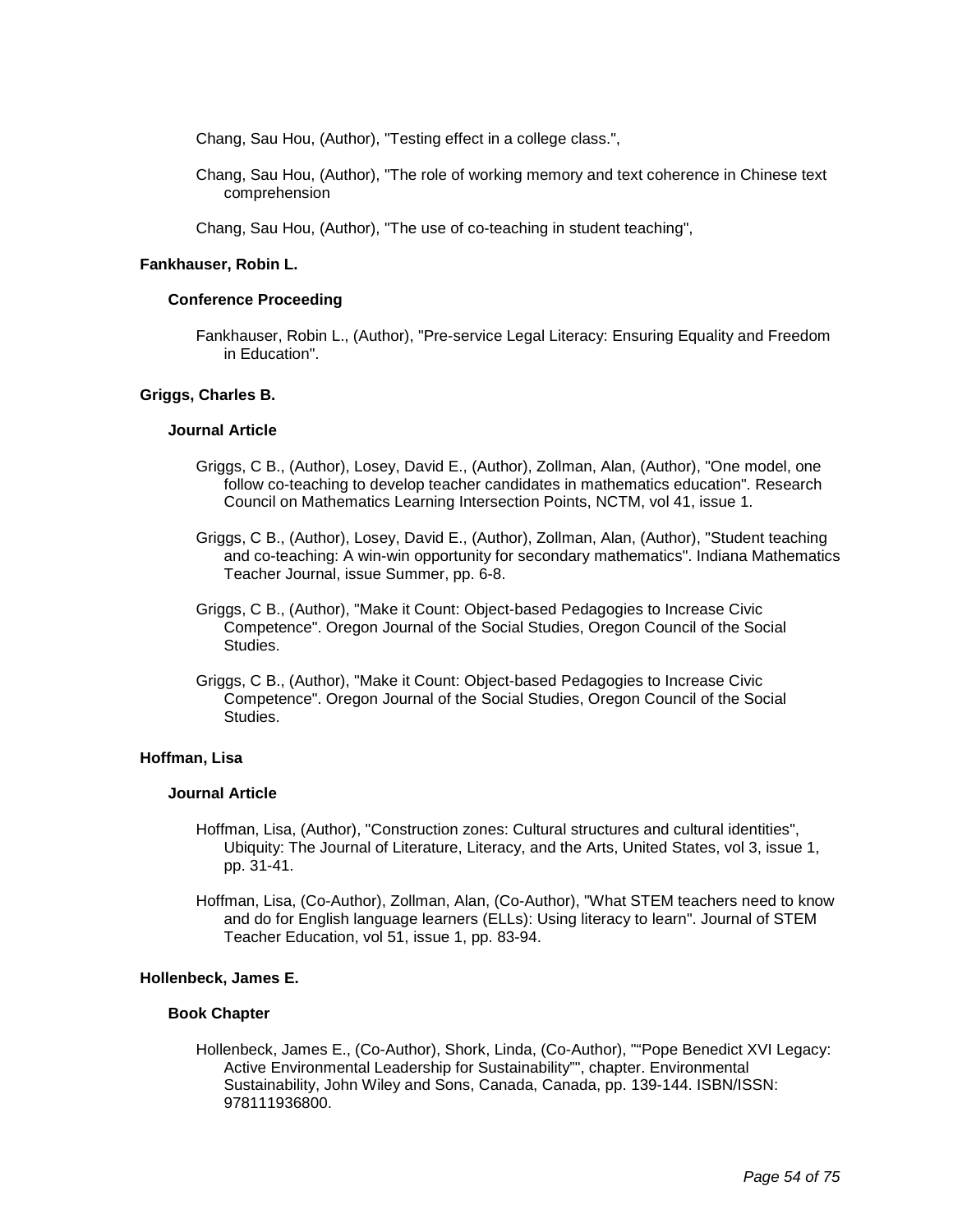### **Journal Article**

- Hollenbeck, James E., (Author), Khalil, Ali, (Author), Ali, Muhammad, (Author), Tanveer, Fauzia, (Author), Ovalis, Muhammad, (Author), Idrees, Muhammad, (Author), Shinwari, Zabata, (Author), "Emerging Viral Infections in Pakistan; Issues, Concerns and Future Prospects"". Infectious Diseases of Poverty, BioMed Central, London, UK.
- Hollenbeck, James E., (Author), Idrees, Muhammad, (Co-Author), Shinwari, Zabta K., (Co-Author), "The Case for Enhancement of an Agile Healthcare Systemin Response to Emerging Infectious Diseases (EIDs) in Pakistan.",
- Hollenbeck, James E., (Author), Richardson, Tobin, (Co-Author), "A Case Study of University Seniors' Persistence in Pursuing a Degree in Preparation for Medical School", The Hoosier Science Teacher, Indianapolis, IN.
- Hollenbeck, James E., (Author), "The Role of Museums in Informal Science Education and STEM Education". The Hoosier Science Teacher, Indianapolis, IN.

### **Johnson, Cathy**

### **Book Chapter**

Johnson, Cathy, (Author), "Breaking it to Them Gently: Interrupting Elementary Preservice Social Studies Teachers' Reluctance to Discuss Controversial Issues in the Elementary Classroom", (Re) Imagining Social Studies Education: Making Controversial Issues Relevant and Possible in the Elementary Classroom

#### **Journal Article**

- Johnson, Cathy, (Author), Singleton, Jacquelyn J., (Co-Author), Mink, Deborah V., (Co-Author), "We Love Pie! Transitioning to Higher Education". Delta Kappa Gamma Bulletin, Delta Kappa Gamma Society International, United States, vol 83, issue 4.
- Johnson, Cathy, (Author), "Preparing Preservice Social Studies Teachers for Project Based Learning". Journal of Social Studies Education Research, Ankara, Turkey.

## **Losey, David E.**

- Losey, David E., (Author), Zollman, Alan, (Author), Griggs, C B., (Author), "One Model, One Follow Co-teaching to Develop Teacher Candidates in Mathematics Education.". Research Council on Mathematics Learning Intersection Points, 41(1) 6-8, http://www.rcml-math.org.
- Losey, David E., (Author), Zollman, Alan, (Author), Griggs, C B., (Author), "Student Teaching and Co-Teaching: A Win-Win Opportunity for Secondary Mathematics". Indiana Mathematics Teacher.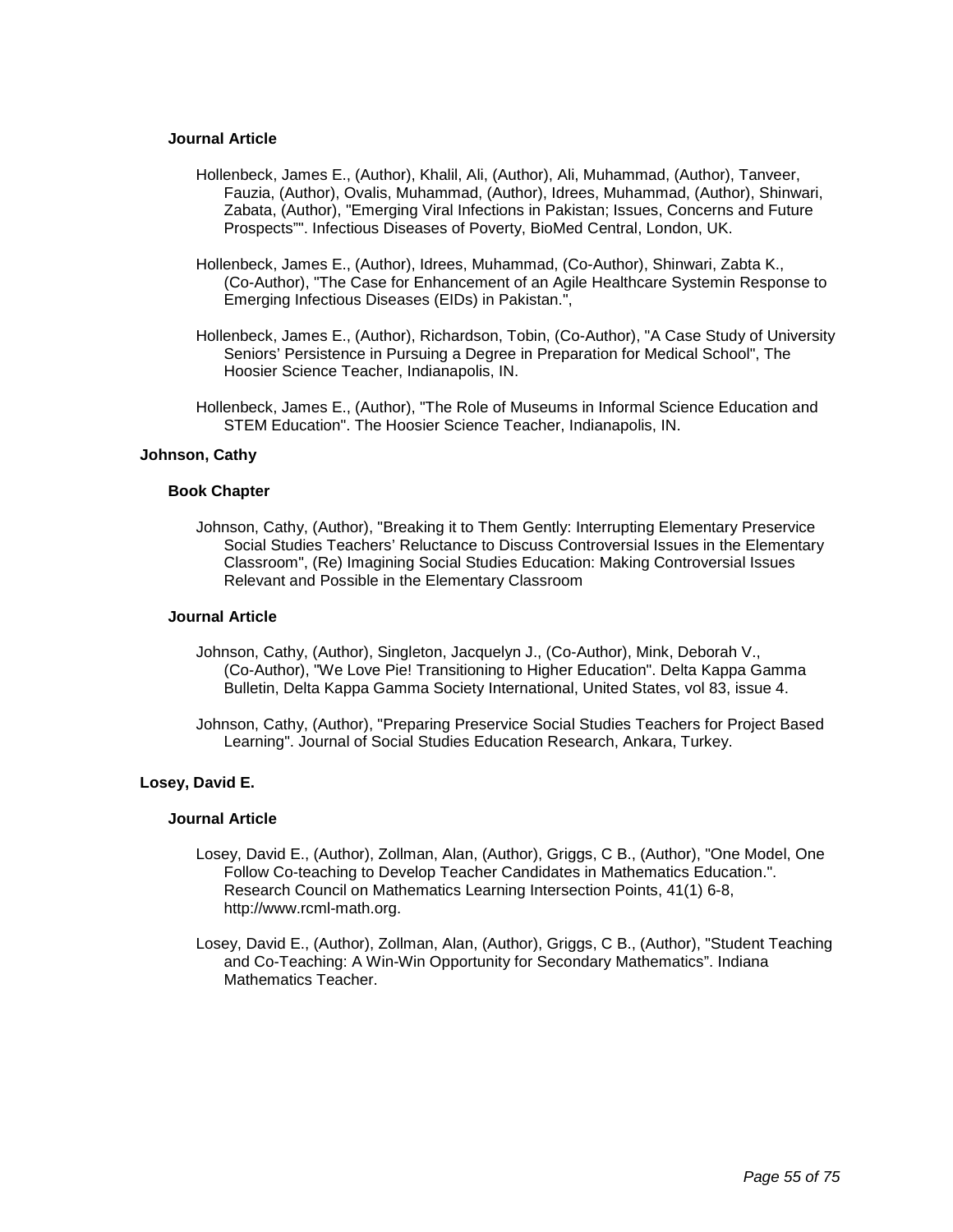### **Mink, Debi V.**

#### **Book Review**

Townsend, Lucy F., (Editor), Mink, Deborah V., (Author), "Book review" Creative Space Independent Publishing Platform, DeKalb, Illinois, Published March 10, 2016. ISBN/ISSN: ISBN 13:978-1517460785.

### **Journal Article**

Johnson, Cathy, (Author), Singleton, Jacquelyn J., (Author), Mink, Deborah V., (Author), "We Love Pie! Transitioning to Higher Education", Delta Kappa Gamma Bulletin: Collegial Exchange, Delta Kappa Gamma Society International, United States, vol 83, issue 4.

### **Murray, Gloria J.**

### **Book Chapter**

Murray, Gloria J., (Co-Author), Murray, Gloria, (Co-Author), "Deanship: The Art of Service and Shared Leadership", Black Deans in the Academy, Hamilton Books.

### **Parker, Mary Ann A.**

#### **Journal Article**

- Parker, Mary A., (Author), Alicia, (Co-Author, Stapp), "Effective Integration of Wellness and Writing: A Firsthand Focus for Teacher Preparation Programs and Secondary Classrooms". National Teacher Education Journal, vol 9, issue 3, pp. 17-30.
- Parker, Mary A., (Author), "Bringing the Best and Brightest to Teacher Education". National Teacher Education Journal, vol 9, issue 1, pp. 47-50.

#### **ebook textbook**

Parker, Mary A., (Author), Oliphant-Ingham, Rosemary, (Co-Author), Hopper, Peggy F., (Co-Author), "A New Look at Teaching English in the 21st Century". Kendall-Hunt, Dubuque, IA, ISBN/ISSN: 978-1-4652-9023-6.

## **Podikunju-Hussain, Shifa**

- Hoffman, Lisa H., (Co-Author), Podikunju-Hussain, Shifa, (Co-Author), Fry, Melissa S., (Co-Author), "Predicting Service Needs and Acculturative Stress among Refugee and Immigrant Adolescents". Psychology in the Schools, Wiley Online Library. ISBN/ISSN: PITS-2016-0253.
- Fry, Melissa S., (Co-Author), Podikunju-Hussain, Shifa, (Co-Author), Hoffman, Lisa, (Co-Author), "Fleeing Unrest or Seeking Opportunity: Assessing the School Counseling Needs of Newcomers", Journal of Applied Social Science. ISBN/ISSN: JASS-16-0034.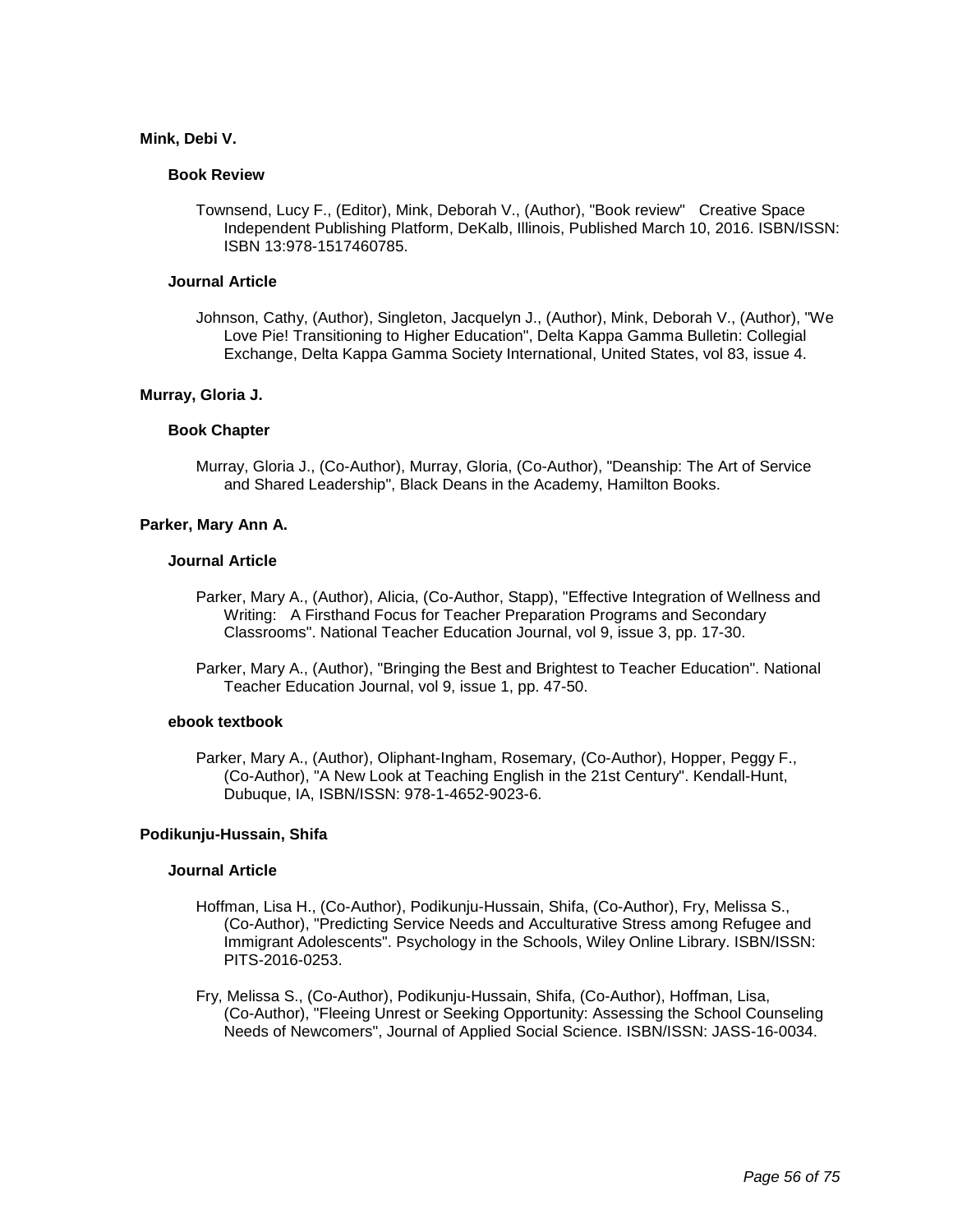### **Zollman, Alan**

### **Journal Article**

- Griggs, C B., (Author), Losey, David E., (Author), Zollman, Alan, (Author), "One Model, One Follow co-teaching to develop teacher candidates in mathematics education". Research Council on Mathematics Learning Intersection Points, Research Council on Mathematics Learning, vol 41, issue 1, pp. 6-8.
- Hoffman, Lisa, (Author), Zollman, Alan, (Author), "What STEM Teachers Need to Know and Do for English Language Learners (ELLs): Using Literacy to Learn". Journal of STEM Teacher Education, vol 51, issue 1, pp. 9.
- Griggs, C B., (Author), Losey, David E., (Author), Zollman, Alan, (Author), "Student teaching and co-teaching: A win-win opportunity for secondary mathematics". Indiana Mathematics Teacher Journal, Indiana Council of Teachers of Mathematics, vol Summer, pp. 6-8.

## **School of Natural Sciences**

### **Attum, Omar A.**

- Attum, Omar A., (Co-Author), "The biodiversity value of olive groves in the West Bank, State of Palestine." Journal Jordan of Natural History.
- Attum, Omar A., (Author), Rabia, Basem, (Author, Zaranik Protected Area, Egypt), "Movement patterns of soft-released, translocated Egyptian tortoises". Journal of Arid Environments, vol 134, pp. 62-65.
- Attum, Omar A., (Co-Author), Lowry, James, (Co-Author, Student), Carter, Evin, (Co-Author, Indiana-Purdue at Forth Wayne, Student), Kingsbury, Bruce, (Co-Author, Indiana-Purdue at Fort Wayne), "The distribution of Amur honeysuckle and box turtle habitat use in an urban forest.", Urban Naturalist, vol 12, pp. 1-9.
- Eason, Perri, (Co-Author, University of Louisville), Rabia, Basem, (Co-Author, Zaranik Protected Area, Egypt), Attum, Omar A., (Co-Author), "Hunting of Migratory Birds in North Sinai, Egypt.", Bird Conservation International, vol 26, pp. 39-51.
- Attum, Omar A., (Co-Author), "Mammalian activity at artificial water sources in Dana Biosphere Reserve, southern Jordan.". Journal of Arid Environments.
- Attum, Omar A., (Co-Author), Rosenbarger, Dasynda, (Co-Author, Undergraduate), Al awaji, Malik, (Co-Author, Royal Society for Conservation of Nature, Jordan), Kramer, Andrew, (Co-Author, Undergraduate), Eid, Ehab, (Author, Royal Society for Conservation of Nature, Jordan), "Population size and artificial waterhole use by striped hyenas in Dana Biosphere Reserve". Mammalia.
- Attum, Omar A., (Co-Author), "Recent observation for leopard Panthera pardus in Egypt.", Mammalia.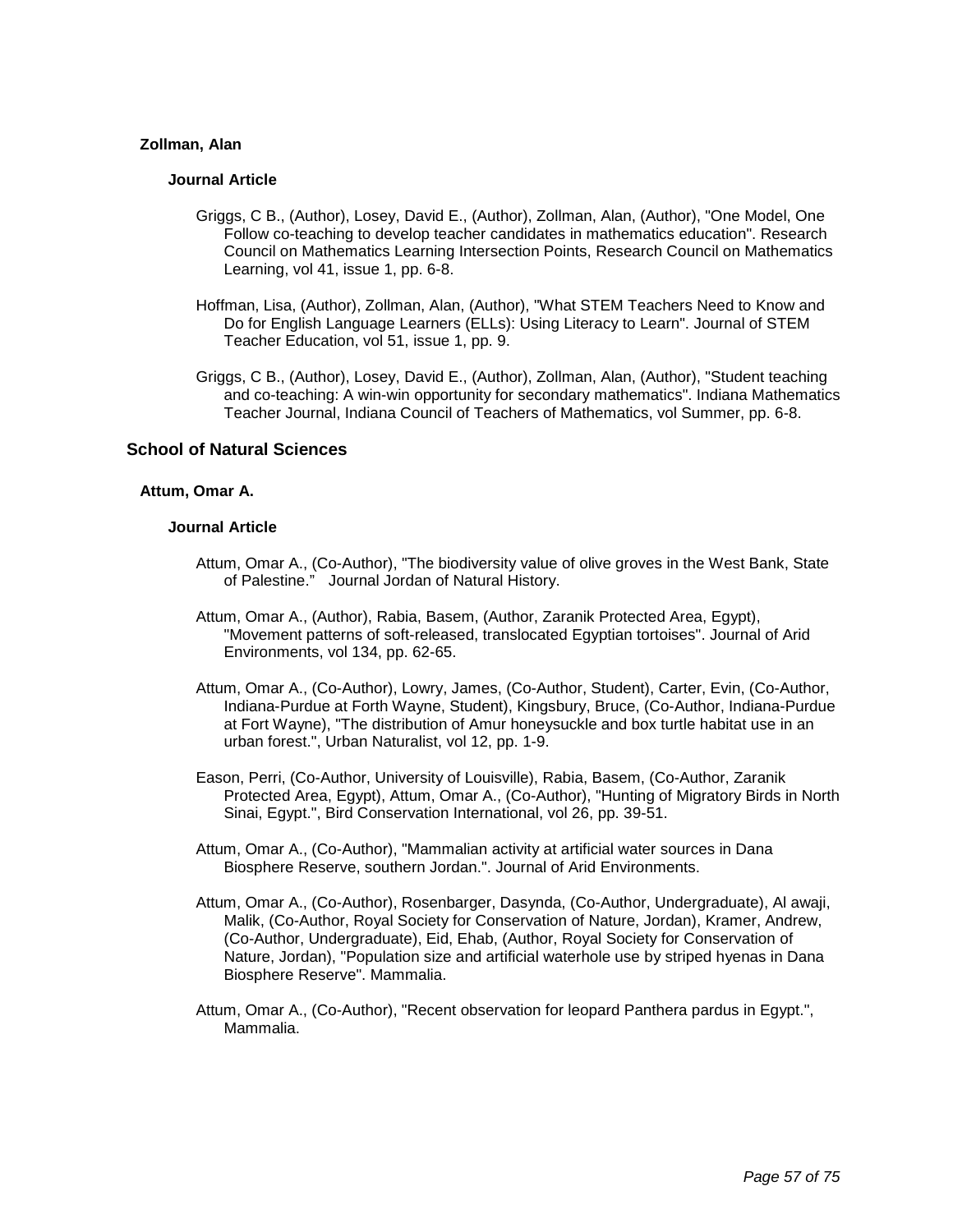### **Baker, Crump W.**

### **Journal Article**

Baker, Crump W., (Author), "Somewhat Open Sets". General Mathematics Notes, ICSRS Publication, vol 34, issue 1, pp. 29-36. ISBN/ISSN: 2219-7184, www.geman.in.

#### **Review of paper for Mathematical Reviews**

- Baker, Crump W., (Author), "Review of "Contra theta-continuity in Top. Spaces by Caldas, et al.". Mathematical Reviews, American Mathematical Society, United States, vol MR3444176.
- Baker, Crump W., (Author), "Review of "Weakly (mu, lambda)-open functions" by B. Roy", Mathematical Reviews, American Mathematical Society, vol MR3370731. Invited.

#### **Connerly, Pam L.**

### **Conference Proceeding**

Connerly, Pamela L., (Author), "Encouraging metacognition through mandatory exam review". Proceedings of the Association for Biology Laboratory Education (ABLE), Association for Biology Laboratory Education, vol 38.

#### **Darnowski, Doug W.**

#### **Book Chapter**

- Darnowski, Douglas W., (Author), "Attraction of Preferred Prey by Carnivorous Plants", Yes; Biocommunication: Sign-Mediated Interactions Between Cells and Organisms. World Scientific Publishing, Hackensack, NJ, pp. 309-325. ISBN/ISSN: 978-1-78634-044-3, http://www.worldscientific.com/worldscibooks/10.1142/q0013.
- Legndre, Laurent, (Author, Universite de St. Etienne, France), Darnowski, Douglas W., (Co-Author), "Biotechnology with carnivorous plants.
- Darnowski, Douglas W., (Author), Bauer, Ulrike, (Co-Author, University of Bristol), Horner, John, (Co-Author, Texas Christian University), Mendez, Marcos, (Author, Rey Juan Carlos University, Spain), "Prey selection and specialization by carnivorous plants.", Oxford University Press, London, United Kingdom.

#### **Instructional Material**

Darnowski, Douglas W., (Author), "Animal Carrier Made from a Folded Hog Panel", Farm Show the Magazine, Lakeview, MN.

#### **Journal Article**

Darnowski, Douglas W., (Author), "Further Evidence of Carnivory in Triggerplants (Stylidium; Stylidiaceae).", Journal of the International Carnivorous Plant Society, International Carnivorous Plant Society, vol 46,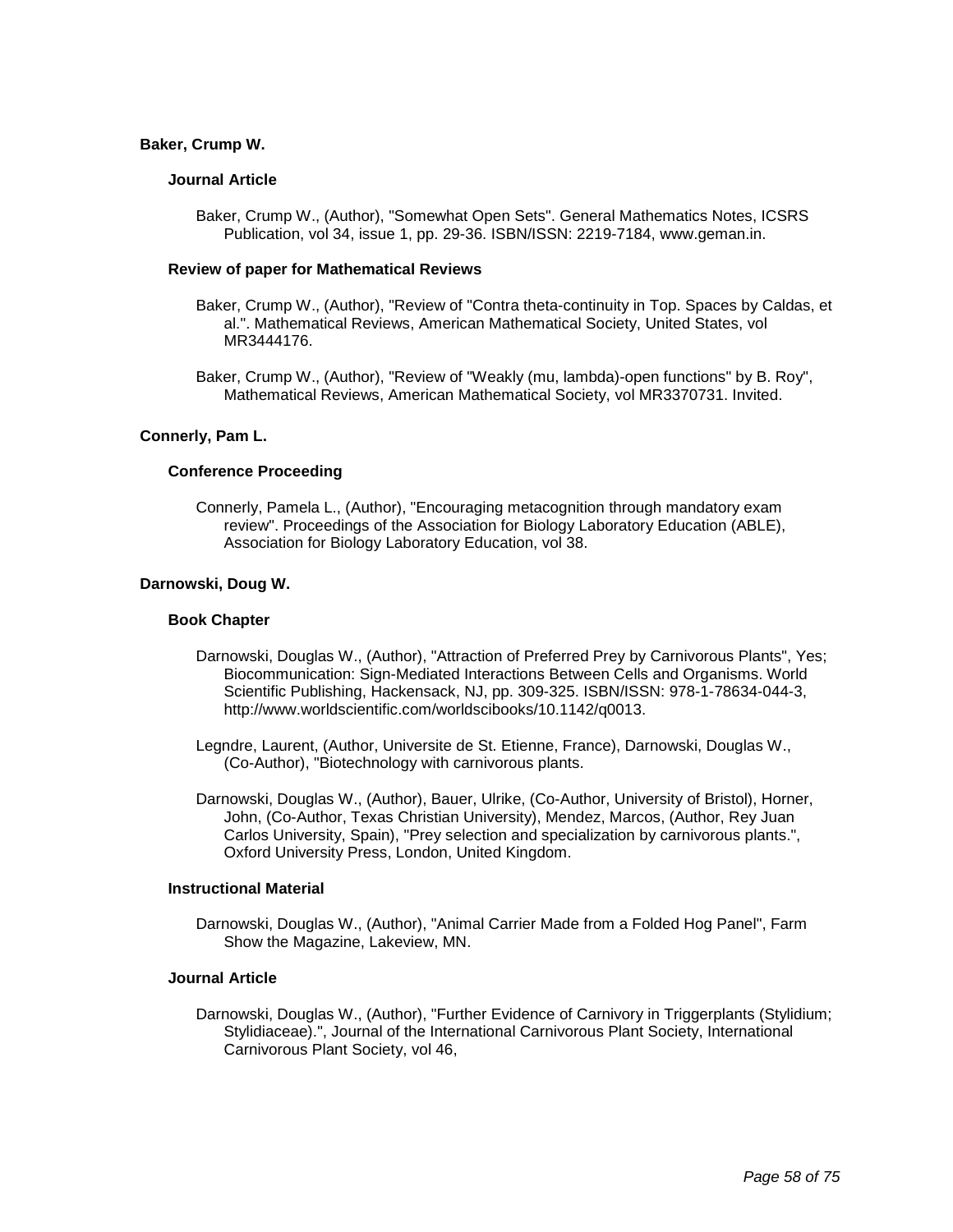- Darnowski, Douglas W., (Author), "The Search for All of the Victims and All of the Killers.", Journal of the International Carnivorous Plant Society, International Carnivorous Plant Society, vol 45, pp. 140-143, 4 pages.
- Moberly, Steven P., (Author, Indiana University Bloomington), Watson, Maxine, (Author, Indiana), Darnowski, Douglas W., (Co-Author), "Many triggerplants (Stylidium spp.; Stylidiaceae) form arbuscular mycorrhizal associations.", No. Journal of the International Carnivorous Plant Society, vol 46.

### **Djieutedjeu, Honore**

#### **Journal Article**

- Djieutedjeu, Honore, (Author), Zhou, Xiaoyuan, (Author), Chi, Hang, (Author), Haldolaarachchige, Neel, (Author), Ranmohotti, Kulugammana G., (Author), Uher, Ctirad, (Author), Young, David, (Author), Poudeu, Pierre F., (Author), "Donor and acceptor impurity-driven switching of magnetic ordering in MnSb2−xSnxSe4". Journal of Materials Chemistry C, Royal Society of Chemistry (RSC), vol 2, issue 30, pp. 6199. doi: 10.1039/c4tc00672k, ISBN/ISSN: 2050-7526, http://dx.doi.org/10.1039/c4tc00672k.
- Moroz, Nicholas A., (Author), Lopez, Juan S., (Author), Djieutedjeu, Honore, (Author), Ranmohotti, Kulugammana G., (Author), Olvera, Alan, (Author), Ren, Pan, (Author), Page, Alexander, (Author), Takas, Nathan J., (Author), Uher, Ctirad, (Author), Poudeu, Pierre F., (Author), "Indium Preferential Distribution Enables Electronic Engineering of Magnetism in FeSb2–xInxSe4 p-Type High-Tc Ferromagnetic Semiconductors". Chemistry of Materials, American Chemical Society (ACS), vol 28, issue 23, pp. 8570-8579. Published December 13, 2016. doi: 10.1021/acs.chemmater.6b03293, ISBN/ISSN: 0897-4756, http://dx.doi.org/10.1021/acs.chemmater.6b03293.

### **Finkbine, Ronald B.**

#### **Conference Proceeding**

Finkbine, Ronald B., (Author), "Forward Chaining used in Pattern Recognition of the Selection Sort Algorithm using the CLIPS Language". The 3rd Annual Global Online Conference on Information and Computer Technology.

#### **Forinash, Kyle**

#### **Journal Article**

Forinash, Kyle, (Author), 'A few ideas for teaching environmental physics', Physics Education, Vol. 51 (2016) p065024." ttp://iopscience.iop.org/article/10.1088/0031-9120/51/6/065024.

#### **Web based eText**

- Forinash, Kyle, (Author), "Ondas: Tutorial Interactivo", Web Version. http://pages.iu.edu/~kforinas/Ondas/WavesJS.html.
- Christian, Wolfgang, (Author, Davidson College), "Sound: An Interactive eBook". ComPadre. http://www.compadre.org/books/SoundBook.
- Forinash, Kyle, (Author), "Wave Tutorial". ComPadre. http://www.compadre.org/portal/items/detail.cfm?ID=3146.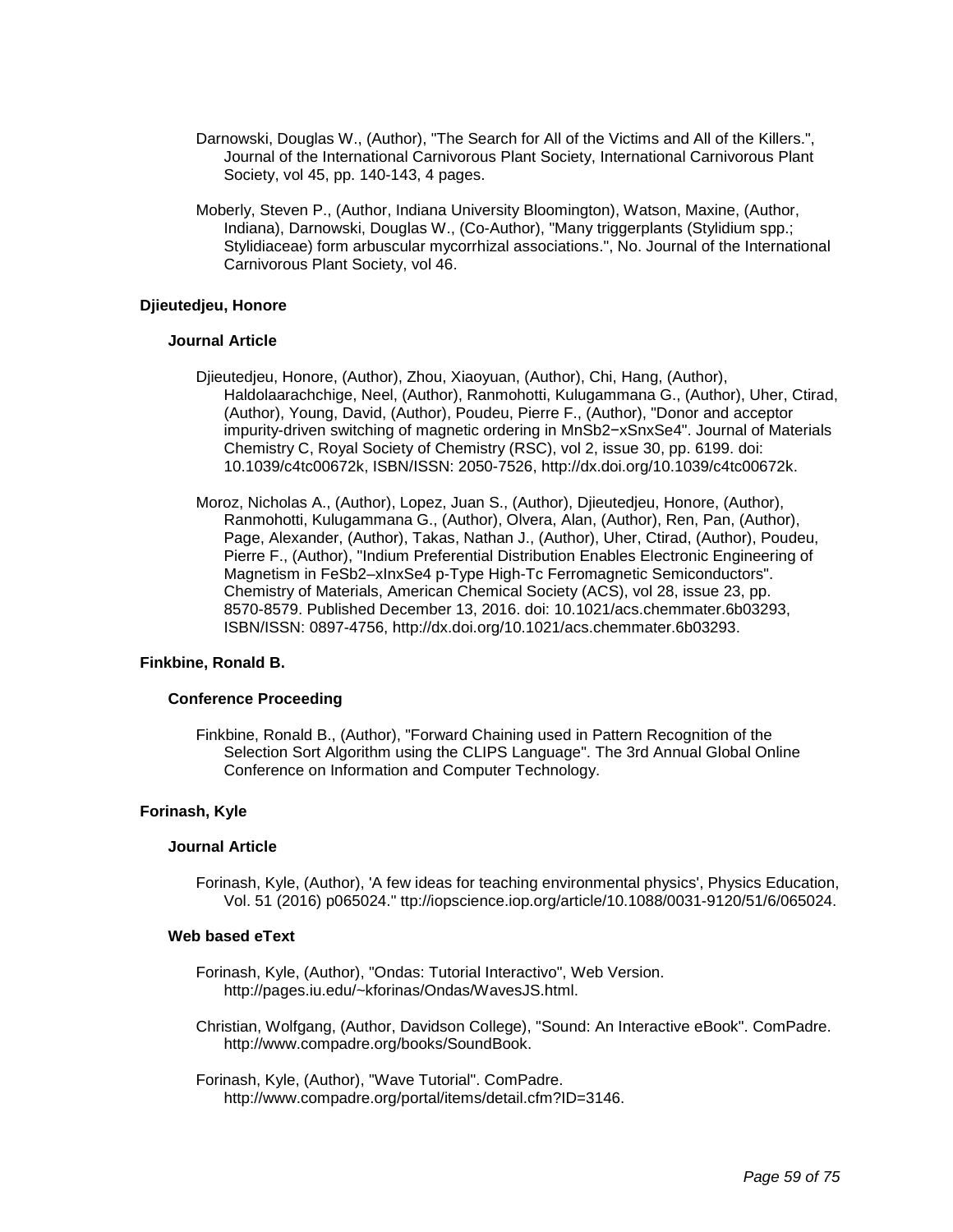### **Grote, Todd D.**

#### **Journal Article**

- Griggs, Carol, (Author, Cornell University), Peteet, Dorothy, (Author, NASA/GISS; Lamont-Doherty Earth Observatory), Kromer, Bernd, (Author, University of Heidelberg, Germany), Grote, Todd D., (Author), Southon, John, (Author, University of California Irvine), "A tree-ring chronology and paleoclimate record for the Younger Dryas-Early Holocene transition from northeastern North America". Journal of Quaternary Science, John Wiley and Sons Inc.
- Grote, Todd D., (Author), "Surficial processes and stratigraphy of alluvial fans along the Blue Ridge-Great Valley border, Central Appalachians". Southeastern Geology, Duke University, Durham, NC.

### **Hettiarachchi, Suranga D.**

#### **Conference Proceeding**

- Hettiarachchi, Suranga D., (Author), Kazadi, Sanza, (Author, Illinois Math and Science Institute), "Generating swarm solution classes using the hamiltonian method of swarm design.", Provability in Engineering a Hexagonal Seven-Agent Swarm. SCITEPRESS Digital Library, Porto, Portugal. http://www.icaart.org/.
- Hettiarachchi, Suranga D., (Author), Kazadi, Sanza, (Author), "Provability in Engineering a Hexagonal Seven-Agent Swarm". http://www.paams.net/. International.

#### **Johnson MS, CPC, CMA (AAMA), Sandy L.**

#### **Professional newsletter for AAMA members (Indiana)**

- Johnson, Sandra L., (Author), "Indiana Society of Medical Assistants (ISMA) quarterly newsletter - Med-A-Scoop" (2016, v 1). www.inscomedasst.org.
- Johnson, Sandra L., (Author), "Indiana Society of Medical Assistants (ISMA) quarterly newsletter - Med-A-Scoop" (2016, v 2). www.inscomedasst.org.
- Johnson, Sandra L., (Author), "Indiana Society of Medical Assistants (ISMA) quarterly newsletter - Med-A-Scoop" (2016, v 3). www.inscomedasst.org.
- Johnson, Sandra L., (Author), "Indiana Society of Medical Assistants (ISMA) quarterly newsletter - Med-A-Scoop" (2016, v4). www.inscomedasst.org.

#### **Textbook**

Johnson, Sandra L., (Co-Author), Linker, Robin I., (Co-Author, Association of Health Care Auditors & Educators), "Understanding Medical Coding, A Comprehensive Guide 4th ed.". Cengage Learning, Albany, NY, issue 4. ISBN/ISSN: 9781305666122, www.cengage.com.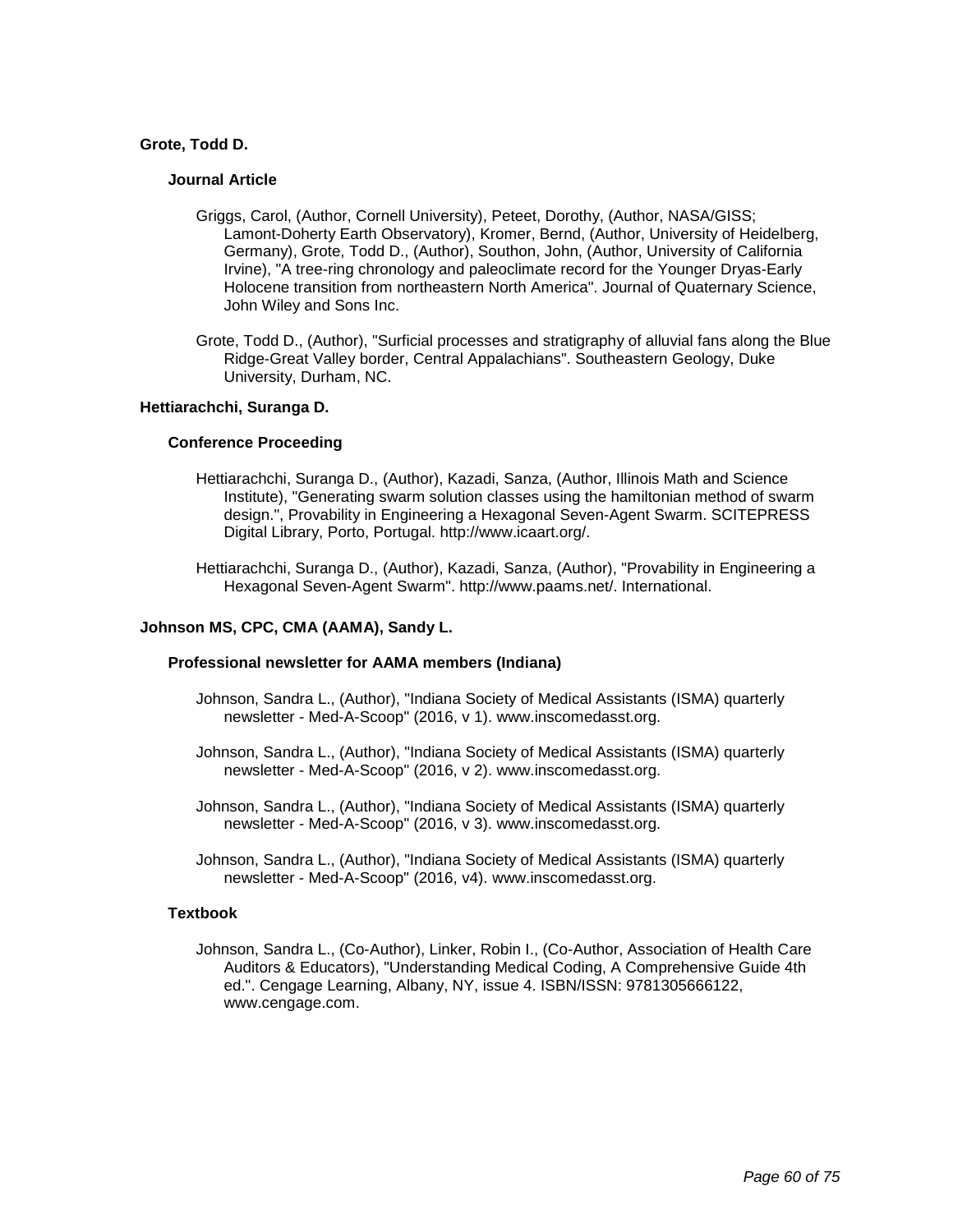### **Kimmer, Christopher J.**

### **Conference Proceeding**

Kimmer, Christopher J., (Author), Harnett, CK, (Author), "Combining Strings and Fibers With Additive Manufacturing Designs", ASME 2016 International Design Engineering Technical Conferences and Computers and Information in Engineering Conference, pp. V004T05A014–V004T05A014.

### **Mason, Glenn M.**

### **Conference Proceedings**

Mason, Glenn M., (Author), Caffee-Coopper, Deanna D., (Author, Undergraduate), "Microtektite-like glassy spherules near the Frasnian-Famennian Boundary, Late Devonian, New Albany Shale, Floyd County, Indiana", Published. Geological Society of America 2016 Annual Meeting and Exposition Program, Denver, CO, vol 44, pp. 309.

### **Mensah, Enoch**

#### **Journal Article**

- Mensah, Enoch, (Author), Reyes, Francisco, (Author, Undergraduate), Standiford, Eric, (Author, Undergraduate), "Highly Efficient Cationic Palladium Catalyzed Acetylation of Alcohols and Carbohydrate-Derived Polyols", Catalysts, MDPI AG, vol 6, issue 2, pp. 27. doi: 10.3390/catal6020027, ISBN/ISSN: 2073-4344, http://dx.doi.org/10.3390/catal6020027.
- Mensah, Enoch, (Author), Earl, Lindsey, (Author, Undergraduate), "Mild and Highly Efficient Copper(I) Inspired Acylation of Alcohols and Polyols", Catalysts, MDPI AG.

## **Rueschhoff, Beth D.**

#### **Journal Article**

Wynn, April N., (Author), Pan, Irvin L., (Author), Rueschhoff, Elizabeth D., (Author), Herman, Maryann, (Author), Archer, Kathleen, (Author), "Student Misconceptions About Plants - A First Step in Building a Teaching Resource". Journal of Microbiology and Biological Education Research.

## **Taylor, David W.**

### **Conference Proceeding**

Taylor, David W., (Author), Diefendorf, Aaron R., (Author), "New data on analysis of extant plants to enable better implementation of molecular paleoecology.". Bol. Asoc. Latin. Paleobot Palin, vol 16, pp. 51.

## **Journal Article**

Taylor, David W., (Author), Gee, Carole T., (Author), "Aquatic macrophytes from the upper Oligocene fossillagerstätte of Rott (Rhineland, Germany). Part II: A new fossil leaf species of Nymphaea (subgenus Lotos), N. elisabethae". Palaeontographica Abt. B., vol 295, pp. 33-43.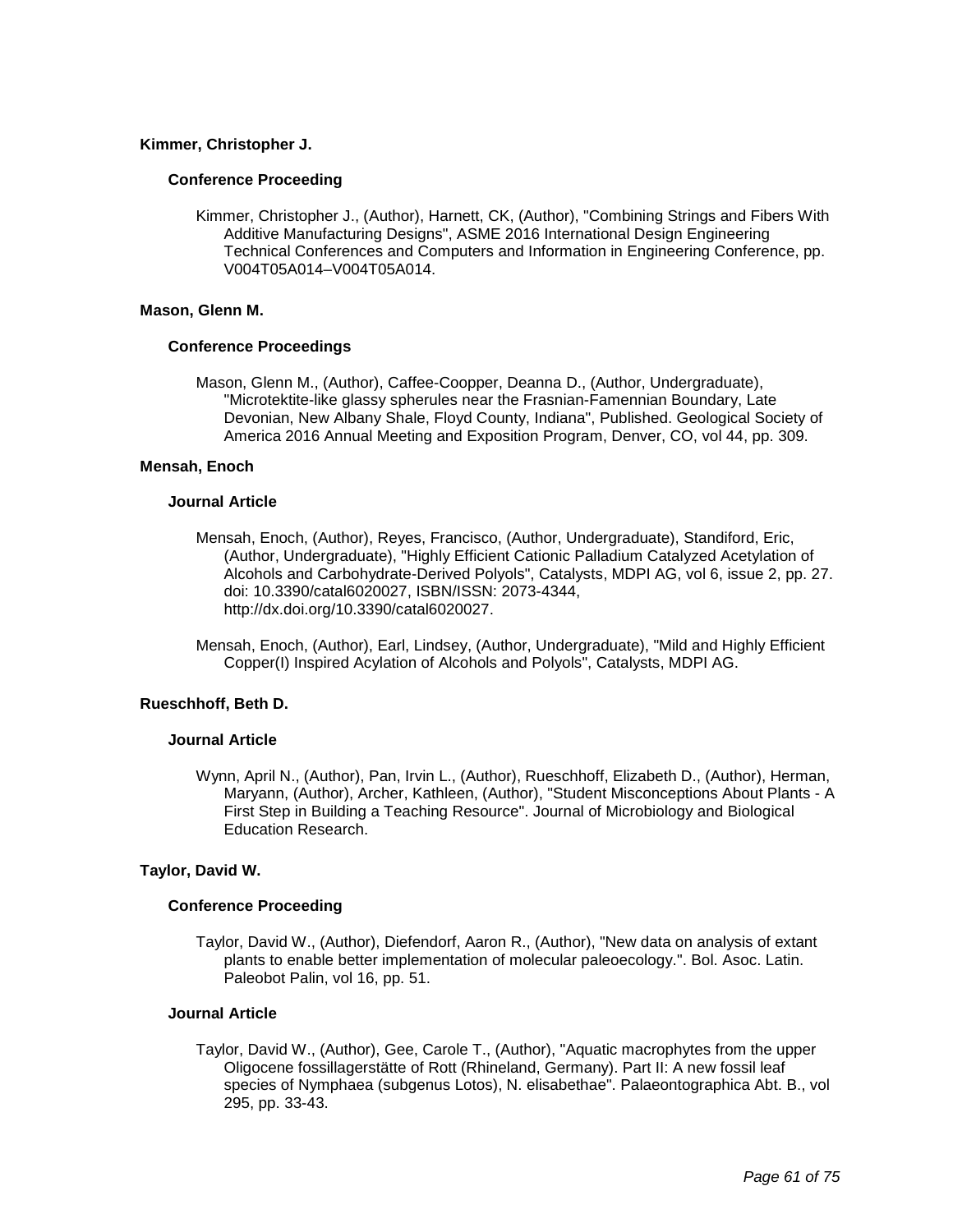## **Treves, David S.**

### **Journal Article**

Toh, S S., (Author), Treves, David S., (Author), Barati, M T., (Author), Perlin, M H., (Author), "Reliable transformation system for Microbotryum lychnidis-dioicae informed by genome and transcriptome project.". Archives of microbiology, vol 198, issue 8, pp. 813-25. doi: 10.1007/s00203-016-1244-2, ISBN/ISSN: 0302-8933.

## **School of Nursing**

### **Mattingly, Julie A.**

### **Journal Article**

Mattingly, Julia A., (Author), Andresen, Pamela A., (Co-Author, Loyola University Chicago), (Author), "NAP SACC: Implementation of an Obesity Prevention Intervention in an American Indian Head Start Program". Journal of Community Health Nursing, vol 33, issue 3, pp. 145-153. doi: http://dx.doi.org/10.1080/07370016.2016.1191871, http://www.tandfonline.com/toc/hchn20/current.

## **Myers, Judy G.**

### **Journal Article**

Fitzgerald, Elizabeth M., (Author, Ohio State University), Myers, Judith G., (Author), Clark, Paul, (Author, University of Louisville), "Nurses need not be guilty bystanders: Caring for vulnerable immigrant populations.". Online Journal of Issues in Nursing, American Nurses Association, vol 22., issue (1), 11 pages. doi:

https://dx.doi.org/10.3912/OJIN.Vol22No01PPT43,

http://www.nursingworld.org/MainMenuCategories/ANAMarketplace/ANAPeriodicals/OJI N/TableofContents/Vol-22-2017/No1-Jan-2017/Articles-Previous-Topics/Nurses-Need-No t-Be-Guilty-Bystanders.html.

## **School of Social Sciences**

## **Albertson, Stephanie L.**

#### **Book Chapter**

- Albertson, Stephanie L., (Author), "Crime Prevention Techniques", The Use and Abuse of Police Power in America, Invited
- Albertson, Stephanie L., (Author), "Female death sentences", Encyclopedia of Women and Crime, Accepted. Wiley-Blackwell, Hoboken, NJ.
- Albertson, Stephanie L., (Author), "International Association of Chiefs of Police", The Use and Abuse of Police Power in America, Invited
- Raacke, John, (Author, Fort Hays State University), Albertson, Stephanie L., (Author), "J. Edgar Hoover", Use and Abuse of Police Power, ABC-CLIO, Corydon. Invited
- Albertson, Stephanie L., (Author), "Warren T. Norman", Encyclopedia of Personal and Individual Differences, Wiley-Blackwell, Hoboken, NJ. Invited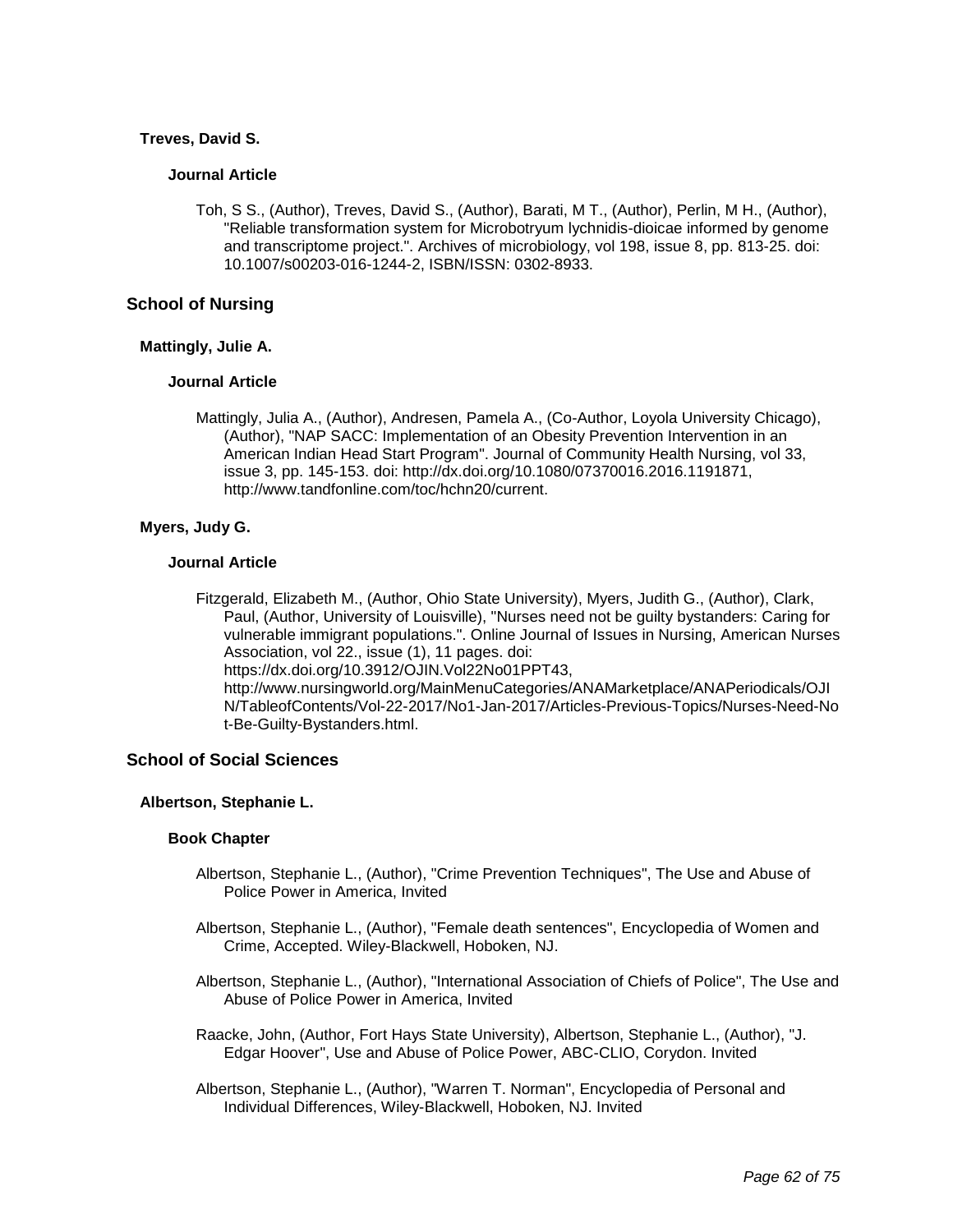### **Dauer, Quinn P.**

#### **Book Review**

Dauer, Quinn P., (Author), "Review of Relics of the Past: The Collecting and Study of Pre-Columbian Antiquities in Peru and Chile, 1837-1911. By Stefanie Gänger.", Itinerario: International Journal on the History of European Expansion and Global Interaction, vol 40, issue 3, pp. 583-585.

## **Finkel, Deborah G.**

### **Book Chapter**

Reynolds, Chandra A., (Author, University of California, Riverside), Finkel, Deborah G., (Author), "Cognitive and physical aging: Genetic influences and gene-environment interplay", Handbook of the Psychology of Aging, 8th Edition, Elsevier, New York, United States, pp. 125-146.

### **Editorial**

Finkel, Deborah G., (Author), Pedersen, N L., (Author), "Gene-Environment Interplay in Adulthood.", Published. Behavior genetics, vol 46, issue 1, pp. 1-3. (1st Quarter/Winter). doi: 10.1007/s10519-015-9775-x, ISBN/ISSN: 0001-8244.

- Finkel, Deborah G., (Author), Franz, C E., (Author), Horwitz, B, (Author), Christensen, K, (Author), Gatz, M, (Author), Johnson, W, (Author), Kaprio, J, (Author), Korhonen, T, (Author), Niederheiser, J, (Author), Petersen, I, (Author), Rose, R J., (Author), Silventoinen, K, (Author), "Gender Differences in Marital Status Moderation of Genetic and Environmental Influences on Subjective Health.", Behavior genetics, vol 46, issue 1, pp. 123-144. doi: 10.1007/s10519-015-9758-y, ISBN/ISSN: 0001-8244, PubMed Central ID: PMC4833715.
- Finkel, Deborah G., (Author), Andel, R, (Author), Pedersen, N L., (Author), "Gender Differences in Longitudinal Trajectories of Change in Physical, Social, and Cognitive/Sedentary Leisure Activities.", The journals of gerontology. Series B, Psychological sciences and social sciences. September 13, 2016. doi: 10.1093/geronb/gbw116, ISBN/ISSN: 1079-5014.
- Andel, R, (Author), Finkel, Deborah G., (Author), Pedersen, N L., (Author), "Effects of Preretirement Work Complexity and Postretirement Leisure Activity on Cognitive Aging.". The journals of gerontology. Series B, Psychological sciences and social sciences, vol 71, issue 5, pp. 849-56. doi: 10.1093/geronb/gbv026, ISBN/ISSN: 1079-5014, PubMed Central ID: PMC4982383.
- Sternäng, O, (Author), Reynolds, C A., (Author), Finkel, Deborah G., (Author), Ernsth-Bravell, M, (Author), Pedersen, N L., (Author), Dahl Aslan, A K., (Author), "Grip Strength and Cognitive Abilities: Associations in Old Age.". The journals of gerontology. Series B, Psychological sciences and social sciences, vol 71, issue 5, pp. 841-8. doi: 10.1093/geronb/gbv017, ISBN/ISSN: 1079-5014.
- Franz, C E., (Author), Finkel, Deborah G., (Author), Panizzon, M S., (Author), Spoon, K, (Author), Christensen, K, (Author), Gatz, M, (Author), Kremen, W S., (Author), Krueger,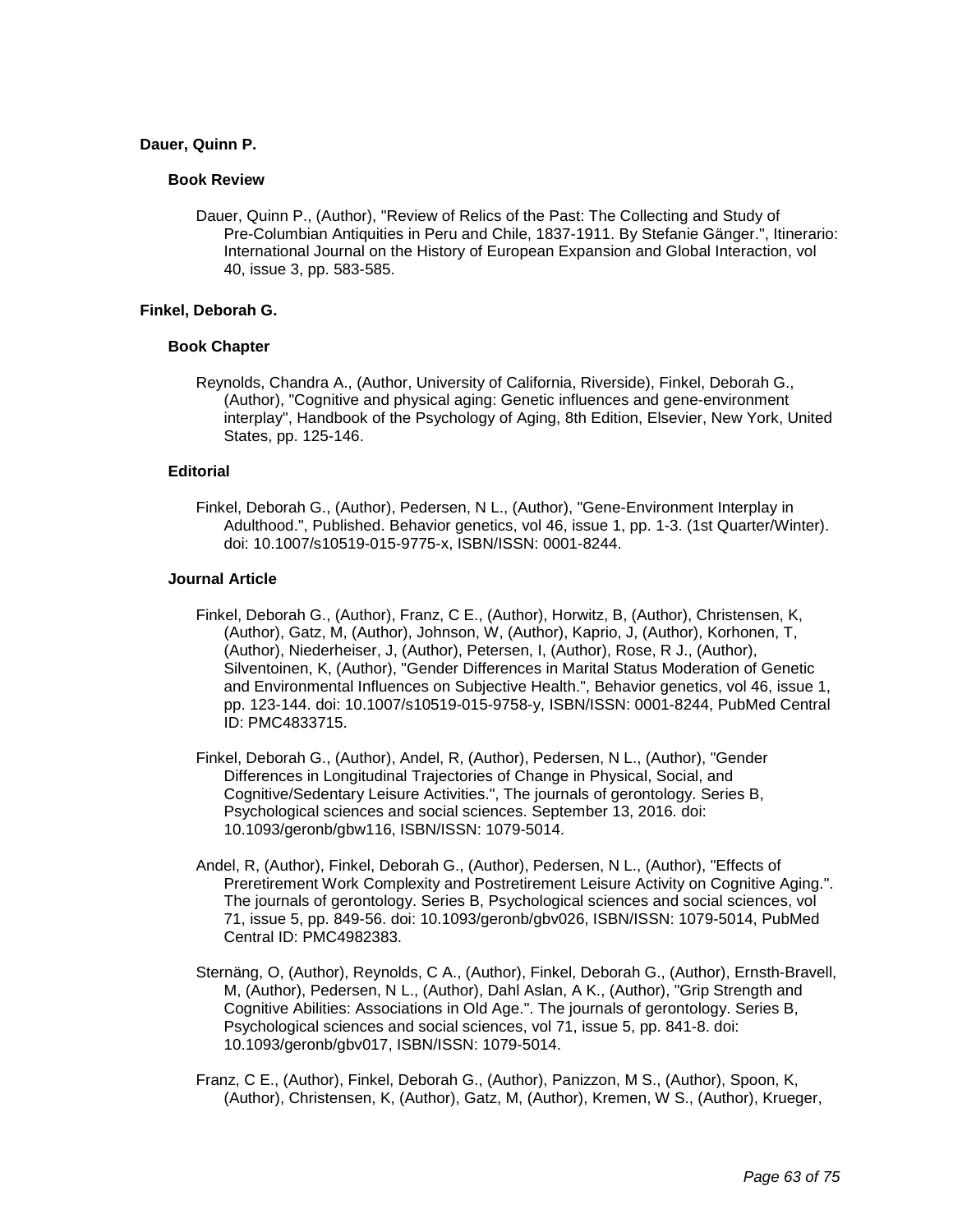R, (Author), Neiderhiser, J, (Author), Reynolds, C, (Author), Pedersen, N L., (Author), "Facets of Subjective Health From Early Adulthood to Old Age.". Journal of aging and health. doi: 10.1177/0898264315625488, ISBN/ISSN: 0898-2643, PubMed Central ID: PMC4967559.

- Finkel, Deborah G., (Author), Ernsth-Bravell, M, (Author), Pedersen, N L., (Author), "Temporal Dynamics of Motor Functioning and Cognitive Aging.". The journals of gerontology. Series A, Biological sciences and medical sciences, vol 71, issue 1, pp. 109-16. doi: 10.1093/gerona/glv110, ISBN/ISSN: 1079-5006, PubMed Central ID: PMC4881822.
- Hallgren, J, (Author), Franssen, Elinor, (Author), Reynolds, Chandra, (Author), Finkel, Deborah G., (Author), Pedersen, Nancy, (Author), Dahl, Anna, (Author), "). Cognitive trajectories pre- and post hospitalization in older Swedish adults".
- Foebel, Andrea, (Author), Reynolds, Chandra, (Author), Finkel, Deborah G., (Author), Lundholm, C., (Author), Pedersen, Nancy, (Author), "Multimorbidity onset and sex affect functional trajectories in later life". Journal of Gerontology: Medical Sciences.
- Ernsth-Bravell, Marie, (Author), Finkel, Deborah G., (Author), Dahl, Anna, (Author), Reynolds, Chandra, (Author), Pedersen, Nancy, (Author), "Gender differences in how motor functioning predicts mortality". Archives of Gerontology and Geriatrics.
- Finkel, Deborah G., (Author), Sternang, Ole, (Author), Wahlin, Ake, (Author), "Genetic and Environmental Influences on Longitudinal Trajectories of Functional Biological Age", Behavior genetics.
- Pahlen, Shandell, (Author), Hamdi, Nayla, (Author), Dahl, Anna, (Author), Horwitz, Brianna, (Author), Panizzon, Matt, (Author), Petersen, Inge, (Author), Zavala, Catalina, (Author), Christensen, Kaare, (Author), Finkel, Deborah G., (Author), Franz, Carol, (Author), Gatz, Margy, (Author), Johnson, Wendy, (Author), Kremen, Bill, (Author), Krueger, Robert, (Author), Neiderheiser, Jenae, (Author), Reynolds, Chandra, (Author), Pedersen, Nancy, (Author), McGue, Matt, (Author), "Widespread evidence of age-moderation of genetic and environmental contributions to cognitive functioning in mid- and late-life".

## **Fry, Melissa S.**

## **Book Chapter**

Fry, Melissa S., (Author), "Social Institutions: Education", Introduction to Sociology in Action, SAGE, Thousand Oaks, CA.

- Fry, Melissa S., (Co-Author), Podikunju-Hussain, Shifa, (Co-Author), Hoffman, Lisa, (Co-Author), (Author), "Should Schools See RED?: Studying Acculturation of 'Refugees Experiencing Distress' in Comparison with Other Refugee and Immigrant Adolescents". Psychology in the Schools.
- Fry, Melissa S., (Author), "Changing Poverty Dynamics in Suburban and Rural Communities of Southern Indiana Louisville Metro". Journal of the Indiana Association for Social Sciences.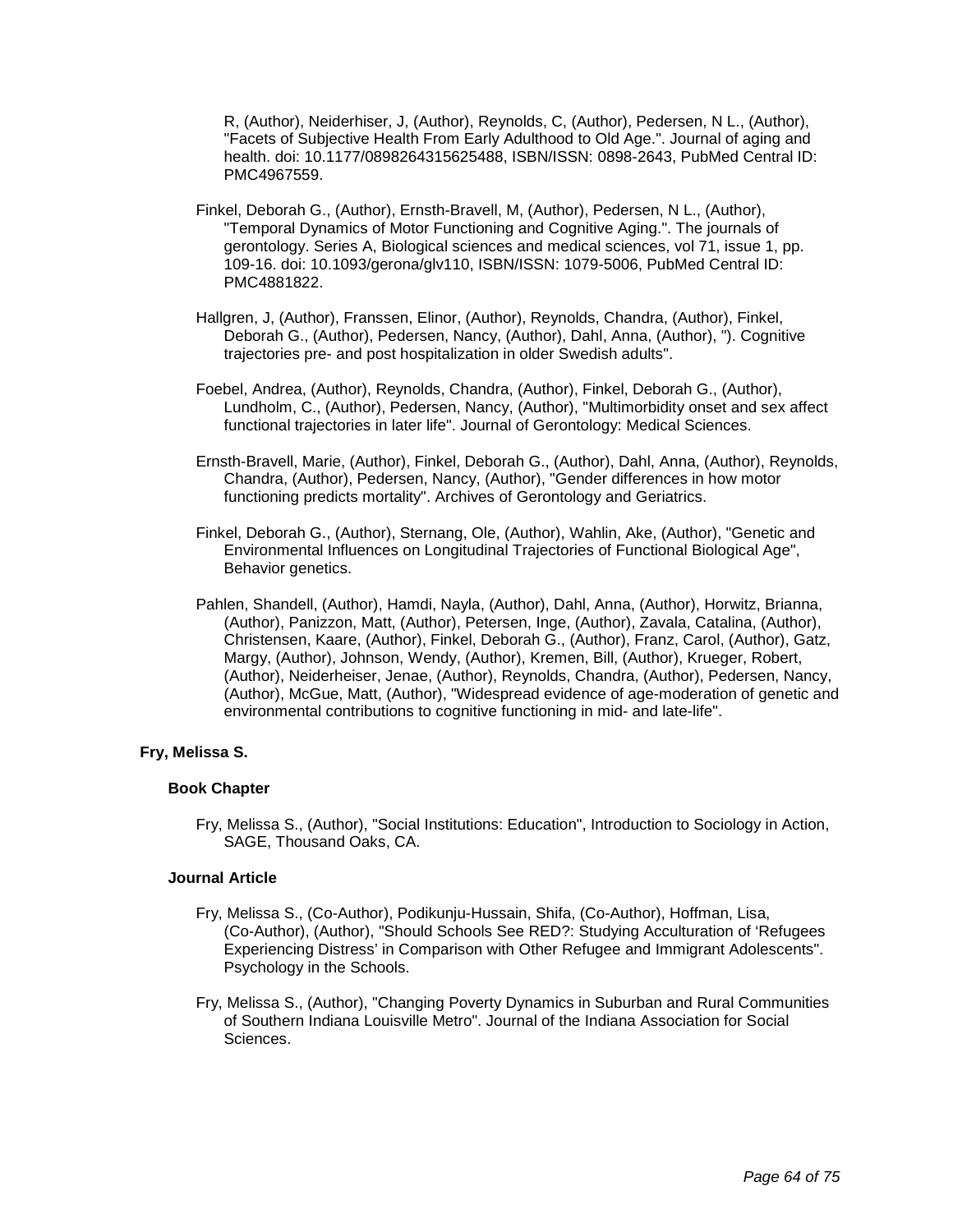### **Gritter, Elizabeth**

#### **Book**

Gritter, Elizabeth, (Author), "Memphis Voices: Oral Histories on Race Relations, Civil Rights, and Politics", Elizabeth Gritter Publishing, New Albany, IN.

#### **Book Chapter**

Gritter, Elizabeth, (Author), Dahlgren, Donna J., (Author), "IU Southeast: Its History, Legends and Lore", The College Success Guide.

## **Book Review**

- Gritter, Elizabeth, (Author), "Review of Down to the Crossroads: Civil Rights, Black Power, and the Meredith March Against Fear". West Tennessee Historical Society Papers, vol 69, issue 2015, pp. 145-8, Invited.
- Gritter, Elizabeth, (Author), "Review of Jonathan Cott's Dinner with Lenny: The Last Long Interview with Leonard Bernstein". Oral History Review, issue Winter/Spring 2016.
- Gritter, Elizabeth, (Author), "Review of Akinyele Omowale Umoja's We Will Shoot Back: Armed Resistance in the Mississippi Freedom Movement". History: Reviews of New Books. Invited.
- Gritter, Elizabeth, (Author), "Review of David L. Chappell's Waking from the Dream: The Struggle for Civil Rights in the Shadow of Martin Luther King, Jr.". History: Reviews of New Books. Invited.
- Gritter, Elizabeth, (Author), "Review of B. J. Hollars' Opening the Doors: The Desegregation of the University of Alabama and the Fight for Civil Rights in Tuscaloosa". Southern Studies.

#### **Journal Article**

Gritter, Elizabeth, (Author), "Dr. Vasco A. Smith: A Fiery Fighter for Civil Rights in Memphis, Tennessee". West Tennessee Historical Society Papers.

#### **Kordsmeier, Gregory T.**

#### **Book Review**

Kordsmeier, Gregory T., (Author), "Review of Classical and Contemporary Sociological Theory: Text and Readings, Third Edition". Teaching Sociology.

### **Instructional Material**

- Kordsmeier, Gregory T., (Author), "Sawbones and the Social Construction of Health and Illness". Teaching Resources and Innovations Library for Sociology, American Sociological Association, Washington DC, http://trails.asanet.org.
- Kordsmeier, Gregory T., (Author), "Social Epidemiology Policy Paper", Teaching Resources and Innovations Library for Sociology, American Sociological Association, Washington DC, United States. http://trails.asanet.org.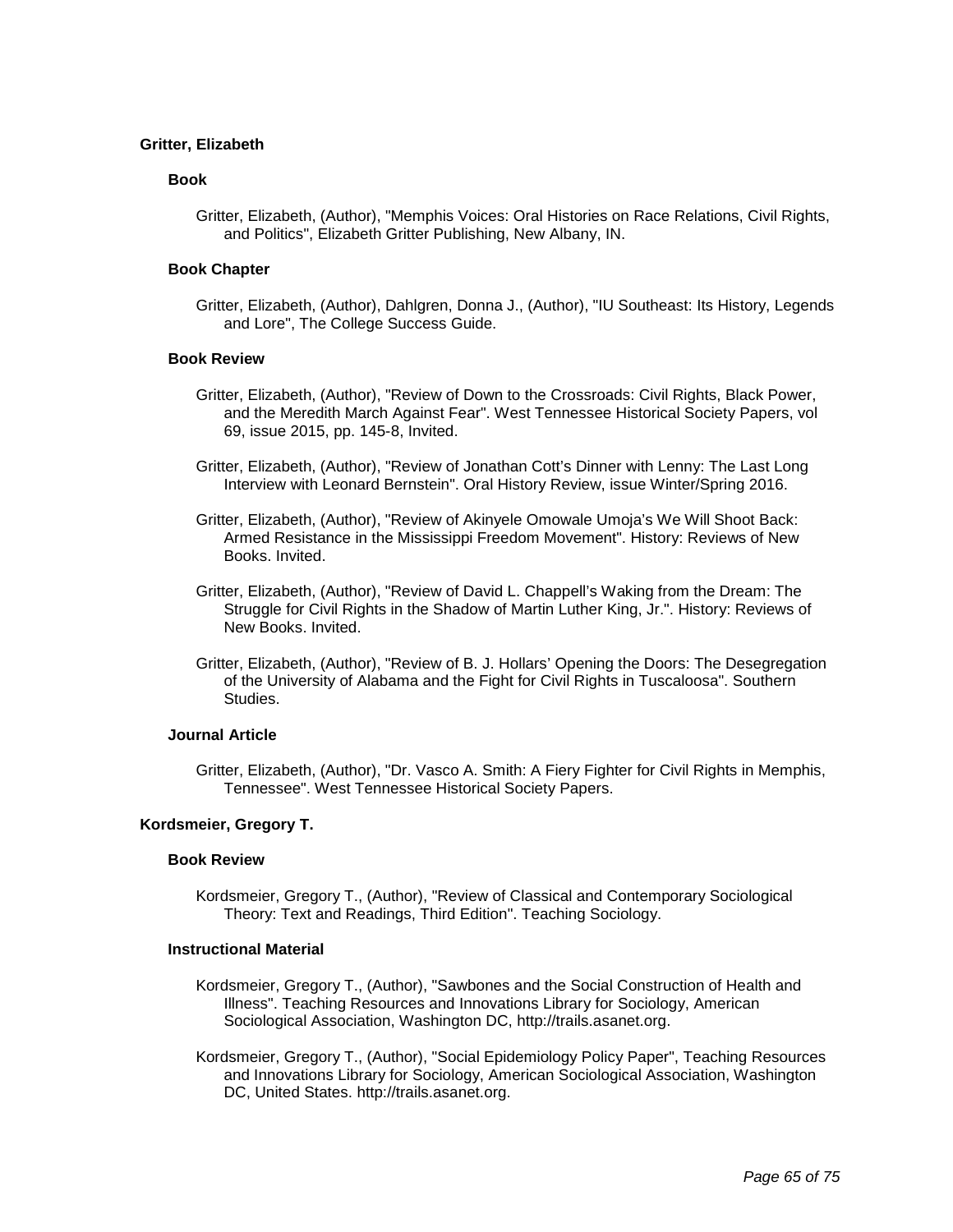#### **Journal Article**

- Kordsmeier, Gregory T., (Author), "Artworks and Art Work: How Work Practices in Art Worlds Shape Artworks". Music and Arts in Action.
- Kordsmeier, Gregory T., (Author), "A Clear Comparison: How Support Personnel in Art Worlds Illuminate Artistic Identity". Poetics.

#### **Maksl, Adam**

### **Assessment Research Report**

Maksl, Adam, (Author), "American Society of News Editors 2016 Emerging Leaders Institute Assessment Report".

### **Book Chapter**

Maksl, Adam, (Author), "Digital News", International Encyclopedia of Media Literacy, Submitted. International Encyclopedia of Media Literacy, Wiley. Invited.

#### **Journal Article**

- Craft, Stephanie, (Author), Ashley, Seth, (Author), Maksl, Adam, (Author), "Elements of News Literacy: A Focus Group Study of How Teenagers Define News and Why They Consume It". Electronic News, SAGE Publications, vol 10, issue 3, pp. 143-160. doi: 10.1177/1931243116656716, ISBN/ISSN: 1931-2431, http://dx.doi.org/10.1177/1931243116656716.
- Maksl, Adam, (Author), Craft, Stephanie, (Author), Ashley, Seth, (Author), Miller, Dean, (Author), "The Usefulness of a News Media Literacy Measure in Evaluating a News Literacy Curriculum". Journalism & Mass Communication Educator, SAGE Publications. doi: 10.1177/1077695816651970, ISBN/ISSN: 1077-6958, http://dx.doi.org/10.1177/1077695816651970.
- Craft, Stephanie, (Author), Ashley, Seth, (Author), Maksl, Adam, (Author), "News media literacy and conspiracy theory endorsement". Communication and the Public.
- Ashley, S., (Author), Craft, S., (Author), Maksl, Adam, (Author), "News media literacy and political engagement: What's the connection?". Journal of Media Literacy Education.

#### **Research Report**

Maksl, Adam, (Author), "American Society of News Editors 2016 Newsroom Diversity Survey". American Society of News Editors. http://asne.org/content.asp?contentid=447. Invited.

## **Medina, Veronica E.**

#### **Book Review**

Medina, Veronica E., (Author), "Book Review of Sudhir Venkatesh's Floating City: A Rogue Sociologist Lost and Found in New York's Underground Economy". Teaching Sociology, United States, vol 44, issue 1, pp. 52-54. DOI: 10.1177/0092055X15620157, http://journals.sagepub.com/doi/pdf/10.1177/0092055X15620157.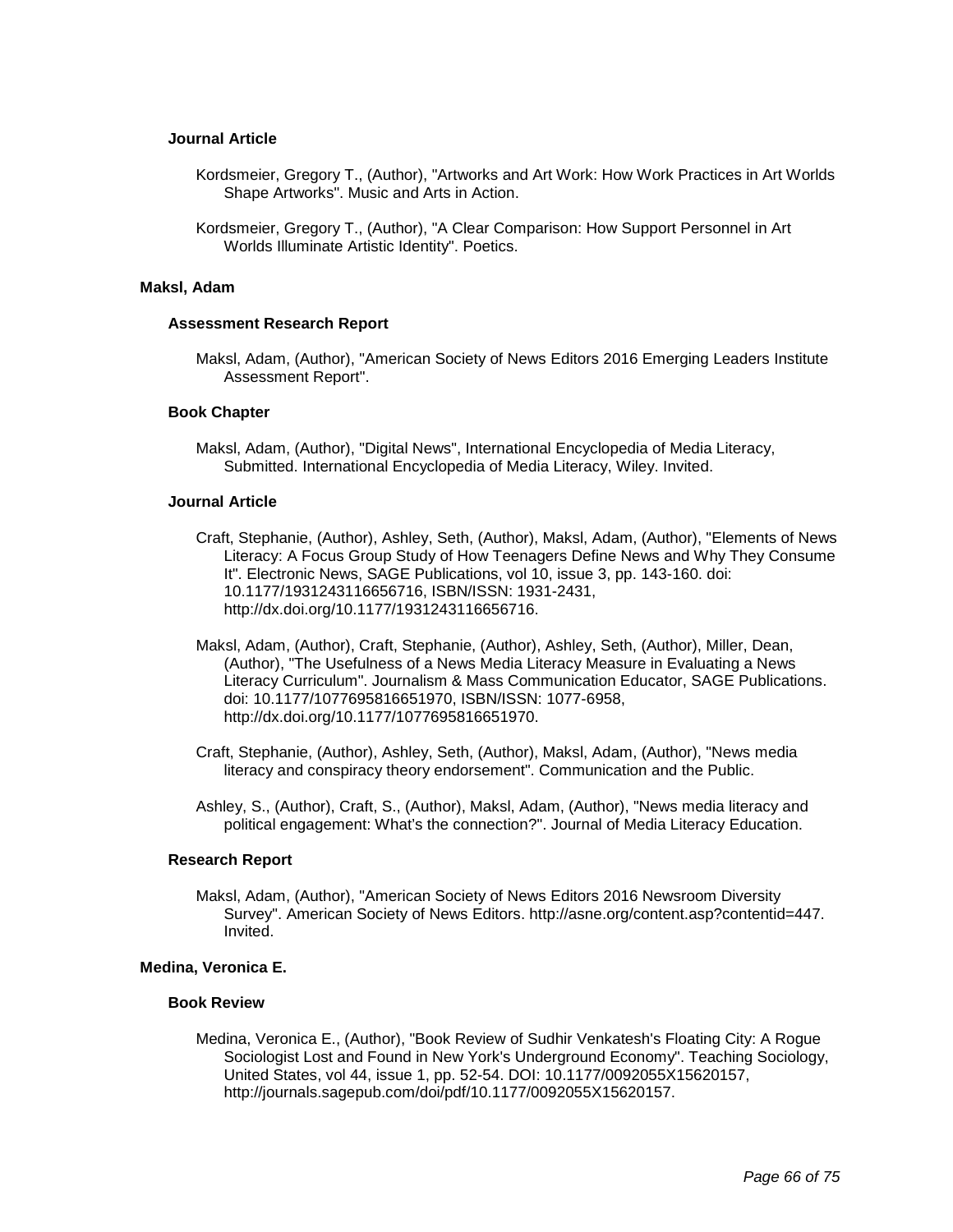#### **Instructional Material**

- Medina, Veronica E., (Author), "Canvas Set-Up Assignment, Pt. 1 & Pt. 2 (Appendix to QHTLC 008)", Quick Hits on Teaching and Learning with Canvas, Quick Hits on Teaching and Learning with Canvas, Faculty Academy on Excellence in Teaching (FACET), Indiana University. htts://iu.instructure.com/courses/1590235.
- Medina, Veronica E., (Author), "Promoting Engagement and Accountability with Profiles and Notifications", Quick Hits on Teaching and Learning with Canvas. Quick Hits on Teaching and Learning with Canvas, Indiana University FACET (Faculty Academy on Excellence in Teaching). htts://iu.instructure.com/courses/1590235.

## **Morgan, Robin K.**

## **Book**

Wohlfarth, DeDe, (Co-Author, Spalding University), Morgan, Robin K., (Co-Author), "Case Studies in Child and Adolescent Psychopathology (2nd Ed.).". Waveland Press, Long Grove, IL.

## **Digital 'book'**

Gavrin, Andrew D., (Co-Editor), Lafuze, Joan E., (Co-Editor), Morgan, Robin K., (Co-Editor), Morrone, Anastasia S., (Co-Editor), Morrone, Michael C., (Co-Editor), Wendeln, Ken, (Co-Editor), "Quick Hits on Teaching and Learning with Canvas".

### **Journal Article**

- Richmond, Aaron S., (Co-Author, Metropolitan University of Denver), Slattery, Jeanne M., (Co-Author, Clarion University), Mitchell, Nathanael G., (Co-Author, Spalding University), Morgan, Robin K., (Co-Author), Becknell, Jared, (Co-Author, Graduate), "Can a learner-centered syllabus change student's perceptions of student-professor rapport and master teacher behaviors?". Scholarship of Teaching and Learning in Psychology, vol 2, issue 3, pp. 159-168.
- Richmond, Aaron S., (Co-Author, Metropolitan University of Denver), Morgan, Robin K., (Co-Author), Slattery, Jeanne, (Co-Author, Clarion University), Mitchell, Nathanael g., (Co-Author, Spalding University), Cooper, Anna G., (Co-Author, Spalding University, Graduate), "How Learner-Centered is Project Syllabus?".

## **Ortiz, Jennifer M.**

#### **Book Chapter**

Ortiz, Jennifer M., (Author), "Freddy Gray", The Use and Abuse of Police Power in America: Historical Milestones and Current Controversies. ABC-CLIO, Santa Barbara, California. ISBN/ISSN: 978-1-4408-4372-3, http://www.abc-clio.com/ABC-CLIOCorporate/product.aspx?pc=A5056C. Invited.

## **Journal Article**

Ortiz, Jennifer M., (Author), ""They're Banging' Too!" A Typology of Correctional Officers Developed from Formerly Incarcerated Narratives". International Journal of Offender Therapy.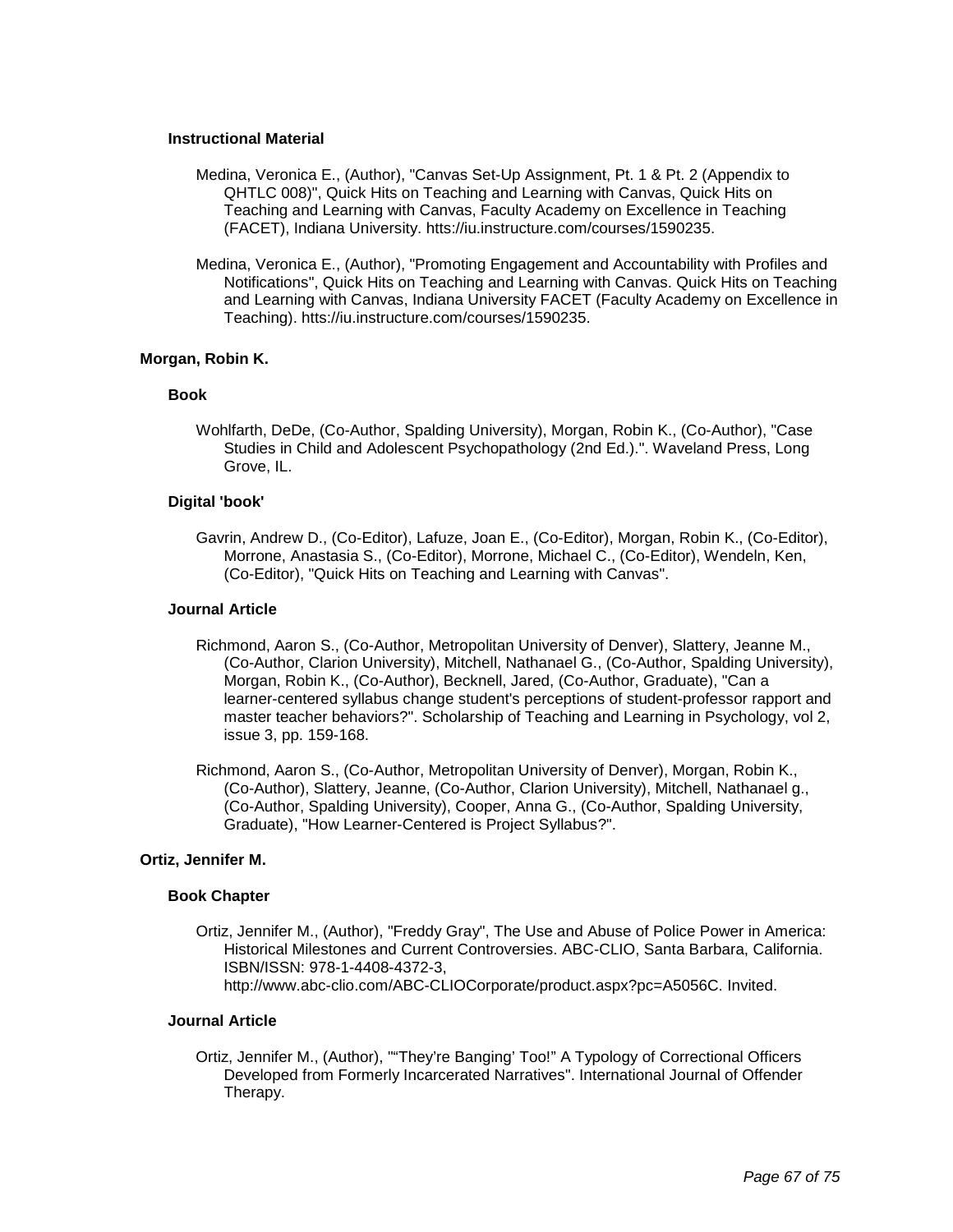Ortiz, Jennifer M., (Author), "The Effect of the Gang Member Label in the Criminal Justice System". Critical Criminology.

#### **Scott, Valerie B.**

#### **Book Review**

Scott, Valerie B., (Editor), Charlton, Shawn, (Author), Sobel, Ken, (Author), Sobel, Susan, (Author), "Thinking and Intelligence", Psychology: The Science of Who We Are, Invited.

### **Staten, Clifford L.**

#### **Journal Article**

Staten, Clifford L., (Author), "US Foreign Policy Since WWII: An Essay on Corrective Qualities of Realsim". American Diplomacy, American Diplomacy Publishers Chapel Hill, , University of North Carolina, North Carolina, issue September 2016. http://www.unc.edu/depts/diplomat/item/2016/0912/ca/staten\_ww2.html.

### **Walsh, Sara M.**

#### **Book Chapter**

Sandys, M, (Author), Vartkessian, L, (Author), Pruss, H, (Author), Walsh, Sara M., (Author), "Setting the stage and listening to what jurors have to tell us about mitigation.", Tell the Client's Story: Mitigation in Criminal and Death Penalty Cases. ISBN/ISSN: 978-1-63425-774-9.

#### **Encyclopedia**

Walsh, Sara M., (Author), "Ethnographic Methods", Encyclopedia of Adolescence, Edition II. doi: 10.1007/978-3-319-32132-5\_628-2. Invited.

### **Wert, Joe L.**

#### **Several essays in Professional Newsletter**

Wert, Joseph L., (Author), "Election Watch 2016", Newsletter of Indiana Chapter of American Society of Public Administration. http://www.inaspa.org/newsletter/.

## **Wille, Diane E.**

#### **Book Chapter**

Wille, Diane E., (Author), "Emotional Intelligence", Encyclopedia of Lifespan Human Development. Invited.

#### **Journal Article**

Hardin, Johnetta, (Co-Author, Graduate) and Wille, Diane (Co-Author), "The Homeless Individual's Viewpoint: Causes of Homelessness and Resources needed to leave the Sheltered Environments". Social Work and Social Science Review.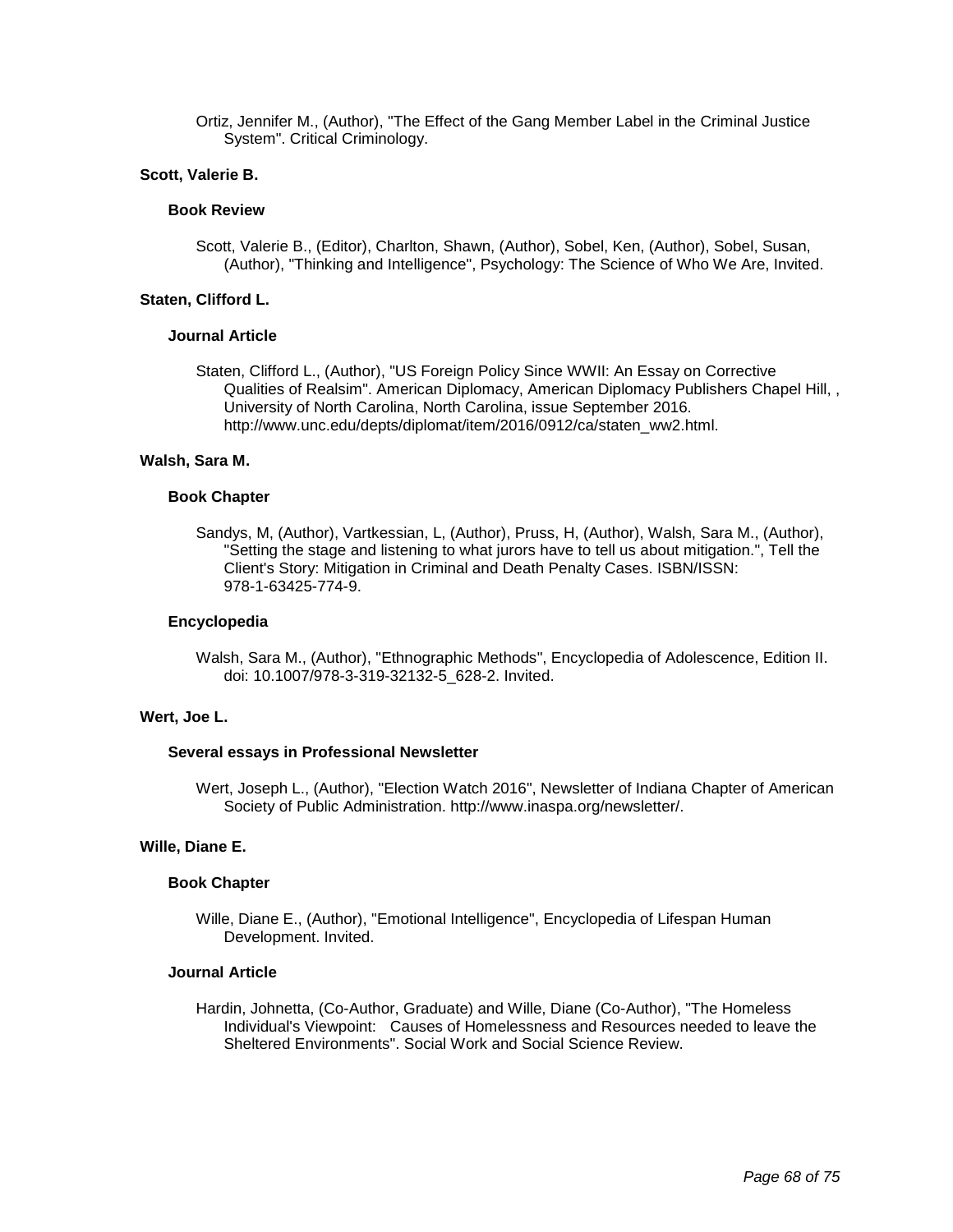### **Wrzenski, Rhonda L.**

### **Journal Article**

- Wrzenski, Rhonda L., (Co-Author), Hogan, Robert, (Co-Author, Louisiana State University), Kromer, Mileah, (Co-Author, Goucher College), "Electoral Consequences of Lawmaking Activities for State Legislative Incumbents". Social Science Quarterly.
- Wrzenski, Rhonda L., (Co-Author), Hogan, Robert, (Co-Author, Louisiana State University), Kromer, Mileah, (Co-Author, Goucher College), "Legislative Entrepreneurship in State Legislatures". Social Science Journal.

### **Textbook Chapter**

Wrzenski, Rhonda L., (Author), Ceszyk, Kerry, (Editor), Clayton, Becky, (Editor), "State and Local Government", American Government. Invited.

# **Creative Works**

## **School of Arts & Letters**

## **Abernethy, Michael L.**

Abernethy, M. L., Readers Theater performance, "Voices of Change Speech Contest", Diane Reid and Michael Abernethy, Department of Communication Studies

## **Bowman, Natalie C.**

- Bowman, N. C., Theatre Build costumes, "Draper", Utah Shakespeare Festival, Engelstad Shakespeare Theatre, Cedar City, UT, http://photos.bard.org/2016/the-three-musketeers, (June 29, 2016 - September 9, 2016).
- Bowman, N. C., Theatre Build costumes, "Draper", Notre Dame Shakespeare Festival, DeBartolo Performing Arts Center, Notre Dame, IN, (August 16, 2016 - August 28, 2016). "The Tempest".
- Bowman, N. C., Theatre Design costumes, "Costume Designer", Indiana University Southeast Theatre Department, Robinson Theater, New Albany, IN, (November 3, 2016 - November 13, 2016). "You're a Good Man, Charlie Brown".
- Bowman, N. C., Theatre Design costumes, "Costume Designer", Indiana University Southeast Theatre Department, Robinson Theater, New Albany, IN, (April 7, 2016 - April 17, 2016). "Guys and Dolls".

### **Carbonneau, Tiffany A.**

Carbonneau, T. A., Art - Exhibition, "The Future is Female", 21c Museum, Louisville, Kentucky, Invited, (November 2016 – May 2017). http://www.21cmuseumhotels.com/museum/exhibition/2/the-future-is-female/

Carbonneau, T. A., Art - Exhibition, "Human Abstract", The Louisville Ballet, Louisville Visual Art Association, Bomhard Theater, Kentucky Center, Louisville, Kentucky, Invited,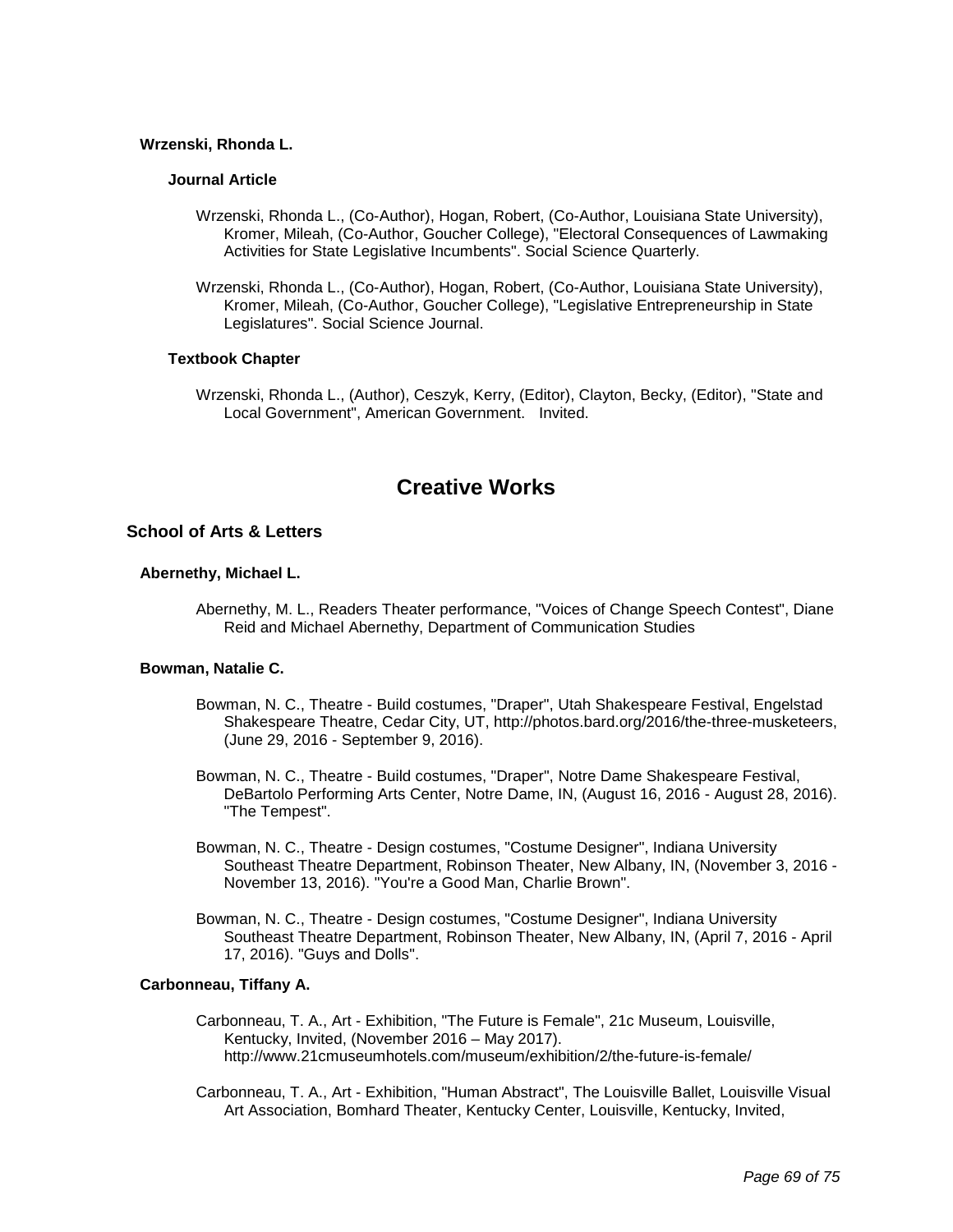https://wfpl.org/review-human-abstract-is-tangible-evidence-of-louisville-ballets-vision/, (September 2016 - February 2017).

- Carbonneau, T. A., Art Exhibition, "Coupled", New Harmony Gallery of Contemporary Art at The University of Southern Indiana, New Harmony, Indiana, Invited, (June 2016 - August 2016).
- Carbonneau, T. A., Crum, S. G., Art Exhibition, "A Place in Time", Central Indiana Community Foundation and The Efroymson Family Fund, IN Light IN, Indianapolis, Indiana, http://tiffanycarbonneau.com/a-place-in-time/, (May 2016 - August 2016).
- Carbonneau, T. A., Crum, S. G., Art Exhibition, "A Running Loop", The Louisville Fund for the Arts, Churchill Downs, Louisville, Kentucky, http://tiffanycarbonneau.com/running-loop/, (March 2016 - May 2016).
- Carbonneau, T. A., Art Exhibition, "Photography Since the Millennium", Carnegie Center for Art and History, New Albany, Indiana, Invited, (October 2015 - February 2016).
- Carbonneau, T. A., Art Exhibition, "Indiana University Southeast Fine Art Faculty Exhibition", Barr Gallery, IU Southeast, New Albany, Indiana, Invited, (2016).
- Carbonneau, T. A., Art Finalist for large commission creation of in depth proposal, "9th Street Underpass Public Art Project at Main Street in downtown Louisville", Collaborative Public Art Proposal with Susanna Crum and Gresham Smith and Partners Architecture Firm, The City of Louisville, Louisville, Kentucky, (January 2016 - June 2016).

### **Clem, Debra K.**

- Clem, D. K., Art Exhibition, "58th Mid-States Juried Exhibition", Evansville Museum, Evansville, Indiana, (November 2016 - March 2017).
- Clem, D. K., Art Exhibition, "IU Southeast Faculty Exhibition", Barr Gallery, New Albany, Indiana, Invited, (November 2016 - December 2016).

#### **Crum, Susanna G.**

- Crum, S. G., Art Exhibition, "A Running Loop", Tiffany Carbonneau and Susanna Crum, Fund for the Arts, Churchill Downs racetrack, Louisville, KY, http://tiffanycarbonneau.com/running-loop/, (April 2016 - Present).
- Crum, S. G., Art Exhibition, "Inside and Outside", Tiffany Carbonneau and Susanna Crum, B. KIND, a project of the Art and Heritage Initiative, 1619 Flux Gallery, Louisville, KY, Invited, http://tiffanycarbonneau.com/inside-and-outside-2/, (April 2016 - Present).
- Crum, S. G., Art Exhibition, Competitive, "A Place in Time", Tiffany Carbonneau and Susanna Crum, IN Light IN, Indianapolis Canal, Indianapolis, IN, http://tiffanycarbonneau.com/a-place-in-time/, (August 2016).
- Crum, S. G., Art Exhibition, "Memory Palace: Exploring Time, History, and Memory", Manifest Creative Research Gallery and Drawing Center, Cincinnati, OH, http://www.manifestgallery.org/about/schedule12.html, (January 2016 - February 2016).
- Crum, S. G., Art Exhibition, "A Collecting Place (solo exhibition)", 1078 Gallery, Chico, CA, Invited, http://www.1078gallery.org/susanna-crum.html, October 2016 - November 2016).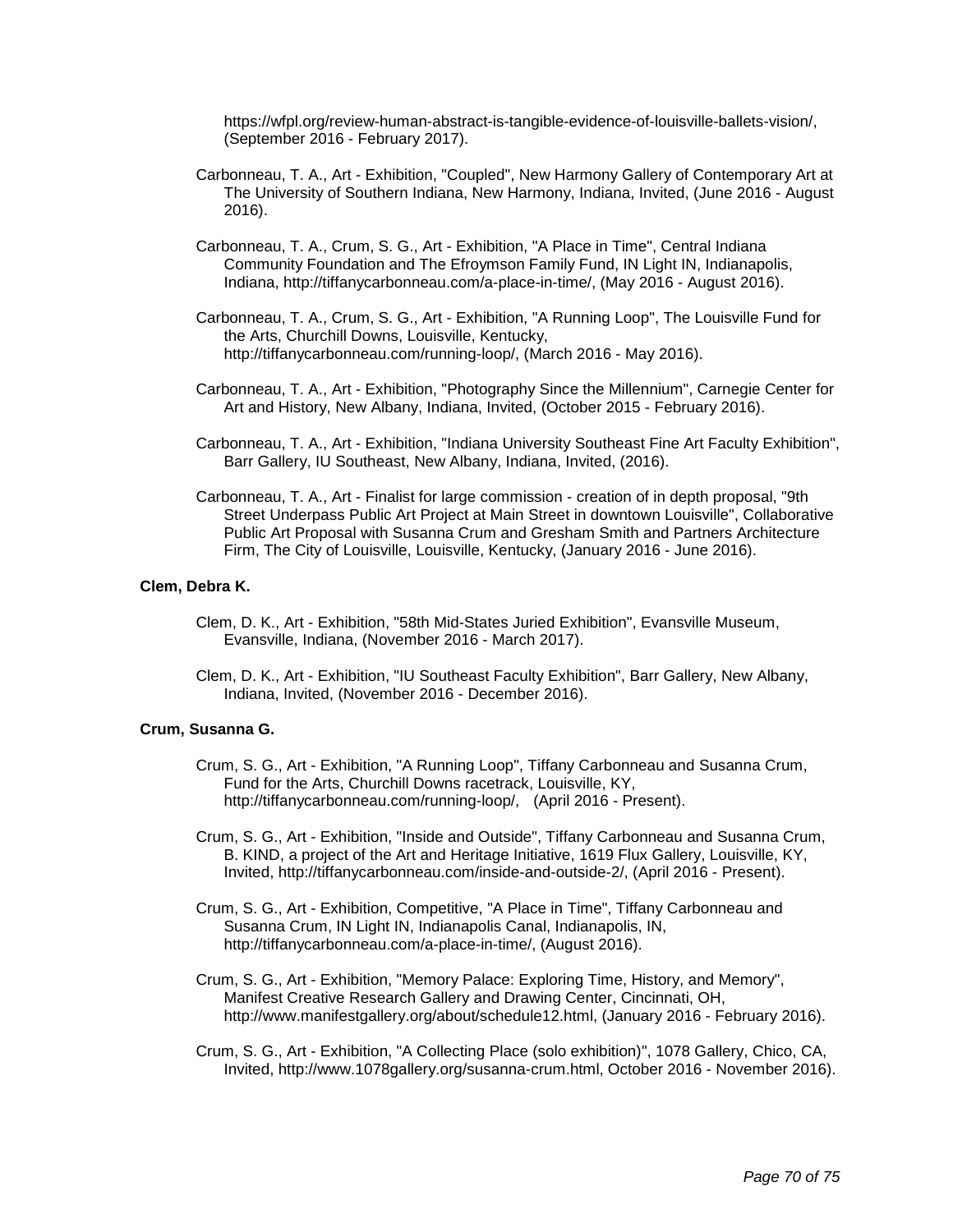- Crum, S. G., Art Exhibition, "A Bridge Between", Brick Street Art Gallery, New Albany, IN, Invited, (September 2016 - October 2016).
- Crum, S. G., Art Exhibition, "Cuts: An Exhibition of Relief Prints", Chicago Printmakers Collaborative, Chicago, IL, Invited, (July 2016 - September 2016).
- Crum, S. G., Art Exhibition, "Beveled Edges: Printmaking in Kentucky", Downtown Arts Center, City Gallery, Lexington, KY, Invited, (June 10, 2016 - August 7, 2016).

### **Goldstein, Joanna**

- Goldstein, J., "IU Southeast Orchestra/Choral Concert", IUS Southeast Orchestra, IUS Concert Choir and IUS Community Chorus, Ogle Center, New Albany, Indiana, (April 10, 2016).
- Goldstein, J., "Holiday Pops Spectacular", IUS Orchestra and combined orchestra, choir, concert band, Ogle Center, New Albany, IN (December 3, 2016 - December 4, 2016).
- Goldstein, J., "IUS Orchestra concert", IUS Orchestra, Ogle Center, New Albany, Indiana, (November 20, 2016).
- Goldstein, J., "Summer Pops Concert", IUS Orchestra, Amphitheatre, IU Southeast, New Albany, Indiana, (June 11, 2016)..
- Goldstein, J., "IUS Orchestra concert w/student concerto soloist", IUS Orchestra, Ogle Center, New Albany, Indiana, (April 24, 2016).
- Goldstein, J., Music Performance Non-Professional Solo, "Cornet solo with brass band", Commonwealth Brass Band, Ogle Center, New Albany, IN, Invitation, (October 26, 2016).
- Goldstein, J., Music Performance University Ensemble, "principal third cornet", Commonwealth Brass Band, Trinity United Methodist Church, New Albany, IN (June 12, 2016).
- Goldstein, J., Music Performance University Ensemble, "principal third cornet", Commonwealth Brass Band, IU Southeast, New Albany, Indiana, Invitation, (March 13, 2016).

#### **Haertel, Tim R.**

- \*Haertel, T. R., Music Performance, "Medallion Dinner", Carolina Pines, Indiana University Southeast, Horseshoe Casino, New Albany, Indiana, (April 9, 2016).
- Haertel, T. R., Audio Recording, "Lindsey Goodman: Reach Through the Sky", Lindsey Goodman, New Dynamic Records, New Albany, IN (February 2016 - December 2016).
- Haertel, T. R., Audio Recording, Juventas New Music Ensemble, New Dynamic Records, New Albany, IN, Invitation, (January 2015 - December 2016).
- Haertel, T. R., Audio Recording, "Out of this World", Cory Barnfield, Records © 2016, Louisville, KY, Invitation, (June 2016 - July 2016).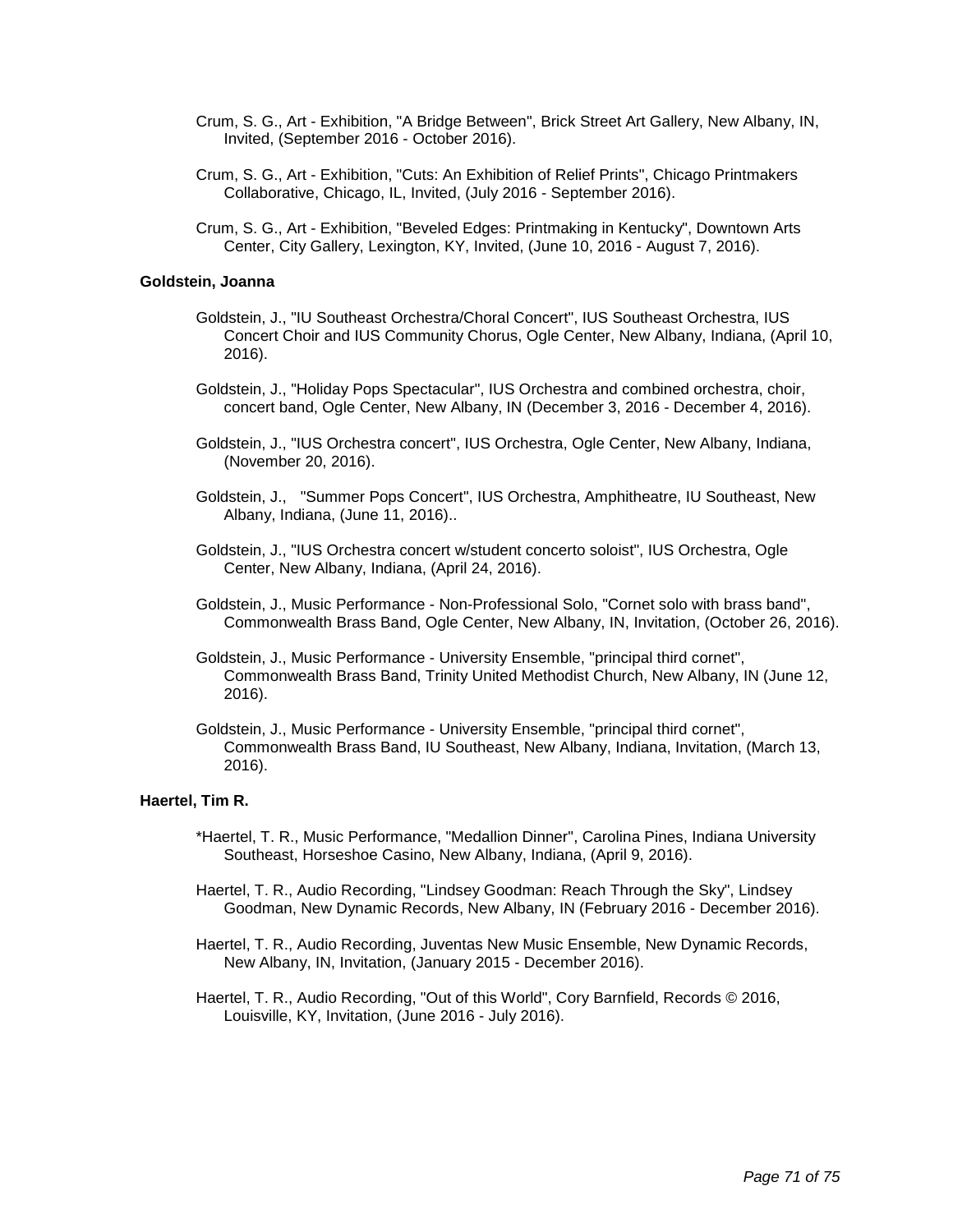#### **Harper, Brian A.**

- Harper, B. A., Art Exhibition, "Clay? VI", Kirkland Arts Center, Kirkland, Washington, (September 2016 - October 2016).
- Harper, B. A., Art Exhibition, "The Clay Studio National", The Clay Studio, Philadelphia, Pennsylvania, (May 2016 - June 2016).
- Harper, B. A., Art Exhibition, "From There to Here", NCECA Concurrent Exhibition, Kansas City, Missouri, (February 2016 - March 2016).
- Harper, B. A., Art Exhibition, "MAN and MADE", NCECA Concurrent Exhibition, UMKC Gallery of Art, University of Missouri, Kansas City, MO (February 2016 - March 2016).
- Harper, B. A., Art Exhibition, Invitational, "IU Southeast Fine Art Faculty Exhibition", Barr Gallery, Indiana University Southeast, New Albany, IN (October 2016 - November 2016).
- Harper, B. A., Art Exhibition, Invitational, "ScanCeram Presenters Exhibition", ScanCeram conference, Tolne, Denmark, (October 2016).
- Harper, B. A., Art Exhibition, Invitational, "Coupled", New Harmony Gallery of Contemporary Art, Evansville, Indiana, (June 2016 - July 2016).
- Harper, B. A., Art Exhibition, Invitational, "Holy Cow Look at the Size of That Thing!", Beverly Arts Center, Chicago, Illinois, (April 2016 - May 2016).
- Harper, B. A., Art Exhibition, Invitational, "CONNECT", Blackburn Gallery, Mary Anderson Art Center, Floyds Knobs, Indiana, (April 2016).
- Harper, B. A., Art Exhibition, Invitational, "Dirt Poets: Conceptual Clay", curated by Zoé Strecker, Morlan Gallery, Transylvannia University, Lexington, Kentucky, (February 2016 - March 2016).
- Harper, B. A., Art Exhibition, Invitational, "Pixels, Voxels", Lux Center for the Arts, Lincoln, Nebraska, (January 2016 - February 2016).
- Harper, B. A., Art Exhibition, Invitational, "Virtually Solid", South Gallery, Florida State College at Jacksonville, Jacksonville, Florida, (January 2016 - February 2016).

#### **Hutchins, Michael D.**

- Hutchins, M. D., Theatre Perform, "Dinner Detectives", The Dinner Detectives, Over the 9, Louisville, KY, (January 2016 - December 2016).
- Hutchins, M. D., Theatre Perform, ""Legacy of Light"", Looking for Lilith Theatre Company, The Henry Clay Theater, Louisville, KY, (October 28, 2016 - November 5, 2016).
- Hutchins, M. D., Film perform, ""How Lovely: A Christmas Short"", Kettle Hill Productions, Lexington, KY, (December 10, 2016).

#### **Jackman, Michael**

Jackman, M., Poetry Reading, "Spalding at 21c: Voices and Visions Literary Series, Louisville, KY", (June 16, 2016).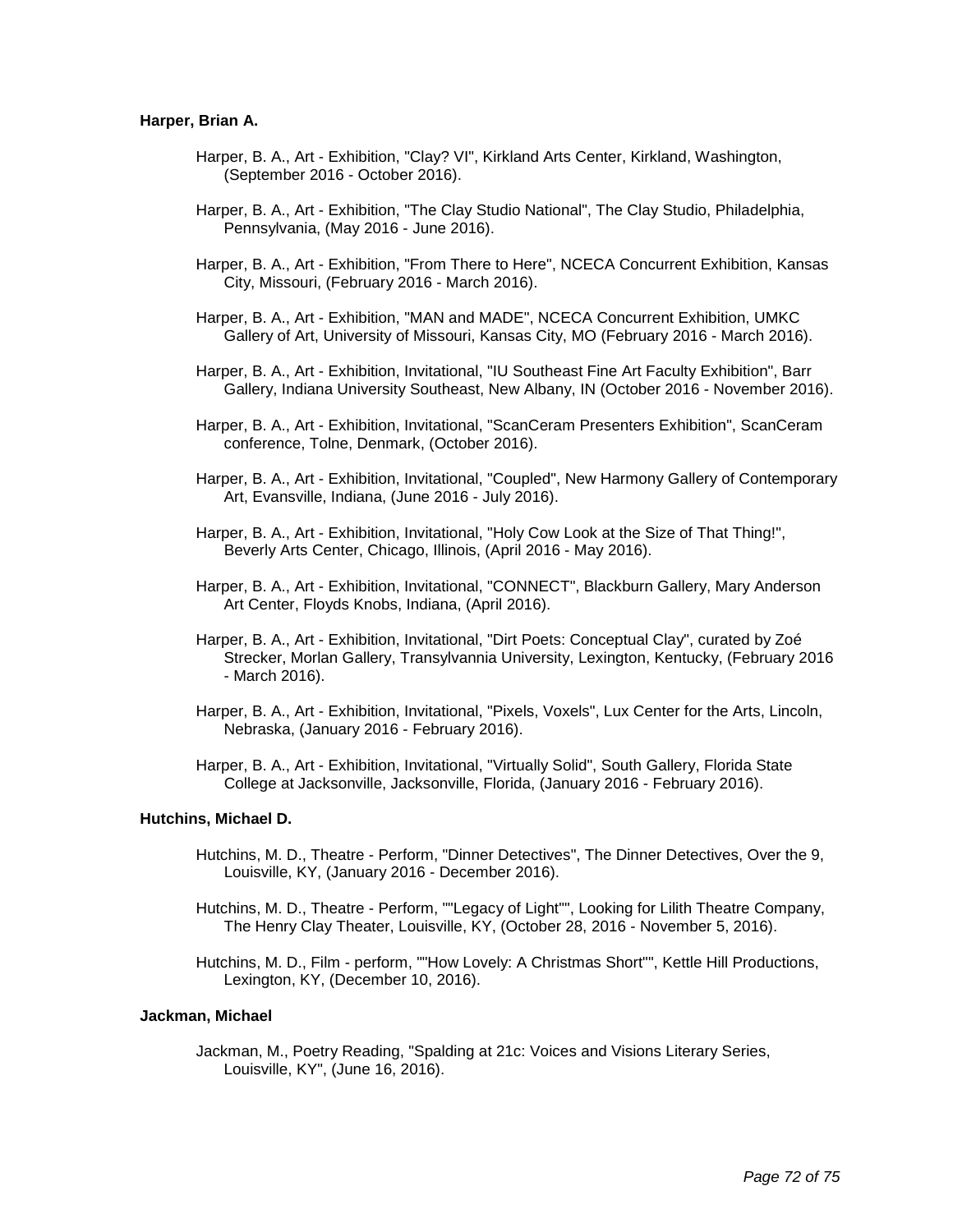- Jackman, M., Poetry and Music, "Poetry Reading", Michael Jackman, Indiana University Southeast English Club, Portland Gallery, Louisville, KY, (April 28, 2016).
- Jackman, M., Poetry Reading, ""Mama" by Razjel Zychlinsky", Michael Jackman, Indiana University Southeast Library, New Albany, IN, (April 13, 2016).

### **Meixner, Rebekkah J.**

- Meixner, R. J., Theatre Design scenery, "How I Became a Pirate", Florida State University Theatre Department, The Fallon Theatre, Tallahassee, FL, (October 2015 - November 20, 2016).
- Meixner, R. J., Bowman, N. C., Wallace, A. E., Theatre-Scenic Designer and Assistant Technical Director, "You're a Good Man Charlie Brown", Indiana University Southeast Theatre Department, Ogle Center; Robinson Theatre, New Albany, IN, (August 2016 - November 13, 2016).
- Meixner, R. J., Hesselman, J. L., Bowman, N. C., Theatre- Scenic and Lighting Designer, "Guys and Dolls", Indiana University Southeast Theatre Department, Ogle Center; Robinson Theatre, New Albany, IN, (May 2015 - April 17, 2016).

## **Nichols, Jeramy A.**

- Nichols, J. A., "Fall Choral Concert 1", IU Southeast Concert Choir, IU Southeast, Richard K. Stem Concert Hall, New Albany, IN, (November 6, 2016).
- Nichols, J. A., "Fall Choral Concert 2", Community Chorus, IU Southeast, Richard K. Stem Concert Hall, New Albany, IN, (November 6, 2016).
- Nichols, J. A., Music Performance University Ensemble, "Holiday Pops Performance", IU Southeast Concert Choir & Community Chorus, IU Southeast, Richard K. Stem Concert Hall, New Albany, IN, (December 4, 2016).

### **Reid, Diane S.**

Reid, D. S., Theatre - Perform, "Readers Theatre", New Albany, IN, (February 3, 2016).

#### **Ruth, Jonathan A.**

Ruth, J. A., Art - Exhibition, Invitational, "Faculty Show", the Barr Gallery, New Albany, IN (November 5, 2016 - November 30, 2016).

### **Stem, Erich H.**

- Stem, E. H., Performance of my chamber piece, "Consider", "Consider", A/Tonal, dREAMLAND, dREAMLAND, Louisville, KY, Invited, http://www.thelorettoproject.com/concerts/, (August 21, 2016).
- Stem, E. H., Performance of my chamber piece "New Year's", Assembly Trio, Ohio University, Robert Glidden Hall, Athens, OH, https://www.ohio.edu/, (January 20, 2016).
- Stem, E. H., Music Performance Professional Ensemble, "dREAMLAND", A/Tonal, dREAMLAND, dREAMLAND, Louisville, KY, Invited, (November 13, 2016).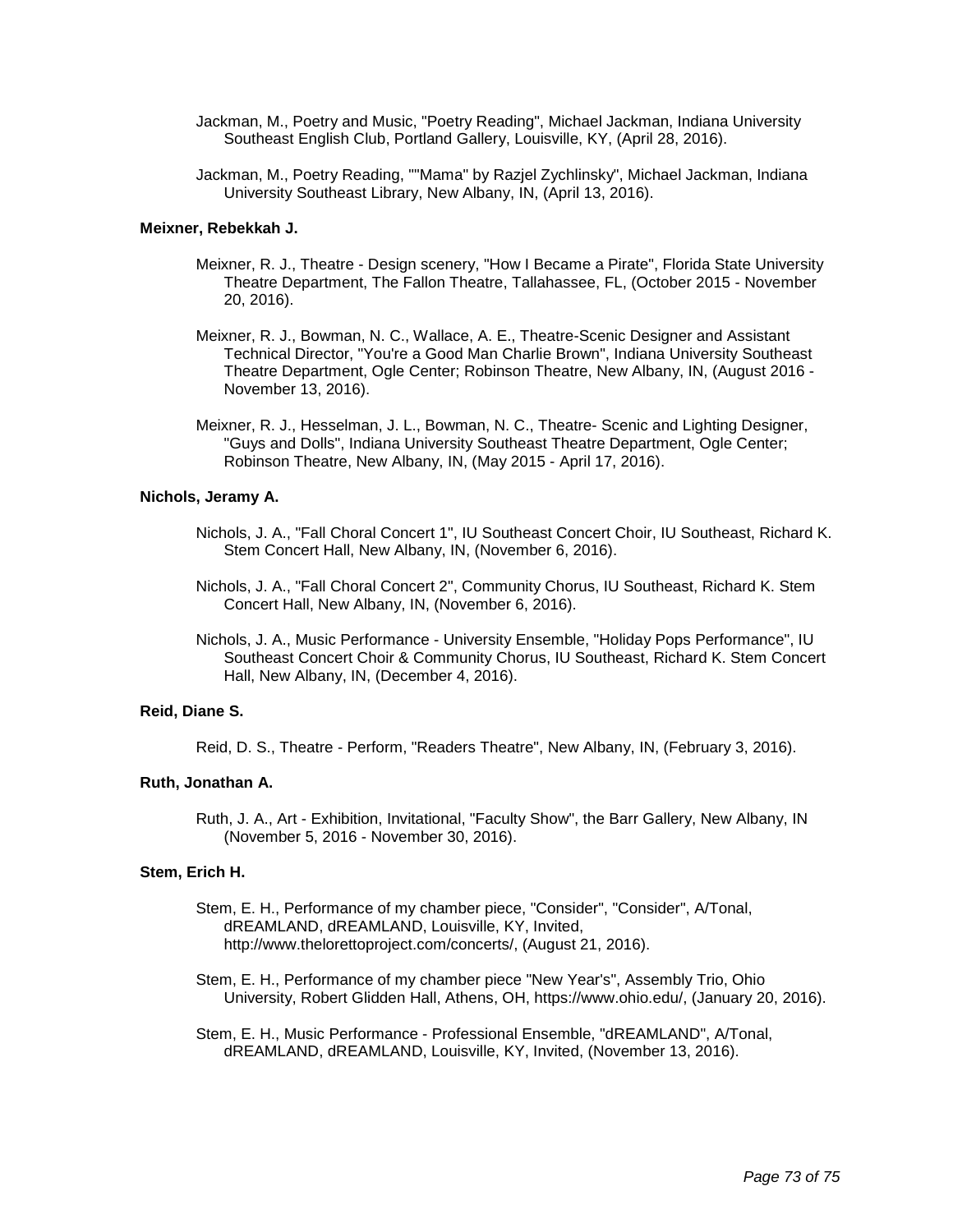- Stem, E. H., Music Performance Professional Ensemble, "Chamber Winds", A/Tonal, University of Louisville, Comstock Hall, Louisville, KY, Invited, (October 6, 2016).
- Stem, E. H., Music Performance Professional Ensemble, "Unheard Series at WUOL Classical 90.5FM", A/Tonal, WUOL Classical 90.5FM studios, Louisville, KY, Invited, http://wuol.org/the-unheard-a-live-in-studio-performance/, (July 13, 2016).
- Stem, E. H., Radio Broadcast, "New Year's", Assembly Trio, WTSQ 88.1FM, WTSQ 88.1FM studios, Charleston, West Virginia, https://www.shivashafii.com/bringingsexybach/2016/12/8/reach-through-the-sky-with-lind sey-goodman, (December 3, 2016).
- Stem, E. H., Radio Broadcast, "New Year's", Assembly Trio, WOUB FM 91.3, WOUB FM 91.3 studios, Athens, Ohio, (May 24, 2016).
- Stem, E. H., Radio Broadcast, "New Year's", Assembly Trio, WOSU Public Media, WOSU Public Media studios, Columbus, Ohio, (May 12, 2016). http://radio.wosu.org/post/columbus-flutist-and-mezzo-soprano-lindsey-goodman-reaches -through-sky-debut-solo-cd
- Stem, E. H., Radio Broadcast, "New Year's", Assembly Trio, Classical WQED FM 89.3, Classical WQED FM 89.3 studios, Pittsburgh, Pennsylvania, (May 4, 2016). http://www.wqed.org/fm/podcasts/voice-arts/lindsey-goodman
- Stem, E. H., Radio Broadcast, "New Year's", Assembly Trio, WAYO 104.3 FM, WAYO 104.3 FM studios, Rochester, New York, (May 4, 2016).
- Stem, E. H., Radio Broadcast, "New Year's", Assembly Trio, WXXI Classical 91.5 FM, WXXI Classical 91.5 FM studios, Rochester, New York, (May 2, 2016).
- Stem, E. H., Album release of work, "Consider", "Consider", Juventas New Music Ensemble, New Dynamic Records, IU Southeast, New Albany, IN, (April 30, 2016). http://newdynamicrecords.net/releases/spectres/,
- Stem, E. H., Radio Broadcast, "New Year's", Assembly Trio, West Virginia Public Radio, WVPR Studios, Charleston, West Virginia, (April 21, 2016). http://wvpublic.org/post/lindsey-goodman-debuts-first-solo-album, Compensated: No.
- Stem, E. H., Album release of work, "New Year's", "New Year's", Lindsey Goodman and ASS3MBLY Trio, New Dynamic Records, IU Southeast, New Albany, IN, (April 17, 2016). http://newdynamicrecords.net/releases/reach-through-the-sky/,

## **Wallace, Ashley E.**

- Wallace, A. E., Theatre Direct musical or play, "You're A Good Man Charlie Brown", IUS Theatre Department, Robinson Theatre, New Albany, Indiana, (September 1, 2016 - November 14, 2016).
- Wallace, A. E., Theatre Perform, "Run for Your Wife", Derby Dinner Playhouse, New Albany, Indiana, Invitation, (December 10, 2016 - January 16, 2017).

### **Yeoh, Kok Cheow (coke chow)**

Yeoh, K. C., Art - Exhibition, "International Exhibition of Modern Designs on Ink Painting 2016", The Beijing International Design Week, The Ministry of Culture of the People's Republic of China, and The Beijing Municipal Government., The Capital Normal University's Academy of Fine Arts Art Gallery, Beijing, China, Invited,